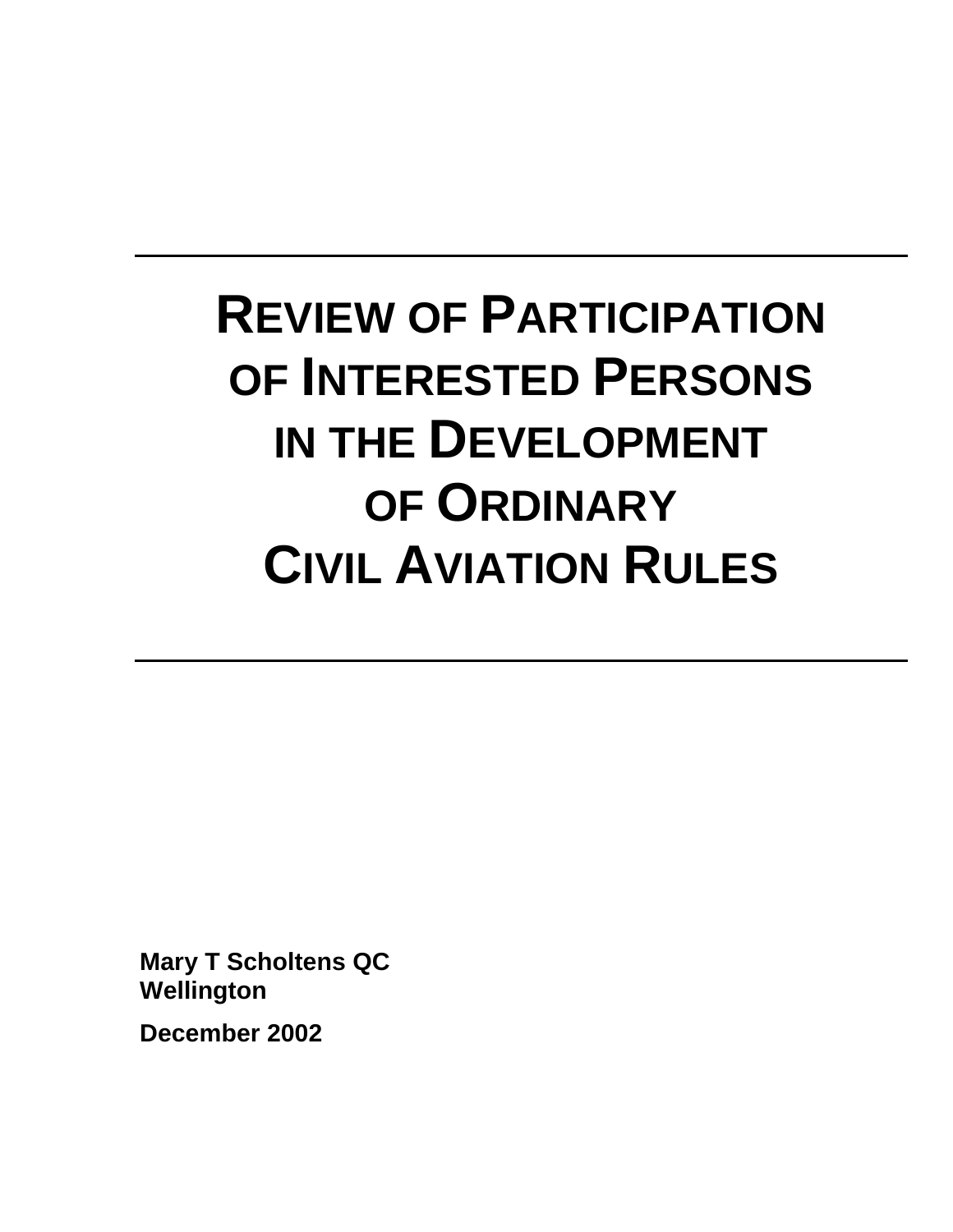# **CONTENTS**

|                                                                                                                        | Page No. |
|------------------------------------------------------------------------------------------------------------------------|----------|
| <b>Executive Summary</b>                                                                                               | 1        |
| <b>Introduction</b><br>The current Civil Aviation ordinary rule-making process                                         | 8        |
| <b>Term of Reference One:</b><br>Obligations on CAA in the making of ordinary rules                                    | 15       |
| <b>Term of Reference Two:</b><br>Roles/responsibilities/needs: Minister, CAA, aviation community and the<br>public     | 31       |
| <b>Term of Reference Three:</b><br>External inputs required in rule-making – stages, nature and how best<br>obtained   | 41       |
| <b>Term of Reference Four:</b><br>Effectiveness of existing CAA systems                                                | 50       |
| <b>Term of Reference Five:</b><br>CAA/Industry Rules Advisory Group (CIRAG) – original purpose and<br>current validity | 78       |
| <b>Term of Reference Six:</b><br>Experience with existing CIRAG processes                                              | 90       |
| <b>Term of Reference Seven:</b><br>Recommendations on rule making by 2001 Ministerial Review                           | 109      |
| <b>Term of Reference Eight:</b><br>Characteristics of an effective consultation system                                 | 130      |
| <b>Term of Reference Nine:</b><br>Recommendations                                                                      | 141      |

## **APPENDICES**

**Appendix 1**  Terms of Reference

**Appendix 2**  Process Followed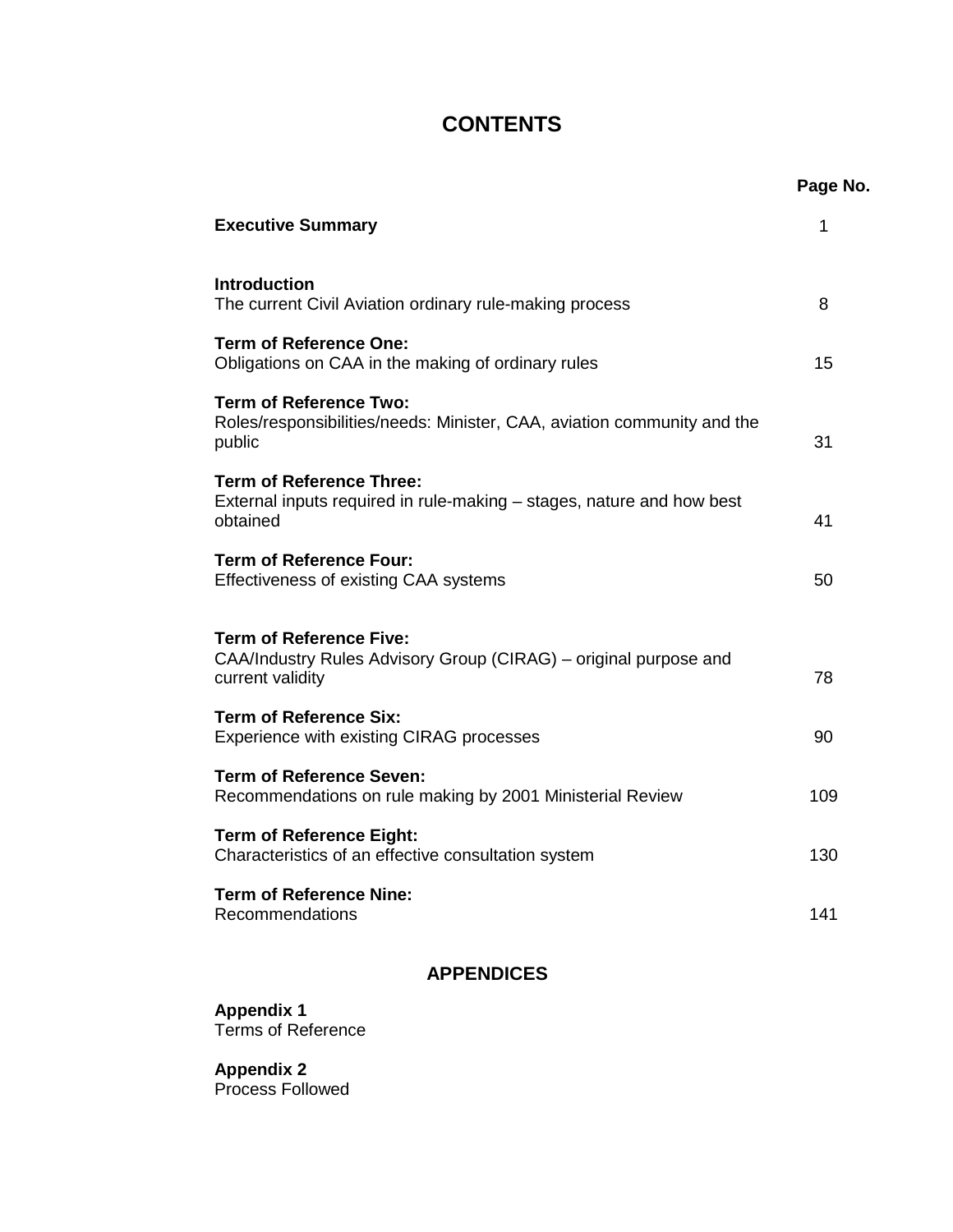## **Appendix 3**

Submissions received and persons interviewed

## **Appendix 4**

CAA flow chart showing existing civil aviation rule making process (Table 1 from Preliminary Report 4)

#### **Appendix 5**

Table identifying Indicative Rule Progress in the Ministry of Transport following receipt of white (final) draft of rule (Table 1 from Preliminary Report 3)

#### **Appendix 6**

Reviewer's recommended Outline for Processing Issues which may Require Rule Change

#### **Appendix 7**

Reviewer's recommended Rule Development Process: CAA

#### **Appendix 8**

Current Rule Development Process: MOT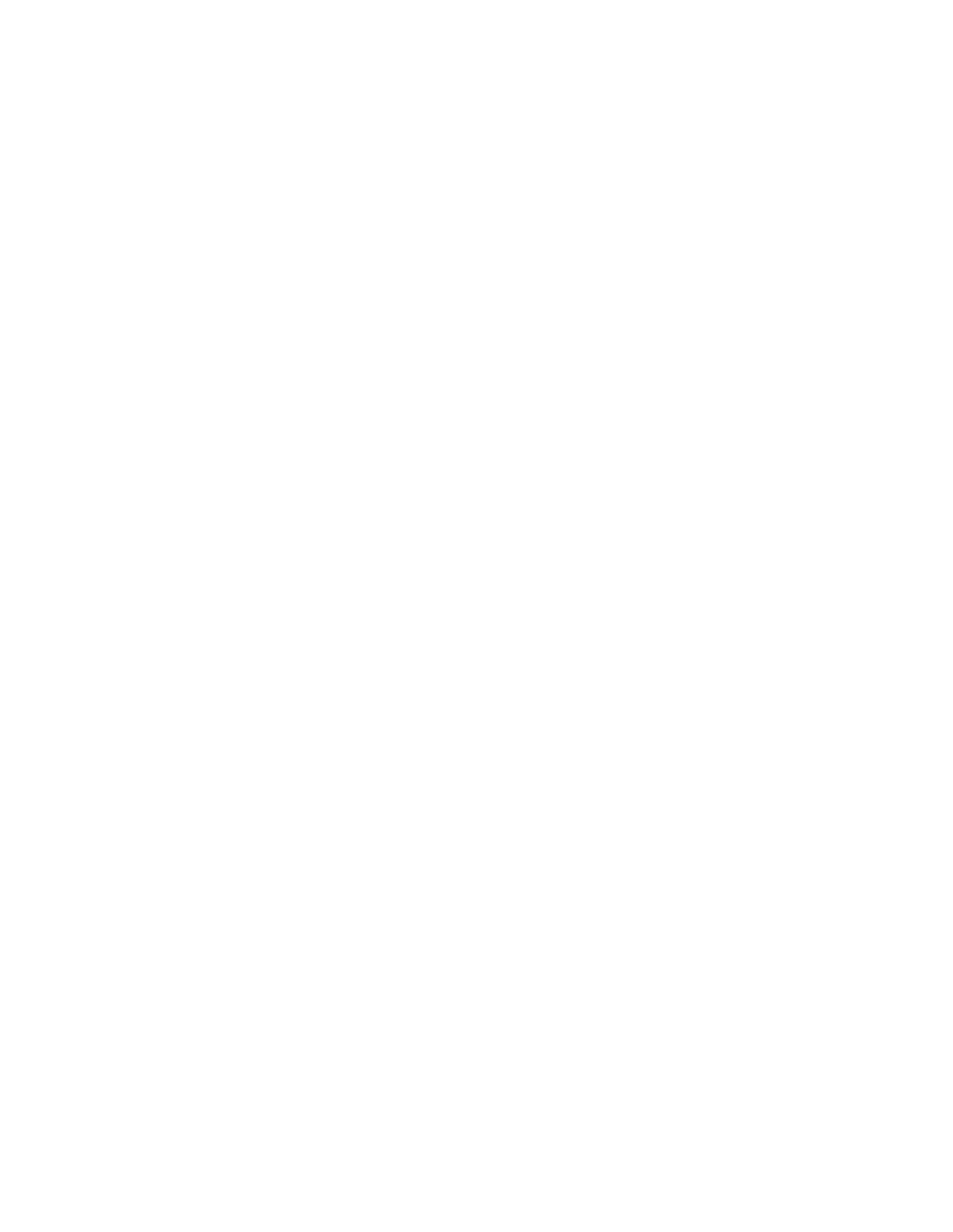- 1. The Minister of Transport is both responsible and accountable for the ordinary rules under the Civil Aviation Act 1990 (the Act). The Civil Aviation Authority (CAA) develops these rules on the Minister's behalf under an agreement with the Secretary for Transport. The aviation community is vitally interested in the rule development process and must be involved. The CAA relies on the aviation community to assist it to make informed and relevant decisions, including in relation to proposed rules, which promote a safe and efficient aviation system that has the confidence of the public.
- 2. However, rule making under the Act is not a negotiated process. The CAA must make the ultimate, informed and reasoned decisions. In doing so it must ensure the aviation community (in particular) has had a real opportunity to be involved in answering the key questions, and has access to clear explanations of:
	- 2.1 What is the problem?
	- 2.2 Why are we fixing this way?
	- 2.3 When can we expect the various phases to be achieved?
	- 2.4 How will the process be carried through/points of participation?
- 3. This review of participation of interested persons in the development of ordinary civil aviation rules takes place in a time of unprecedented change and challenge for the aviation industry. The very concept of safety at reasonable cost is challenged in this environment. The existing process, largely as described by the CAA, is set out in an introduction to this report and summarised by the CAA in a flow chart, reproduced as **Appendix 4** to this report.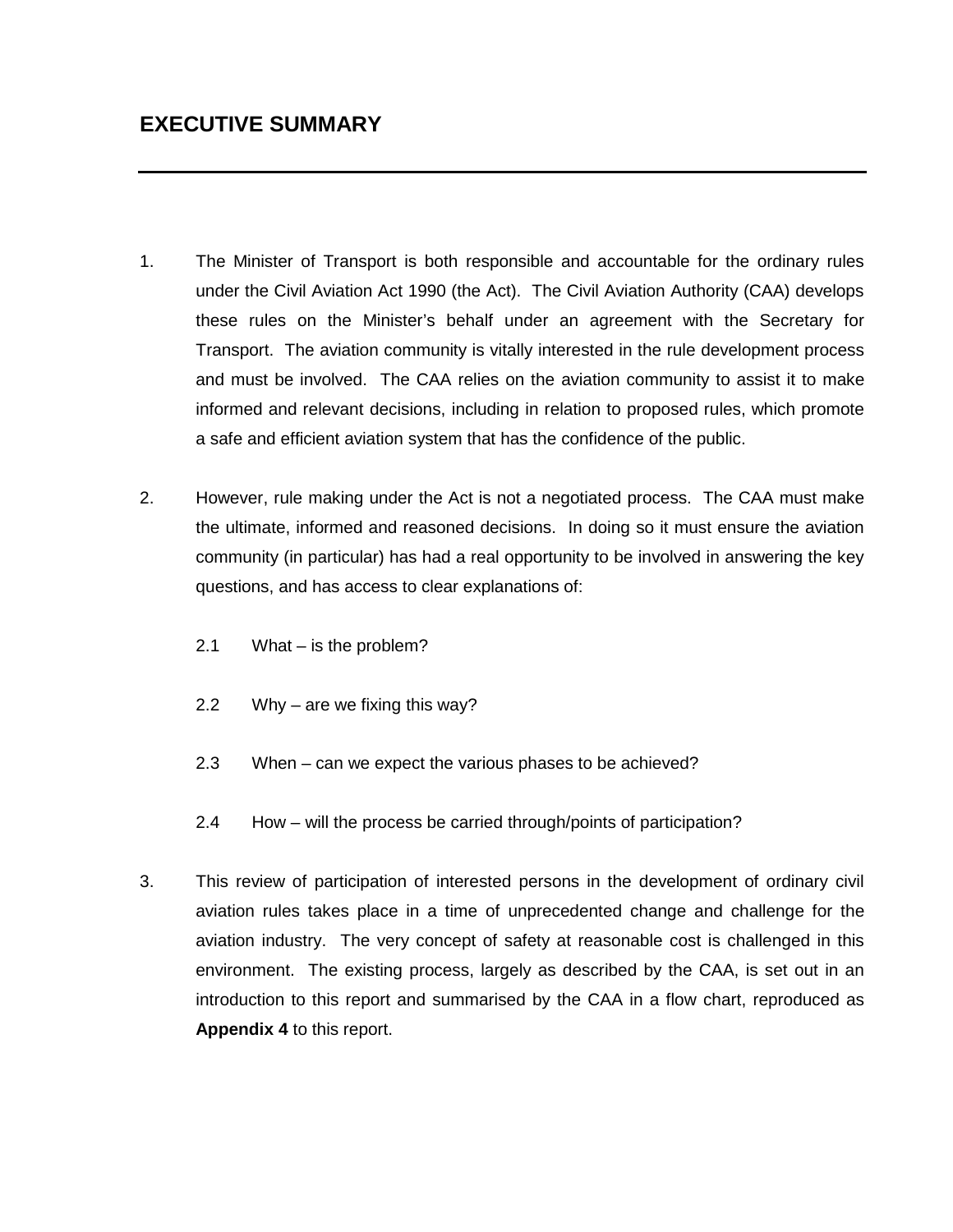- 4. The Terms of Reference are **Appendix 1** to this report. **Appendix 2** sets out the process followed. **Appendix 3** is a list of persons or groups who made submissions and/or were interviewed in the course of this review.
- *5.* As discussed under Term of Reference 1, some of the "assumed" obligations on the CAA under the CIRAG Charter (which governs the existing process), and its general tenor of the need for agreement if possible, sit uncomfortably with the CAA's primary legal obligations and responsibilities. There are also significant contractual or negotiated obligations under the Annual Rules Development Agreement between the CAA and Secretary for Transport. These too have implications for the current process.
- 6. Under Term of Reference Four, a number of deficiencies in current CAA processes are identified.
	- 6.1 The processing of rule or issue "triggers" is identified as requiring change. First, different "inputs" are obtained and dealt with in different ways and this limits their effectiveness. Secondly, the trigger processes prematurely funnel issues into an unsustainable rule development process, which is neither designed nor resourced to deal with the inflow. This leads to unrealistic expectations, pressure on people and other resources, frustration at the level of output and regulatory questions surrounding those issues that are not being effectively dealt with.
	- 6.2 The preliminary stages of obtaining feedback and strategically assessing the rule proposal which is the subject of the trigger could be better focused and structured-
		- 6.2.1 to ensure the true, underlying problems are clearly identified and articulated at an early stage;
		- 6.2.2 to enable a range of realistic solutions to be proposed and considered;
		- 6.2.3 to ensure only those issues that require a rule-based solution are channelled into the rule development process;
		- 6.2.4 to ensure the rule proposals are appropriately prioritised; and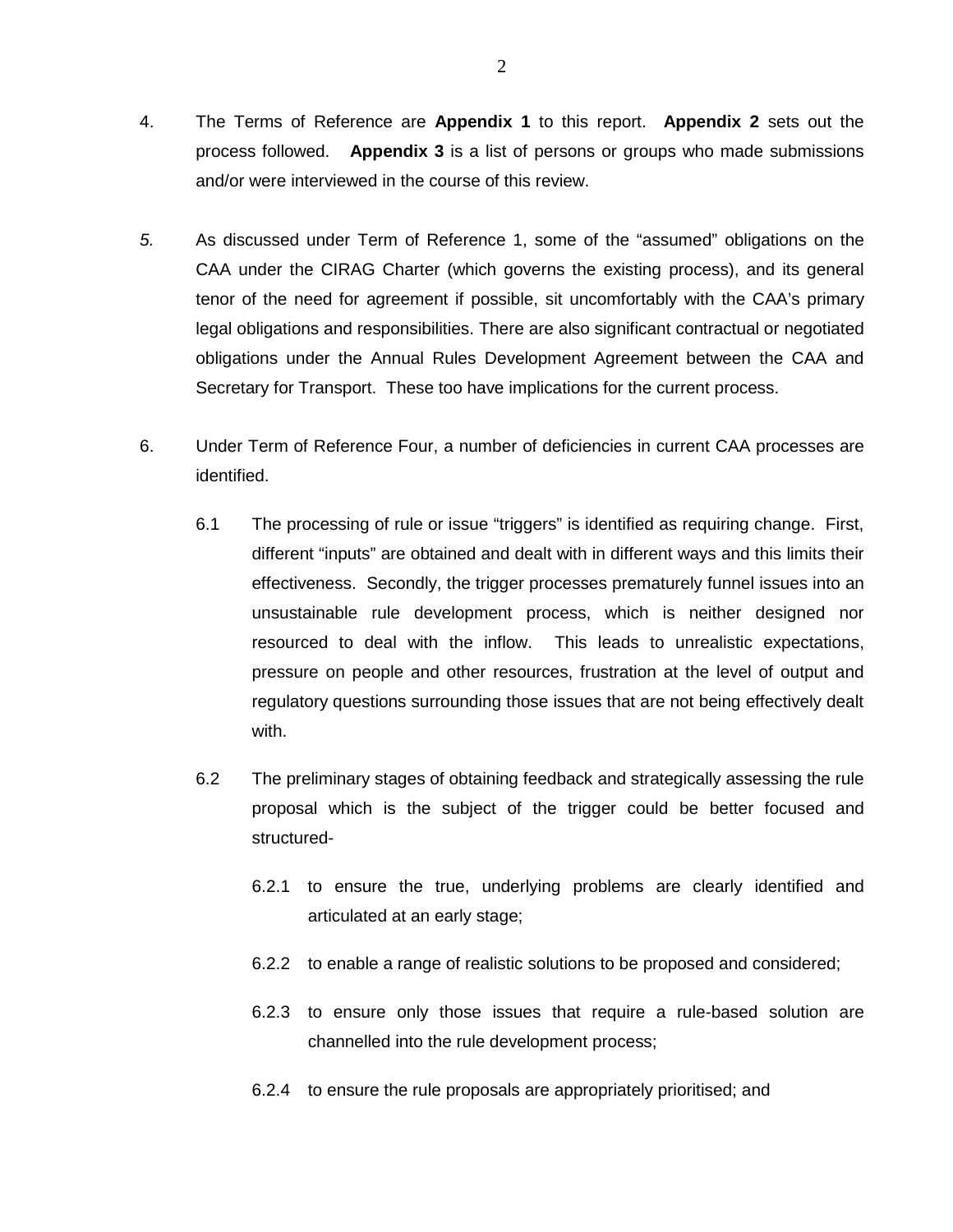- 6.2.5 to enable and facilitate the aviation community to participate in each part of this process.
- 6.3 The focus on the CIRAG/informal consultative process, and the efforts that have gone into that process, may have had the unintended effect of undermining the formal consultative process that follows publication of an NPRM. There is an understandable desire to have those issues that have been "put to bed" in the informal process, especially after much debate and possibly compromise, remain in that comfortable state. However, legal obligations based on principles of fairness require a process where the CAA remains open to persuasion on all issues. If it is in fact persuaded to a different approach, the nature of the current CIRAG process can create difficulties where others involved in that process may feel that deals have been done contrary to earlier agreed positions, or changes made by the CAA "unilaterally" and without further consultation.
- 6.4 The aviation community sees the process that currently follows the provision of the final draft rule to the Ministry generally as having very little value. However, much of it is simply a reflection of good government. Two risks may arise;
	- 6.4.1 The risk that the constitutional checks are perceived to undermine the authority of the CAA; and
	- 6.4.2 An opportunity for those who have not achieved the outcome they sought from the regulatory process to derail or divert the process, and considerable regulatory resources, through effective lobbying of officials and politicians.
- 6.5 Rule Part 11 is discussed. The Ministry submits it should be revoked and the reasons promoted are compelling. However, the aviation community did not support the substitution of a clear policy for the Rule. It may be best to build the confidence of the community in the processes before considering any changes to Rule 11. Procedures followed under the Rule could be adapted in the meantime to lawfully accommodate the changes proposed in this review.
- 7. Under Term of Reference 5 the original purposes of CIRAG are considered against today's environment. It is concluded that these purposes remain valid and important.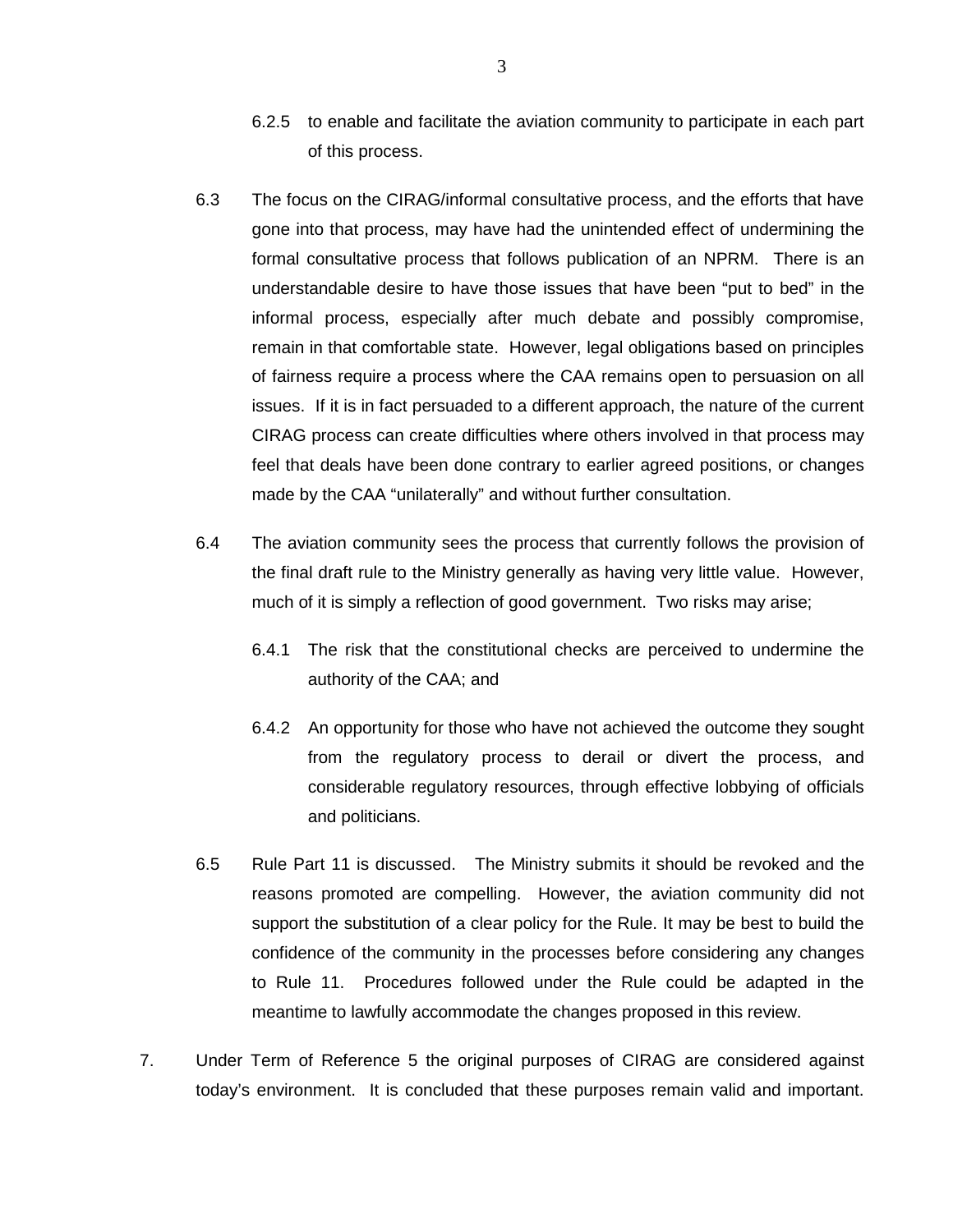At its set up in 1998 the CIRAG process was intended to create a body which represented a partnership between the regulator and the aviation community and which functioned co-operatively to-

- 7.1 Enable the CAA, as the body responsible for developing rules, to obtain necessary aviation community input into that rule development process, in a timely way; and
- 7.2 Enable the aviation community to secure and institutionalise a high level of influence in the regulatory development process, including through receiving information, assisting in prioritising, advising on the appropriate expert or affected persons to contribute to the process, monitoring that contribution and facilitating industry understanding of, and "buy in" to, the rules.
- 8. As discussed under Term of Reference 6, the CIRAG process is seen by most of the industry as generally very successful. The airline and commercial sector in particular were very keen not to revert to earlier, CAA-dominated processes. Most submitters accepted, however, that CIRAG should be more representative of the broader industry. On the other hand, the CAA and the Ministry see the process as subject to an inappropriate and unanticipated level of influence or control by the industry.
- 9. This Review identifies four essential deficiencies or problems with the existing CIRAG processes under Term of Reference 6 -
	- 9.1 CIRAG and/or the TSGs appear to have the task of identifying the real underlying problem, identifying and assessing the various possible solutions, finding the preferred solution and, if it is a rule, what the rule ought to be. This strategic analysis seems to occur when an issue is already in a process that at the least favours, and more likely is committed to, a rule-based solution. The jurisdiction is too broad.
	- 9.2 The CIRAG Executive is small and unrepresentative. It lacks the confidence of the wider aviation community outside of AIA membership and is not seen as sufficiently inclusive by the Ministry or the CAA.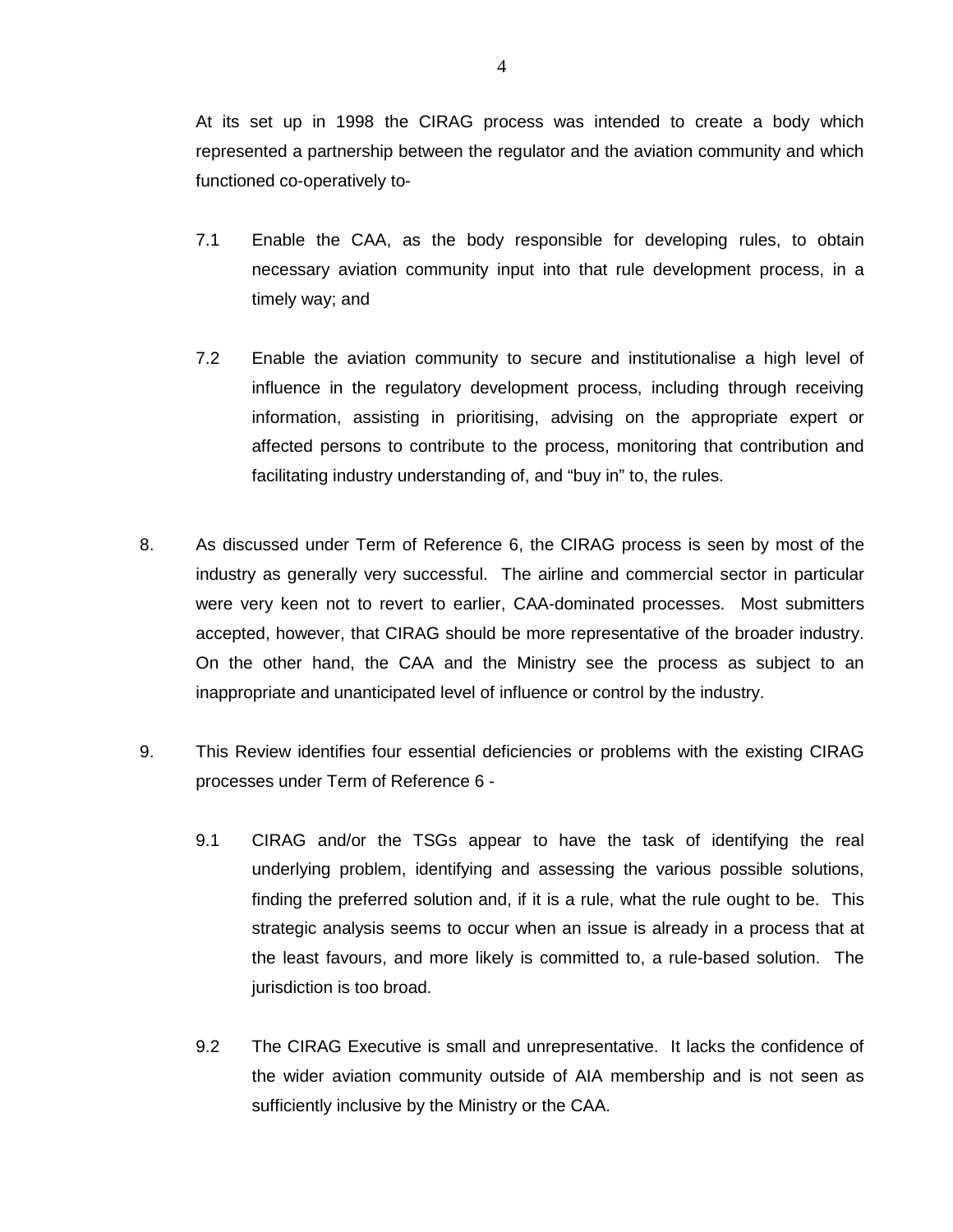- 9.3 The CAA does not exercise sufficient control over the process and the focus on agreement results in a number of difficulties. While consensus can be desirable, at times it may be an unrealistic goal. This is particularly so when wider aviation community interests have a stronger voice, or when proposals have diverse implications (particularly economic) for various interests across the aviation community. A more realistic objective is that the affected community has a proper opportunity to participate in a constructive problem solving process which enables it to -
	- 9.3.1 contribute its information, experience and expertise;
	- 9.3.2 challenge and debate various ideas and approaches;
	- 9.3.3 gain an understanding of the bigger picture;
	- 9.3.4 advance its interests where appropriate; and, if feasible,
	- 9.3.5 work towards a possible agreed position with the regulator.
- 9.4 The dual role of some TSGs as technical and representative is unhelpful. They are sometimes seen as unrepresentative when they are fulfilling a representative function. They can get bogged down in detail and the emphasis on agreement can produce unwarranted delay and unrealistic expectations of the outcome of the rules development process.
- 10. In 2001 a performance review of the CAA for the Ministry of Transport made a number of recommendations relating to the rule making processes of the CAA. These are considered under Term of Reference 7 and largely affirmed, although the processes recommended in this Review are more explicit than those referred to by the Ministerial Review, in accordance with the Terms of Reference for this Review.
- 11. Under Term of Reference 8, various characteristics of a desired consultative process for rule making are identified and discussed. The (formal) process of "informal"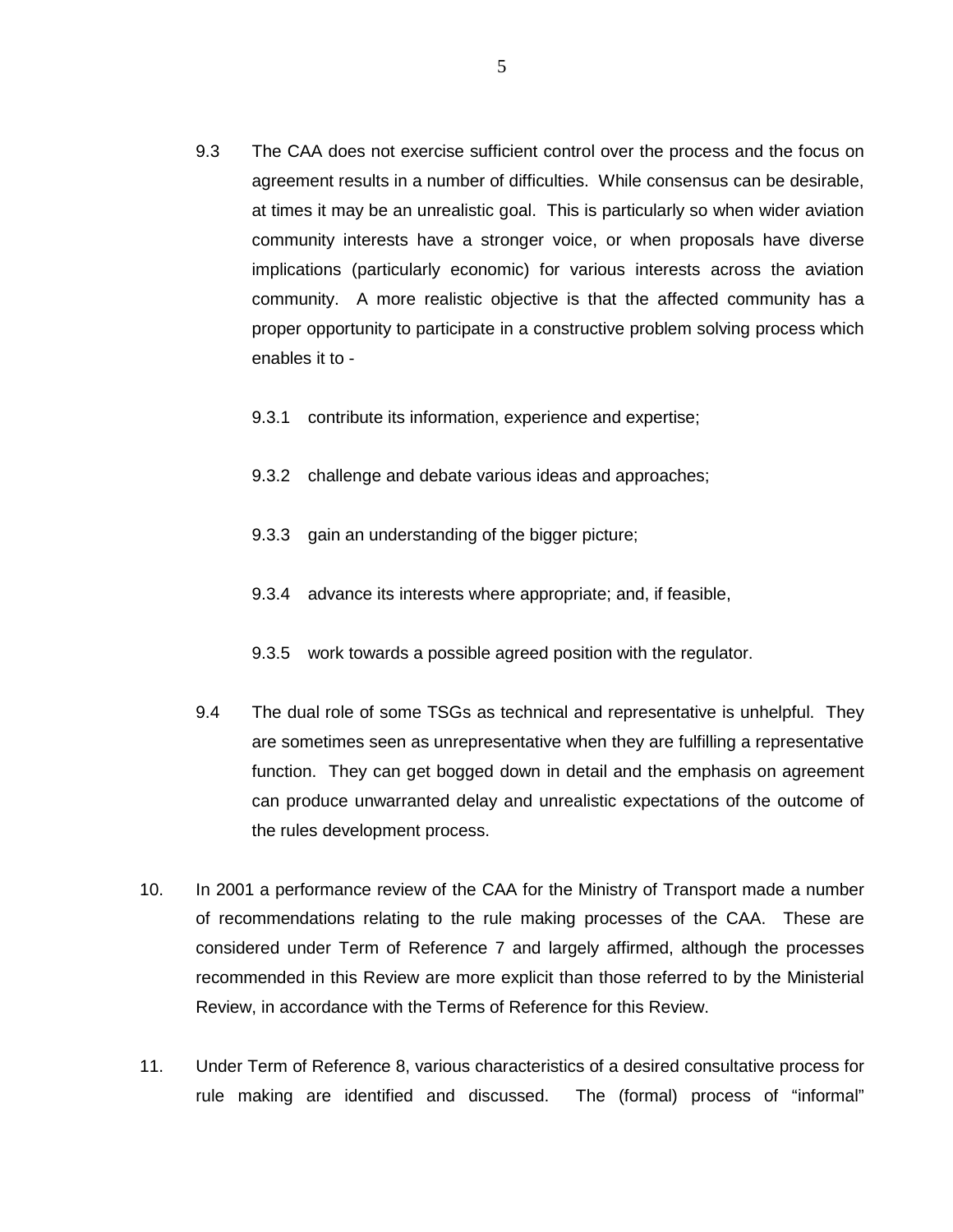consultation between the aviation community and the regulator must be open, transparent, structured and disciplined. Relationships must be courteous and professional. The process must be predictable and informative, but flexible. The CAA must manage and control the process and take responsibility for decisions based on informed and reasoned judgements. The aviation community must take up the reasonable opportunities to engage with the regulator. All work to the same objective of promoting a safe and efficient aviation system.

- 12. At the same time these formal processes for "informal" consultation are considered, one must not lose sight of the fact that the regulator and the aviation community should be communicating with each other on a day-to-day basis about various issues. Nothing in this report should be taken as discouraging continued open dialogue as part of that necessary relationship.
- 13. Under Term of Reference 9 a range of recommendations are made and summarised. The suggested process is in three stages;
	- 13.1 First, the processing of issues that may require a rule change. This is likely to be the most significant process and is depicted in a flow chart at **Appendix 6**. It involves identifying the underlying problem for all triggers, considering various options to resolve the problem (rule-based and other) and choosing a solution or solutions following a standardised Risk Management process. Where a rulebased solution is proposed, a priority-setting process follows. This involves the aviation community before priorities are negotiated between the CAA and the Ministry. The "formal" input from the aviation community is by way of a group referred to in the flow chart as ACAG (Aviation Community Advisory Group). However, the nature of this group or forum needs further consideration and may change depending on the input required at the different stages, or the objective of the consultation.
	- 13.2 Secondly, once a rule proposal has leapt all the hurdles and is accepted into the rule development programme, the process proposed is one that is controlled by the CAA. ACAG has primarily a monitoring and advisory role, with broader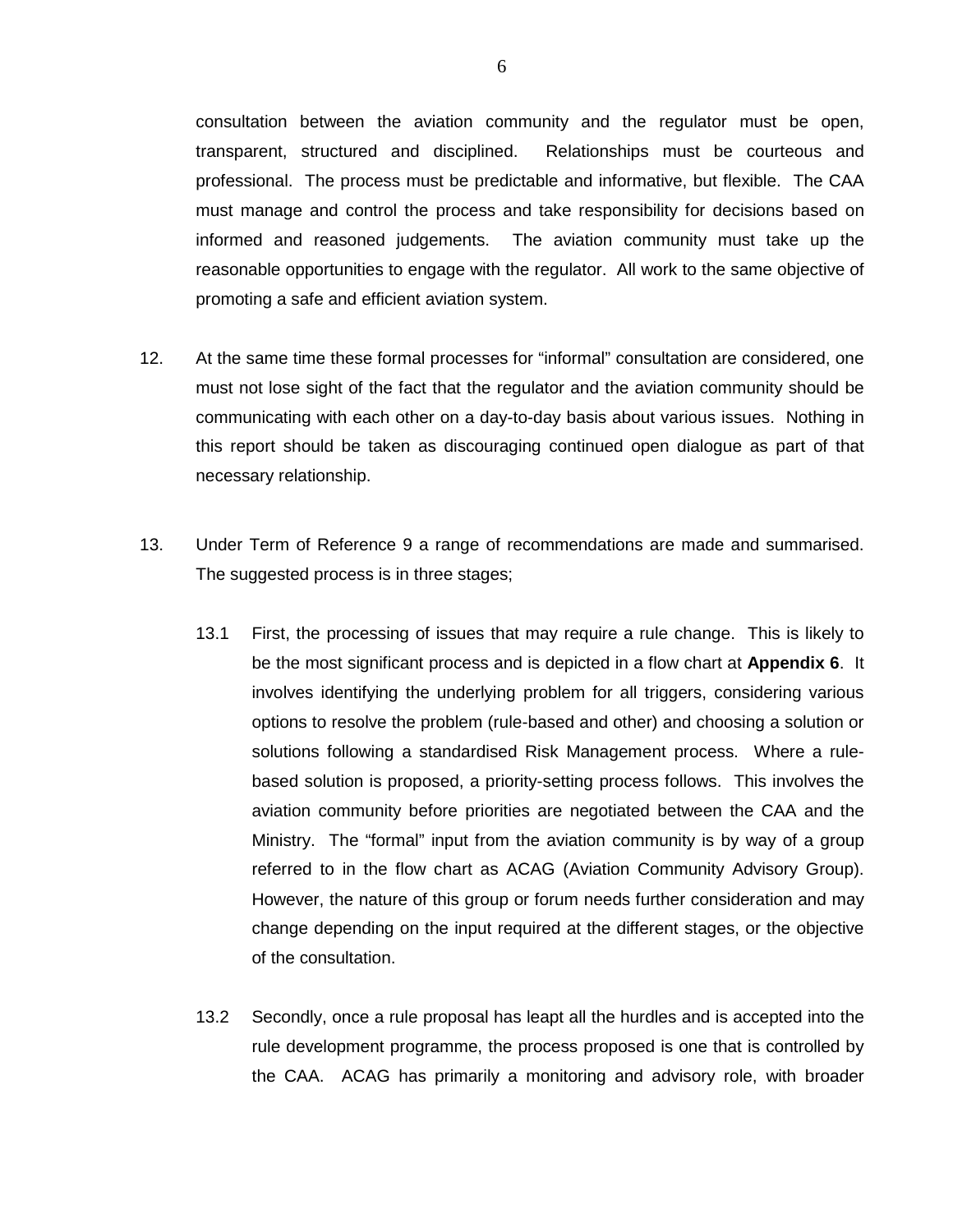consultation proposed at the stage a draft rule and NPRM has been prepared. This stage of the process is depicted in the flow chart at **Appendix 7.** 

13.3 The existing process that occurs once the final draft rule is provided to the Ministry, described in table form at **Appendix 5**, is depicted in a flow chart at **Appendix 8**.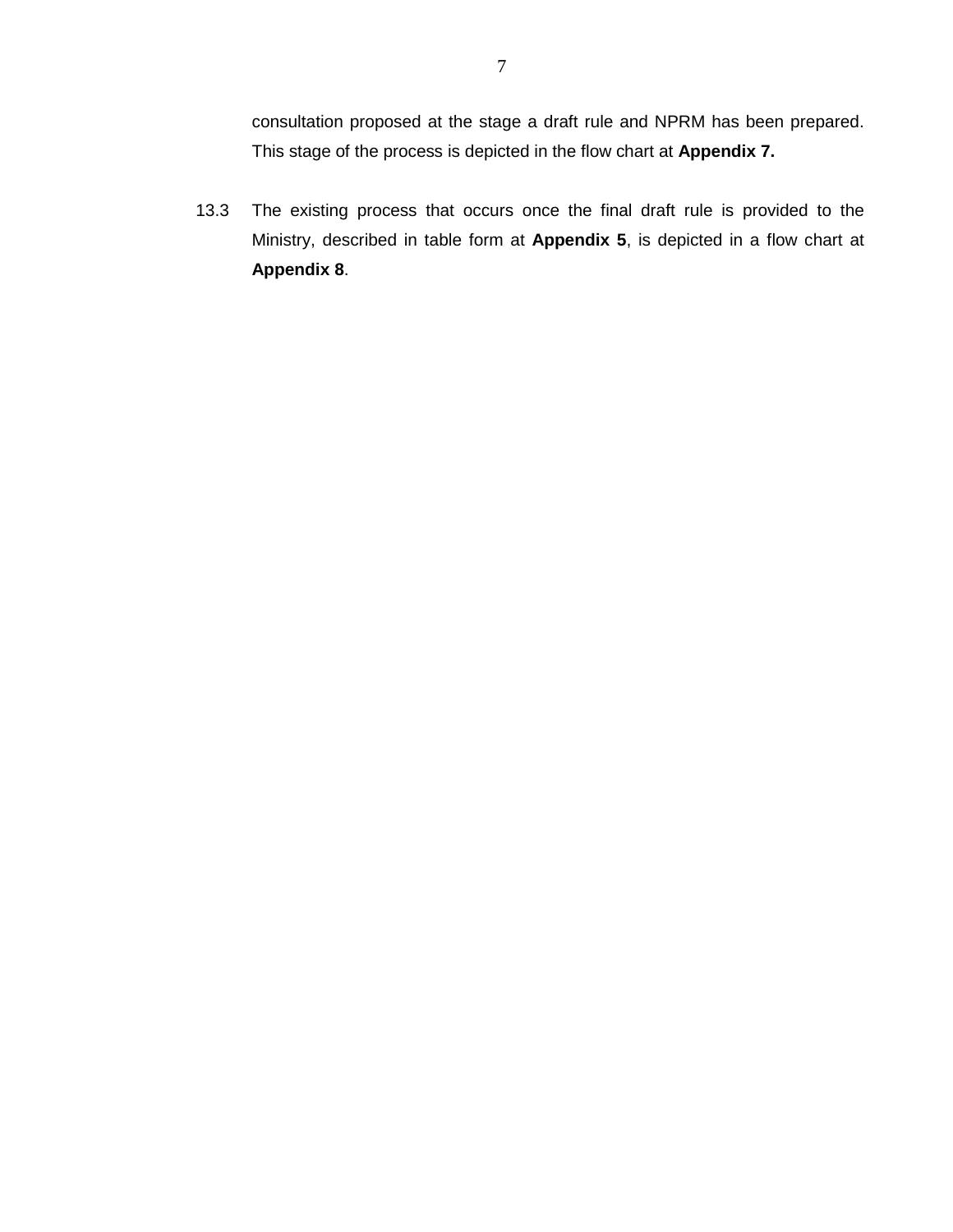# **INTRODUCTION: THE CURRENT CIVIL AVIATION ORDINARY RULE-MAKING PROCESS**

#### **Executive Summary:**

**\_\_\_\_\_\_\_\_\_\_\_\_\_\_\_\_\_\_** 

This introduction sets out the existing Civil Aviation rule-making process for ordinary rules, including both the CAA and Ministry-governed parts to the process.

- 1. The CAA provided a report on the existing Civil Aviation rule-making process for ordinary rules (Preliminary Report 4). A flowchart depicting the process, Figure 1 in that report, is reproduced as **Appendix 4** to this report.
- 2. The rule-making process is triggered by a perceived need to either create a new rule, or amend an existing rule. That need may be identified by the CAA, a member of the public, a participant in the aviation community, a Crown agency or the Minister. Initiating triggers from outside the CAA were identified in the report as including:
	- 2.1 TAIC investigation recommendations;
	- 2.2 Coroner recommendations;
	- 2.3 Petitions under Rule Part 11;
	- 2.4 Industry agreements;
	- 2.5 Ministerial instruction;
	- 2.6 Government transport policy; and
	- 2.7 International obligations, conventions and agreements.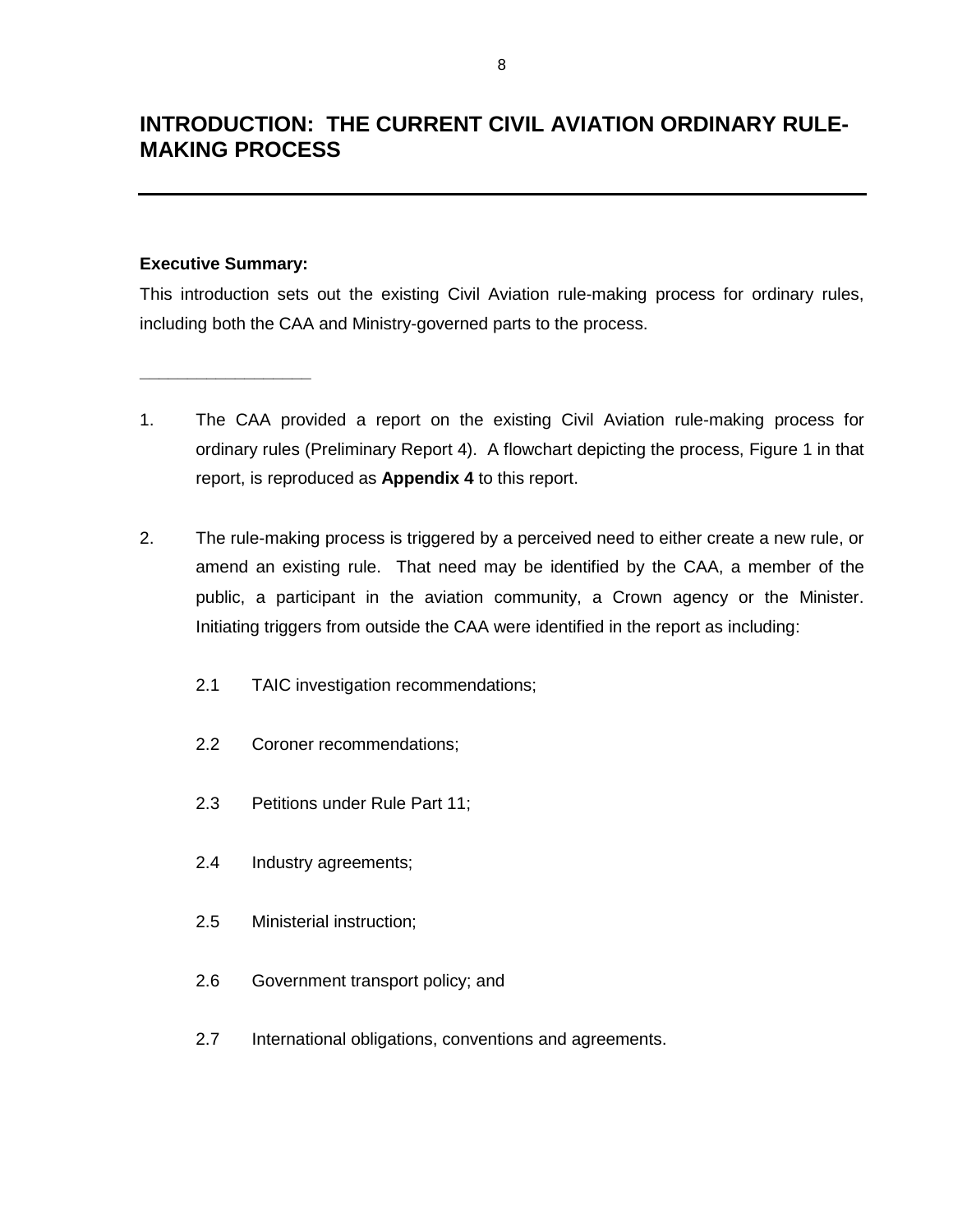- 3. Within the CAA internal processes that may lead to identifying the need for rule-making include:
	- 3.1 Proactive safety monitoring such as auditing and inspection;
	- 3.2 Reactive safety monitoring such as accident, incident and statistical information;
	- 3.3 Internal proposals;
	- 3.4 The CAA safety policy; and
	- 3.5 Monitoring of international standards such as ICAO, FAA and JAA.
- 4. The procedure for petitioning the Minister of Transport for a rule-making action is set out in Rule Part 11. A petition is submitted to the Rules Docket Clerk at the CAA. If it does not provide sufficient information, or if the proposal is already provided for in a rule, the petitioner is notified and, where appropriate, invited to clarify their proposal.
- 5. A summary of the proposal contained in the petition is published in the monthly Civil Aviation Rules Register Information Leaflet (CARRIL) and comments are sought from any interested person on the proposal.
- 6. Preliminary research is carried out by the CAA to determine the appropriateness of the proposed rule-making action. This occurs whatever the trigger for the proposal. Research may include consideration of the following:
	- 6.1 The technical content of the petition or rule proposal;
	- 6.2 The public comments resulting from the CARRIL;
	- 6.3 Harmonisation with other authorities;
	- 6.4 ICAO standards and recommended practices;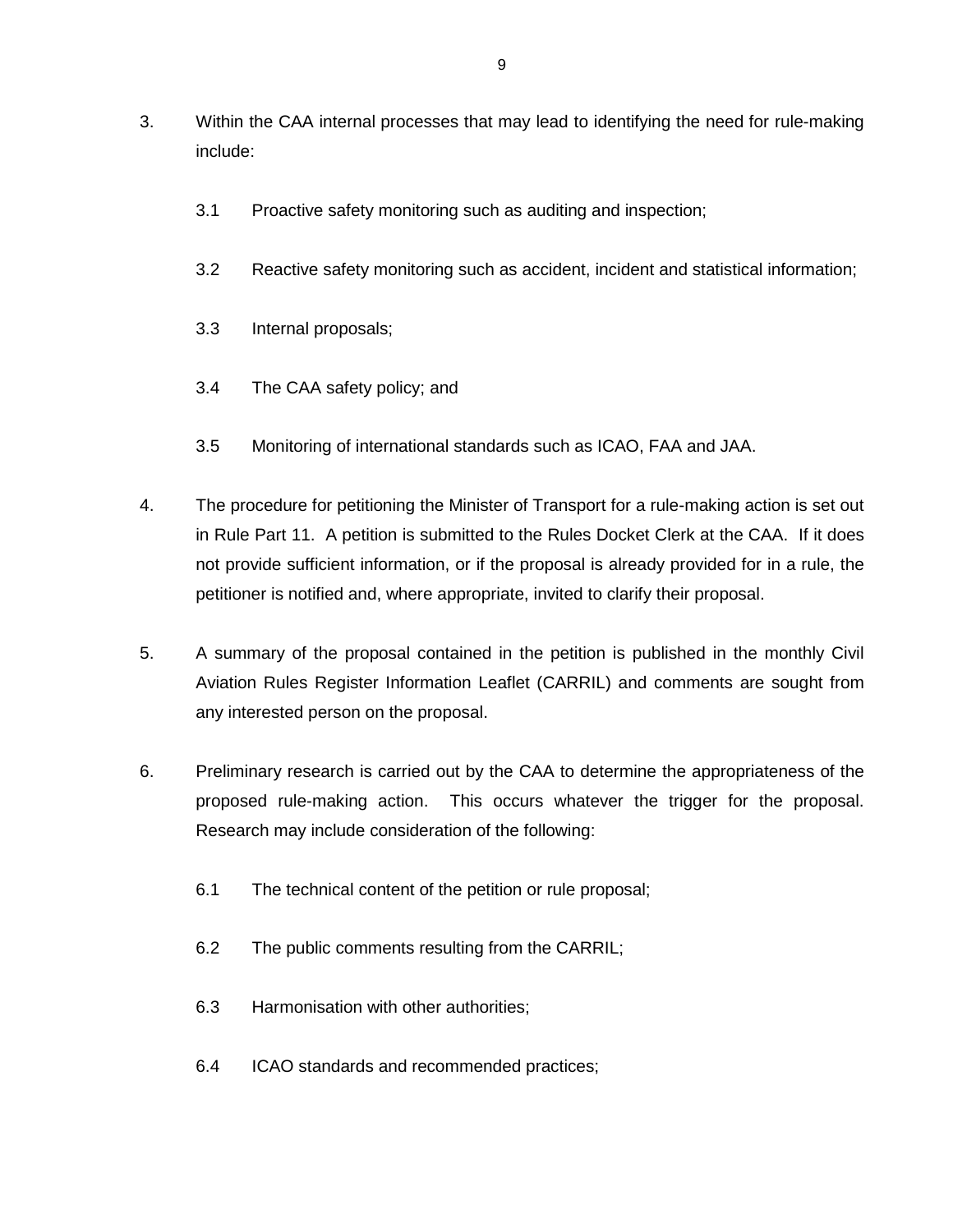- 6.5 Views within relevant areas of the CAA;
- 6.6 International obligations; and
- 6.7 Safety and risk assessments.
- 7. The Manager of the Rules Development Division within the CAA collates the background research material on the petition including strategic content, rationale and implications. He then consults with members of the CIRAG Executive to determine the level of priority the industry representatives believes the proposal should be given.
- 8. At a meeting with the Technical Policy Group of the CAA the Manager of the Rules Development Division presents other CAA technical managers with a schedule of potential rules projects identified in the previous 12 months. These projects include those petitions the CIRAG Executive have considered. For the first time this year, in light of the impact of the annual Rules Development Services Agreement between the Secretary for Transport and the Director for Civil Aviation, CIRAG was provided with a list of potential rules and asked to prioritise them by ranking them 1 (high), 2 (medium) or 3 (low or no priority). The CAA accepted that this process was unsatisfactory. Given other pressures it was delayed, and little information was provided. Industry representatives on CIRAG were particularly critical of this process.
- 9. A schedule of proposed rule-making projects is ultimately drawn up and provided to the Secretary of Transport for negotiation over whether the Minister will agree to purchase the particular rule projects.
- 10. The schedule of agreed rules projects that will be carried out during a financial year is then included in the annual Rules Development Services Agreement (see Schedule 1). The agreement for 2002-3 provides for 13 rules to be progressed to implementation in the year under contract. Most are behind their anticipated target dates. Six further rule proposals are to be progressed with a view to implementation in the latter part of 2003. The Schedule also notes 11 other proposals which are "undergoing policy development" in the current year. This includes work to identify problems and issues and to ensure that all non-regulatory measures are considered before the commencement and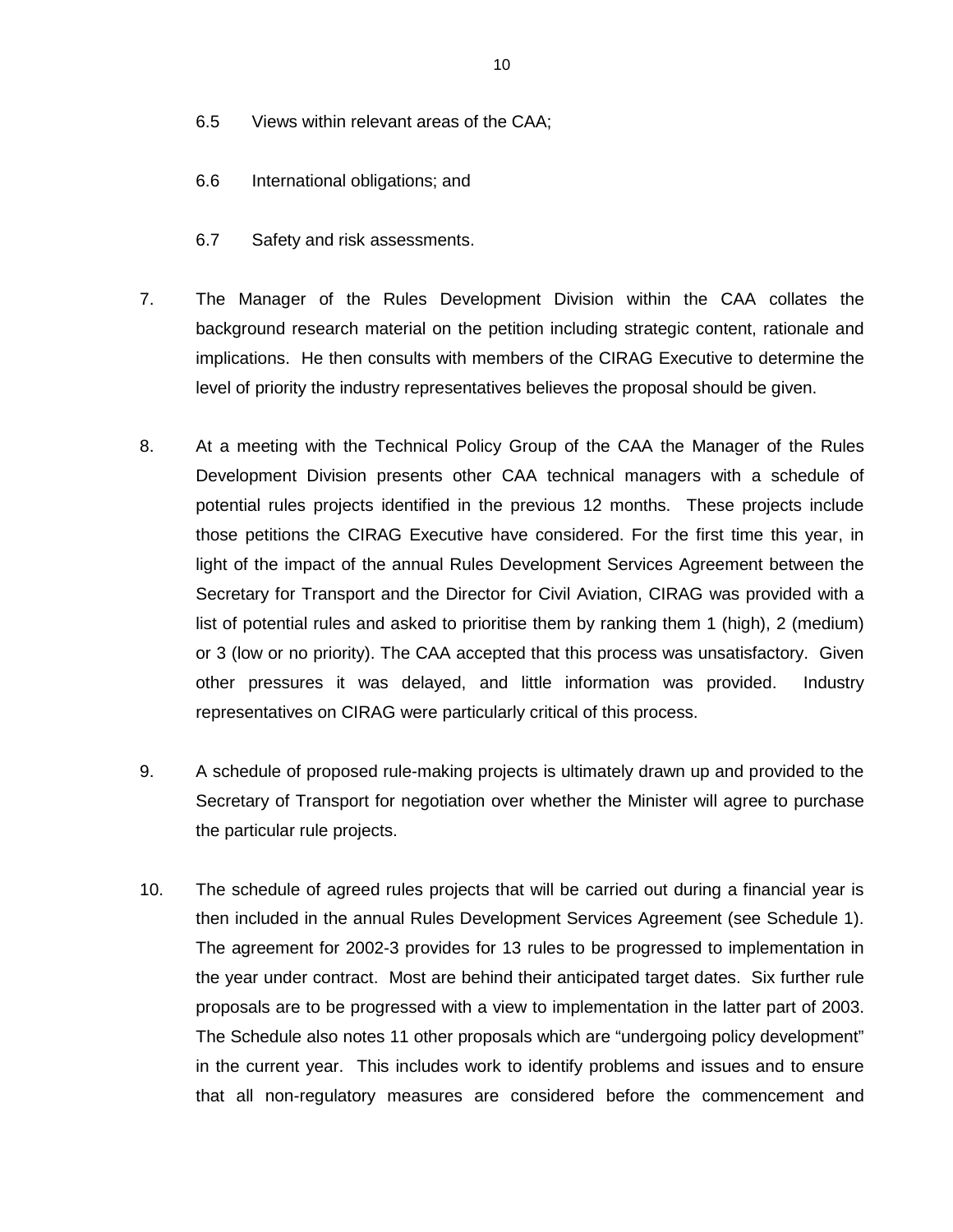development of rule proposals. Some of these 11 proposals have already been the subject of CIRAG consideration in the rule development context.

- 11. Once the Minister has agreed to purchase the rules, the Manager Rules Development, presents the proposals to the CIRAG Executive to decide whether a Technical Study Group (TSG) should be set up to provide advice, recommendations, risk and economic analysis.
- 12. Where a TSG is considered to be necessary, the project is allocated to a Rules Project Specialist, or Technical Specialist from within the CAA to co-ordinate the establishment of the TSG, and convene the initial meeting where a TSG leader is nominated.
- 13. The CAA develops discussion documents dealing with specific aspects, for example identifying the safety issues, options, and cost implications of a rule project and provides these to TSG members for their consideration and discussion.
- 14. The intention is that TSG meetings involve a group of ideally around 5-6 members who are selected because of their expertise in the field being considered. Numbers can vary depending on the nature of the project. Recent TSGs have involved larger numbers who initially meet face to face, but develop much of the proposed rule through email debate.
- 15. The members are to represent the views of their sector of the industry, but are also asked to put aside personal or commercial self interest in order to arrive at a rule proposal which best suits the needs of the aviation community and the public.
- 16. An essential part of this process is the TSG member's role to disseminate the concepts being developed within the TSG to other participants of the sector the member is representing. This process draws in a wider pool of industry ideas that serves to guide the progress of the rule development at the conceptual stage.
- 17. Rule development progress is updated regularly through:
	- 17.1 The CARRIL which is published monthly and available to all interested persons;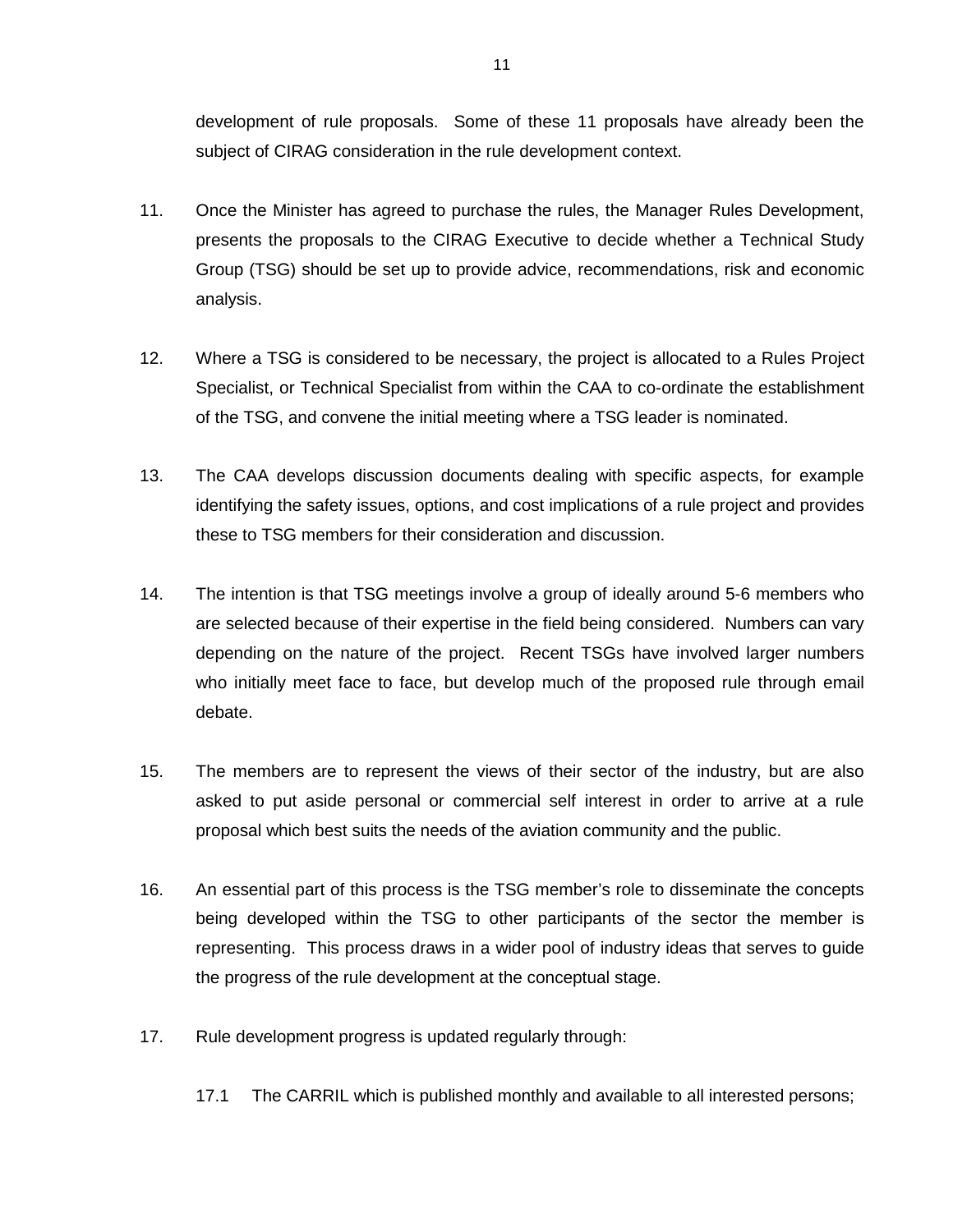- 17.2 Progress reports to the CIRAG Executive; and
- 17.3 Monthly reports to the Director and, presumably, the Ministry pursuant to the annual agreement.
- 18. The Rules Development Unit usually draft the rules and the Notice of Proposed Rulemaking (NPRM). The NPRM contains a summary of the issues considered by the TSG, a Regulatory Impact Analysis Statement (as required by Cabinet), a legal analysis statement and the proposed draft rule. Sign off from the TSG is sought on the technical content of the draft NPRM. This involves the members endorsing the proposal in part or in whole, or expressing a view where support is not given. In that case, the members differing views are incorporated into the draft NPRM preamble. The TSG reports to the CIRAG executive, which then recommends the proposed rule to the Director.
- 19. Sign off on the draft NPRM is also sought from those CAA Group Managers whose units will be required to administer the rule. Sign off on the proposal affirms the technical content of the rule proposal as being satisfactory for progression to the formal public consultation phrase.
- 20. A briefing on the rule proposal is given to the Ministry of Transport staff who then review the draft rule to confirm compliance with wider Government policy and that the rule conforms to the Government's transport strategy.
- 21. The NPRM is published in accordance with the Act and interested persons are given a reasonable time to make submissions on the proposed rule. The NPRM is published in the Auckland, Hamilton, Wellington, Christchurch and Dunedin daily newspapers and in the *Gazette*. Notices are also placed in the CARRIL and on the CAA website. Copies of the NPRM are sent to known interested parties to encourage submissions, and to any other person who requests a copy.
- 22. The period for receiving submissions varies and is determined on a case-by-case basis. Typically between two to four weeks is allowed, which may be extended by application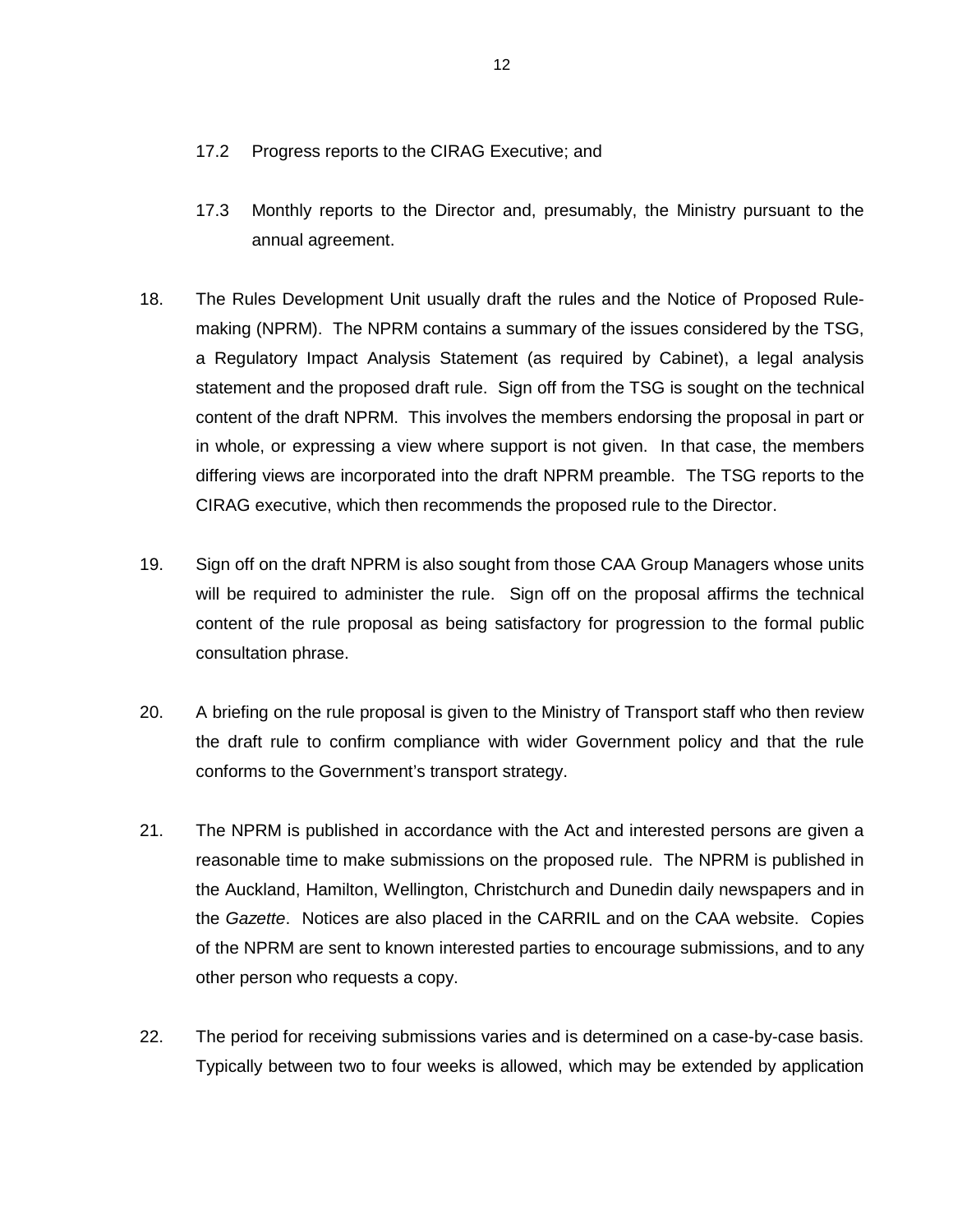of an interested person where there is good cause and the extension is in the public interest.

- 23. Submissions that oppose a particular aspect of the proposed rule are not uncommon, especially where the issues are contentious. The CAA considers these submissions, first to determine if there remains a significant omission in the content of the proposal. If so, the TSG may need to be reconvened to consider this issue and where necessary a follow-up NPRM may be published.
- 24. The submissions are considered in the round, when necessary appropriate changes are made to the proposed rule, and a draft final rule is developed within the Rules Development Unit.
- 25. The draft final rule receives a second sign-off from CAA Group Managers and from the Director. The Director then writes to the Minister setting out the rule objective and detailing how the project has complied with the statutory requirements in the Act that apply to the Minister and the rule-making process. This draft of the rule is known as the "white" draft.

## **Ministry of Transport part of rule-making process**

- 26. The Ministry of Transport on behalf of the Minister then becomes responsible for the remaining part of the process. A table providing the "indicative rule progress in the Ministry of Transport following receipt of white (final) draft of rule" is attached to Preliminary Report 3 (**Appendix 5** to this report). This table outlines the actions within the Ministry and central Government, including the Executive and the Regulations Review Select Committee of Parliament from the time the rule is received from the CAA to its coming into force.
- 27. The Ministry has provided an indicative 20-week timetable, which explains each step. The steps include:
	- 27.1 Ministry checking of the rule and clarification of any issues.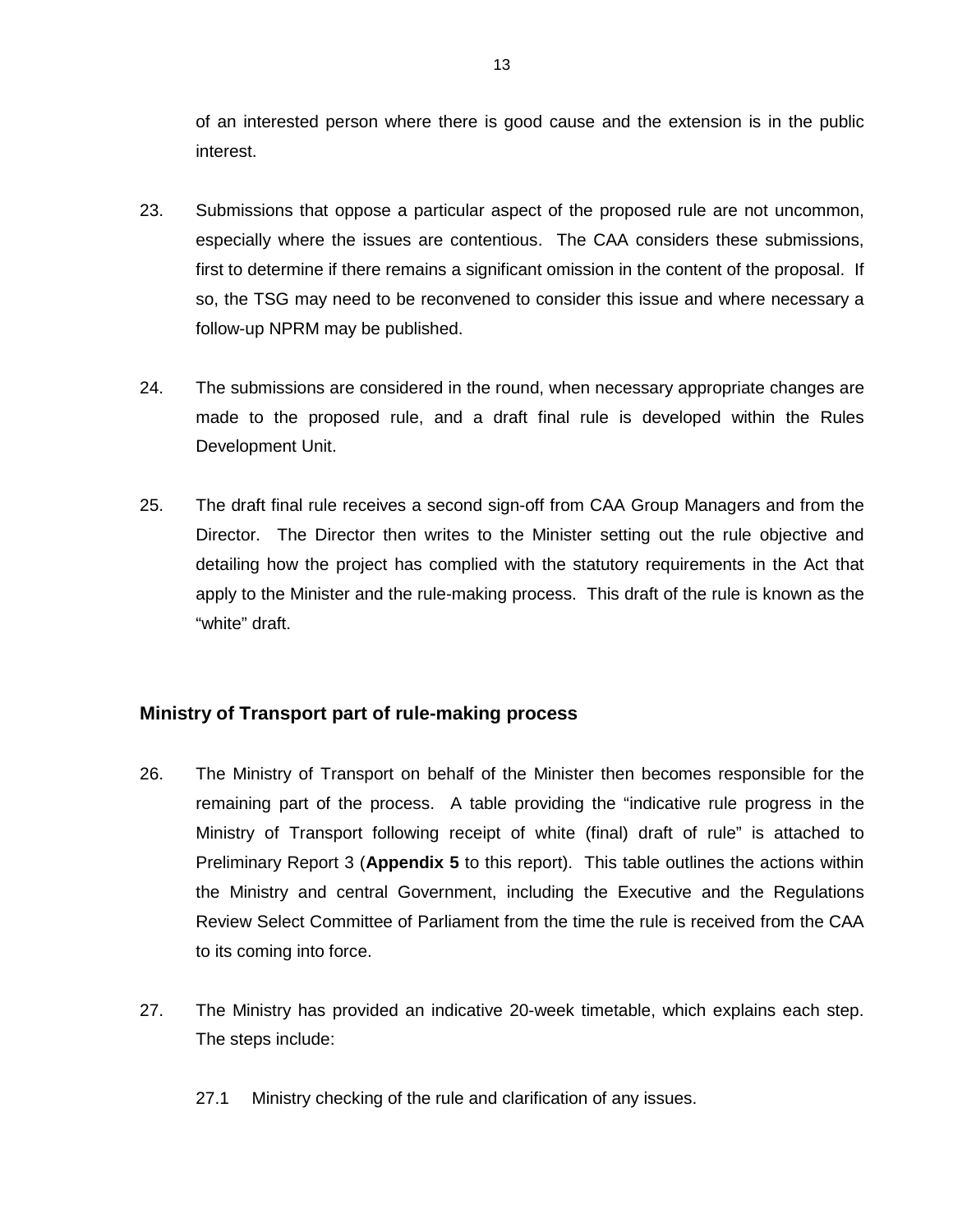- 27.2 If a regulation change is also required, the Ministry prepare a paper to the Minister seeking authority to instruct the Parliamentary Counsel Office (Parliaments' law draftsmen) to draft the necessary change.
- 27.3 The rule is sent to the Regulations Review Committee for consideration under Standing Order 381(2) of the House of Representatives. The Ministry drafts a paper explaining the Rule to the Minister and Cabinet for the Cabinet Finance Infrastructure and Environment Committee to consider.
- 27.4 Draft Cabinet papers are sent to the appropriate Government departments for comment in accordance with the requirement of the Cabinet Office Manual, and any drafting instructions to Parliamentary Counsel are provided. The Ministry also receives any comment from the Regulations Review Committee and various Government agencies, considers those comments and consults with the Minister and the agency as appropriate.
- 27.5 The papers to the Minister and Cabinet may be revised as a result. They are finalised and forwarded to the Minister.
- 27.6 The Minister considers the papers and consults as necessary with any Coalition Minister or partner.
- 27.7 The Cabinet paper is lodged with the Cabinet Office and considered by the Committee and by Cabinet the following week. The Minister signs the rule after the Cabinet meeting.
- 27.8 Notification of the rule is placed in the *Gazette* and any regulations are signed by the Governor General and *Gazetted*. After 28 days, the rule is able to come into force.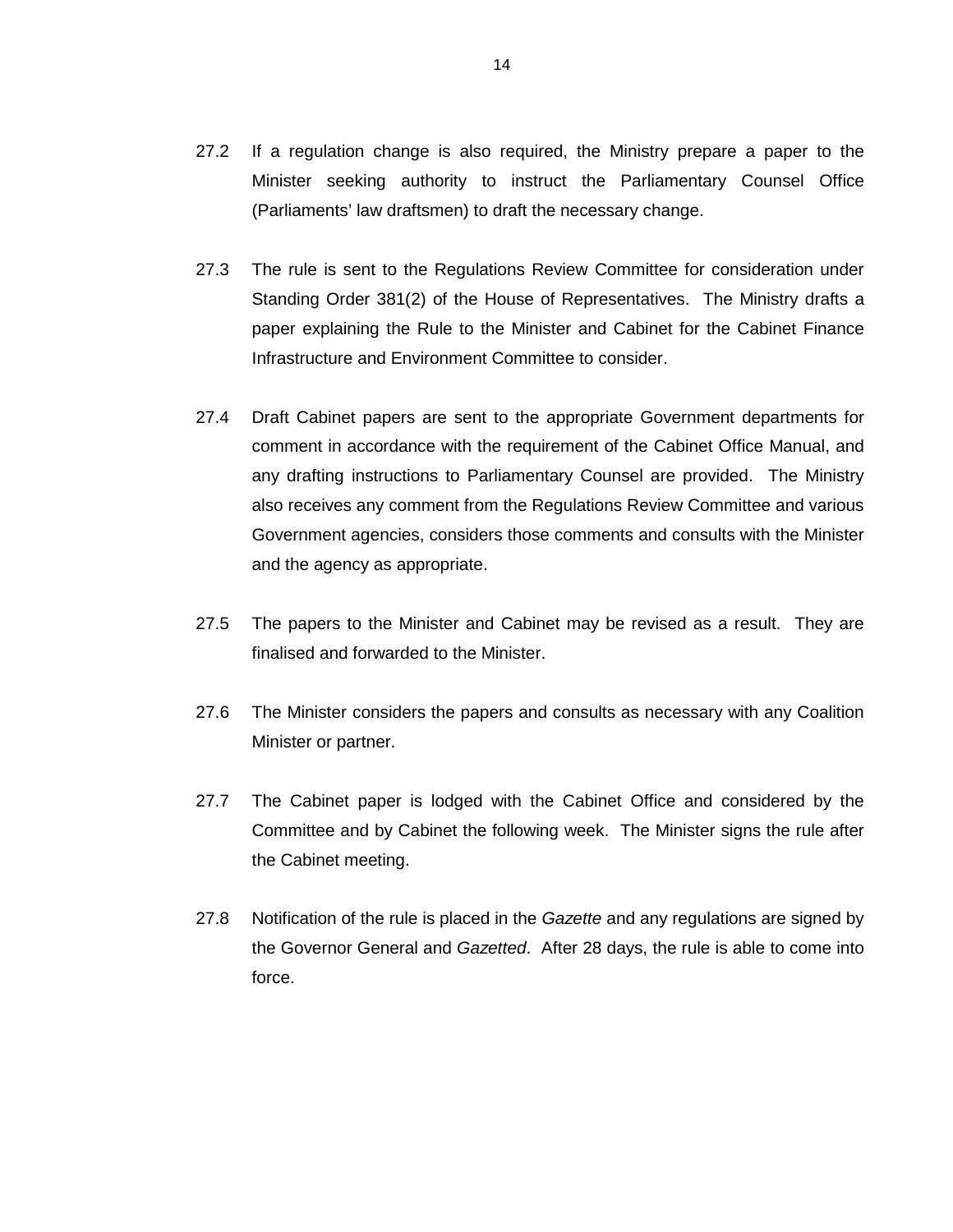# **TERM OF REFERENCE ONE: OBLIGATIONS ON CAA IN THE MAKING OF ORDINARY RULES**

1. Review and summarise the statutory, contractual and other requirements placed on CAA for the making of ordinary civil aviation rules.

## **Executive Summary:**

Under this term of reference the "hierarchy" of requirements for the CAA when developing the rules for the Minister are set out. The substantial primary legal obligations are found in the Act. Secondary legal obligations are set out in Rule Part 11. There are significant contractual or negotiated obligations under the Annual Rules Development Agreement between the CAA and Secretary for Transport. These have implications for the current process. Finally, the "assumed" requirements under the CIRAG Charter are outlined. Some of these, and the general tenor of the Charter, sit uncomfortably with the earlier obligations on CAA. These obligations are essentially hierarchical. For example, anything in the Charter that conflicts with the Act, Rules or (arguably at least) Annual Rules Agreement, would be ineffective.

## **Introduction**

- 1. The requirements, or obligations, on the CAA in relation to the making of ordinary rules are essentially come from four sources. Two of these sources **impose** obligations on the CAA (or on the Minister but carried out by the CAA), and two sources contain **negotiated** obligations, or obligations **assumed** by the CAA.
	- 1.1 the Civil Aviation Act 1990 (primary legal obligations);
	- 1.2 Civil Aviation Rule Part 11 (secondary legal obligations);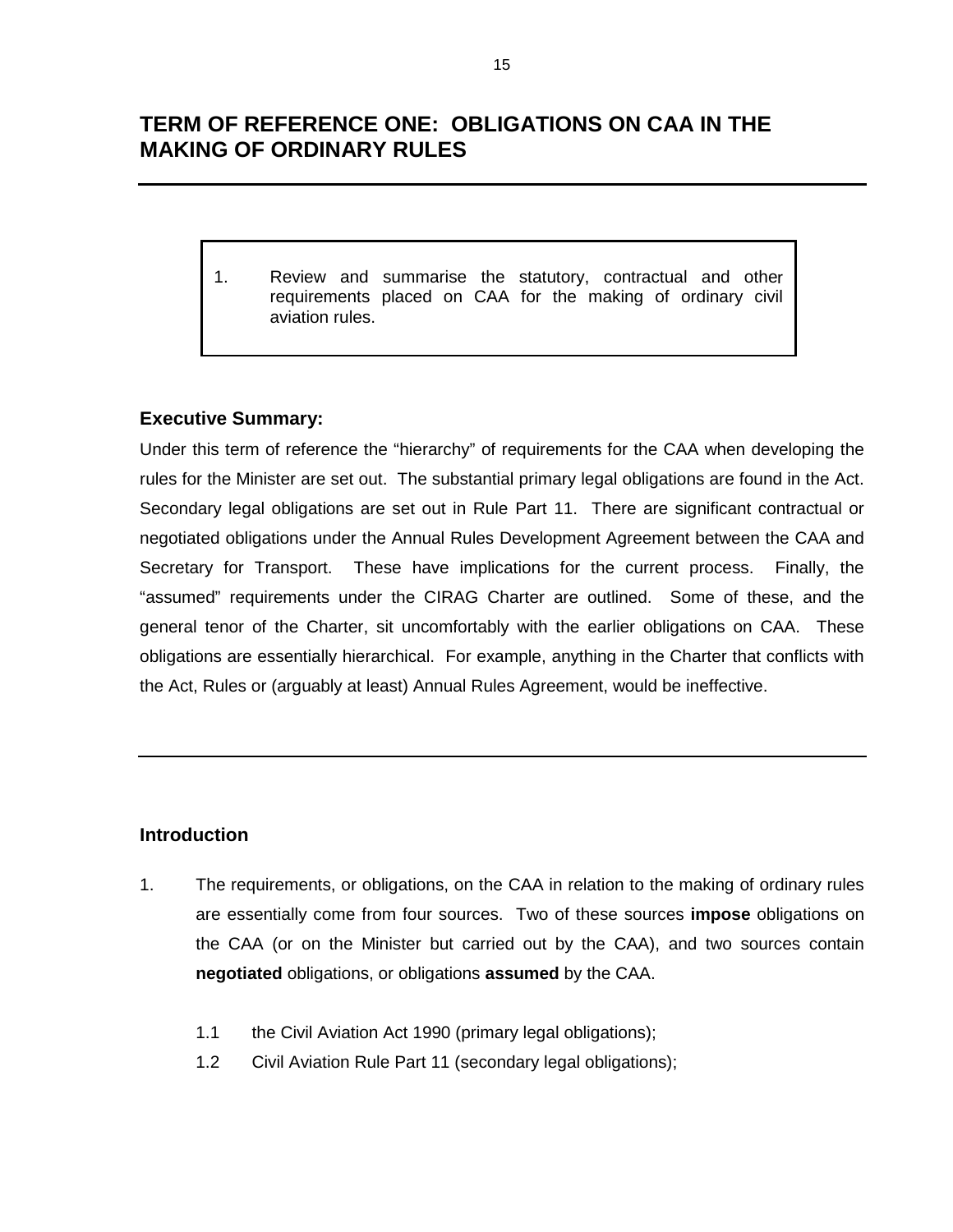- 1.3 the annual Agreement for Rules Development services between the Crown and the CAA (contractual or negotiated obligations);
- 1.4 the CIRAG Management Charter ("assumed" obligations).
- 2. First, the Act authorises the making of rules. However the Act itself does not impose any obligations or responsibilities on the CAA or DCA directly in relation to the making or development of **ordinary** rules. The rules are the responsibility of the Minister. An ordinary rule is made by the Minister signing the proposed rule [s 32(1)(a)] and notifying it in the New Zealand *Gazette*. It comes into effect, usually, 28 days later or on a date specified [s 34(4)]. The Minister's power to make ordinary rules is non-delegable which means the Minister cannot delegate that final ability to make rules to anyone else (except to other Ministers in accordance with the Constitution Act 1986). The rules are the Minister's direct responsibility and he or she is accountable for them (to Parliament and to the Courts).
- 3. It is, of course, not anticipated that the Minister will personally attend to the rule development process and to the various requirements imposed on the Minister under the Act when making rules. This role is given to the CAA under two instruments: Rule Part 11 and the annual Agreement for Rule Development Services between the Crown and the CAA. Under the annual agreement the CAA is allocated a lump sum and is obliged to attend to the major task of rule development in accordance with the priorities specified in that agreement. The obligations upon the Minister under the Act consequently apply to the CAA. The CAA must ensure each proposed rule meets the requirements of the Act that bind the Minister.
- 4. There are also special rules governing the rule making process: Rule Part 11. This rule expressly imposes a critical role on the CAA in rule development reporting and supplementing the requirements of the Act in some cases, but also imposing additional obligations beyond the Act, including a petition process with reasonably onerous procedural requirements.
- 5. Finally, there is a Charter agreed between the CAA and AIA whereby the CAA undertakes to follow certain processes and AIA undertakes to participate on behalf of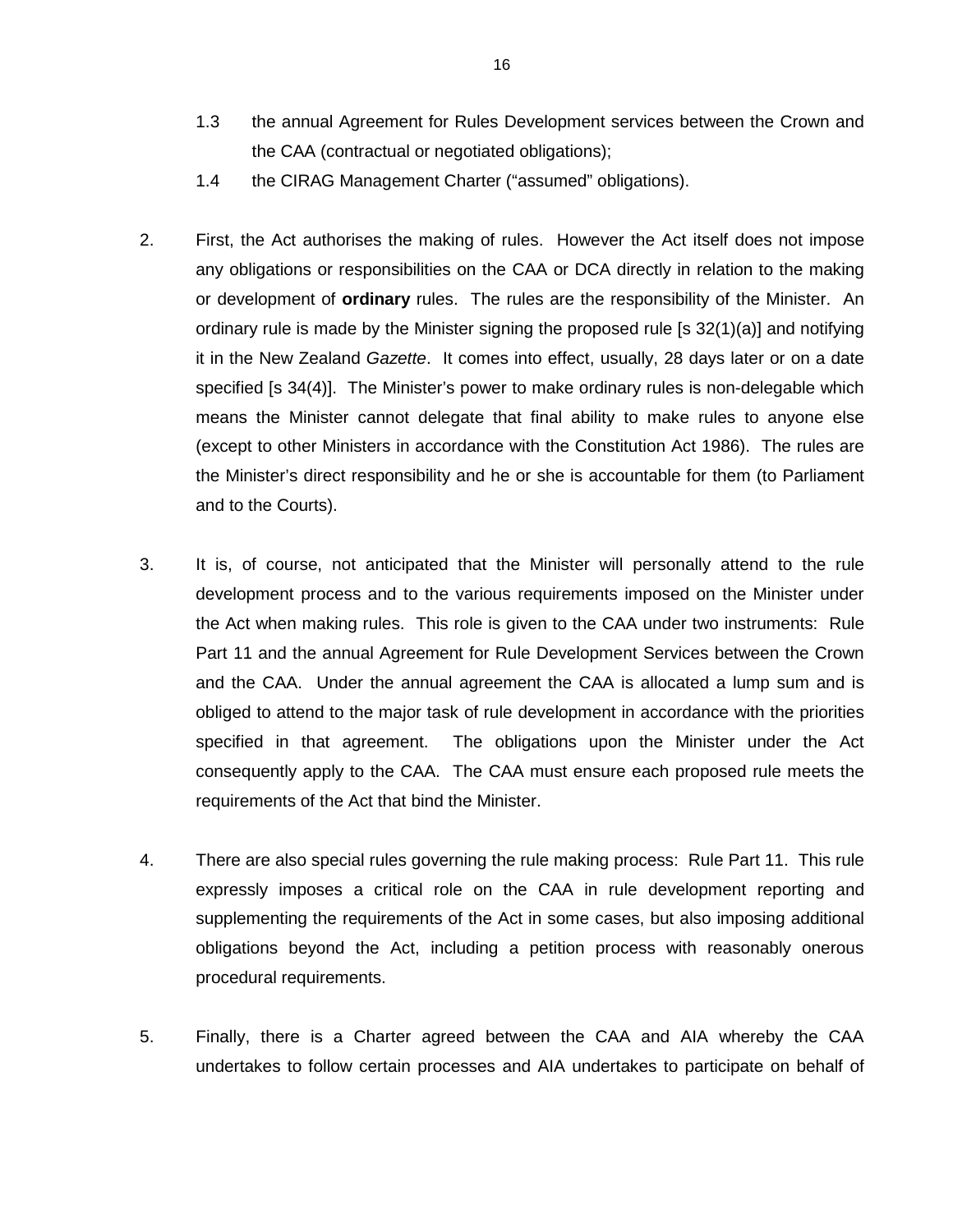the industry in those processes with a view to the development of sound rules achieved, to the extent possible, through co-operation.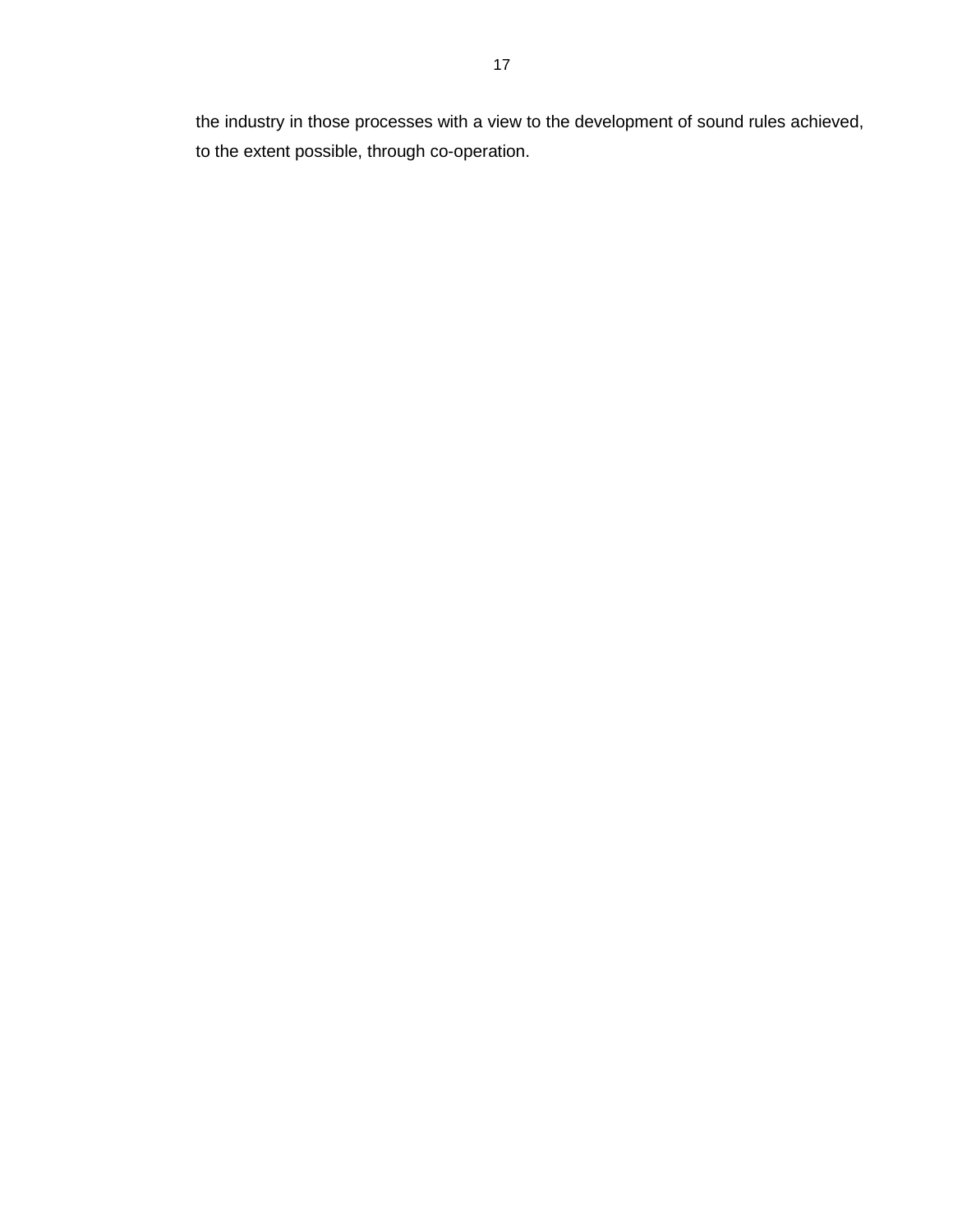## **The Civil Aviation Act 1990**

- 6. The Civil Aviation Act 1990 (the "Act") provides for two principal tiers of the legislation; first the Act itself and secondly the Civil Aviation Rules made under it.
- 7. Rules are made under Part 3 of the Act (the primary legislation). The rules themselves are "secondary" legislation, like regulations. In fact the Act deems every ordinary rule to be a regulation for the purposes of the Regulations (Disallowance) Act 1989. This gives a role to the Regulations Review Committee, a Select Committee of Parliament to scrutinise the rules and, if appropriate, recommend to Parliament they be disallowed.
- 8. Rules must be **authorised** by the Act; that is they must come within the boundaries or scope of the empowering provisions which may, for example, specify the purposes for which rules can be made. Rules must also be made in accordance with any procedures set out in the Act and any other relevant legal obligations either in other legislation or common law rules such as relevant obligations of natural justice. If the rules fail to meet any of these requirements, the High Court may, in its discretion, declare them to be invalid following a successful application for Judicial Review by any affected person. Rule Part 11.1(e) provides for an exception to that in relation to requirements for ordinary rules and exemptions imposed by that Rule.
- 9. The Minister is authorised by Parliament to make ordinary rules for a wide range of purposes set out, first, in s 28(1) of the Act. These are:
	- 9.1 to implement New Zealand's obligations under the 1944 Chicago Convention on International Civil Aviation;
	- 9.2 to provide aviation meteorological services, search and rescue services, and civil aviation security programmes and services;
	- 9.3 to provide for any matter related or reasonably incidental to the functions of the CAA (under s 72B), the Director (under s 72I) and/or the Minister (s 14);
	- 9.4 to provide for any other matter contemplated by any provision of the Act.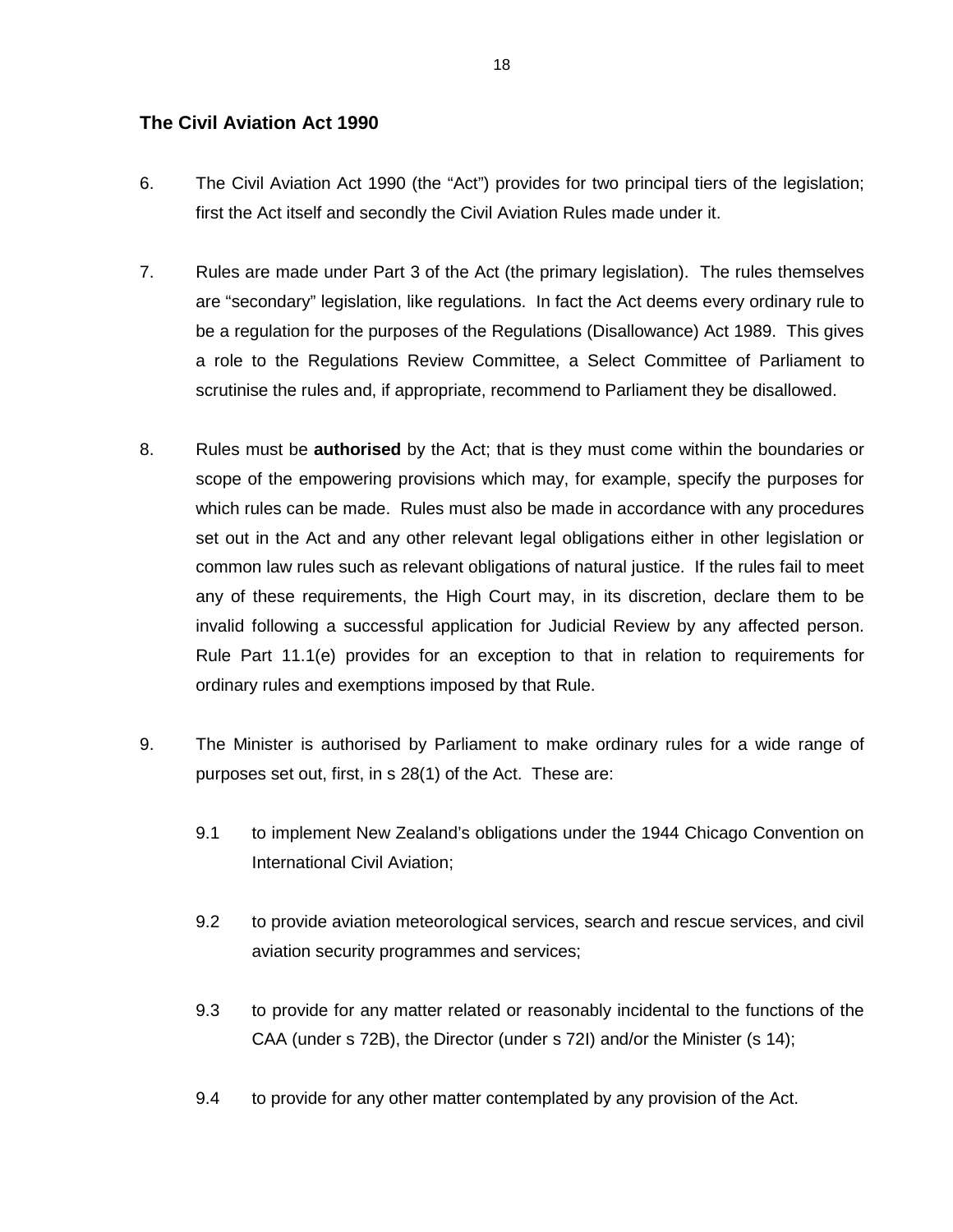- 10. The reference to the functions of the CAA, Director and/or Minister refers to function provisions in the Act, which are very similar to each other. The principal function of the CAA, for example, is to "undertake activities which promote safety in civil aviation at a reasonable cost": s 72B(1). All its other functions are expressly "in furtherance of its principal function": (s 72B(2)). Section 72B(4) provides that a cost is a reasonable cost "where the value of the cost to the nation is exceeded by the value of the resulting benefit to the nation". Similarly, the principal functions of the Minister under the Act "shall be to promote safety in civil aviation at a reasonable cost, and to ensure that New Zealand's obligations under international civil aviation agreements are implemented": (s 14(1)). Again, "a cost is a reasonable cost where the value of the cost to the nation is exceeded by the value of the resulting benefit to the nation".
- 11. These functions, including the power to make rules, are to be read in light of the overall purpose of the Act. A primary indicator of that is its long title, i.e.
	- "(a) to establish rules of operation and divisions of responsibility within the New Zealand civil aviation system in order to promote aviation safety; and
	- (b) to ensure that New Zealand's obligations under international aviation agreements are implemented; and
	- (c) to consolidate and amend the law relating to civil aviation in New Zealand."
- 12. Rules can also be made for purposes expressly relating to safety and security (s 29), airspace (s 29A) and noise abatement purposes (s 29B). A further and lengthy list of general matters which are within the Minister's ability to regulate by rules are set out in s 30 of the Act.
- 13. The Act also sets out procedures for making ordinary rules. These are primarily found in ss 32-34 and 36.
- 14. Pursuant to s 34(1), before making any ordinary rule, the Minister is required to: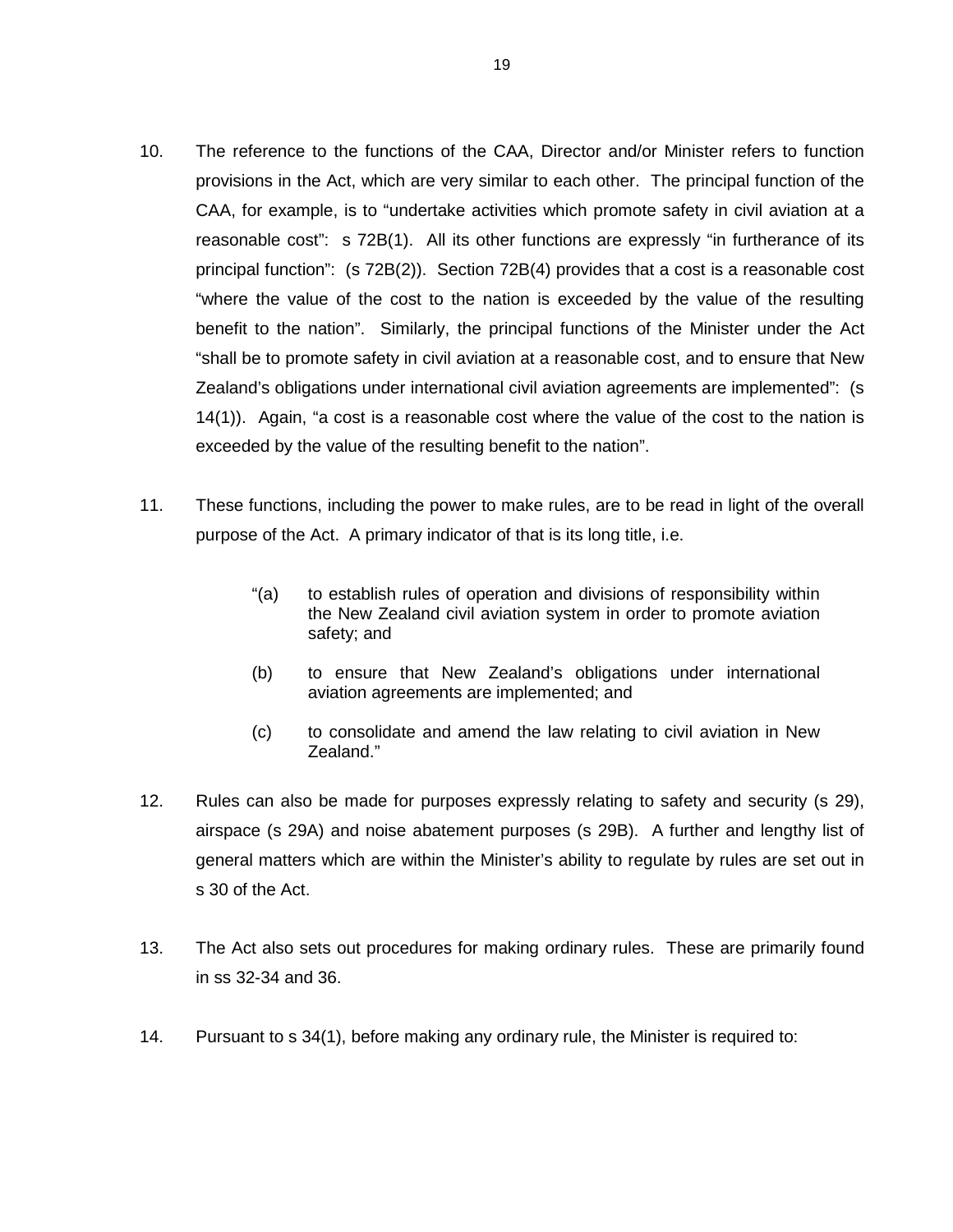- 14.1 publish a notice of intention to make the rule in the daily newspapers published in Auckland, Hamilton, Wellington, Christchurch and Dunedin, and publish a notice in *The Gazette* (known as a Notice of Proposed Rule-Making, or NPRM); and
- 14.2 give interested persons a reasonable time (specified in the notice) to make submissions on the proposed ordinary rule; and
- 14.3 consult with such persons, representative groups within the aviation industry or elsewhere, Government departments, and Crown agencies as the Minister in each case considers appropriate. The extent of the Minister's legal obligation to consult will depend on the content of the particular rule and the nature of the affected parties.
- 15. In making any rule the Minister (through the CAA) must give appropriate consideration to the following matters specified in s 33(2):
	- "(a) the recommended practises of ICAO relating to aviation safety and security, to the extent adopted by New Zealand:
	- (b) the level of risk existing to aviation safety in each proposed activity or service:
	- (c) the nature of the particular activity or service for which the rule is being established:
	- (d) the level of risk existing to aviation safety and security in New Zealand in general:
	- (e) the need to maintain aviation safety and security:
	- (f) the costs of implementing aviation safety and security measures:
	- (g) the international circumstances in respect of aviation safety and security and
	- (h) such other matters as the Minister ... considers appropriate in the circumstances."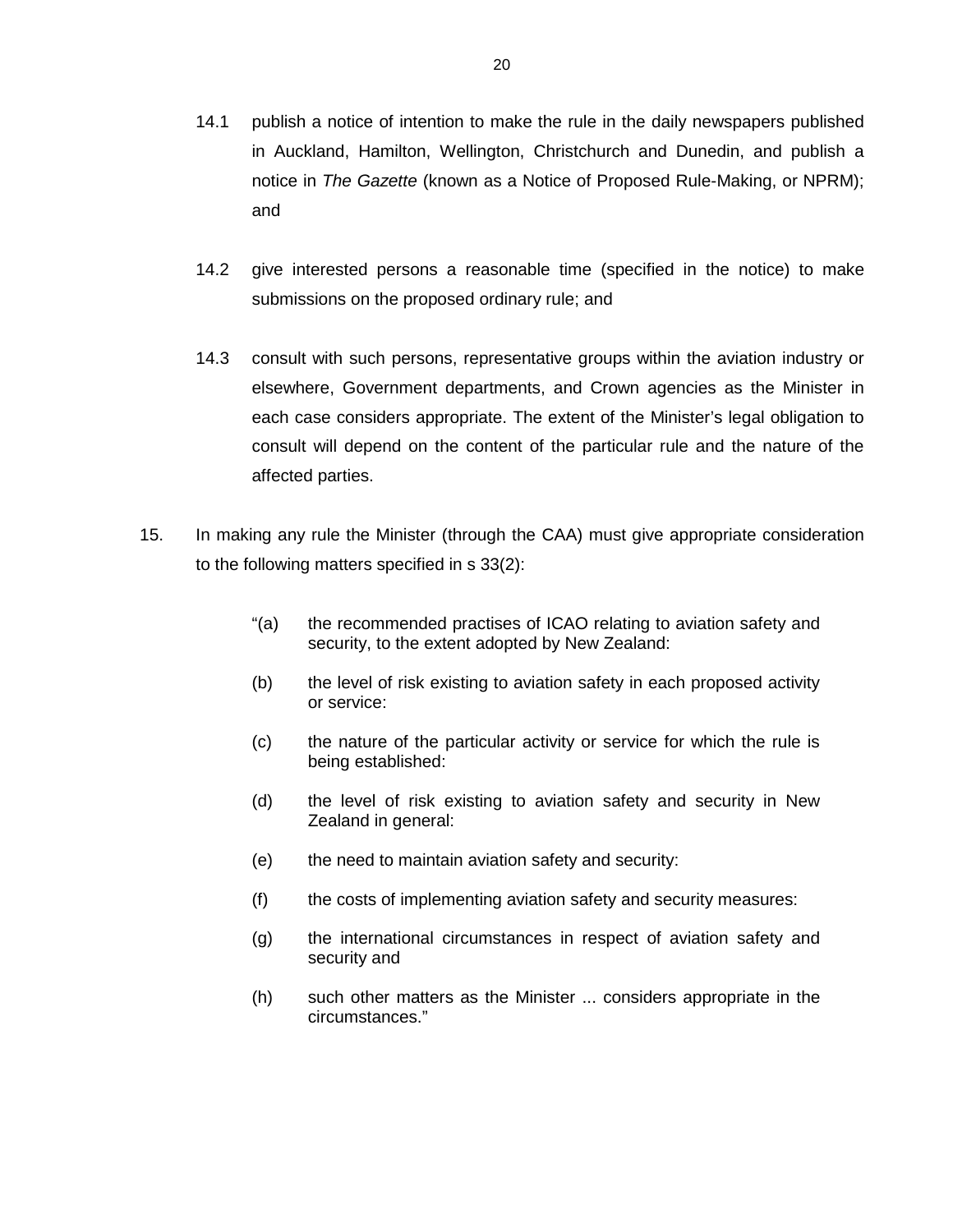- 16. Failure to take into account any of those relevant matters risks rendering a rule invalid on an application for judicial review. The weight to be given to each of those matters, however, is for the CAA and ultimately the Minister to decide.
- 17. Section 32(1) provides that every ordinary rule shall
	- (a) be signed by the Minister; and
	- (b) contain a statement specifying the objective of the rule and the extent of any consultation under section 34; and
	- (c) set out fully the requirements of the rule, except whereby reason of size or length certain information is incorporated in the rule by reference under section 36…
- 18. Section 36 enables the Minister to incorporate by reference (as opposed to fully setting them out) certain standards, requirements, rules or recommended practises of international aviation organisations, contracting states of ICAO, or any aviation sport or recreational organisation. This has the additional effect of ensuring that the rules can change with changes to the incorporated material, subject to the Director giving notice of the change  $(s \ 36(2)$  and  $(2A)$ ).
- 19. Finally, the rules made by the Minister are not to be inconsistent with ICAO standards relating to safety and security, to the extent adopted by New Zealand, nor within New Zealand's international obligations relating to aviation safety and security.
- 20. For completeness, I note that the Director has the power to exempt any person, aircraft, aeronautical product, aerodrome or aviation service from any specified requirement in any rule where specified criteria can be met: s 37(1). This power is constrained by Rule Part 11; Subpart E.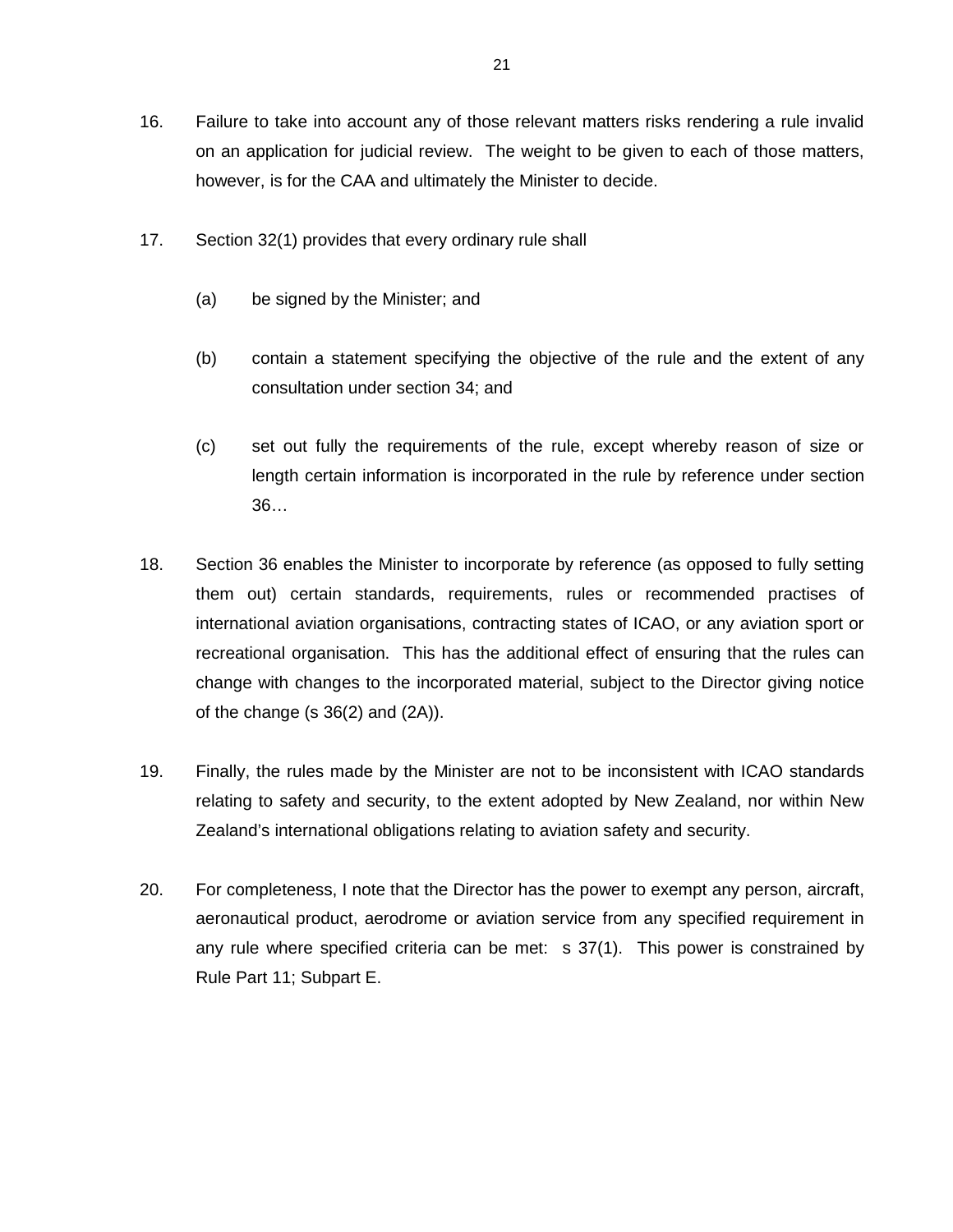## **Civil Aviation Rule Part 11 – procedures for making ordinary rules and granting exemptions**

- 21. Rule Part 11 is a rule made by the Minister in 1993 that prescribes procedures for making ordinary rules and granting exemptions. It sets out a prescribed procedure to be followed in relation to all proposals to create, amend or revoke ordinary rules or grant exemptions. It states that the procedure shall not apply where the CAA finds it to be "impractical, unnecessary or contrary to the public interest", although there are other requirements on the CAA in that case if petitions for rule making proceed at all: 11.1(b), (c) and (d). The CAA must be able to reasonably explain why the procedure is "impractical, unnecessary or contrary to the public interest" in any particular case and must do so when the proposed rule is notified and/or the final rule is made. The CAA cannot recall using this provision.
- 22. Sub-Part B governs most ordinary rules. Any interested person may petition the Minister to make a rule: 11.23(a). Petitions are to be in a certain form: 11.23(b). The CAA is required to publish in the CARRIL a summary of the petition after it is received and, before taking any action on it, must consider all comments received within the time specified: 11.25(b) and (c). The CAA must then, within 120 days of publication and every 120 days after that while the matter remains outstanding, advise the petitioner in writing of the status of the petition: 11.25(d). If satisfied there is sufficient reason for instituting rule making procedures the CAA notifies the petitioner of that and of the period within which it expects to institute rule making procedures: 11.25(e). Alternatively, where there are not sufficient reasons for instituting rule making procedures, the petitioner is notified of that: 11.25(f). A summary of the CAA's determination of the petition is to be published in CARRIL: 11.25(g).
- 23. This appears to be a very cumbersome process. However it is noted that there is no timeframe within which the CAA is to publish the petition in the first place, and, in any event, the CAA might find the procedure to be "impractical, unnecessary or contrary to the public interest" when in fact it is simply difficult to attend to. I emphasise the CAA cannot recall intentionally using this provision, although it accepts there may have been circumstances where, as an oversight, a petition has been taken into a rule-making project without having gone through the rule 11.25 procedures. Any failure to comply with Rule Part 11 has no impact on the validity of any rule or exemption: Rule 11.1(e).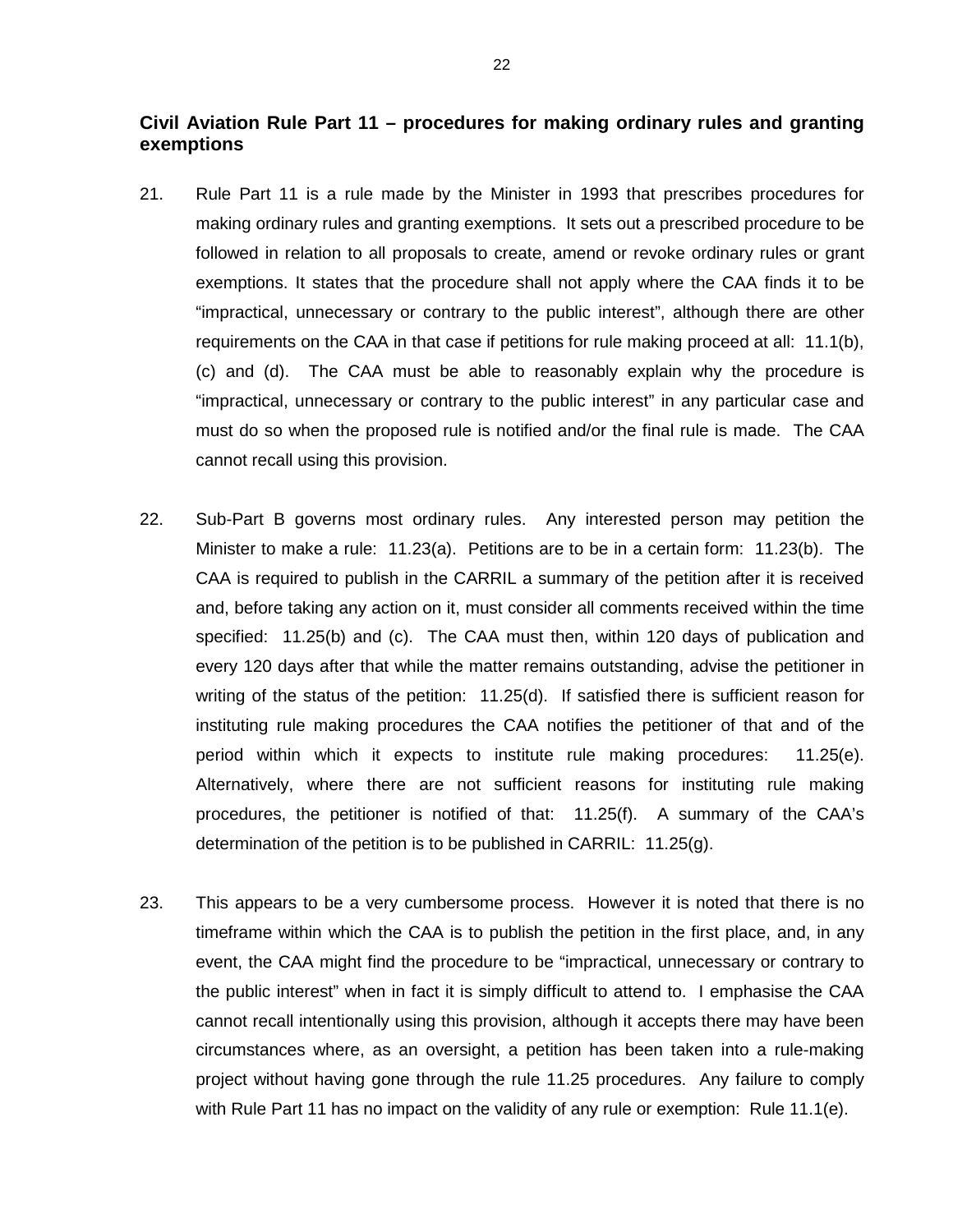#### **The Agreement for Rules Development Services**

- 24. Over the last three years, the Secretary of Transport on behalf of the Crown has contracted with the CAA to purchase certain draft rules from the CAA for the Minister. The contract recognises that the CAA has the appropriate experience and expertise to best determine the technical rules and requirements which will achieve safety at a reasonable cost as part of its overall function, it is the CAA's responsibility to ensure that those civil aviation rules necessary to achieve the desired level of aviation safety are established and maintained.
- 25. There will be areas of judgement and dispute and, to the extent different views can be legitimately held, the Minister may elect the appropriate approach.
- 26. The CAA is required to provide the "rules development services" set out in Schedule 1 to the Contract: clause 3. The services are the subject of annual negotiation between the CAA and the Secretary of Transport. Quality requirements are set out in Schedule 2. The Agreement recognises the CAA will employ appropriately qualified and skilled staff and the Ministry will provide the CAA with all information it has that will assist, in particular any change in the Minister's requirements for rules, or in Government policy which may affect a draft rule: clause 6. Schedule 1 also outlines target dates for the provision of the services by the CAA, and Appendices 1 and 2 indicate rule stages and timings, and the indicative process and timeframes once the draft rule is provided to the Ministry (requiring a minimum of 20 weeks from receipt of the final draft rule to its implementation). The CAA and the Ministry must agree an outline timetable for the progress of each rule, taking these matters into account: clause 9. There are stages envisaged to be followed before the final draft rule is ready for submission to the Ministry in Appendix 1.
	- Stage A MOT is asked to obtain Ministerial/Cabinet approval for inclusion of rule in programme
		- B MOT and CAA negotiate the inclusion of the rule in annual programme in contract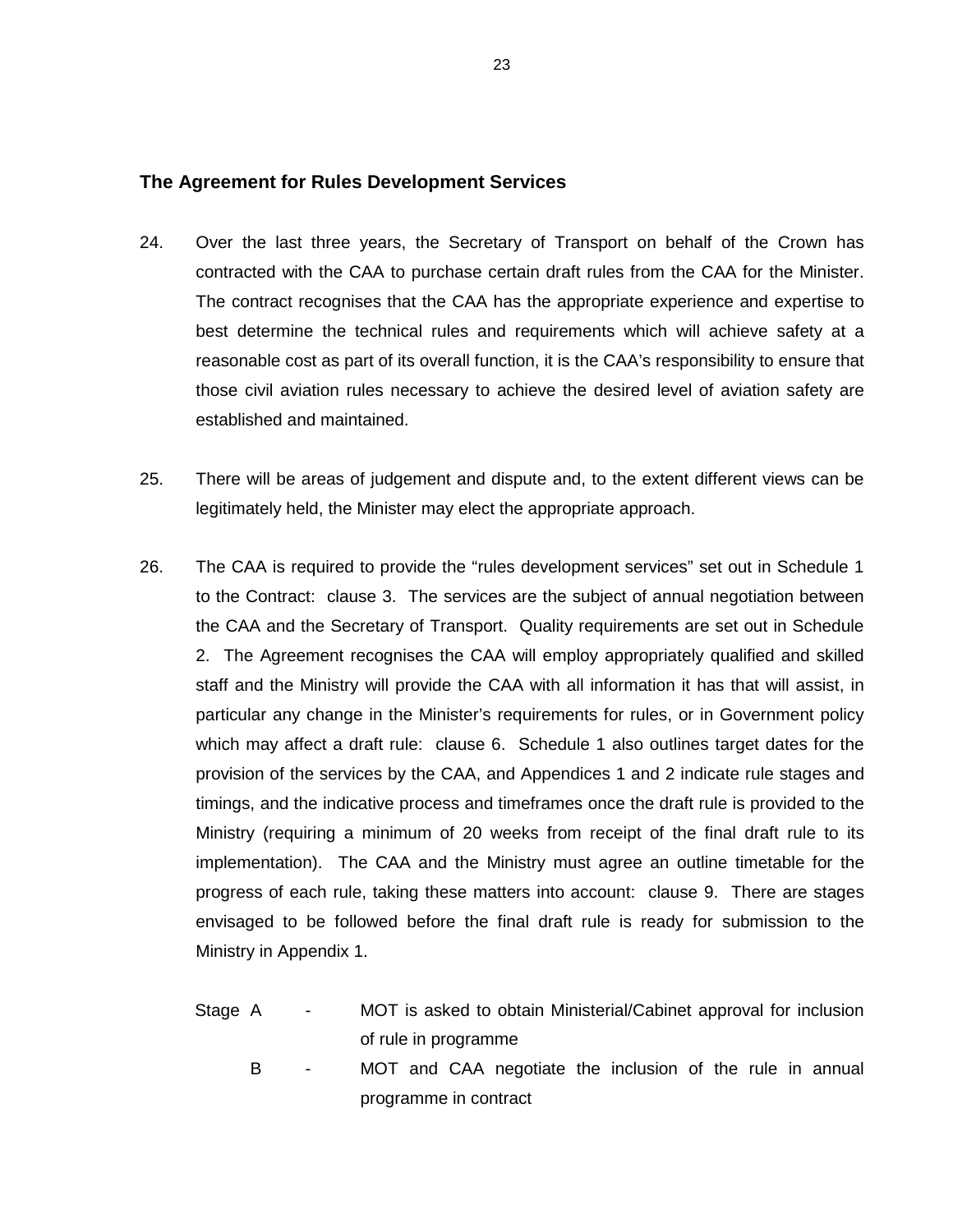- C MOT is asked for comment on initial policy proposal
- D MOT provides comment on policy proposal
- E MOT receives a pre-NPRM draft for consideration (plus any consequential changes to regulations?)
- F MOT agrees to release of draft for statutory consultation
- G Revised final draft rule and accompanying papers to MOT

These requirements are further expanded in Schedule 1 Part 2 of the annual agreement.

- 27. The requirements reflect the changes required by Cabinet in 1999 for all Transport rules following a report from the Regulations Review Committee into deemed regulations.. The Minister now consults with Cabinet to determine a multi-year programme for the development of all regulations and rules across the transport sector. Cabinet considers the programme before each annual agreement for rules development between the Secretary for Transport and the various transport authorities is finalised.
- 28. The Minister also approves the draft NPRM before it is published, and the Ministry approves a "consultation plan" provided by the CAA.
- 29. Monthly meetings are held between the Rules Development Manager at the CAA and the Principal Advisor Rules at the Ministry to monitor and discuss progress on the performance of the services. They also meet to conduct a post-project review. There are significant reporting requirements from the CAA to the Ministry: clause 13.
- 30. The Contract itself contains some inconsistencies with rule Part 11 and does not expressly recognise rule Part 11. There are difficulties reading the two together.

## **The CIRAG Management Charter**

31. There are also considerable difficulties fitting the process envisaged by the CIRAG Management Charter into this framework. It should be seen as a tool by which the CAA elects to carry out the consultation obligations of the Minister and manages its need for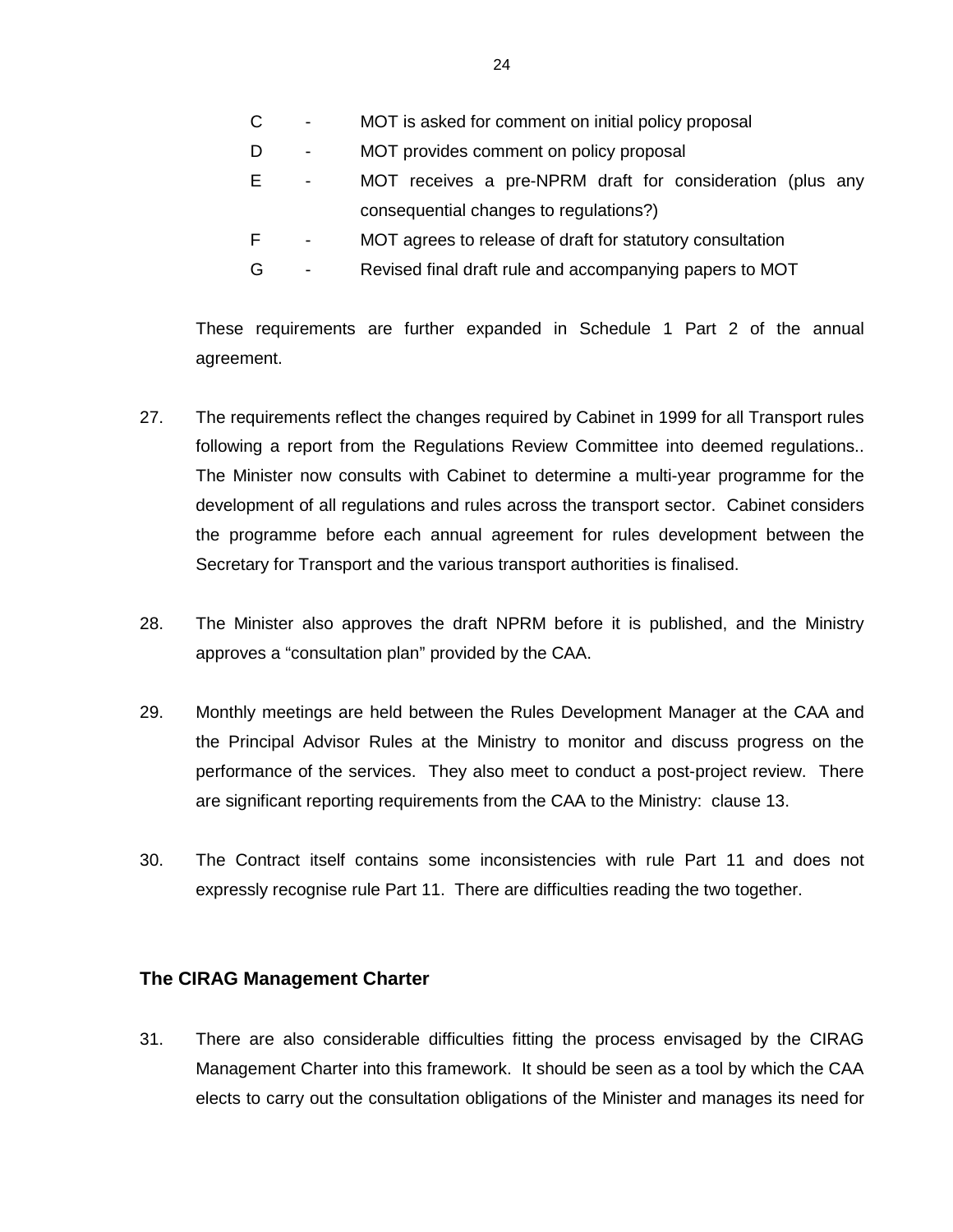input from the aviation community in developing rules. In particular the Charter assumes that a significant level of consultation and, if possible, agreement with the aviation community prior to the formal notification and consultation process required by the Act is desirable in almost all cases.

- 32. Furthermore, as is recognised by the CAA in its Preliminary Report No. 1 (para 5.1.1), the processes contained in the Charter may be (and are substantially) different from the current practise described in that paper and summarised in the Introduction to this report.
- 33. The CIRAG Charter is a reasonably substantial document in two parts. These are headed "Part A: Management Charter" and "Part B: Procedures". It is a collection of largely descriptive provisions, which are spread through both Parts, with limited structure or pattern. The Charter also has an Appendix 1, which sets out the expectations of the content of a TSG recommendation report.
- 34. In terms of obligations on the CAA, the Charter can be described as a record of procedures which the CAA have agreed to follow, given the undertakings by the AIA also recorded in the Charter, as to the process to be followed for those matters governed by the Charter.
- 35. The Charter records the establishment of the CIRAG Executive (CAA/Industry Rules Advisory Group) from 11 February 1999. It is to be chaired by the Manager Standards Development of the CAA and consist of two CAA members and two AIA members. Its objective is to assess and recommend potential regulatory changes through cooperative rule making activities: clause 1. The emphasis throughout the Charter is on co-operation and a striving for consensus, while seeking to preserve the responsibilities of the Director (on behalf of the Minister) to ultimately decide these matters.
- 36. The Charter itself provides, in summary, for a structure and process along the following lines:
	- 36.1 CIRAG is to prioritise all regulatory issues and consider recommendations for rule making action and advise the Director in relation to these: clauses 1 and 2.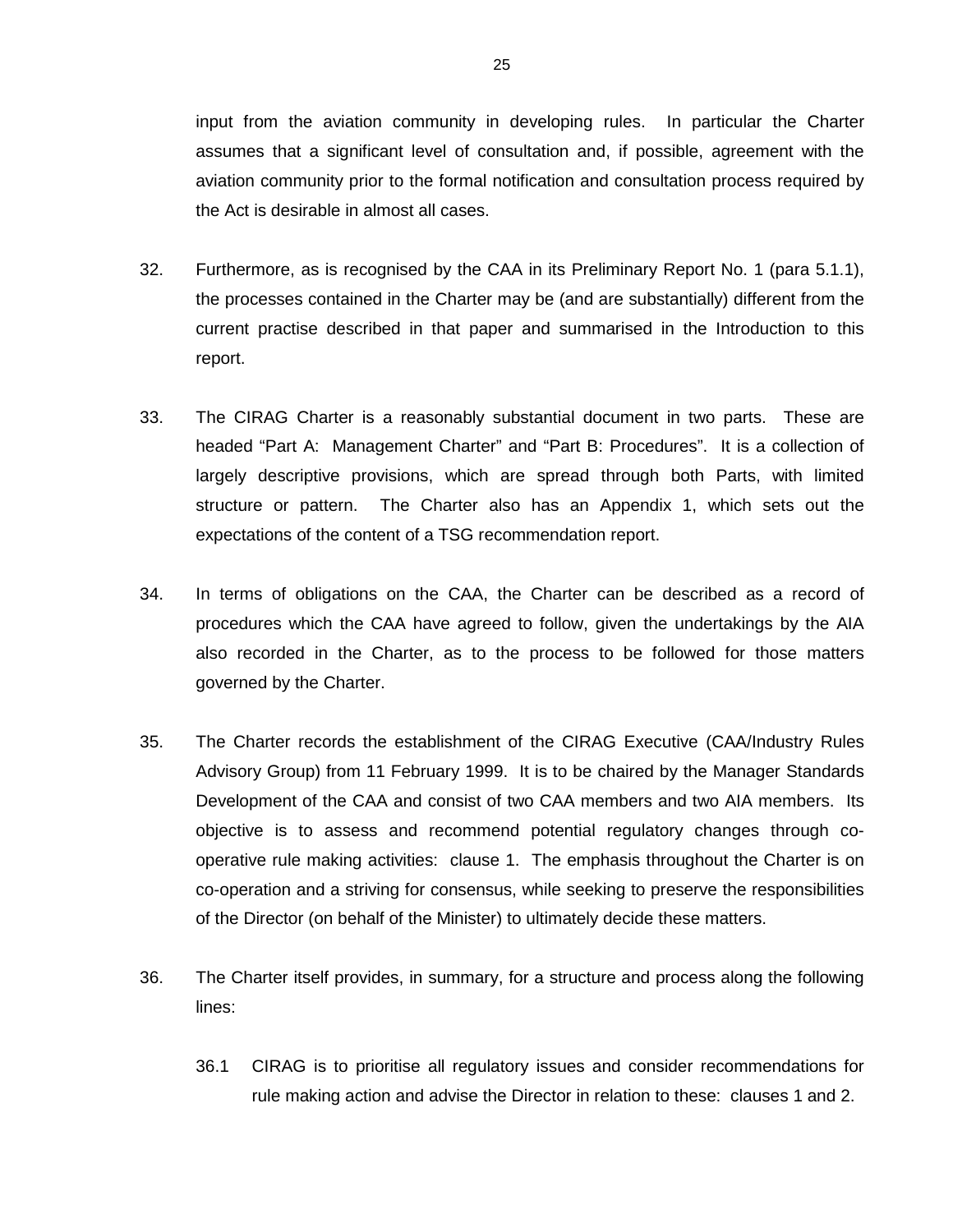- 36.2 CIRAG forms technical study groups (TSGs). These are specialists groups reporting to the CAA and the industry. Their task is to develop proposals and recommendations for assigned tasks, and to "act on" those that are approved for regulatory implementation: clause 2. Although the emphasis in the Charter appears to be on technical expertise (see also clause 4), there is an ability to nominate organisations for membership and for the organisations to designate alternatives: clause 3. Clause 5 indicates that the TSG will usually be not more than six individuals with specialised technical knowledge and that "a reasonable effort shall also be made to ensure that the membership of the TSGs is fairly balanced in points of view".
- 36.3 The leader of the TSG is nominated by the CIRAG Executive on the basis of expertise in the particular area: clause 5. At least one member of the CAA is appointed to provide liaison and "representation of the regulatory function of the CAA" and to provide timely feedback from the CAA's point of view: clause 5.
- 36.4 Importantly, the TSG's responsibilities include fostering "full and complete discussion and resolution of all technical, legal and policy issues" and consultation with affected industry participants: clause 5.
- 36.5 The two CAA and two AIA members of CIRAG are to be "appointed by the respective organisations to ensure that the foundations of any regulatory change are sound and fully discussed with all the parties": clause 3. It is intended to be a system of "full partnership between the CAA and industry" although the CAA "maintains control as to the group's direction": clause 3.
- 36.6 Clause 5 provides that "the task of the CIRAG Executive is to provide advice, recommendations and, if required, draft rules with respect to regulatory issues under the direction provided by the Director". The Manager, Standards Development at the CAA is the Chair of CIRAG – he must "assess CIRAG policies pertaining to membership and its work programme and, as necessary, propose changes for consideration by the Director": Part B clause 4.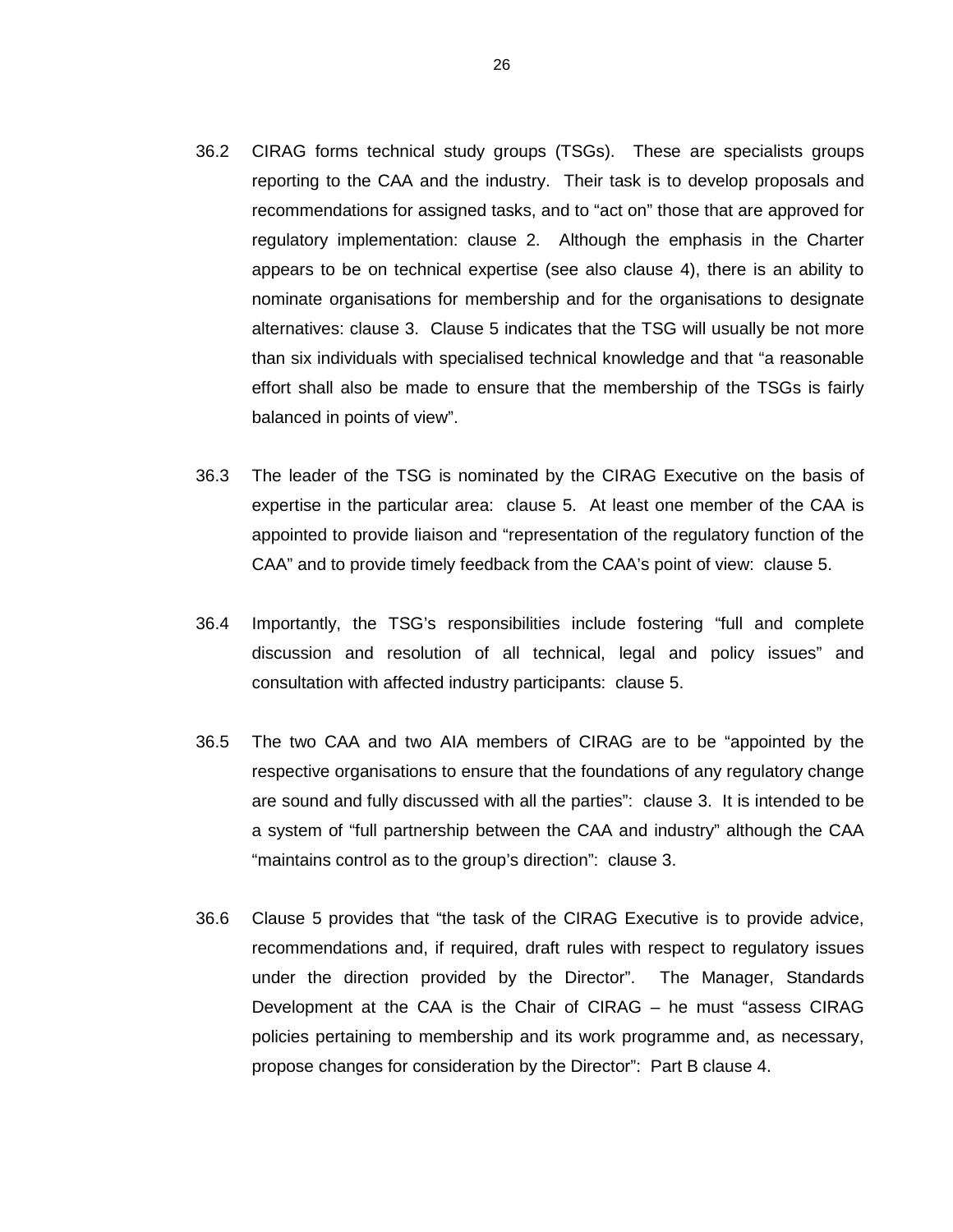- 36.7 It is envisaged that CIRAG will form TSGs only where necessary: clause 6. Costs will usually be borne by the organisations and individuals but the CAA will provide meeting facilities, secretarial functions and specialised support in the form of cost benefit or risk analysis resources: clause 9.
- 37. Procedures are then set out in nine clauses under Part B of the Charter (although CIRAG can amend them) in summary:
	- 37.1 CIRAG can only accept or assign a task with the Director's approval. The Director sets the terms of reference for a project forwarded to the CIRAG Executive including the objective, definition of what the final product is expected to be, timeframes etc: Part B clause 3. CIRAG can, however, modify the task given them, but the Director must approve any significant changes. CIRAG can also reject a task with reasons: clause 4. CIRAG gives the various TSGs a definition of what the final product is expected to be also.
	- 37.2 CIRAG is to "aim for consensus" and provide a statement of dissenting positions where consensus cannot be achieved: Part B clause 4. It meets as often as necessary and, and to the extent to which its meetings are open and the public participate, this is to be recorded: Part B clause 4.
	- 37.3 Each TSG is also to strive towards consensus and, if that is not achievable, the leader is to ensure that all dissenting views are well recorded for future consideration of CIRAG. TSG meetings need not be open to the public and the primary reporting mechanism, apart from the final report, are progress reports to CIRAG: Part B clause 7.
- 38. The final TSG recommendation report is to be in the form set out in Appendix 1. This is a very detailed form. While the TSG is encouraged to find rule solutions as a last resort (Part B clause 2) it is nevertheless encouraged to provide recommendations to CIRAG in the form of complete packages:

"The more complete these packages are at the time of their submission [to CIRAG], the greater the time savings within the regulatory process. A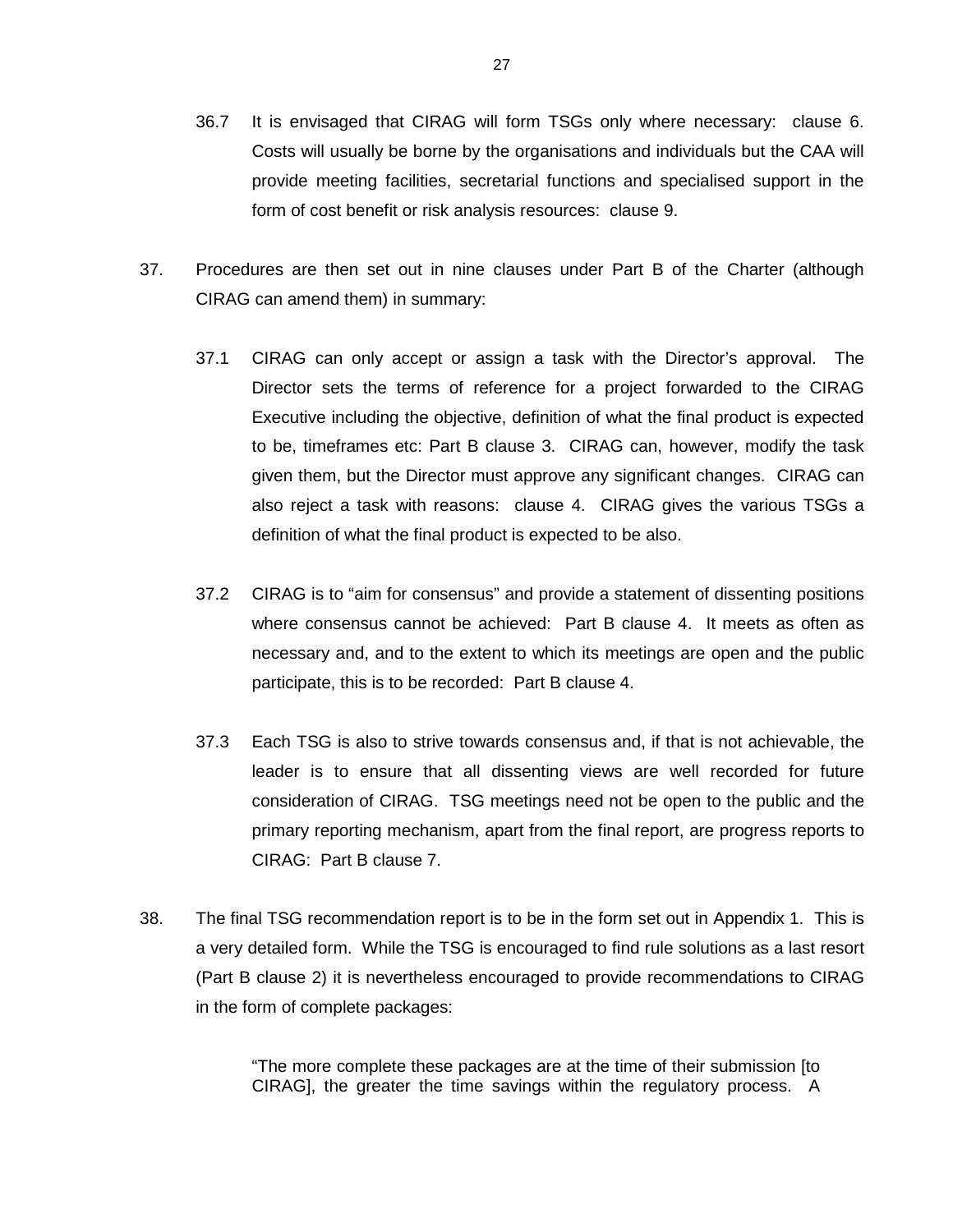complete package would include the recommendation, the proposed rule or amendment, and the Regulatory Impact Analysis Statement (RIAS)" [Part B clause 8 and Appendix 1.]

39. The inference that this outcome of the TSG process will result in the smooth movement of the proposal through the rule-making process is also found in Part B clause 9:

> "[Following recommendations by CIRAG and approval of the Director] the recommendation will be forwarded to the Manager Aviation Rules for final rule drafting and inclusion into the formal rule making (NPRM) process. If the recommendation includes a draft rule, supporting documentation, and a RIAS then the package is easily submitted into the NPRM process. The NPRM will be published on the CAA website for comment and mailed to interested parties, including the TSG."

40. The significance of the TSG's work is further emphasised in Part B clause 8:

"The TSG recommendation paper forms the basis for any change to the New Zealand aviation regulation boundary. In particular it forms the core information used to construct the NPRM in the formal rule making process. The paper needs therefore to be clear, complete, and constructed to support the proposal."

In expanding on this point, Appendix 1 sets out in detail the anticipated contents of the TSG report. Appendix 1 discusses the RIAS and the various questions to be considered when assessing risks, benefits and costs including the competitive impact of the proposal, its environmental impact (if any) and impact on industry innovation. The paper is also to consider "implementability", user-friendliness, equitability, alternatives and why they have been rejected or reserved for further consideration, and an explanation and summary of consultation with the wider industry. This will include who was consulted, what mechanisms were used, what were the results of consultation and how was the standard or rule changed as a result, and note groups still opposed to the standard/rule. The paper is also to consider compliance, alternative means and enforcement, and advisory circular material maybe included where appropriate.

41. In summary, the Charter anticipates a very significant process and an outcome, which essentially has a rule ready for the NPRM process. The Charter requires that the TSG recommendations are made available to members of the public prior to their discussion at the relevant CIRAG Executive meeting. The Charter envisages that any interested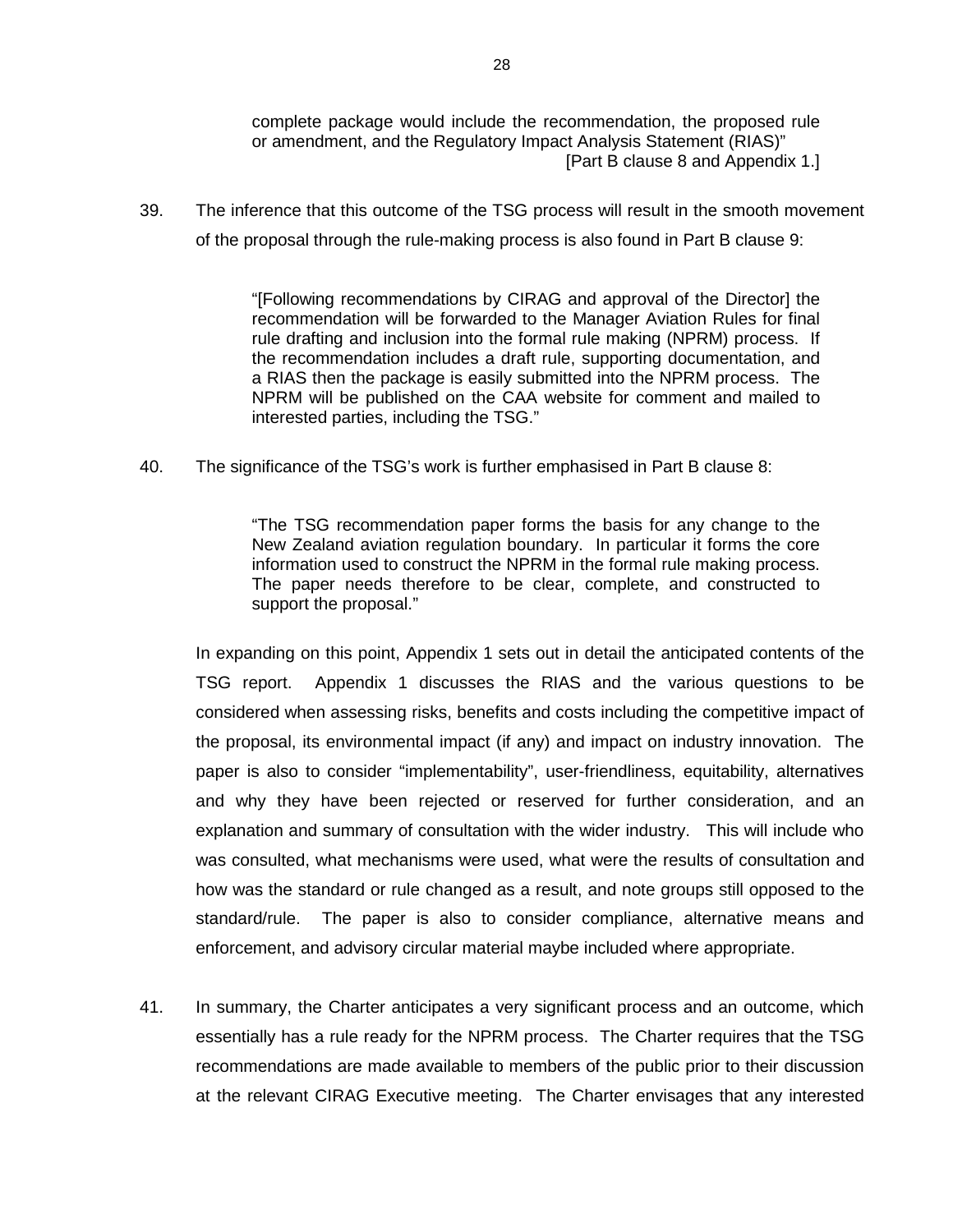member of the public or aviation community may attend and participate in the CIRAG Executive's consideration of the TSG recommendations: Part B clause 9.

- 42. The recommendations of CIRAG are also to be made available to the public by notice and on the website: Part B clause 9.
- 43. The CIRAG recommendations then go to the Director who, it assumes, will approve (or otherwise) those recommendations and they will then be submitted to the Manager Aviation Rules for final drafting and inclusion into the NPRM process.
- 44. Part B clause 10 notes:

"The CIRAG activities will not displace the public rule making procedures now in place within New Zealand."

This appears to be a reference to the NPRM process. Clause 10 goes on to say:

"If the TSG development and consultation process works as it should there should be no significant comments from the formal consultation process. Once the review of any comments is completed this review is forwarded to the Director to confirm that any issues raised have been dealt with appropriately. If an otherwise undocumented significant issue is raised the issue may be referred back to the CIRAG Executive, and possibly the TSG, for examination."

This implies that any issues arising during the formal consultation process which have already been dealt with (and properly documented) then all that is required is confirmation that this is so.

45. Part B clause 10 goes on to repeat that:

"After the proper consultation process of the CIRAG no significant issues should be raised the Director can confirm their acceptance of the final rules. The CAA's Manager Aviation Rules will produce those rules for the Director to forward to the Minister of Transport for signature. The Manager Aviation Rules will be responsible for liaison with the operational units of the CAA to ensure that the new or amended rules are understood and implemented as envisaged by the CIRAG Executive."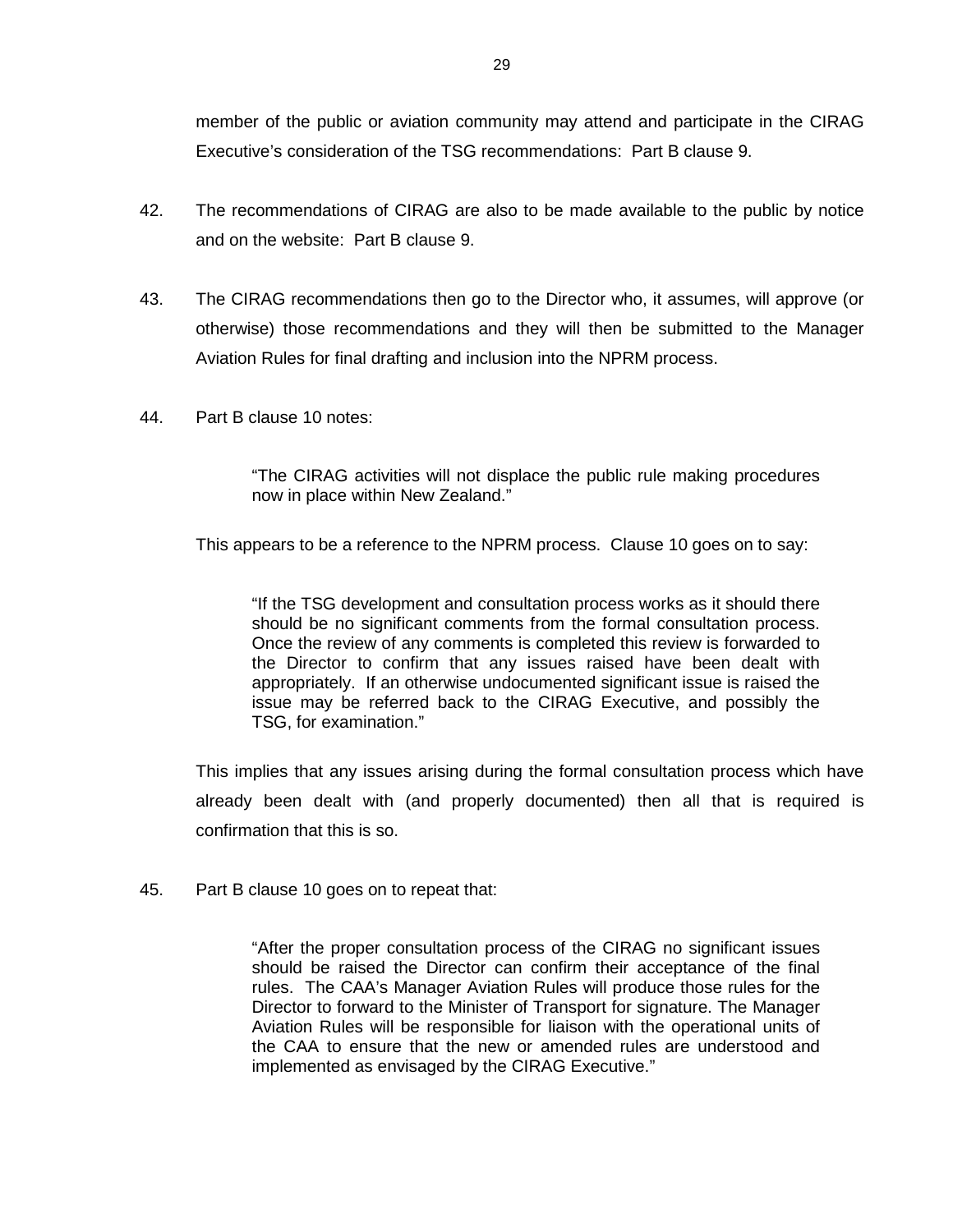This paragraph does not recognise the Minister's role in determining the ultimate nature of the rule and appears to presume that rules will be implemented as envisaged by CIRAG. Nor does it take into account the involvement of the Ministry at various stages as required by the Agreement for Rule Development Services, as noted earlier.

## **Conclusion**

- 46. There is a morass of prescriptive and conflicting obligations on the CAA in relation to rule making.
- 47. Realistically, the Act and the annual agreement can sit comfortably together. Rule Part 11 and, in particular the CIRAG Charter as drafted, create unhelpful complexities. At the very least, the obligations on the CAA must be clarified and simplified.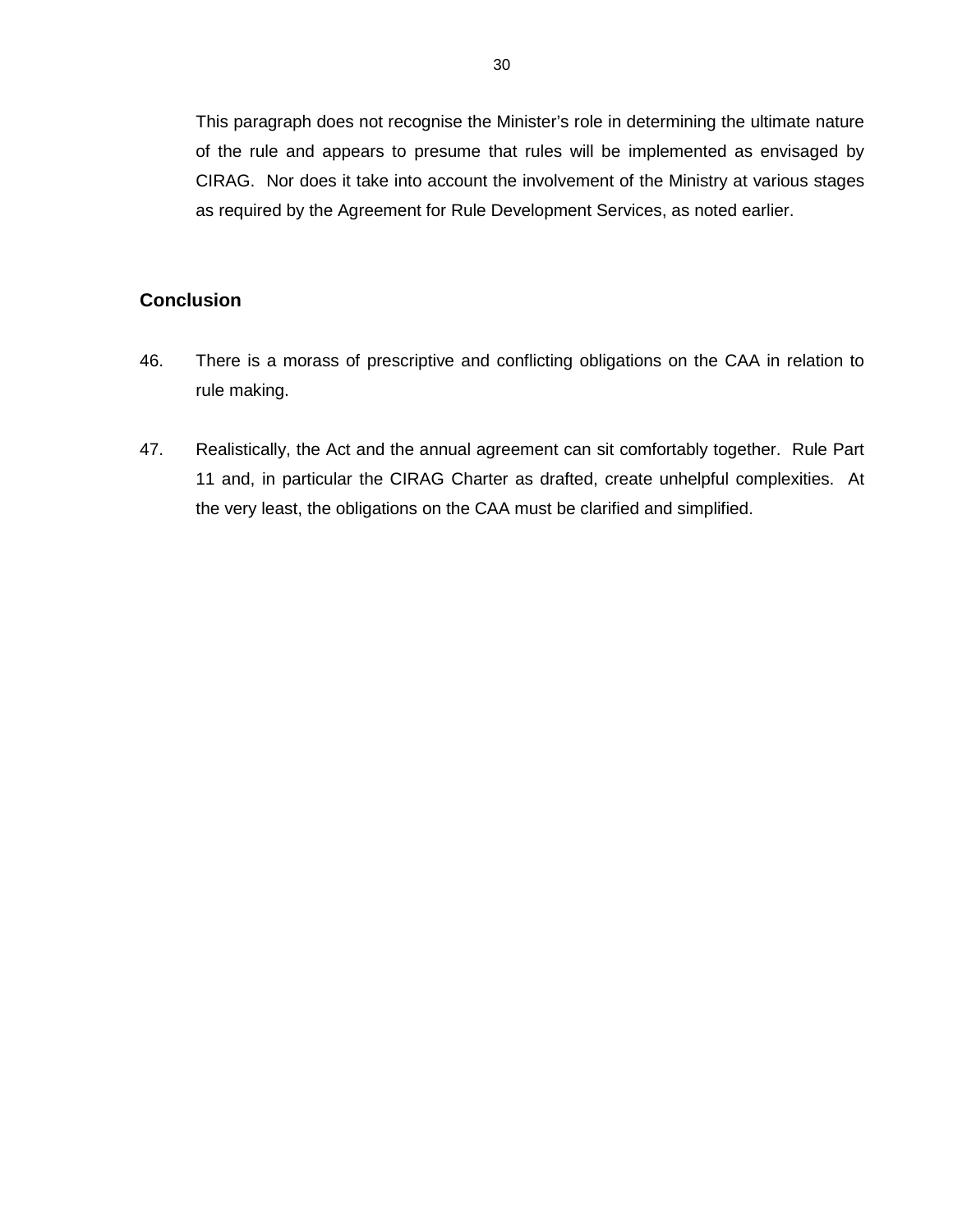# **TERM OF REFERENCE TWO: ROLES/RESPONSIBILITIES/NEEDS: MINISTER, CAA, AVIATION COMMUNITY AND THE PUBLIC**

2. Identify and summarise the needs of the main stakeholders – Minister, CAA, industry and the public – and their respective roles/responsibilities in the rule making (consultative process).

## **Executive Summary:**

This term of reference considers the roles, responsibilities and needs of the various participants, including the consumers, in the aviation system. The common goal is a safe and efficient aviation system in which the public enjoys confidence. Each has important roles and responsibilities. Each has significant needs. A system in which the roles and needs of each participant are recognised and respected has the best chance of achieving the common goal.

**\_\_\_\_\_\_\_\_\_\_\_\_\_\_\_\_\_\_\_\_\_\_\_\_\_\_\_\_\_\_\_\_\_\_\_\_\_\_\_\_\_\_\_\_\_\_\_\_\_\_\_\_\_\_\_\_\_\_\_\_\_\_\_\_\_\_\_\_\_\_\_\_\_\_\_\_** 

## **The Minister**

 $\overline{a}$ 

- 1. The Minister's primary role for the purposes of this review is that of the responsible rule maker. He or she has the statutory obligations referred to in Term of Reference One. The Minister relies primarily on the CAA to ensure the Minister's legal obligations in respect of rule making are met. The Ministry performs a check on this on behalf of the Minister.
- 2. It is also the Minister's role to set policy and priorities "to establish goals and objectives for the civil aviation system"<sup>1</sup>. In this he or she is assisted by the Ministry. The Minister needs

<sup>&</sup>lt;sup>1</sup> Swedavia-McGregor Report; "Review of Civil Aviation Safety Regulations and the Resources, Structure and Functions of the NZ Ministry of Transport Civil Aviation Division", April 1988, p 237.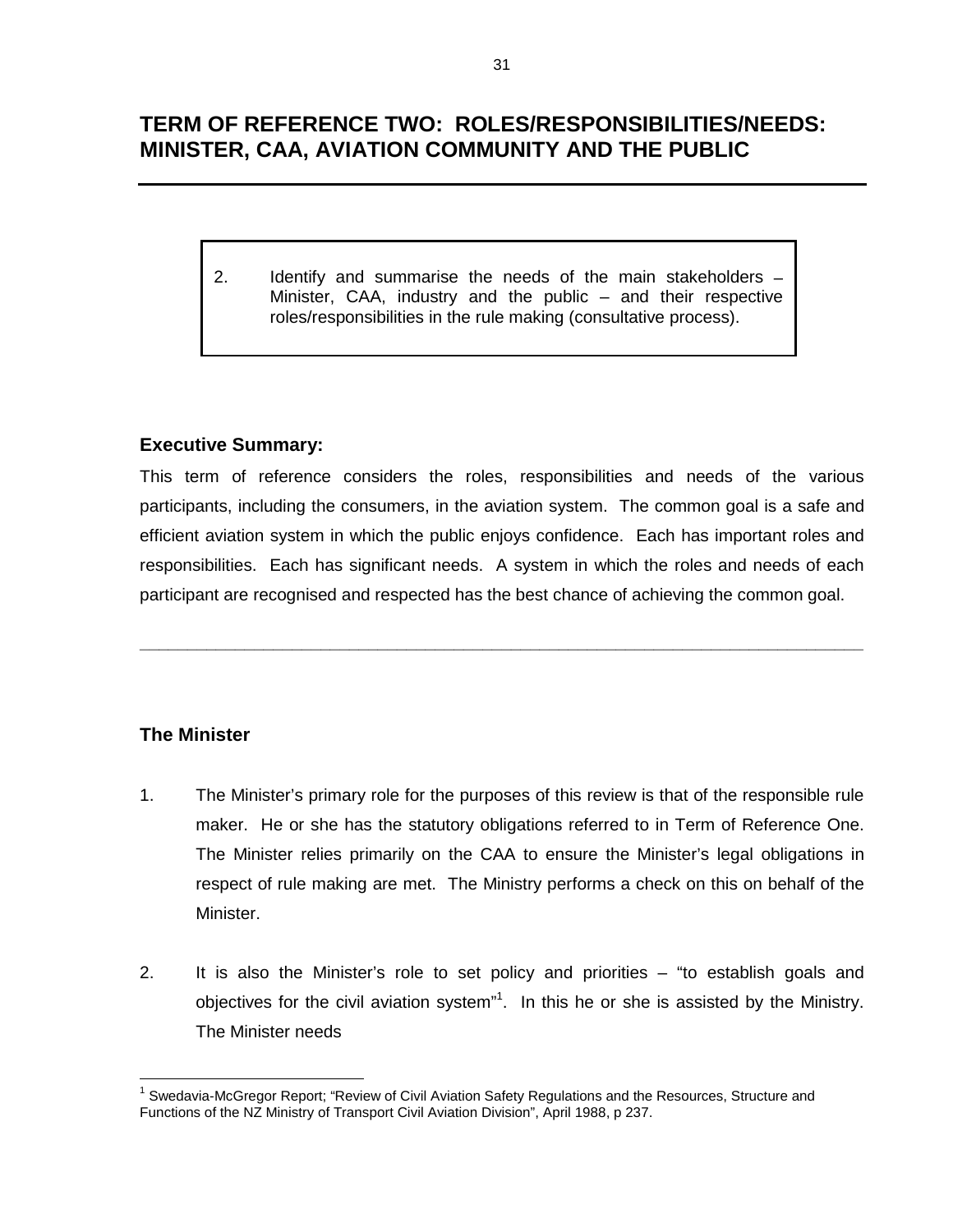- 2.1 confidence in the CAA;
- 2.2 the support of the aviation community;
- 2.3 an even quality in the rules;
- 2.4 sustainable rules;
- 2.5 planned rule-making processes.
- 3. The primary requirement of the Minister will be an assurance that the proposed rules maintain or improve aviation safety in a way that the benefits to the nation outweigh the associated costs. This is the ultimate objective of the legislation.
- 4. The Minister is politically, as well as legally, accountable for the rules. Therefore the extent to which the aviation community has confidence in, and understanding of, the proposed rule or rule change will be important. As a minimum the Minister is likely to expect that an outcome of the process will have been that those affected by the proposed rule will have been able to put their perspectives forward and have them taken into account. They should understand what has been made of their views.
- 5. The Minister and his or her Cabinet colleagues will also expect that the regulatory impact/compliance cost issues have been fully identified and worked through with those directly affected so as to be minimised to the extent practicable.
- 6. The Minister will also want to be assured that New Zealand is complying with its international obligations in a timely way.
- 7. Finally, but probably most importantly, the Minister will be concerned that the public have confidence in aviation safety within New Zealand and that, in fact, the flying public enjoy safe air travel.

## **Ministry of Transport**

8. The Ministry is the Government's principal transport policy advisor. It is responsible for managing the interface between the Minister and the various transport Crown entities.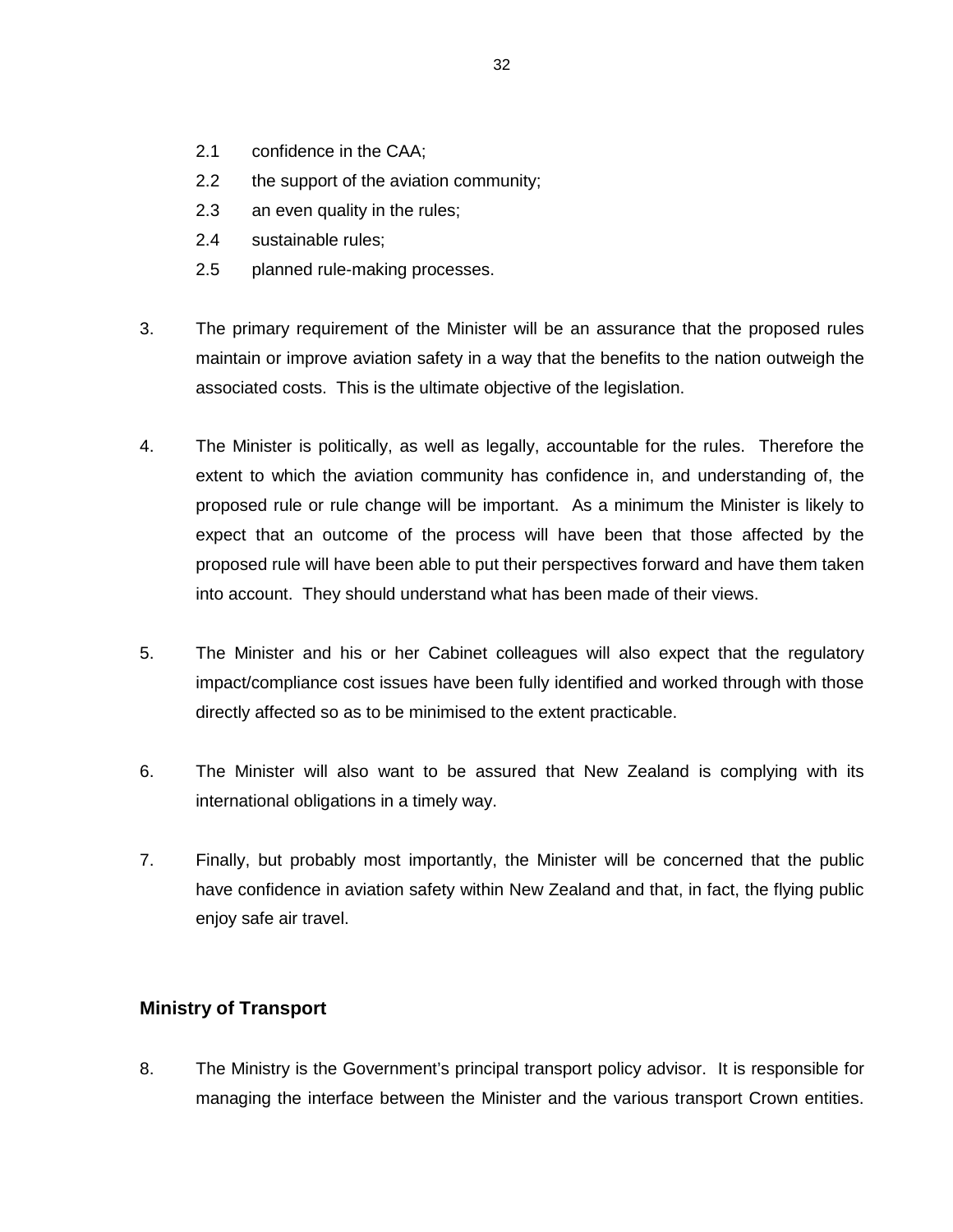This includes negotiating an annual performance agreement with the CAA and monitoring its performance against that agreement.

- 9. The Ministry will generally be concerned to ensure the rule development system allows for and provides advice on regulatory reform planning and simplifying of rules. It will want to see consistency in the interpretation and enforcement of rules. It wants a process which encourages and facilitates industry to take up its safety responsibilities, and that effectively promotes safety. It is interested in the efficient delivery of regulatory services, transparency in costs and keeping within budget. It will be mindful of the Government's requirement to reduce regulatory and compliance costs to business.<sup>2</sup>
- 10. With respect to the transport rule-making process it has the following functions:
	- 10.1 it receives bids from the various agencies for the rules programme each year;
	- 10.2 it advises the Minister on rule priorities;
	- 10.3 it prepares the rules programme for the Minister to take to Cabinet;
	- 10.4 it negotiates, is a party to and administers, the annual agreement for rules development services between the Crown and the CAA;
	- 10.5 it advises the Minister on whether a rule meets the statutory criteria before it is finalised;
	- 10.6 it prepares briefing papers for Cabinet;
	- 10.7 it prepares drafting instructions for any consequential changes to regulations; and
	- 10.8 it prepares information for the Regulations Review Committee on each rule before it is made.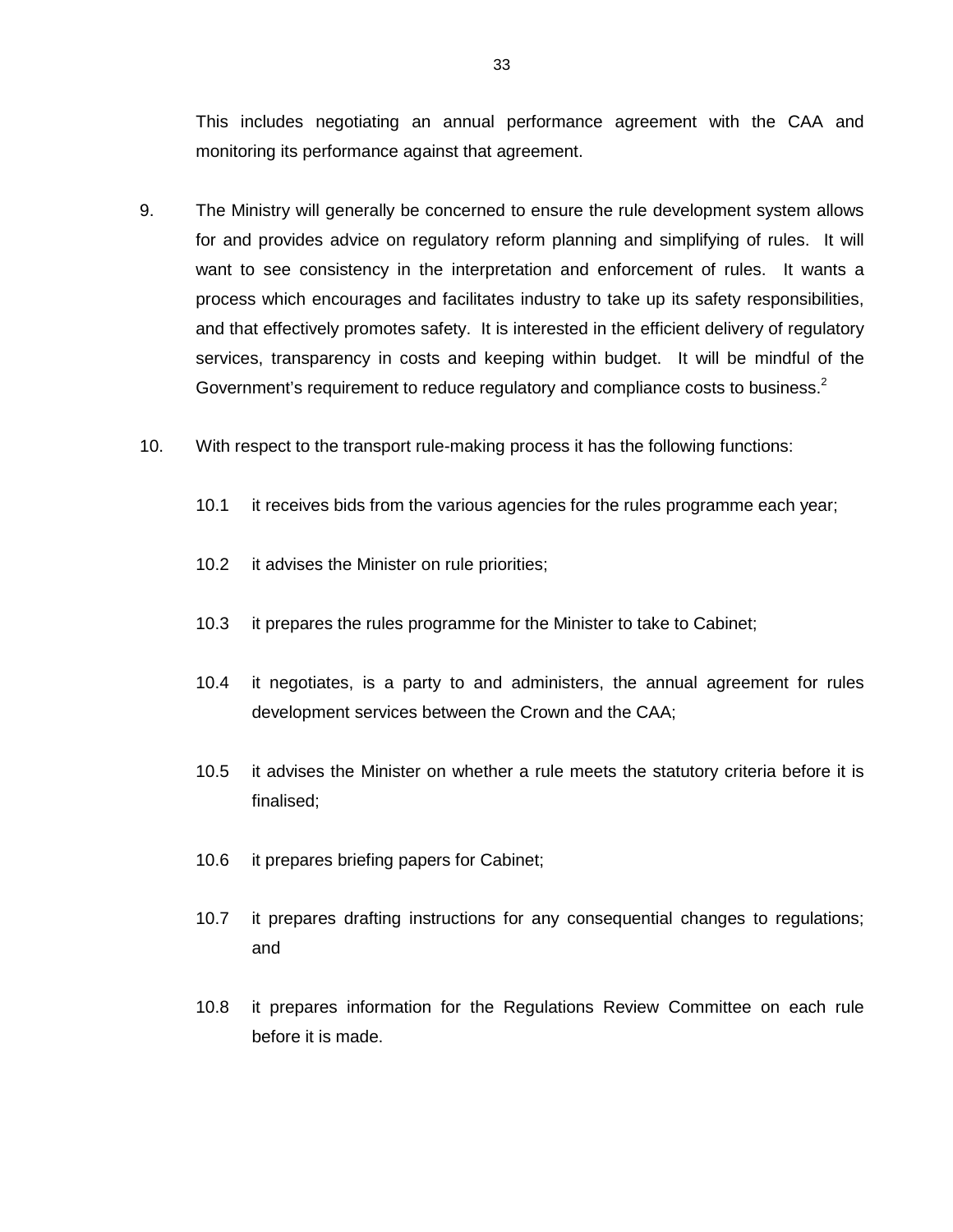- 11. In the context of this role it plainly has a need for on-going communication with and sufficient information from the CAA to ensure it understands the CAA's priorities for rule development over the next three year period; the policy behind each rule proposal (the problem it seeks to remedy and the nature of the remedy) and the relative priorities of the rule proposals.
- 12. The Ministry is also likely to want to be aware of the aviation community's views and priorities in respect of rules in order, for example, to manage any tensions between the CAA and the aviation community which may come to the Minister's attention.
- 13. The Ministry will require good information from the CAA to enable it to meet its obligations to advise the Minister on the policy behind and lawfulness of the proposed rule, and to prepare briefing papers for Cabinet, Parliament Counsel (if necessary) and the Regulations Review Committee.
- 14. On-going communication with the CAA as to progress and timing is likely to be important to the Ministry as it must co-ordinate rule proposals from the three transport Authorities and it has set itself clear timeframes for its own processes following receipt of final draft rules.

# **Civil Aviation Authority**

- 15. As noted, the primary role and responsibility of the Minister and those that advise him or her in the rule making process is to regulate in a manner that promotes safety in civil aviation at a reasonable cost. The CAA has functional responsibility for the development of the rules in accordance with the annual agreement for rule development services with the Crown.
- 16. The process of developing rules that ensure that the benefits to the nation outweigh the cost to the nation is complex. It benefits from a constant flow and analysis of good information (the provision of information being a key role and responsibility of aviation participants). The analysis of that information is a key role and responsibility of the

 $\frac{1}{2}$  $2$  Cabinet Office Circular CO(01)2 12 March 2001.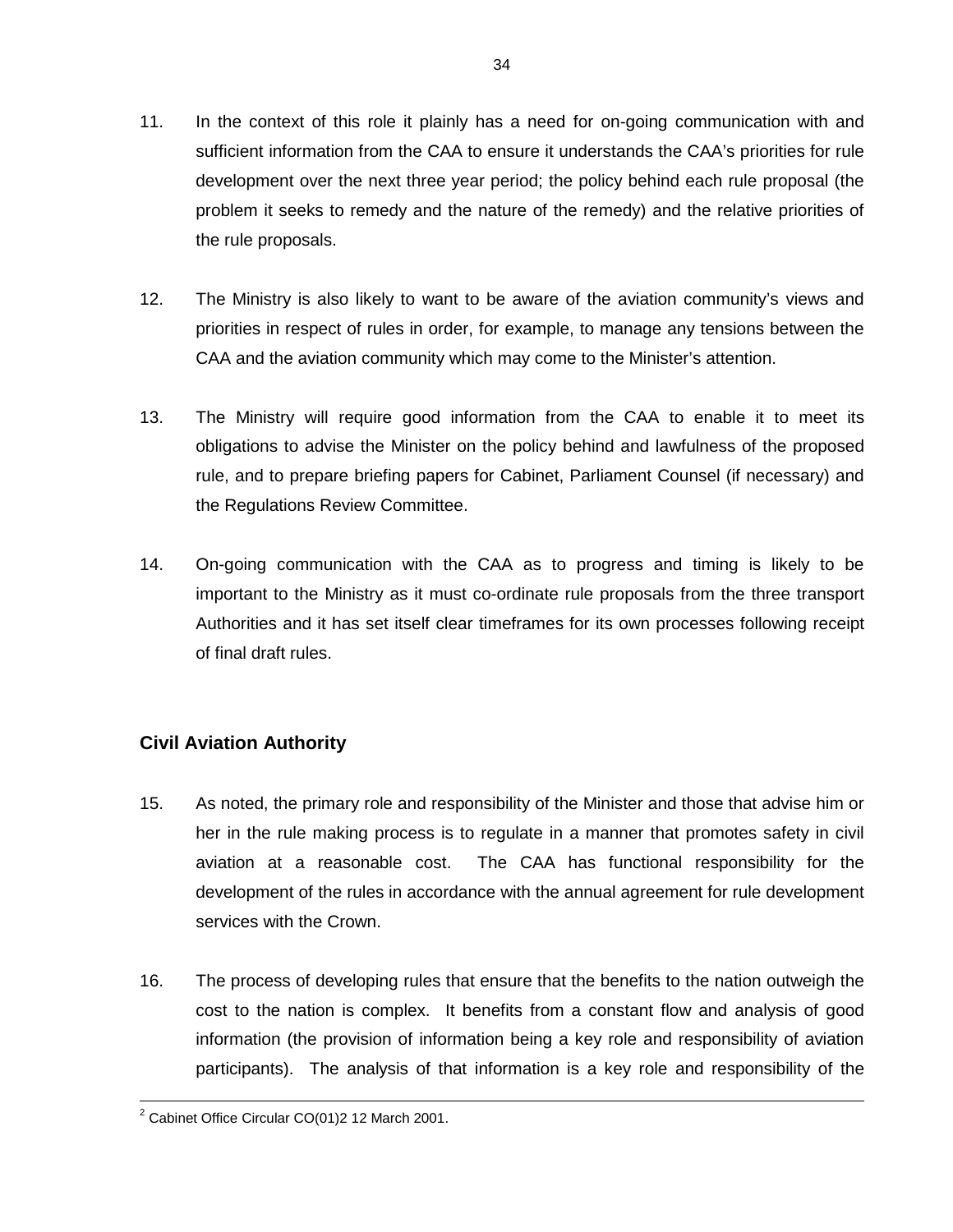CAA. Analysis of information requires expertise. It is the responsibility of the CAA to seek out and provide this, but it is acknowledged that the aviation community will have particular, current expertise in many areas, which the CAA cannot maintain. The aviation community also has primary expertise when it comes to the application of proposed rules to the particular businesses, tasks and activities of the various participants in the aviation system.

- 17. The process also requires the application of judgement to the relevant information. That is the primary responsibility of the CAA which is the repository of the strategic overview of the industry and all the relevant information, including experience with the application and enforcement of existing rules.
- 18. The function was described in the May 2001 performance review of the CAA as being "to ensure regular reviews of the civil aviation system to promote the improvement and development of its safety and security".<sup>3</sup> This also reflects the Swedavia McGregor report, in particular para 13.6 which emphasised the importance of the safety authority's role of analysing change and accessing the implications for rule making and supervision:

"This analysis function should maintain an overview of safety trends in New Zealand aviation on the basis of accident and incident rates and statistics, compiled in a way that makes it possible to compare and exchange information with other countries. The analysis function must be interdisciplinary."

Thus an important role of the CAA is to analyse the changing commercial, technical and social environments to assist the Minister in maintaining appropriate rules and other means of assuring safety at reasonable cost. It is this expertise that makes the CAA the appropriate agency for developing rules, in conjunction with seeking and implementing other ways of ensuring a safe aviation system at reasonable cost.

19. In practical terms the CAA is responsible for identifying and confirming with the Minister, though the Ministry, the requirement for and priority of particular rules, carrying out full and proper consultation on rule proposals and drafting the rules.

 $\overline{a}$  $3$  Para 1.2.6 Ministerial Review, 2001, PWC, Spruston, O'Day and Davey (the 2001 Ministerial Review).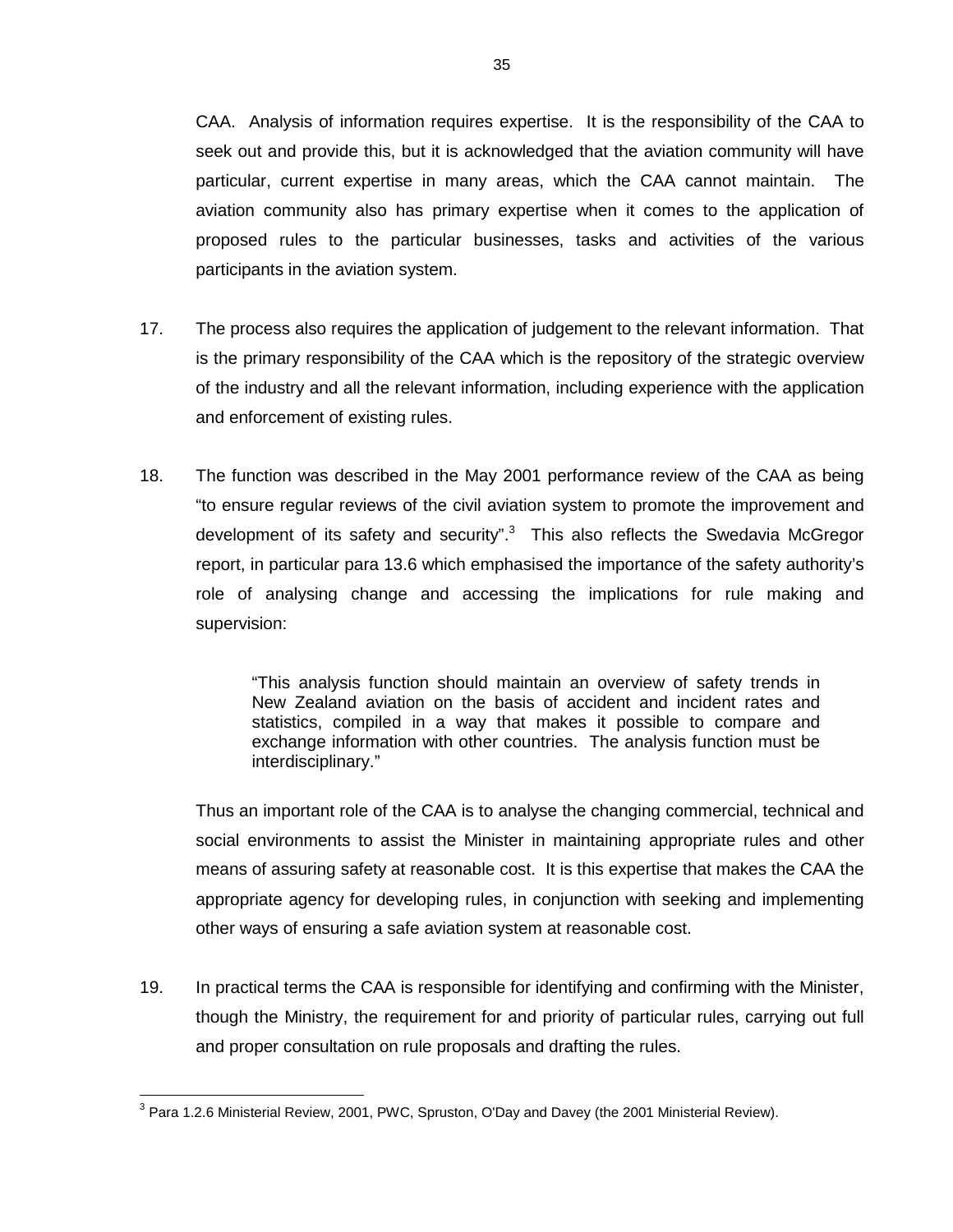- 20. The needs of the CAA in carrying out these responsibilities include:
	- 20.1 access to good information;
	- 20.2 access to relevant expertise and experience;
	- 20.3 participation of affected persons, organisations and groups;
	- 20.4 to be able to engage with and debate its views with the aviation community;
	- 20.5 assistance to co-ordinate the various technical, legal and operational inputs;
	- 20.6 an ability to respond to technological and operational developments in a timely manner;
	- 20.7 clear direction from the Minister on matters of policy;
	- 20.8 to maintain the confidence and respect of the general public, the aviation community, the Ministry of Transport and the Minister, and
	- 20.9 to keep within its budget.

### **The aviation community**

- 21. The aviation community comprises the participants in the aviation system. They must comply with the rules. This is not a simply task of knowing the rules which govern a particular business and following them. Sections 12 of the Act imposes a number of broader responsibilities or obligations on participants in the system.
- 22. First, s 12(1) provides that every person who does anything for which an aviation document is required shall ensure that that person holds the appropriate aviation documents and all the necessary qualifications and other documents.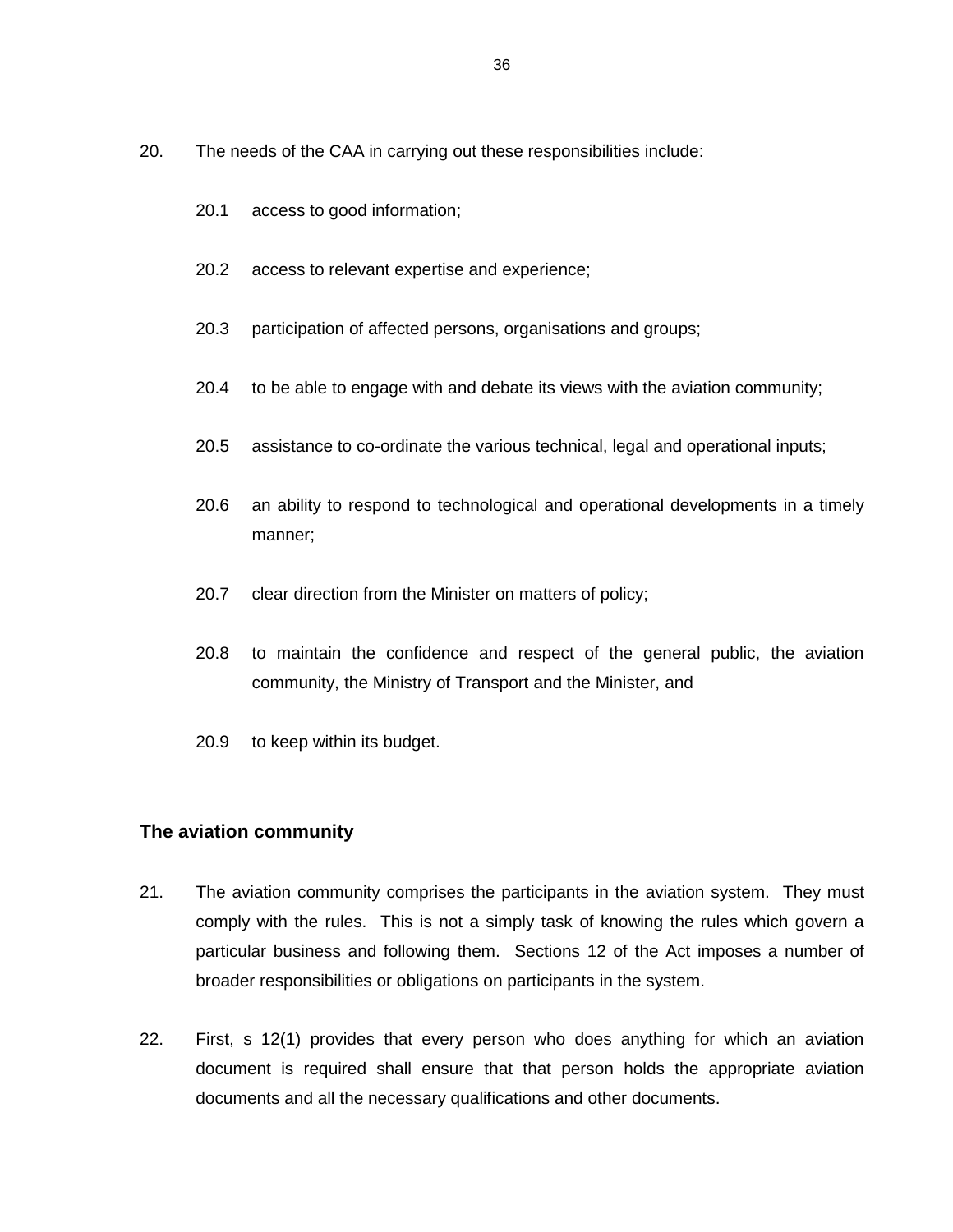- 23. Secondly, every participant must comply with the Act, the relevant rules and the conditions attached to the relevant aviation documents: s 12(2).
- 24. Thirdly, every participant shall ensure that the activities or functions covered by the aviation document are carried out by the participant, and by anyone for whom the participant is responsible, safely (as well as in accordance with the relevant prescribed safety standards and practices). This is an important obligation. The requirement to ensure activities are carried out safely is squarely the responsibility of the document holder: s 12(3). Furthermore, every document holder must establish and follow a management system that will ensure compliance with the relevant safety standards and conditions, if that is a requirement of the rules:  $s 12(4)(a)$ . They are also obliged to provide training and supervision to employees so as to maintain compliance: s 12(4)(b). They are also responsible for providing sufficient resources to ensure compliance: s  $12(4)(c)$ .
- 25. Section 13 sets out the duties of a pilot in command of an aircraft. He or she is responsible for the safe operation of the aircraft in flight and has final authority to control the aircraft while in command and, subject to s 13A, which applies during emergencies, is responsible for compliance under the Act. Section 13A enables a pilot in command to breach the provisions of the Act, regulations or rules in certain emergency circumstances arising in flight. Those circumstances are set out in sub-sections (2) to (6) of s 13A.
- 26. As the 2001 Ministerial Review of the CAA noted, the Act thus allocates responsibility for safety management to both the CAA and the aviation sector. $4$  Participants are expected to understand fully and comply with their obligations under the Act. As the Review team noted:

"The intent of the Swedavia McGregor recommendation was for the participants to accept responsibility and commit towards aviation safety. The design of the regulatory framework builds on this concept of shared responsibility as the community is expected to accept a self monitoring role. The CAA was intended to set the

 $\overline{a}$ 4 Ministerial Review para 3.2.2.5.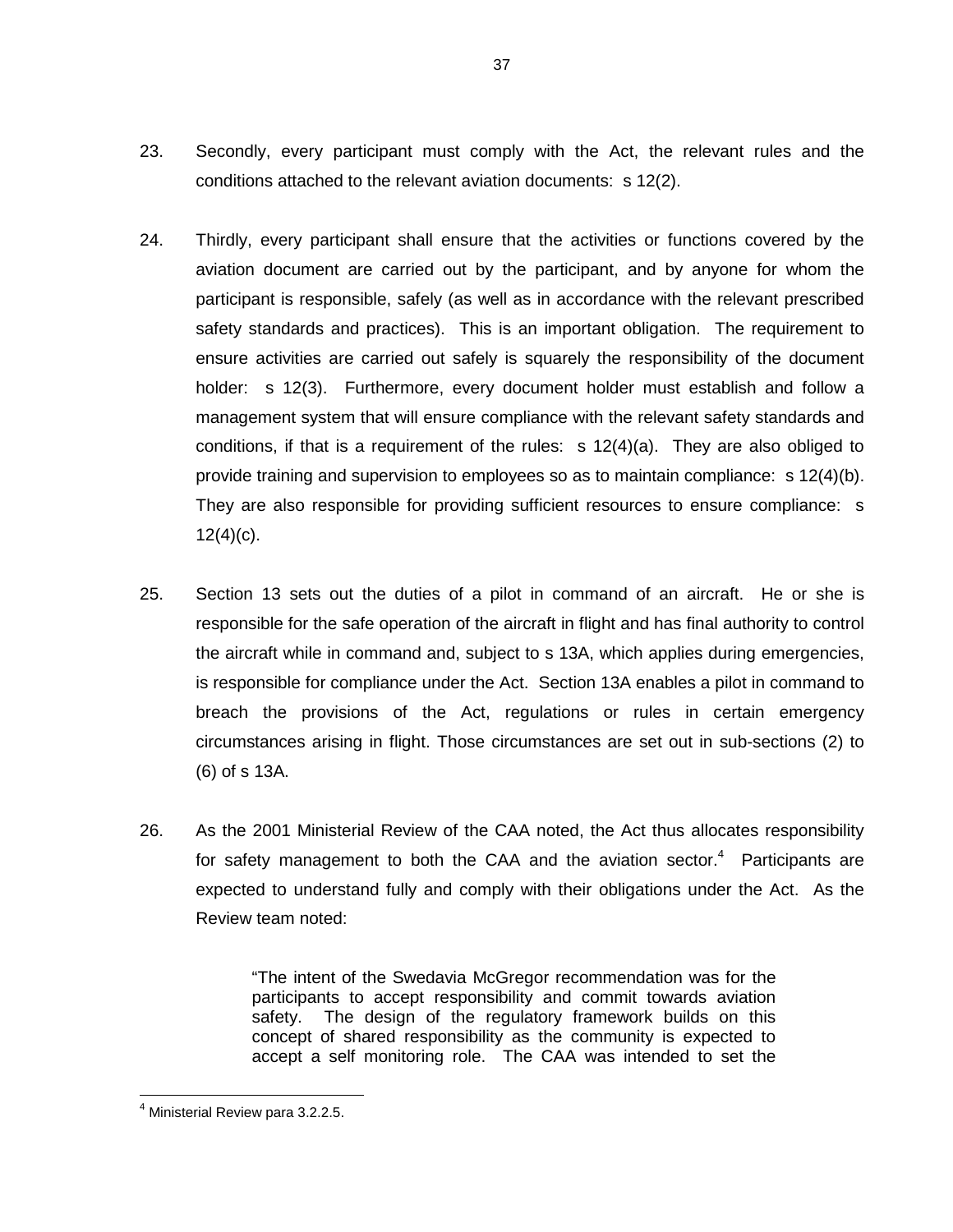framework and then step back and let the participants manage. Without commitment by the community, the concept will not work well."<sup>5</sup>

38

- 27. The Review team noted they had spoken to many participants who were generally unaware of their accountability under the Act and expressed real concern at the attitude of the general aviation sector in New Zealand which neither appeared to understand its obligations nor readily accept the need for regulation. Nor did this sector seem to accept there was often a very poor safety record in the sectors in which they operated. The review team found poor attitudes giving rise to a very unhealthy situation. $6$
- 28. In its report to the incoming Minister following the 2002 election the CAA described its regulatory philosophy as:

"... based on the premise that organisations exercising privileges in the aviation system are responsible for the management of the safety of their operation. This includes, in particular, ensuring that their standards and procedures are adequate to ensure compliance with appropriate safety standards and that all staff are complying with them."

- 29. The aviation community also has a clear role to play in the rule making process. The rules should be of much higher quality for the constructive input of those with relevant information, expertise and experience.
- 30. In order to effectively participate the community has a number of needs including:
	- 30.1 A clear understanding of what is happening and why. This will include:
		- the rule purpose with particular explanation of the problem being addressed and the solution proposed;
		- $\bullet$  the anticipated timeframes for various steps, particularly where community input is required or accepted;
		- the reasons for any delays and changes in the CAA's expressed positions.

<sup>&</sup>lt;u>5</u><br><sup>5</sup> Para 4.2.4.3.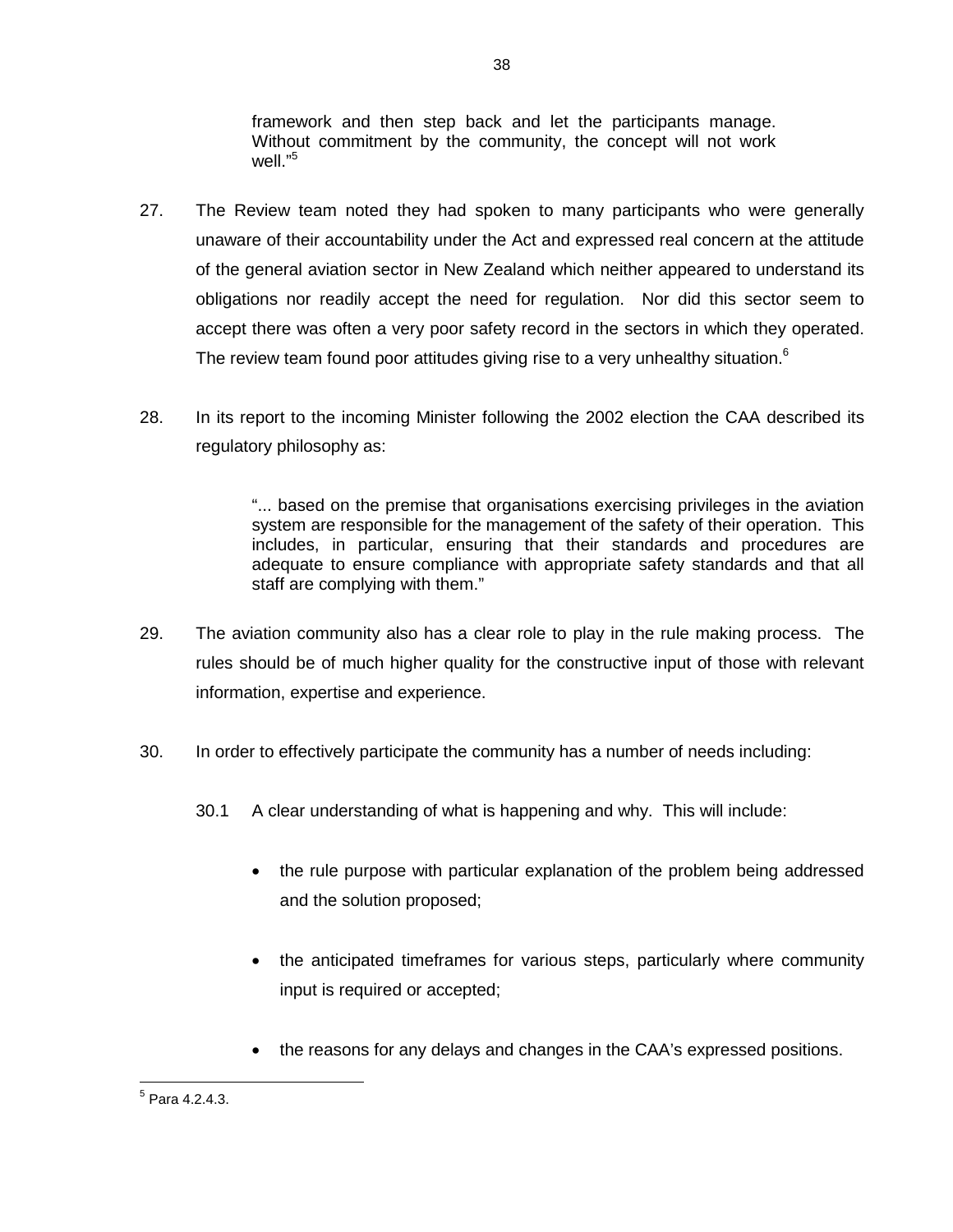- 30.2 Adequate information to provide relevant input.
- 30.3 Adequate time to provide input.
- 30.4 Consideration of the particular needs of those who are invited to or wish to participate, (for example scarcity of resources, fulltime businesses, long term rosters) and some flexibility around those needs.
- 30.5 An end product which makes sense and which the aviation community can support.

# **General public**

- 31. Without the support of the general flying public there would be no demand for commercial aviation services. Their primary role is as consumers. They are dependent on the competence and professionalism of all the participants in the system for their safety. Thus their primary need is for confidence in aviation safety or, as Swedavia McGregor put it, a "feeling of complete security in the air".
- 32. They also wish to utilise aviation services to their best advantage. Like any consumer, they are interested in cost, efficiency and service. There will also be special need groups such as disabled persons who may have, for example, particular access needs.
- 33. Effective use of the taxpayer funds that are invested in rule making can also be seen as a need of the general public. Civil aviation regulation is a public good: once the service is produced, it benefits all travellers, irrespective of the preparedness of individuals to pay for it. The Minister, Ministry and other "control" areas of the public service have an oversight role on behalf of the community in this respect.
- 34. The travelling public also have a responsibility to comply with any rules that apply to them, for example those relating to the carriage of dangerous goods, baggage weight

<sup>—&</sup>lt;br>6  $6$  Heading 5.6.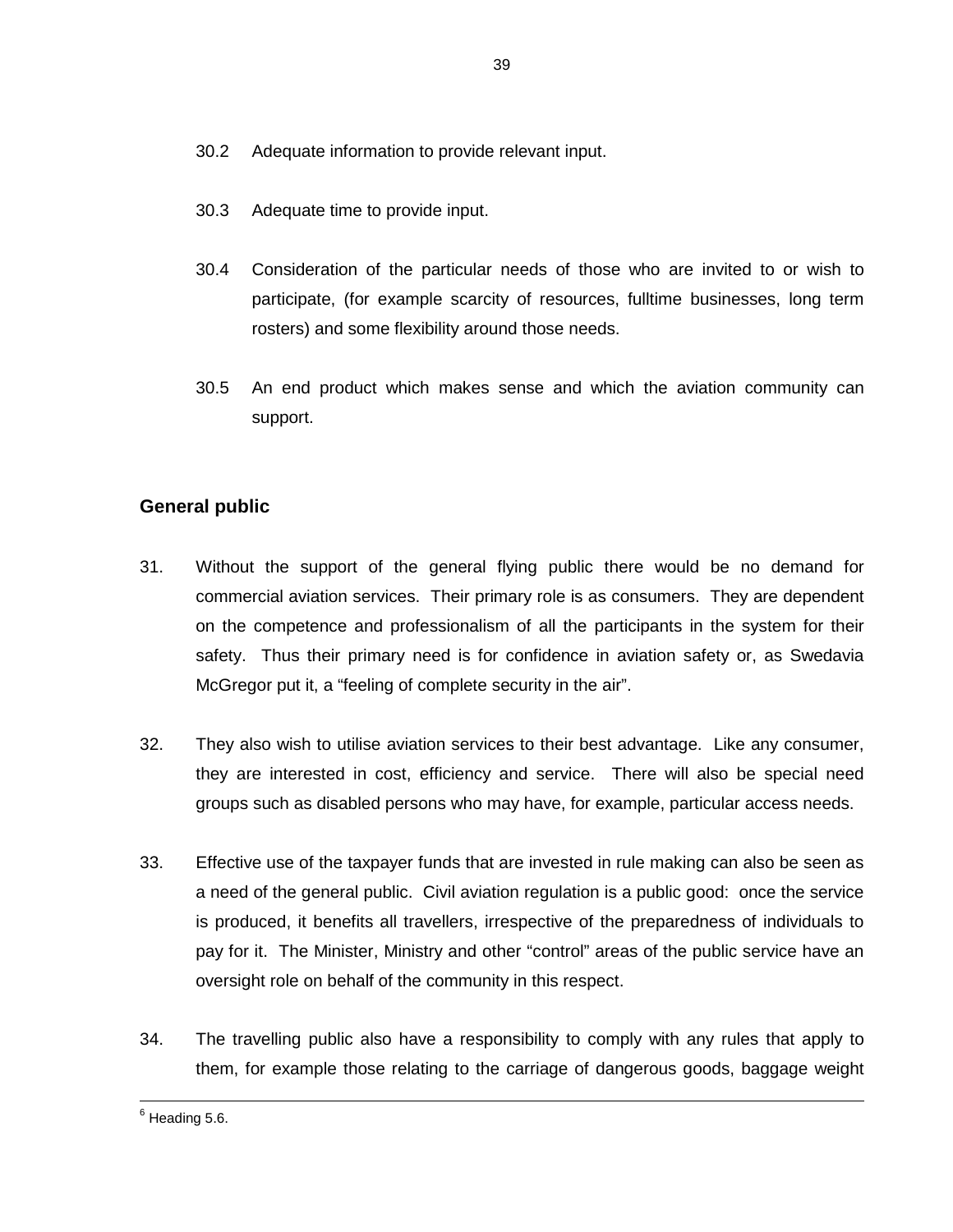limits/cabin baggage limits, use of electronic equipment and other behaviour on board flights etc.

35. As the consumers and beneficiaries of a safe aviation system, the general public have significant interest in rule making. However there is no public consumer group or specific public consumer interested aviation group with which the CAA can directly liase when developing rules. Any member of the general public does, of course, have an opportunity to comment on a proposed rule in the course of statutory consultation. It is well recognised that persons who wish to contribute have a responsibility to take the proper opportunities afforded them to engage in the process. The fact that there is little interest from consumer groups and individuals in the process should not be cause for significant concern – the opportunity is there should anyone wish to take it up.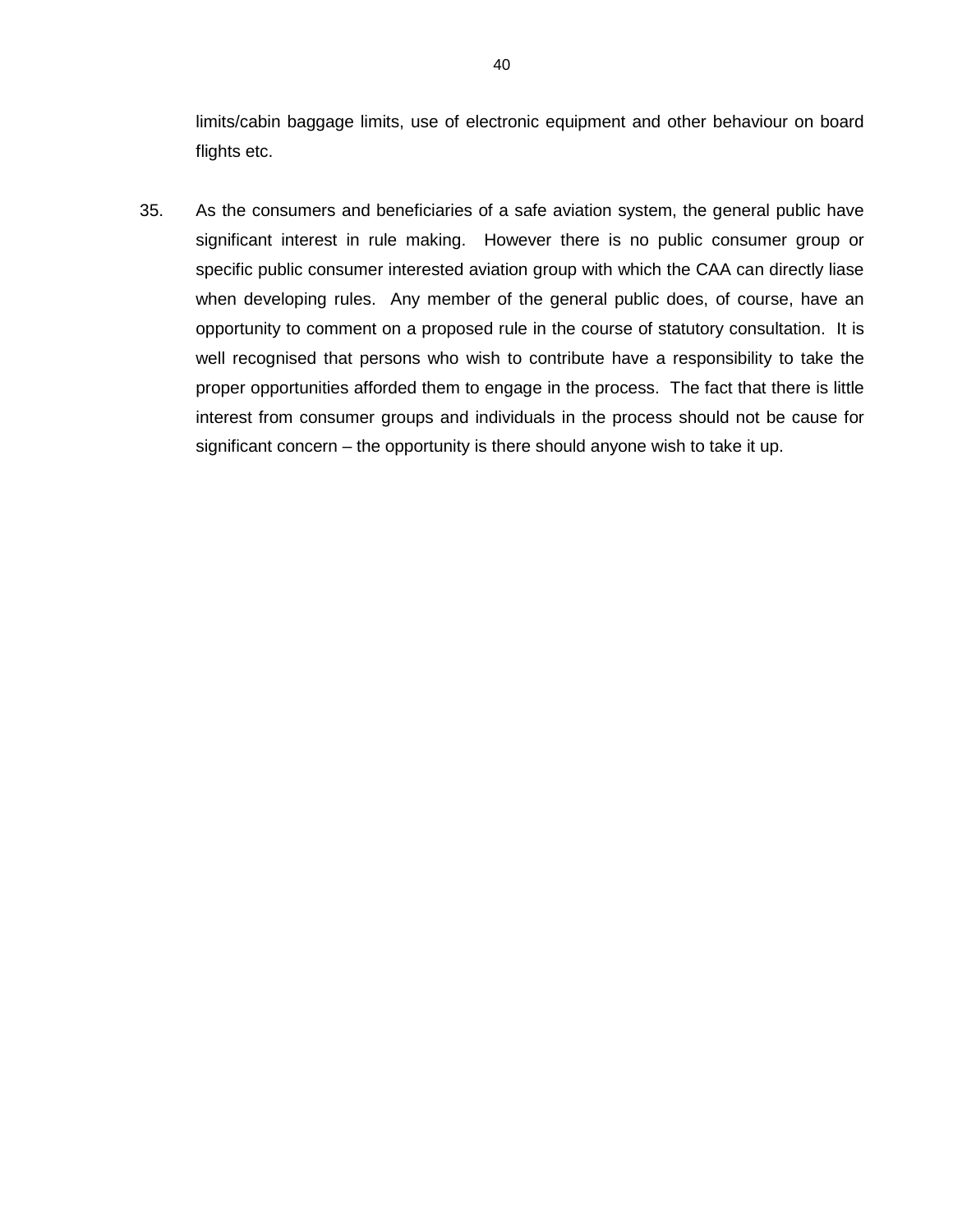# **TERM OF REFERENCE THREE: EXTERNAL INPUTS REQUIRED IN RULE-MAKING – STAGES, NATURE AND HOW BEST OBTAINED?**

- 3. Identify
	- (a) The stages of the rule making where external input are required; and
	- (b) The nature of the input required by CAA at each stage in developing ordinary rules and how the appropriate input can be obtained.

# **Executive Summary:**

This term of reference considers the rule making process broken down into nine stages where external inputs are required, as identified by the CAA. It considers the type of input required and how it can be obtained.

**\_\_\_\_\_\_\_\_\_\_\_\_\_\_\_\_\_\_\_\_\_\_\_\_\_\_\_\_\_\_\_\_\_\_\_\_\_\_\_\_\_\_\_\_\_\_\_\_\_\_\_\_\_\_\_\_\_\_\_\_\_\_\_\_\_\_\_\_\_\_\_\_\_\_\_\_** 

# **Introduction**

- 1. The Preliminary Report No. 3 prepared by the CAA identified nine stages where external inputs were currently required in the rule-making process. These were described under the following headings:
	- 1.1 Initial triggers for a rule change
	- 1.2 Feedback on the content of the initial triggers
	- 1.3 Assessment of strategic content and implications of rule-making proposal
	- 1.4 Informal technical input in a rule development
	- 1.5 Overview of progress being made on a rule development
	- 1.6 Ministry of Transport review of the draft NPRM
	- 1.7 Formal consultation on NPRM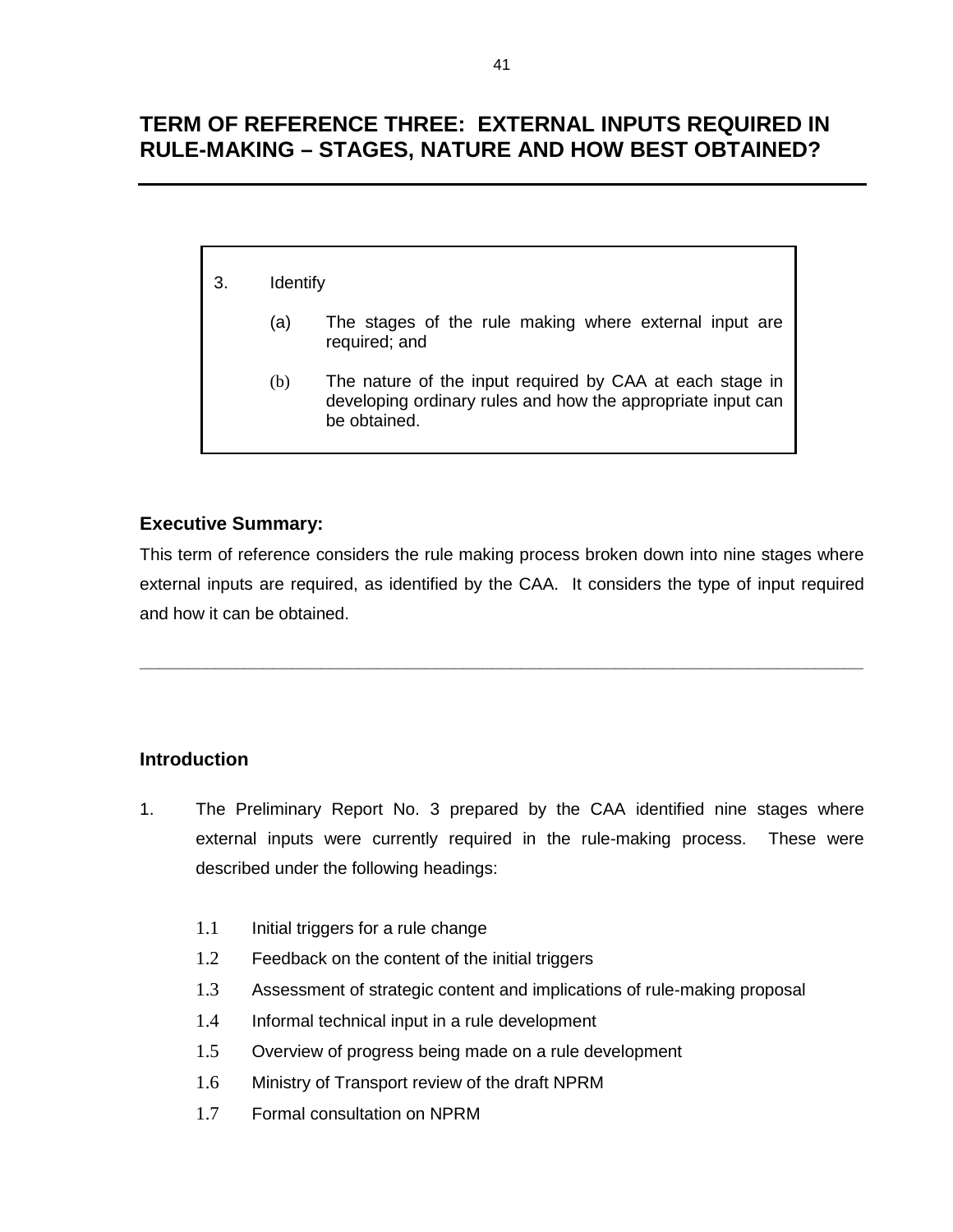- 1.9 Ministry review of draft final rule
- 2. Each is considered below.

## **Stage 1: Initial triggers for rule change**

- 3. The CAA identified the need for input from various external agencies as to when a rule change might be appropriate. Triggers for rule changes include -
	- 3.1 Changes to ICAO standards and recommended practises;
	- 3.2 Recommendations from a coroner or the Transport Accident Investigation Commission as a result of an investigation or an inquiry;
	- 3.3 Analysis of information being gathered by the CAA, for example as a result of pro-active or reactive safety analysis of operators, incidents and accidents;
	- 3.4 A requirement to harmonise with another safety regulator;
	- 3.5 A desire of the government to implement some aspect of its transport policy;
	- 3.6 A petition under Rule Part 11.
- 4. The nature of these inputs is very broad. They come from a wide variety of sources and in a number of different ways. The CAA welcomes them. It must be kept abreast of issues that arise in a rapidly changing industry. How best to receive and channel these triggers is a matter considered further under Term of Reference 4.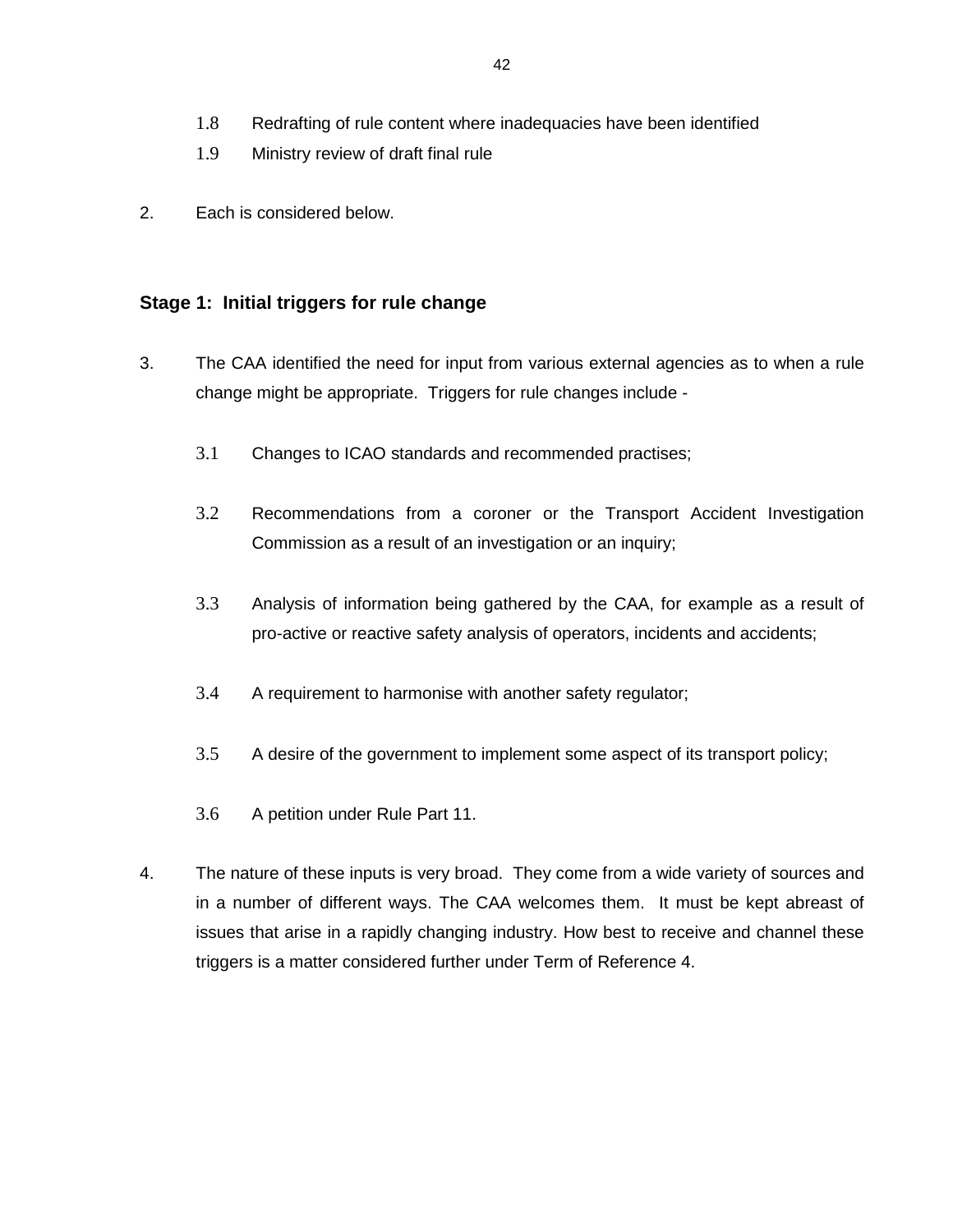## **Stage 2: Feedback on initial triggers**

- 5. The second stage identified in Preliminary Report No. 3 is feedback on the content of the initial triggers. The Manager Rules Development receives all triggers and makes an initial assessment to determine the nature of the proposed rule change. Where the trigger is a petition that identifies the areas where rules should be amended or when new provisions are sought, a summary of the petition is published in the CARRIL for wider aviation community comment. The nature of the external input required by the CAA is some assistance from the industry as to whether the proposed rule petition is a matter that should be progressed; in other words, is it a real problem?
- 6. As well as identifying the exact nature of the problem, the CAA also needs to be able to identify:
	- 6.1 The effect on safety if it is not addressed (the risk)
	- 6.2 What are the options to produce the desired safety outcome?

In answering these, the question will arise as to the effectiveness of different options in isolating or reducing or controlling the risk. The options for control, the compliance costs associated with those options, and the likely benefits and costs to the community as a whole are all likely to be relevant to the selection of a solution.

7. This requires input from aviation community in the form of information, experience and also co-operation and understanding. A process is required that gives the aviation community an opportunity to clearly understand, test and challenge where the CAA is coming from on the issue. There is an opportunity too for the aviation community to achieve (so far as possible) a common understanding of the problem. To the extent the CAA is still developing its thinking, this is an opportunity to discuss and consider various options and approaches.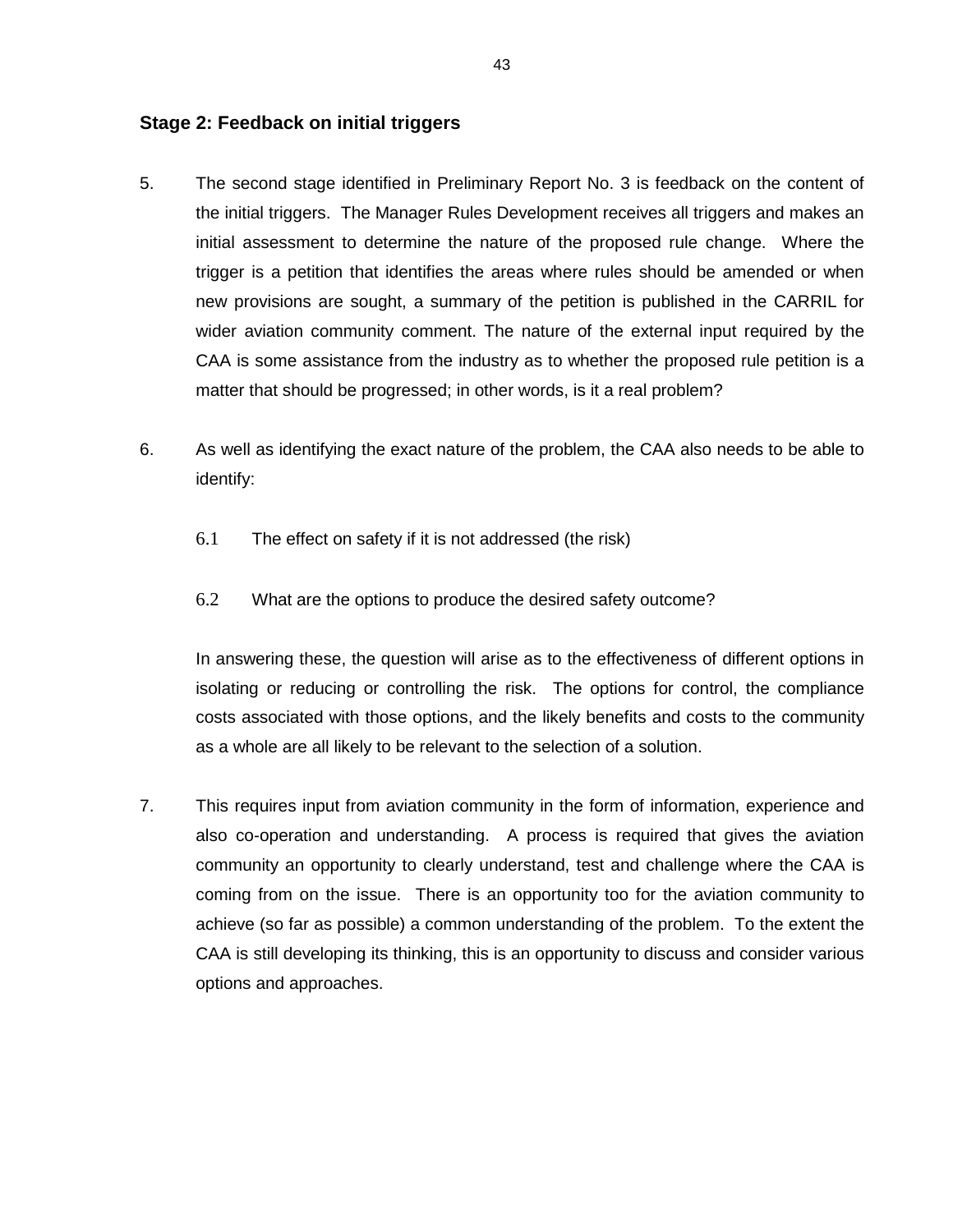# **Stage 3: Assessment of strategic content and implications of rule-making proposal**

- 8. The third stage identified in Preliminary Report No. 3 is the assessment of the strategic content and implications of the rule-making proposal. This stage appears to me to be critical, and essentially includes the identification of the problem, the decision as to the appropriate solution (a rule) and the priority to be given to that rule proposal. It appears to occur variously both within the CAA and within the CIRAG executive.
- 9. I am advised that submissions resulting from the CARRIL publication of a petition are collated into a scoping paper that is presented to the CIRAG Executive. The Executive then prioritises the proposal and assesses whether a TSG is required. The CAA is, at this stage, seeking to take into account the current needs of the aviation community and obtain their experience, expertise and co-operation in developing rules, while seeking also to educate the community on the issues underlying the need for the rule.
- 10. The search to meet the community's need and priorities, while also seeking common understanding of problems and appropriate responses, is something that, in my view, should occur for all real issues, and with regard to the full range of (realistic) potential solutions, not just rules. I see it as a process that should occur after, and separate from, the problem identification process, so that the problem identification process is not diverted into details about the impact of potential solutions on individuals and/or their operations. This appears to be a current problem and is discussed further under Term of Reference 4.
- 11. The process of prioritising rule projects also comes within this stage as described in Preliminary Report No. 3. Both the CAA and the Ministry consider it important to know the aviation community's priorities for rules. It would also be helpful to the process for the wider community to be involved in the debate on priorities so members can see the competing calls on legislative time and resources, and gain some insight into each other's needs and concerns. This input could best be obtained in a forum representative of the wider aviation community where the CAA's priorities and the basis for them could be explained and debated, prior to the CAA negotiating the annual rules development agreement with the Ministry.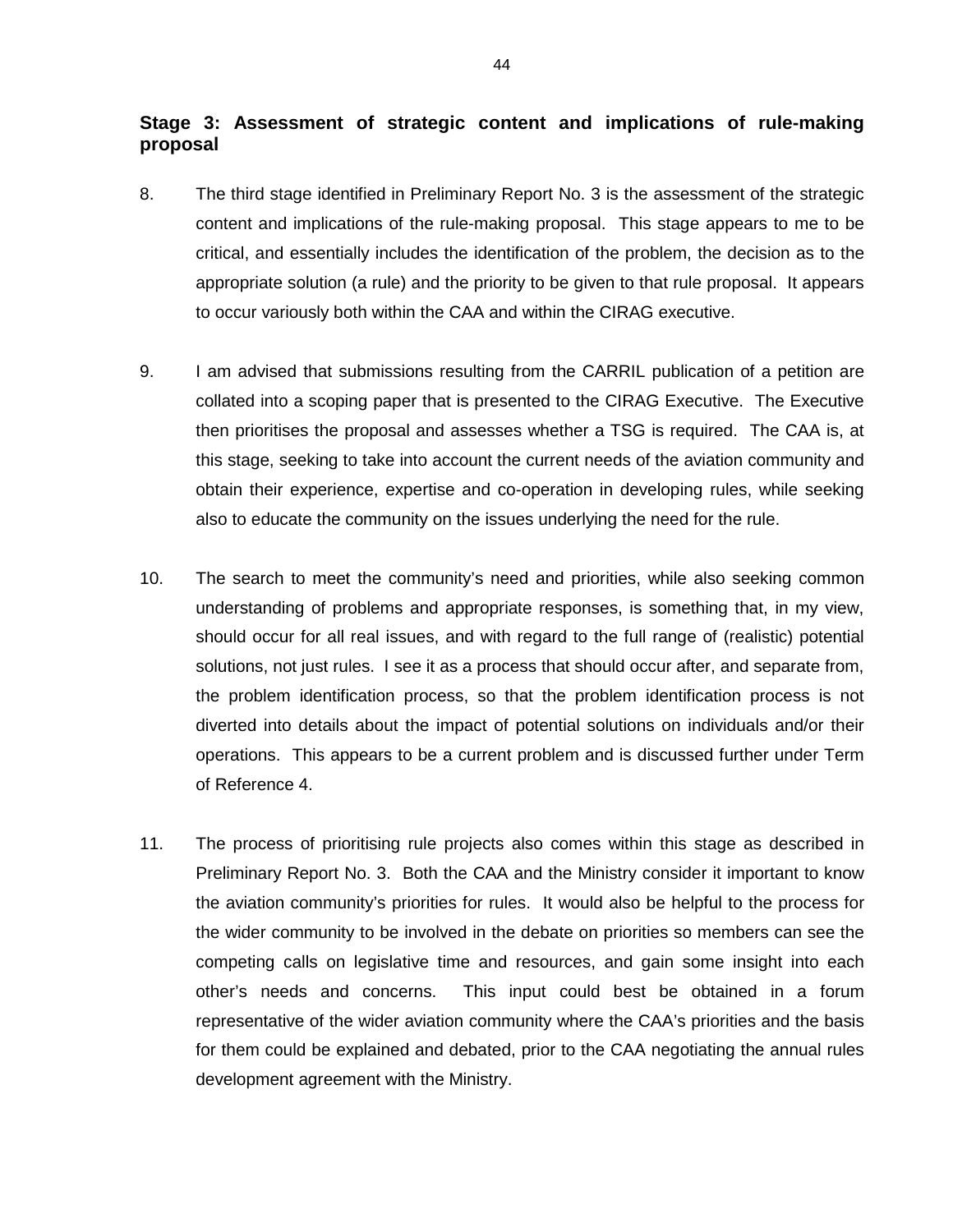12. The prioritising process must plainly be preliminary to the negotiation and agreement with the Secretary for Transport of the rule programme for the following year. It is important that the aviation community is able to feed its perceived priorities into the process and, to the extent possible, glean an understanding of how priorities are determined. For the rules to have credibility the CAA must understand the aviation community's sense of priorities and similarly the community must understand and adapt to the process with its restrictions and timeframes.

## **Stage 4: Informal technical input**

- 13. The fourth stage identified in Preliminary Report No. 3 where external inputs are required is "informal technical input" into development of the rule. The assistance of expert, experienced people working in the industry is highly valued by the CAA. Likewise the aviation community, especially as articulated through the AIA and its members, welcomes the opportunity to ensure that the regulator is well informed and up to date. All appear to recognise that the quality of the ultimate rule will be enhanced by an open and co-operative exchange of information and views.
- 14. This process of obtaining technical input from the aviation community is currently facilitated through the Technical Study Groups (TSGs) set up by CIRAG. However, the TSG's functions are considerably broader. According to the CIRAG Charter, TSGs are established to:
	- 14.1 Develop and evaluate options and formulate the rule proposal;
	- 14.2 Identify issues that need attention or resolution;
	- 14.3 Identify the impact of a proposal;
	- 14.4 Conduct studies relating to the rule proposal;
	- 14.5 Foster full and complete discussion, and resolve all technical, legal and policy issues;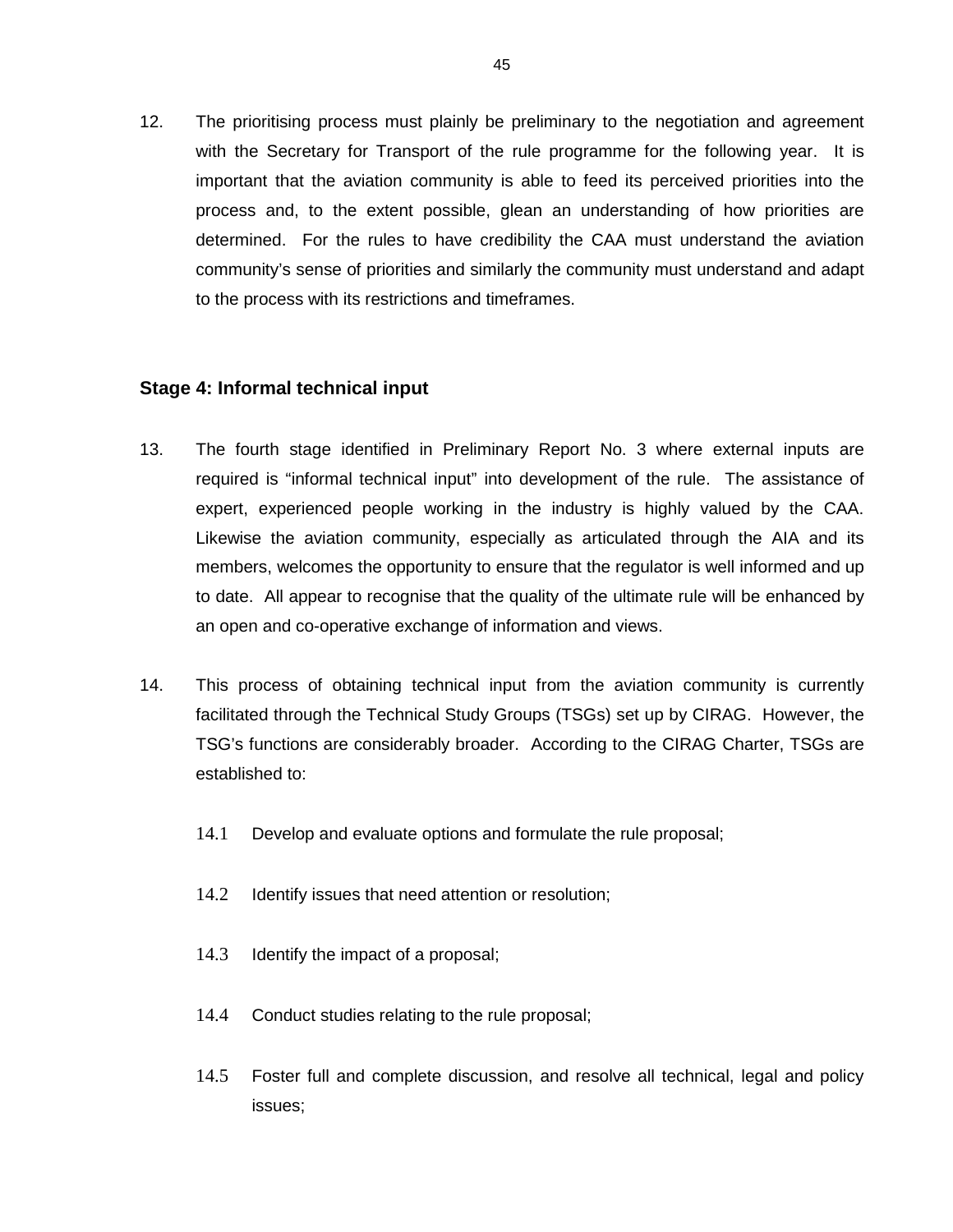- 14.6 Complete as full as consultation process with affected industry participants as is necessary to confirm a group's proposal; and
- 14.7 Keep key individuals within their respective organisations fully and completely advised and informed of decisions reached, unresolved issues, and planned action to resolve issues.
- 15. I have already touched on processes necessary to obtain external inputs on identifying the real problem, evaluating feasible options and choosing the solution. In my view these need to be completed before the rule proposal is formulated and accepted into the rules development programme and certainly well before it comes before a focussed Technical Group.
- 16. Given constraints on the time of aviation community members, much of the work involved in the TSG is carried out by the CAA. That work is then written up into discussion papers, which are evaluated and debated among the TSG members. Through this process the CAA seeks to ensure that the major issues that surround a rule proposal are identified and accounted for prior to the proposal going to formal public consultation. The CAA sees this as a benefit also because it has the effect of reducing the formal consultation period by identifying and responding to as many industry questions early in the consultation process as possible.
- 17. This stage of the rule development process suffers, in my view, from having too broad a range of objectives, and from disaffection among members of the aviation community who feel excluded from this process. It also leads to very high expectations among participants, which conflict to an extent with the CAA's proper role and responsibilities as regulator.
- 18. The input required by the CAA will vary according to the rule that is under development. Many rules will require expert or technical assistance from the industry. Many will require information (much confidential), for example for the purposes of a cost and benefit analysis. Some will require the debate of a cross-section of views given the significance of the proposed rule. Under the present process, this occurs almost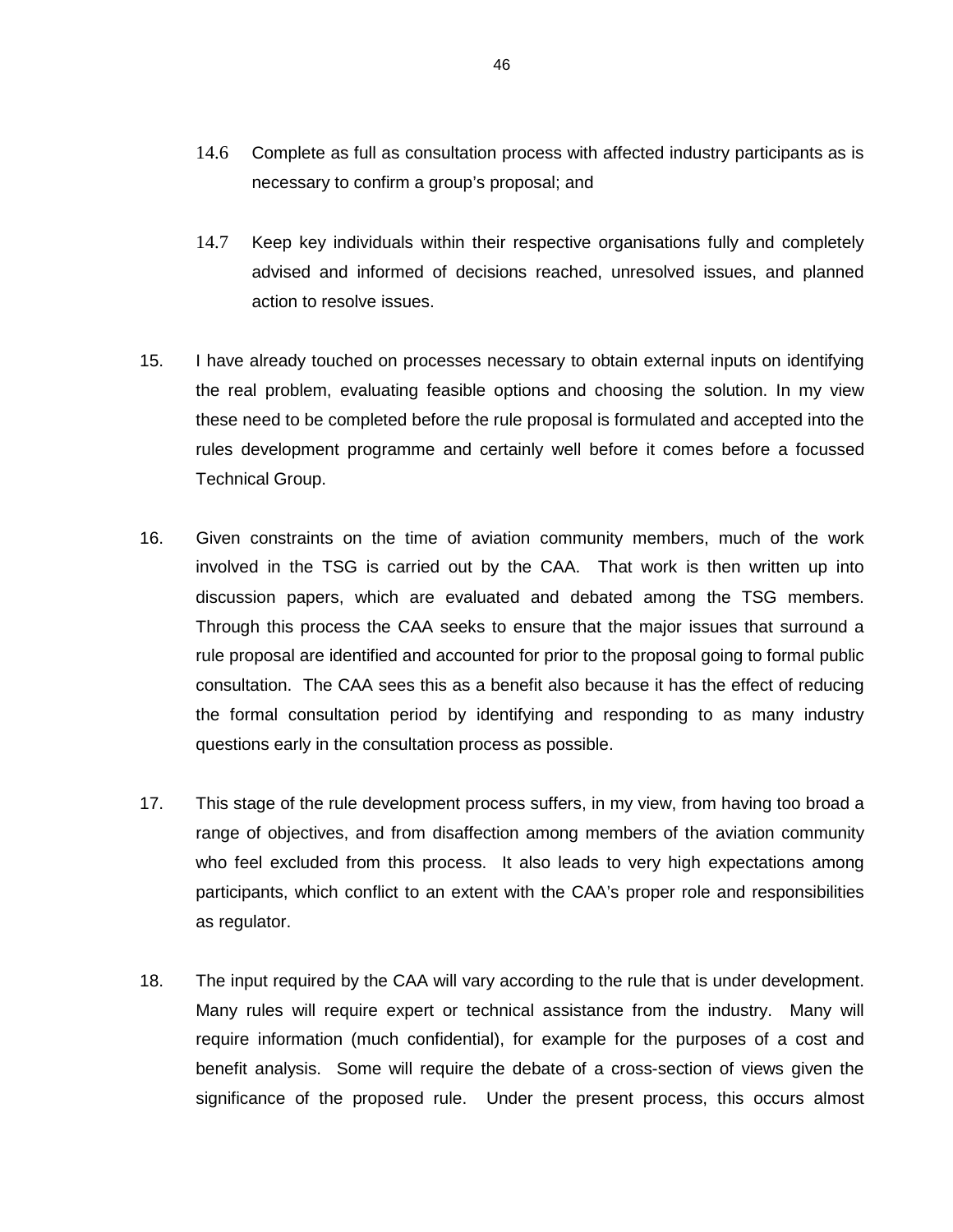exclusively within a TSG, the composition of which is determined by the CIRAG executive.

### **Stage 5: Monitoring rule development**

- 19. The fifth stage identified in Preliminary Report No. 3 by the CAA is the process of monitoring and oversight of progress being made on rule development. It is largely an information exchanging and monitoring stage rather than one where CAA requires further input. However, its inclusion in the CAA's list is recognition of the importance of close liaison with the aviation community throughout the process. The CAA seeks to ensure the aviation community have appropriate and adequate involvement in, an understanding of, the rule development process. At present the CIRAG Executive has a monitoring role with a purpose of ensuring all relevant issues are identified and worked through. Here again, sections of the aviation community feel disenfranchised from this process.
- 20. Monitoring also occurs by the MINISTRY under the rules development agreement. There is also reporting to the industry and the public through information on the CAA website, such as CARRIL and minutes of the CIRAGE executive meetings.

## **Stage 6: Ministry of Transport review of the draft NPRM**

21. The sixth stage identified in the Preliminary Report No. 3 is the review of the draft NPRM and rule by the Ministry of Transport. Once the CAA has prepared a draft rule and it is ready for the formal consultative process, the CAA must obtain the approval of the Ministry of Transport who consider the draft rule in terms of its legal and policy robustness. This is a requirement of the Ministry rather than external input required by the CAA. It is a check on the process to date to enable the Ministry to satisfy itself that the proposal is not contrary to or in conflict with other Government strategies or policies and to ensure that adequate consideration is being given to the various legal requirements.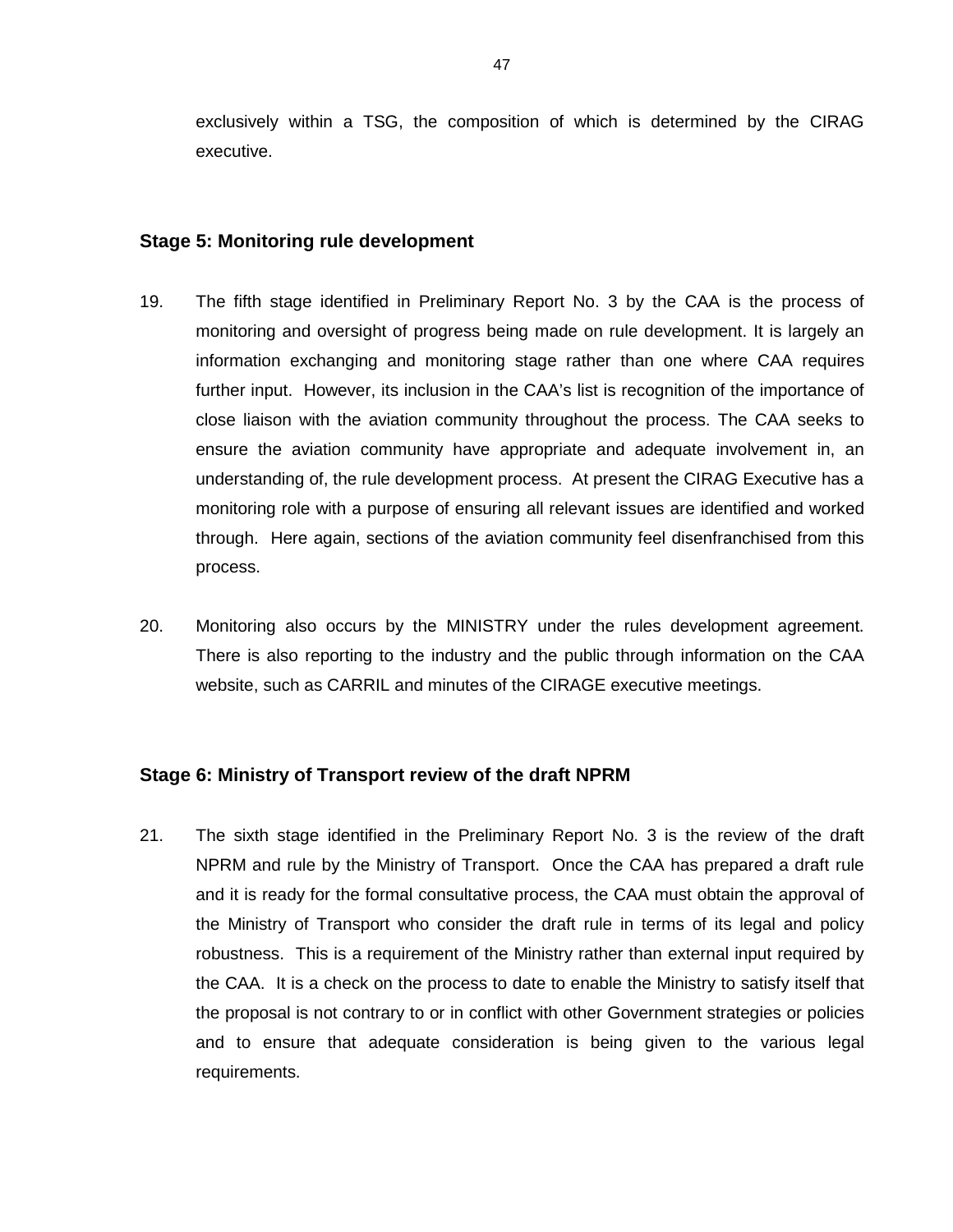### **Stage 7: Formal consultation following NPRM**

- 22. The seventh stage identified in Preliminary Report No. 3 is the formal consultation process that follows publication of the NPRM. Here, the CAA seeks to fulfil the Minister's statutory obligation to notify and consider submissions on the draft rule. This has a number of objectives. First, obviously the CAA wants to ensure the quality of the final rule. Matters that may have been overlooked in developing the rule should be brought to the CAA's attention. Secondly, the formal consultation process has an educating role – interested persons receive notice of what is likely to happen and why, and can make provision for change.
- 23. One must also not lose sight of the third function of consultation; that of ensuring those affected by a proposal can voice their concerns with confidence that they will be listened to and their points taken into account. Of course, at the end of the day their views may not be accepted, may be outweighed by other relevant matters, or simply may be inconsistent with the informed judgement of the regulator. Nevertheless, there must be a way of enabling and ensuring participation, with the assurance that the regulator still has an open mind and that its views might change as a result of its consideration of the representations it receives.
- 24. Comments are received either in writing or, under rule 11.29, they can be made orally to the CAA by way of an informal meeting with an employee. The CAA may also hold public hearings or any other procedure it considers appropriate. Neither the CAA nor the Ministry is aware of public hearings ever being held for this purpose.

## **Stage 8: Final redraft**

25. The eighth stage identified in Preliminary Report No. 3 is where potential inadequacies in the rule have been identified in the course of the formal consultative process. Here, the CAA may seek to clarify submissions received or obtain further technical advice and/or information. It does this through informal contacts and through the TSGs which are reconvened where the technical content of the draft final rule might vary significantly from that proposed in the NPRM.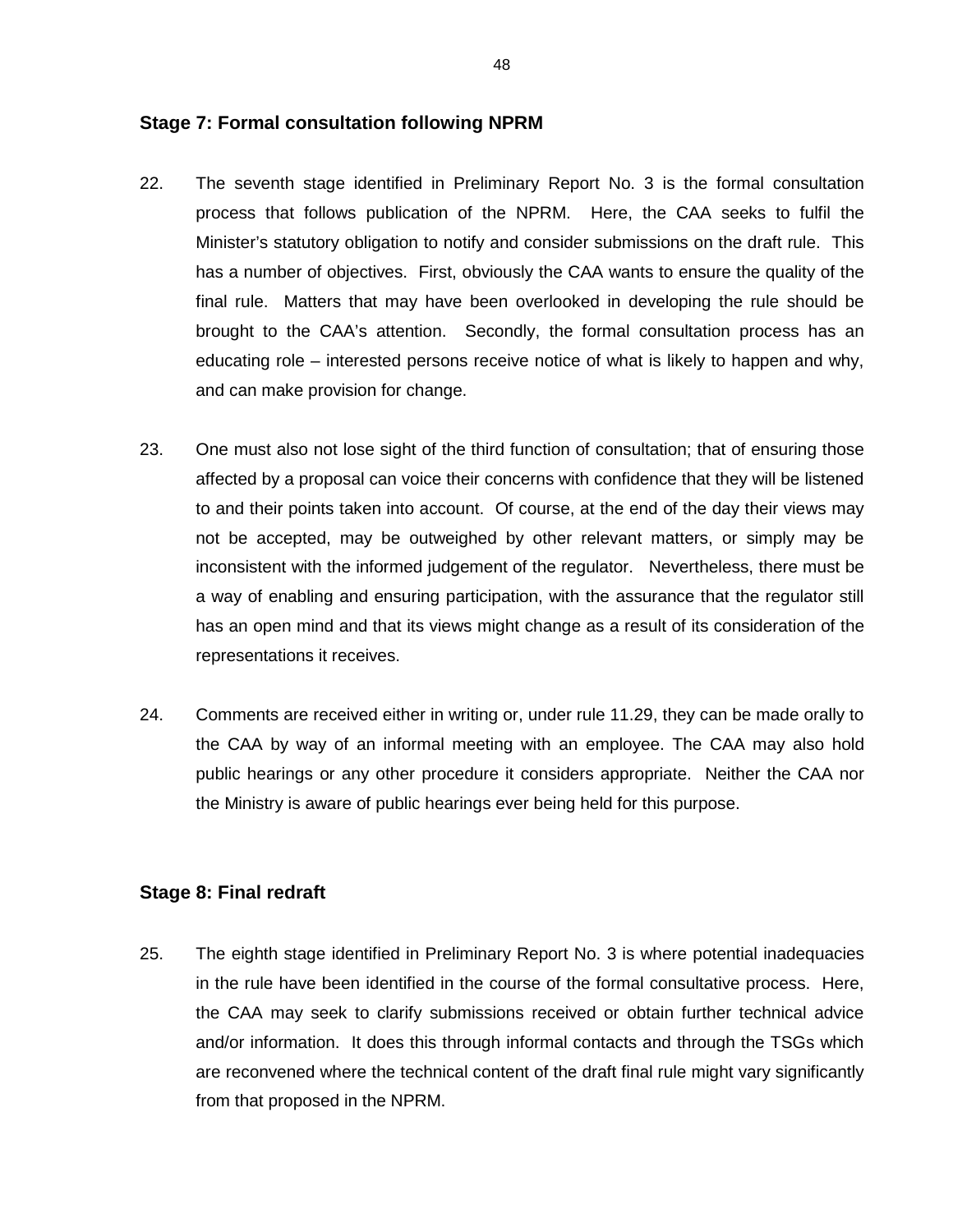26. This final need for external inputs relates to circumstances where the CAA may need technical assistance to analyse submissions received before the rule can be finalised. It may need to revert to the expert or consultative group or it might simply wish to speak to certain knowledgeable or affected persons or groups. It concern is to ensure it has responded appropriately to new information received.

## **Stage 9: MOT, Government and Parliamentary review of final proposed rule**

27. Finally, Preliminary Report No. 3 identifies the Ministry of Transport review of the final proposed rule as the ninth and last stage where external inputs are required. In this case it is the Ministry that requires external inputs, being the comments of other Government organisations, the recommendations, if any, of the Regulations Review Committee, the approval of Cabinet and finally the agreement of the Minister.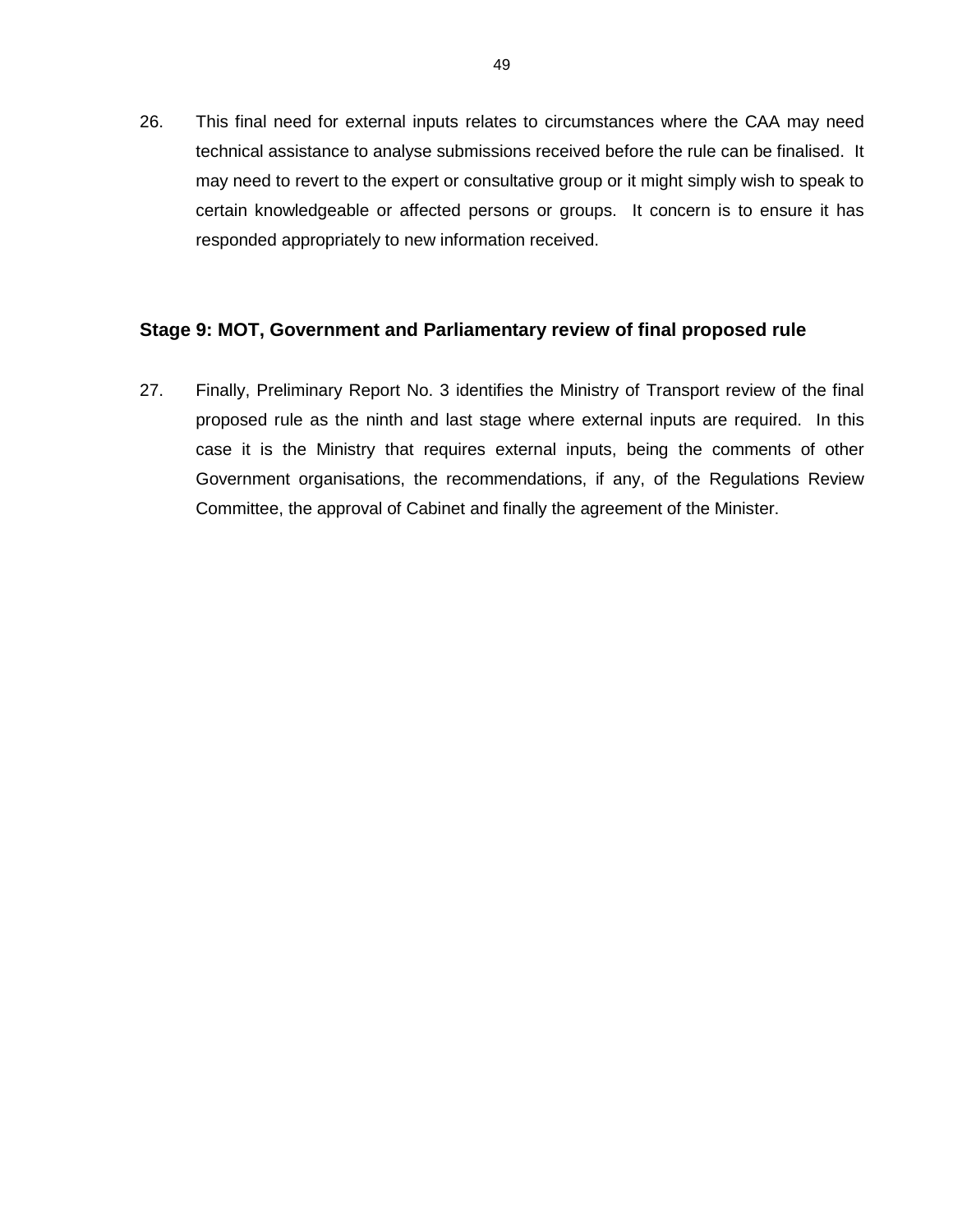# **TERM OF REFERENCE FOUR: EFFECTIVENESS OF EXISTING SYSTEMS**

4. Review the effectiveness of existing CAA systems for rule making, including the setting of rules development programmes and priorities, with particular regard to the management of external inputs.

## **Executive Summary:**

The processing of rule or issue "triggers" is identified as requiring change. First, there are several different process which mean different "inputs" are obtained and dealt with in different ways and this limits their effectiveness. Secondly, the trigger processes prematurely funnel issues into an unsustainable rule development process, which is neither designed nor resourced to deal with the inflow. This leads to unrealistic expectations, pressure on people and other resources, frustration at the level of output and regulatory questions surrounding those issues that are not being effectively dealt with.

The preliminary stages of obtaining feedback and strategically assessing the rule proposal which is the subject of the trigger could be better focused and structured-

- to ensure the true, underlying problems are clearly identified and articulated at an early stage;
- to enable a range of realistic solutions to be proposed and considered;
- to ensure only those issues that require a rule-based solution are channelled into the rule development process;
- to ensure the rule proposals are appropriately prioritised; and
- to enable and facilitate the aviation community to participate in each part of this process.

The focus on the CIRAG/informal consultative process, and the efforts that have gone into that process, may have had the unintended effect of undermining the formal consultative process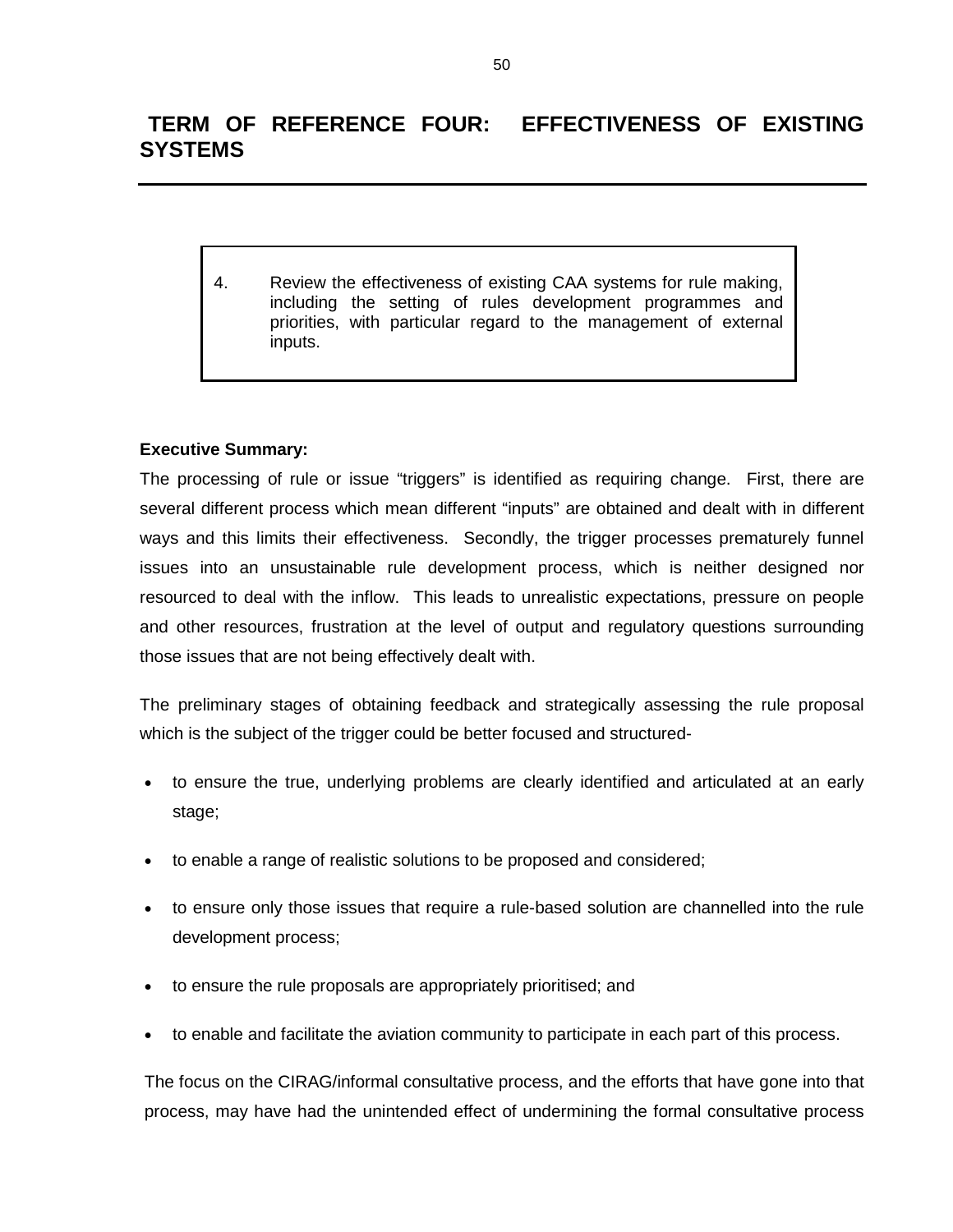that follows publication of an NPRM to a degree. There is an understandable desire to have those issues that have been "put to bed" in the informal process, especially after much debate and possibly compromise, remain in that comfortable state. However, legal obligations based on principles of fairness require a process where the CAA remains open to persuasion on all issues. If it is in fact persuaded to a different approach, the nature of the current CIRAG process can create difficulties where others involved in that process, may feel that deals have been done contrary to earlier agreed positions, or changes made by the CAA "unilaterally" and without further consultation.

Those making submissions have a need and a right to have what they say considered. An optimal process will see all submissions subject to a written summary by the CAA, together with the CAA's response to the submissions. The objective is that submitters are in fact listened to, and that this is communicated to them. Where the CAA rejects a submission, the reasons for this will be clearly explained. While the submitter is unlikely to agree with the regulator, the submitter will at least know they have been listened to and received reasons for the contrary view.

The aviation community sees the process that currently follows the provision of the final draft rule to the Ministry generally as having very little value. However, much of it is simply a reflection of good government. Two risks may arise, of which the Ministry is mindful:

- The risk that the constitutional checks are perceived to undermine the authority of the CAA; and
- An opportunity for those who have not achieved the outcome they sought from the regulatory process to derail or divert the process, and considerable regulatory resources, through effective lobbying of officials and politicians.

Rule Part 11 is discussed. The Ministry submits it should be revoked and the reasons promoted are compelling. However, the aviation community did not support the substitution of a clear policy for the Rule. It may be best to build the confidence of the community in the processes before considering any changes to Rule 11. Procedures followed under the Rule could be adapted in the meantime to lawfully accommodate the changes proposed in this review.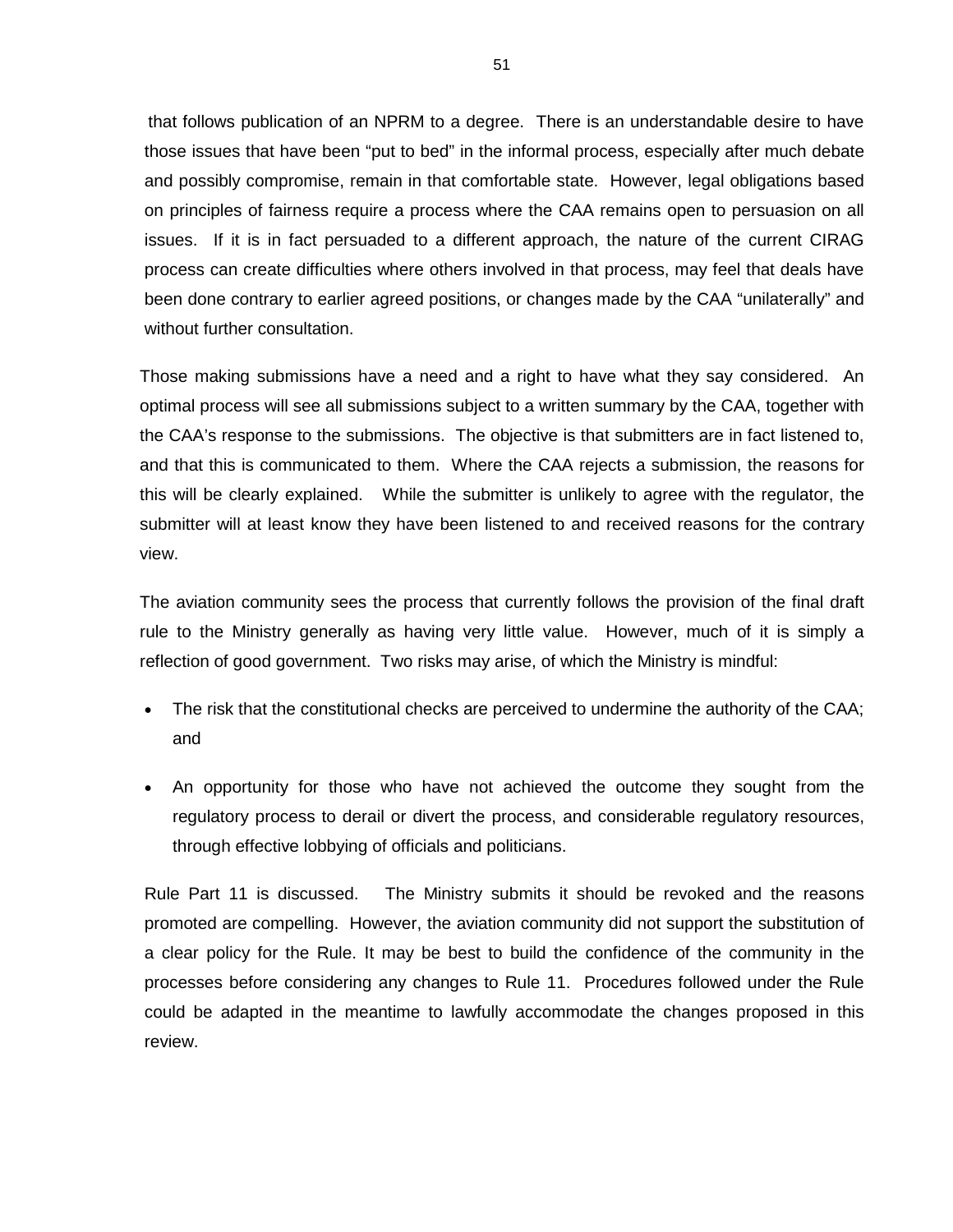## **Introduction and summary**

- 1. Under this term of reference I consider first the effectiveness of the setting of the rules development programme and priorities, focusing on the issues of
	- 1.1 Initial triggers for rule change;
	- 1.2 Feedback and strategic analysis including-
		- $\bullet$ Identifying the problem
		- $\bullet$ Choosing the best solution, and
		- $\bullet$ Prioritising the rule-based solutions.
- 2. I then consider the NPRM consultative process, including dealing with the submissions received, and then at the Ministry/Government/Parliamentary processes which follow the completion of the CAA's rule development.
- 3. Finally, the effectiveness of the Rule Part 11 process is discussed.

# **Effectiveness of the setting of the rules development programme and priorities**

## *Effectiveness - What is working and what is not?*

4. A matter of real concern to many submitters was the question of which proposed rules are given priority for action. In many cases, the aviation community did not understand why particular rule proposals had priority, or what was happening to the matters that had significance for them. If they knew what was happening, they did not necessarily accept the explanations. In some cases, people and organisations had spent considerable time, energy and money contributing to the development of a rule, only to find it shelved or (it seemed to them) simply ignored instead of progressed through the regulatory process as anticipated. A very large part of the aviation community advised it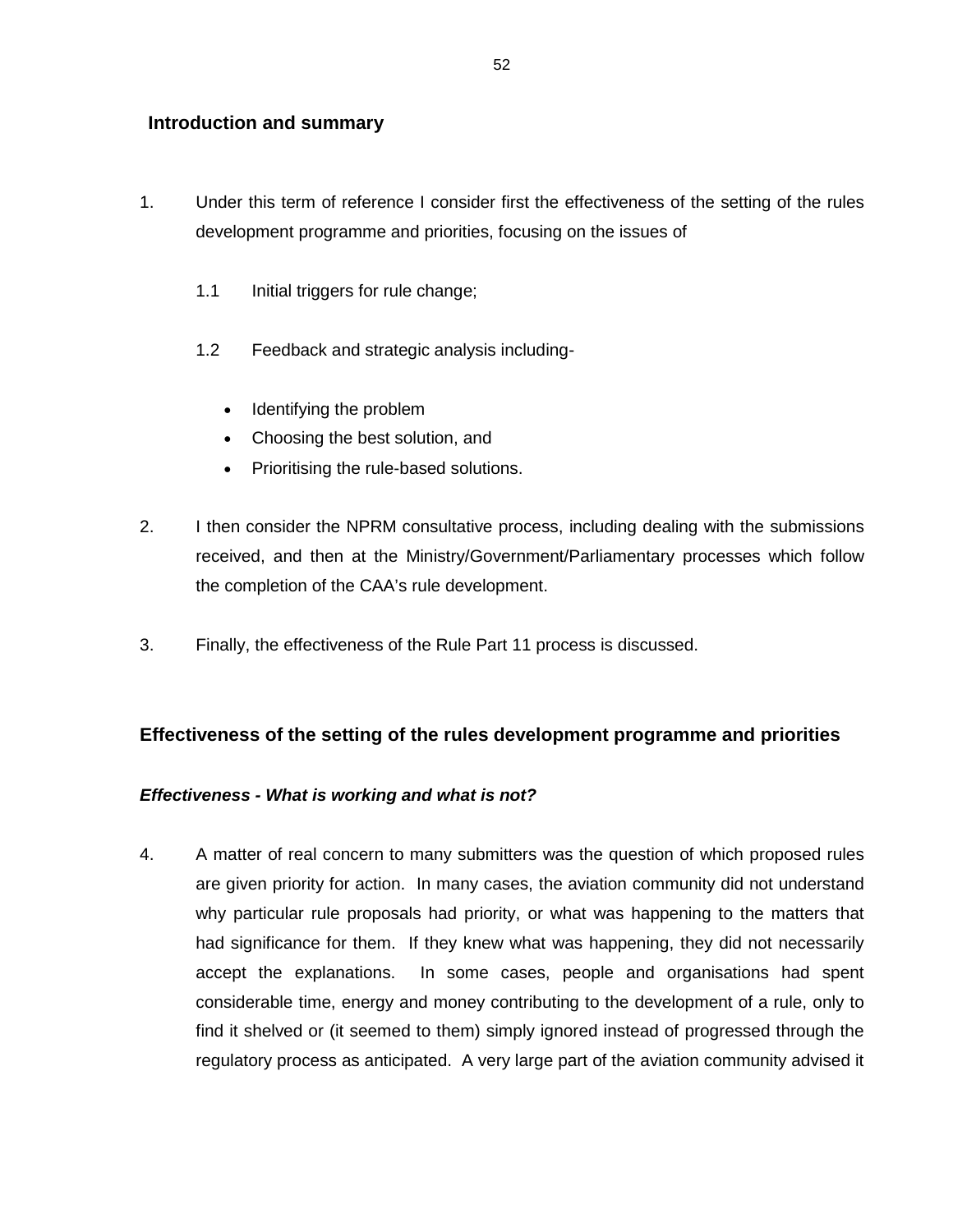felt it had no influence in the priority setting process, which was seen as CIRAG or CAA driven.

- 5. A second, related theme in submissions was a lack of understanding or clarity about what the problem was that a proposed rule was aiming to address.
- 6. These are significant concerns. Nevertheless, they were not universally expressed. Many of those participating in the CIRAG/TSG processes well understood the issues for addressing, the relative priorities of the rule proposals and the difficulties arising with certain proposals warranting their delay, deferment or even deletion from the agenda. These submitters were generally participants in the process at a high level who put considerable time and resources into the process and made real efforts to keep up to date with information and reports from CIRAG and the CAA.
- 7. While CIRAG appears to have some influence over rule prioritising and the work programme for development, the Minister of Transport, following negotiations between the CAA and the Ministry, makes the primary decisions. The CAA accepts that this process requires better-structured participation from the aviation community.

## *Stage One: Initial triggers for rule change*

- 8. A primary concern is with the way rule "triggers" are currently received or obtained and fed into the rule process.
- 9. The Rule Part 11 process seems an ineffective way of achieving the necessary input for four reasons;
	- 9.1 The process is restricted to petitions and does not apply to other rule proposals or issues;
	- 9.2 It can be unfocussed and *ad hoc*; there may no rigorous analysis of the recommended petition for interested persons to respond to;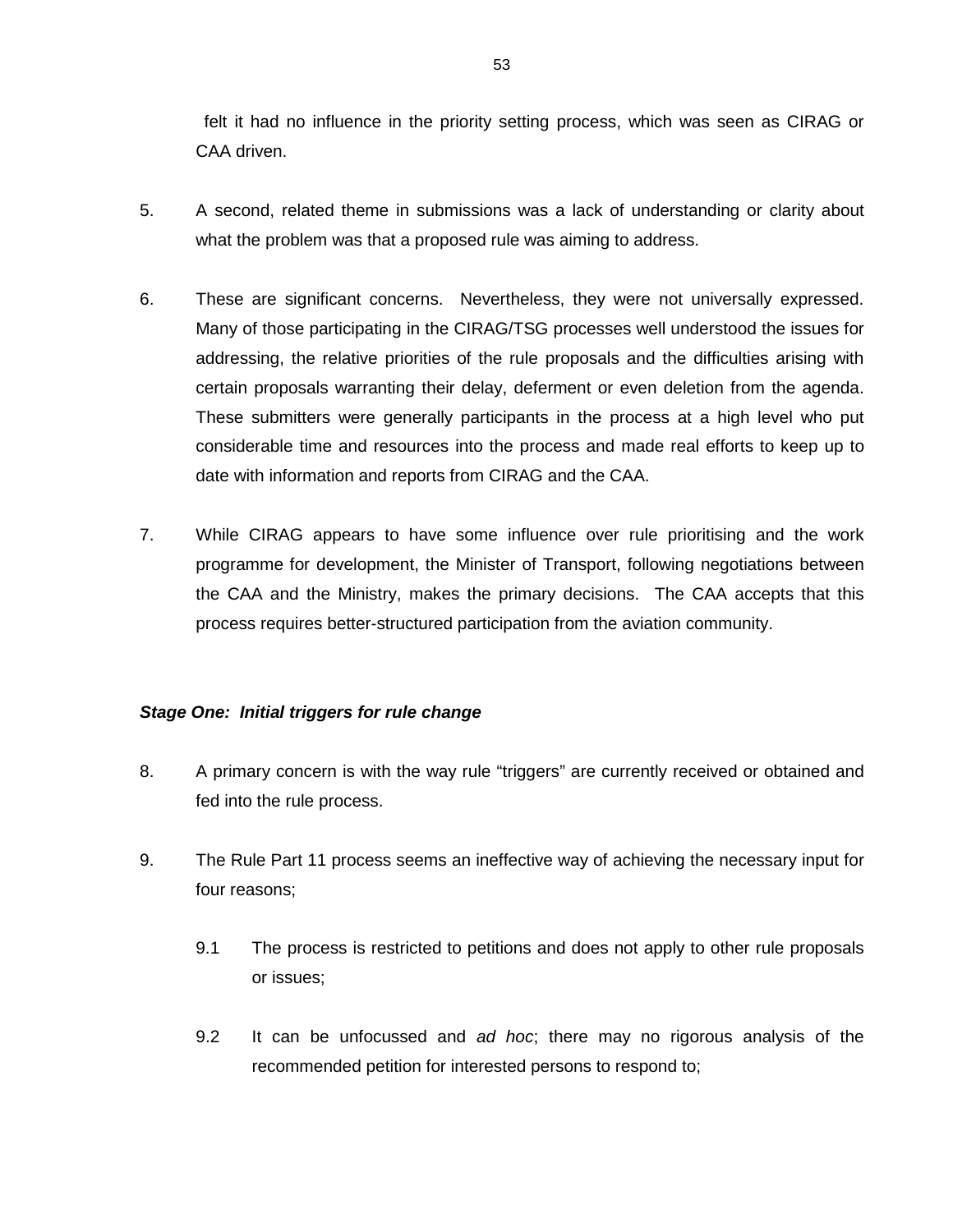- 9.3 It is an isolating "notice-and-comment" process which does not best promote industry debate on the nature of the problem nor facilitate any common understanding of the concern that arises;
- 9.4 The issue is immediately placed for consideration within the context of the rules process, which detracts from a close analysis of alternative means of addressing or mitigating any risk that arises as a result, and can direct any response towards the direct implications of a rule change to the responders interests.
- 10. This last point is a primary concern; issues are fed into the rule making system, and often allocated a rule "solution", before an assessment is made of the problem or the range of potential solutions considered. The "triggers" generate activity and develop a life of their own (including, for petitions, publication of a proposal in CARRIL, submissions from the aviation community, preliminary research within the CAA to determine the appropriateness of a proposed rule-making action, for example). The proposals tend to become part of the rule development process without a clearly informed and widely debated positive decision to include them. A rule is a "default" solution.
- 11. Examples where issues have probably inappropriately been included in the rule making process, provided by the CAA, will no doubt be controversial. They include:
	- 11.1 Part 137.63 the defence to the low flying rule. A petition for a rule change in this case was in the system for two years before the CAA concluded that no rule change was required – that it was an interpretation problem.
	- 11.2 Following a commercial flight crash at Franz Josef Glacier the Transport Accident Investigation Commission recommended a rule change so that all pilots have mountain flying training as part of their licensing. However, the rules for commercial pilots already covered this.
	- 11.3 Proposed Rule 102 for ex-military aircraft is an example of detailed rules having been written (and considerable resources expended by the aviation community)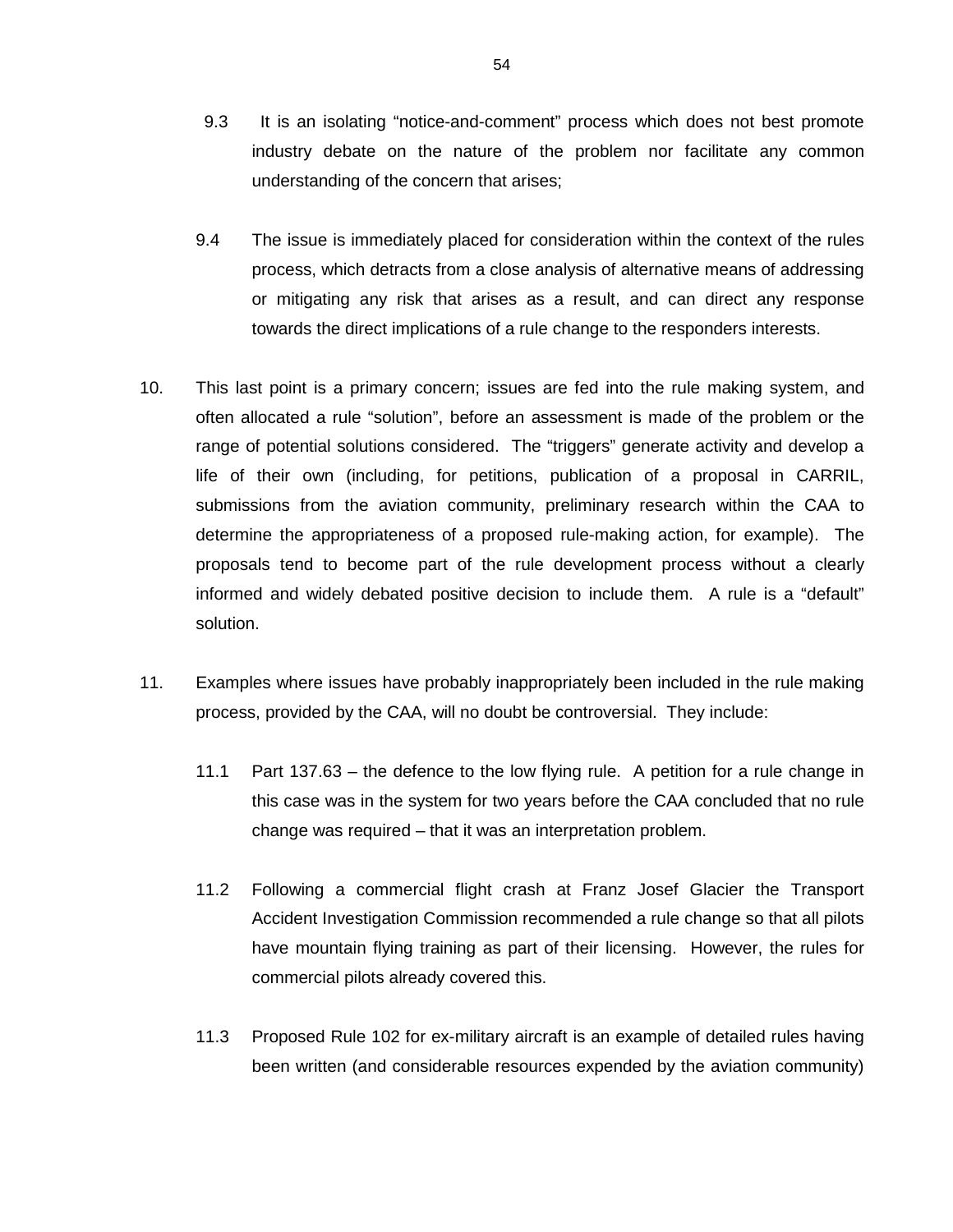before the strategic policy was agreed and its place in the rules framework determined.

- 11.4 A rule proposal for a bird hazard management programme, which would bring certain airports up to the same standard as others, raised the question - was this a problem requiring a rule based solution?
- 11.5 A petition for "one level of safety" throughout the rules system was received. CAA saw this as amounting to a request for investigation and analysis to see if a problem existed, rather than notice of a problem.
- 11.6 Undoubtedly those that promoted the proposals will (and do) disagree with their categorisation as inappropriate for the rule process. This emphasises the need for a broader debate within the aviation community.
- 12. In summary I see the deficiencies in the rule "trigger" process as follows:
	- 12.1 First, triggers come from different sources and are subject to different processes as a result. Petitions under Rule Part 11 are treated in one fashion, and other triggers in different ways. The CAA has difficulty on occasions keeping on top of the complexities of the Rule Part 11 process requirement. The outcome of "filing" petitions until an opportunity to deal with them arises is unsatisfactory. Petitioners have expressed frustration about this.
	- 12.2 Secondly, not all the triggers should necessarily result in rule-making activity. One of the key issues apparent in the course of my review, and one which the CAA is particularly conscious of, is that too many issues become incorporated into the rule-making process without first critically identifying the problem which the rule seeks to solve and whether a rule is in fact the best solution for that problem.
	- 12.3 Thirdly, the current process is unsustainable; not all the triggers **can** result in rule-making activity. It is apparent that too many proposals are being fed into the already choked rule development process. The aviation community cannot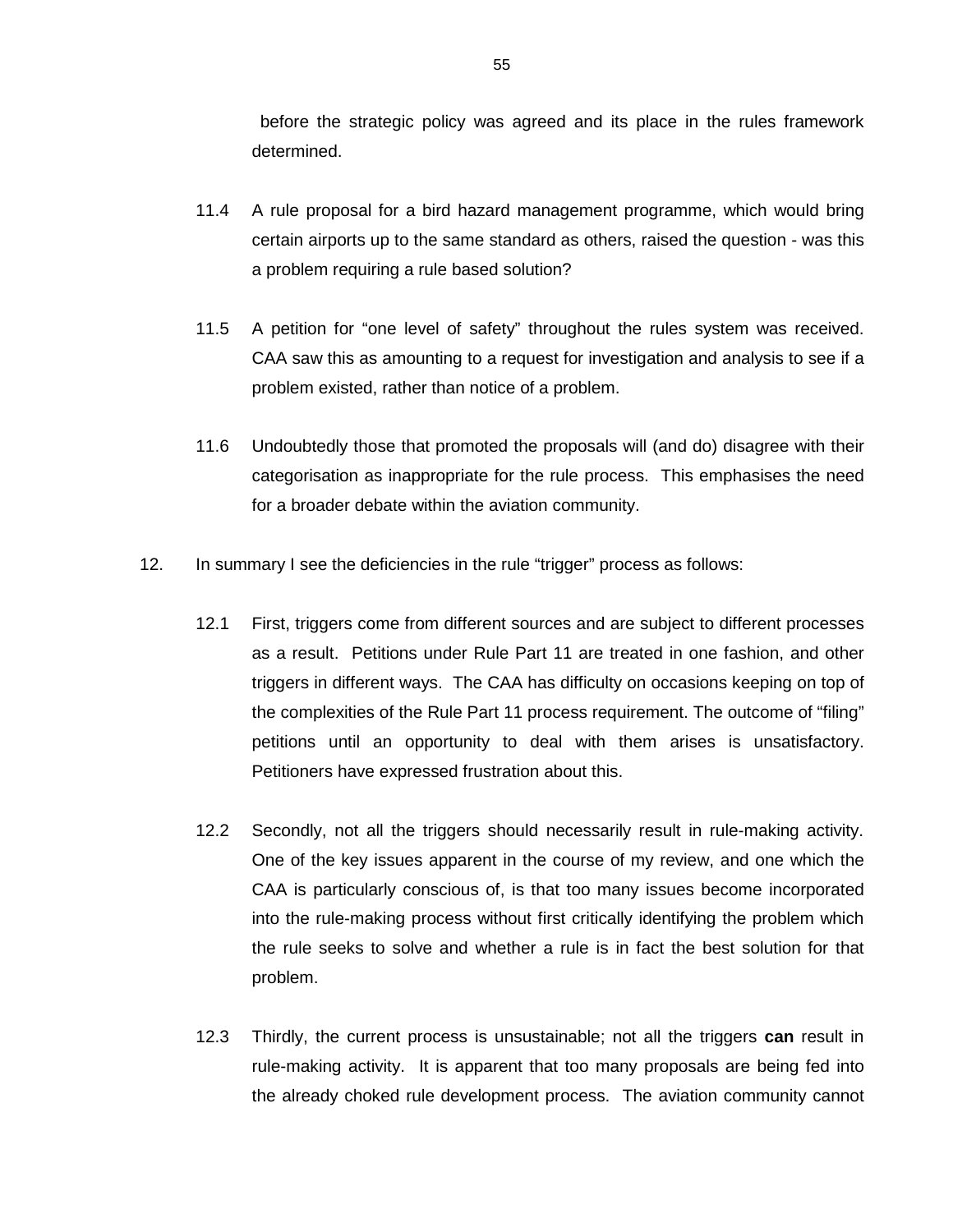continue to lob proposals into the hopper in the expectation they will gradually grind their way through and out the narrow funnel at the base. Before an issue "triggers" the development of a rule based solution, there needs to be a reasonable consensus of the exact nature of the problem and the **need** for a rule based solution when considered against all other issues, priorities and resources. Rule based solutions should be treated as last resort methods of resolving issues and solving problems.

13. I suggest Stage 1 be referred to as "issue triggers" to move away from the inherent presumption that a rule is the necessary solution and to encourage the careful analysis of issues raised before they are labelled a problem requiring a rule based solution. Nevertheless there needs to be process whereby all the various issues are collected together in one place and, out of necessity, subject to a basic filtering process by the CAA to ensure there is an issue to be attended to in one form or another. A body representative of the wider aviation community should then consider them collectively, with a focus on identifying the real problem. This leads to the next stage.

### *Stages two and three: feedback and strategic analysis*

- *(i) Identifying the problem*
- 14. The CAA considers it critical that before a "trigger" is fed into the rule development process, a more robust problem identification and assessment of various alternative solutions must occur. Many submitters agreed this was a current deficiency in the process.
- 15. It is important to identify the essential problem at a preliminary stage for reasons which include:
	- 15.1 The sustainability of the rule-making system depends on a limited number of proposals for rule development;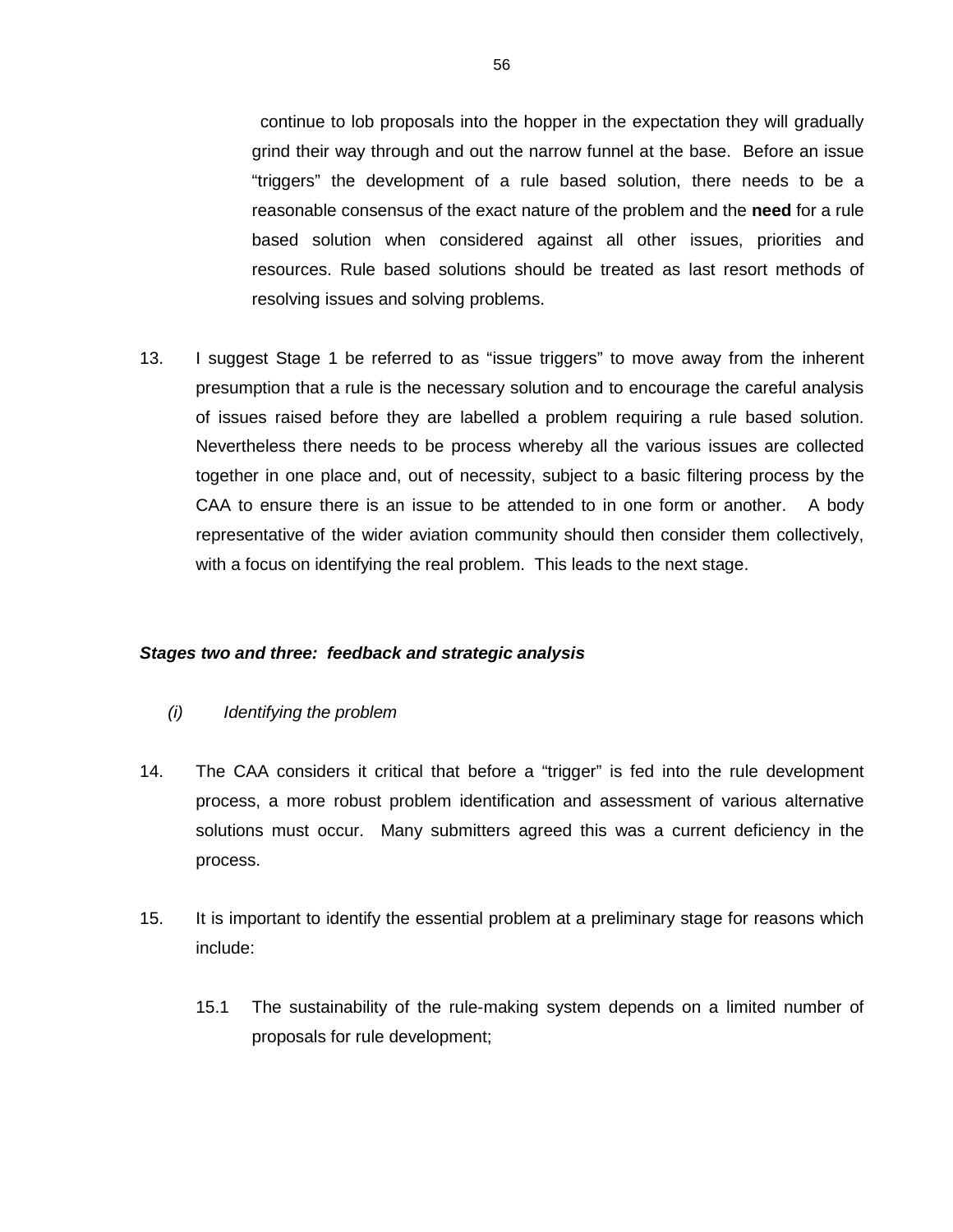- 15.2 The importance of a common understanding of an issue, especially where safety related, given the limits of regulating for safe practise;
- 15.3 The need to identify from a range of options the most appropriate, cost effective solution to the particular problem; and
- 15.4 To provide a clear focus and objective for the rule development process.
- 16. There needs to be a separate process, in my view, for the aviation community to be closely involved in a debate about the nature of the problem which the trigger or issue raises. This is fundamental. Such a debate will be influential in setting the agenda and priorities for rule making and obtaining the appropriate input of the aviation community at the policy level. A rule-based solution or control may not be the best or the most preferred/cost effective solution or control method. If it is, then it is nevertheless essential to properly define the problem, as this will in turn provide the focus and boundaries for the rule-making process.
- 17. The identification of the problem stage is not, in my view, the time to focus on the solutions. The potential solutions are likely to be controversial. Various interests will naturally be considering the implications for their businesses and activities of different solutions. It is important not to jump to this stage until the problem is clearly identified and articulated.
	- *(ii) Choosing the best solution*
- 18. Once the problem has been clearly identified and articulated, the next and separate stage is what, if anything, should be done about it. As identified under Term of Reference 3, there needs to be at least a basic assessment that a rule is the best option given the objective of safety at reasonable cost. There needs to be a barrier to be overcome before a rule solution is agreed on. The current process does not readily provide for that.
- 19. As previous noted, the CAA needs to be able to identify: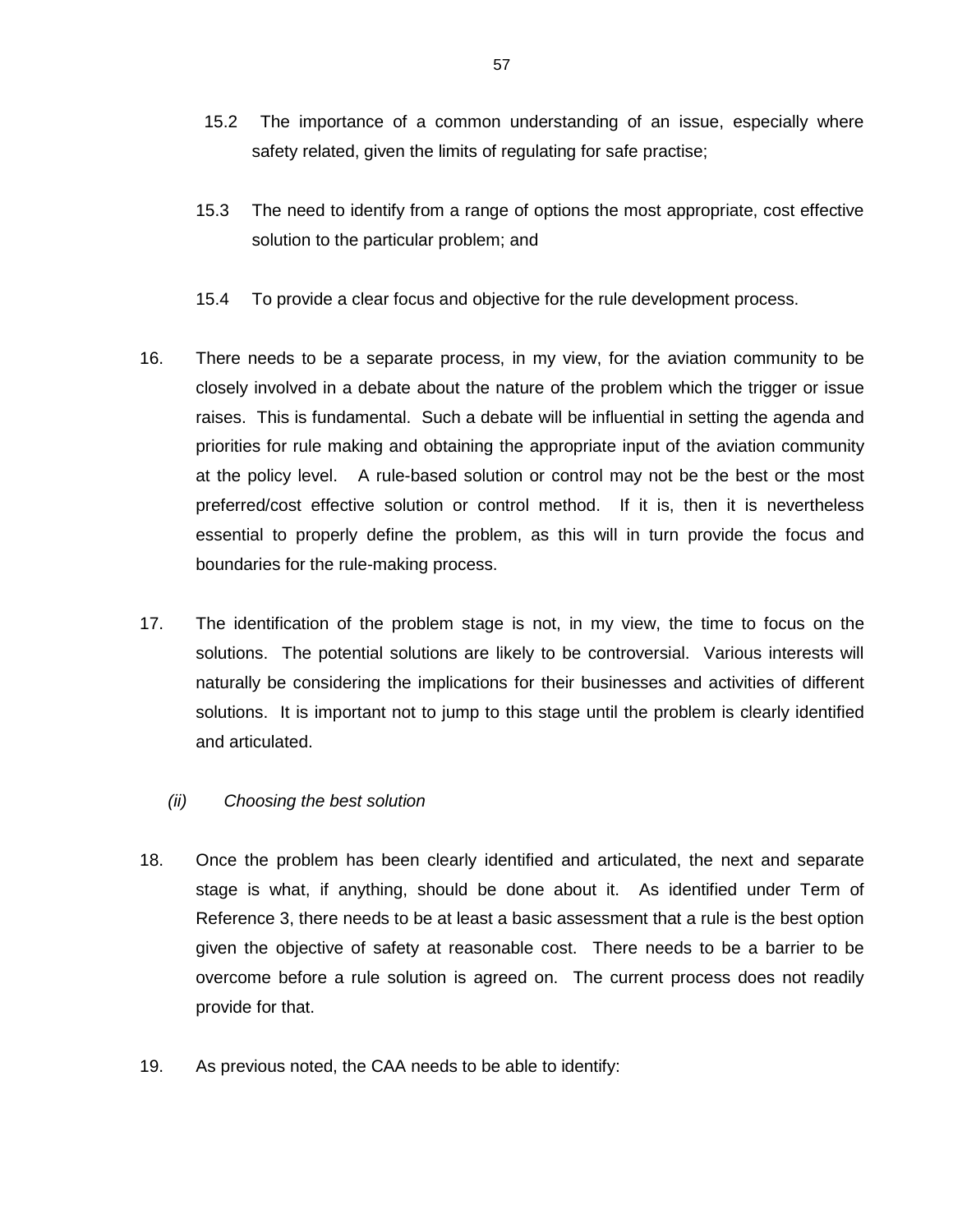- 19.1 The effect on safety if the problem is not addressed (the risk)
- 19.2 What are the options to produce the desired safety outcome?
- 19.3 In answering these, the question will arise as to the effectiveness of different options in isolating or reducing or controlling the risk. The options for control, the compliance costs associated with those options, and the likely benefits and costs to the community as a whole are all likely to be relevant to the selection of a solution.
- 20. This requires input from aviation community in the form of information, experience and also co-operation and understanding. A process is required that gives the aviation community an opportunity to clearly understand, test and challenge the CAA 's approach and to discuss and consider various options and their implications. There is a further opportunity too for the aviation community to achieve (so far as possible) a common understanding of the problem so that solutions will emerge. To the extent this currently occurs, it seems to be part of the CIRAG process. The key questions seem to be asked of the TSGs at a stage where the rule development process is well underway. This process has a number of deficiencies including a perceived or actual lack of inclusiveness. This is discussed further under Term of Reference 6.
- 21. There is a high level of support among the aviation community for the use of a risk management process at this stage. This would provide systematic and transparent criteria for evaluating risk, which does not currently seem to exist. While the use of different criteria will be debatable, it is nevertheless a clear process and, applied across a range of options, enables comparisons to be made. Most favoured a risk management approach tailored along the lines of the Australian/New Zealand standard for Risk Management (AS/NZS4360:1999). I agree with this. The CAA and the aviation community will need to consider how this process will work in practice and the CAA will need to define the governing principles. Importantly, as the standard recognises, communication and consultation are an important consideration at each step of the risk management process: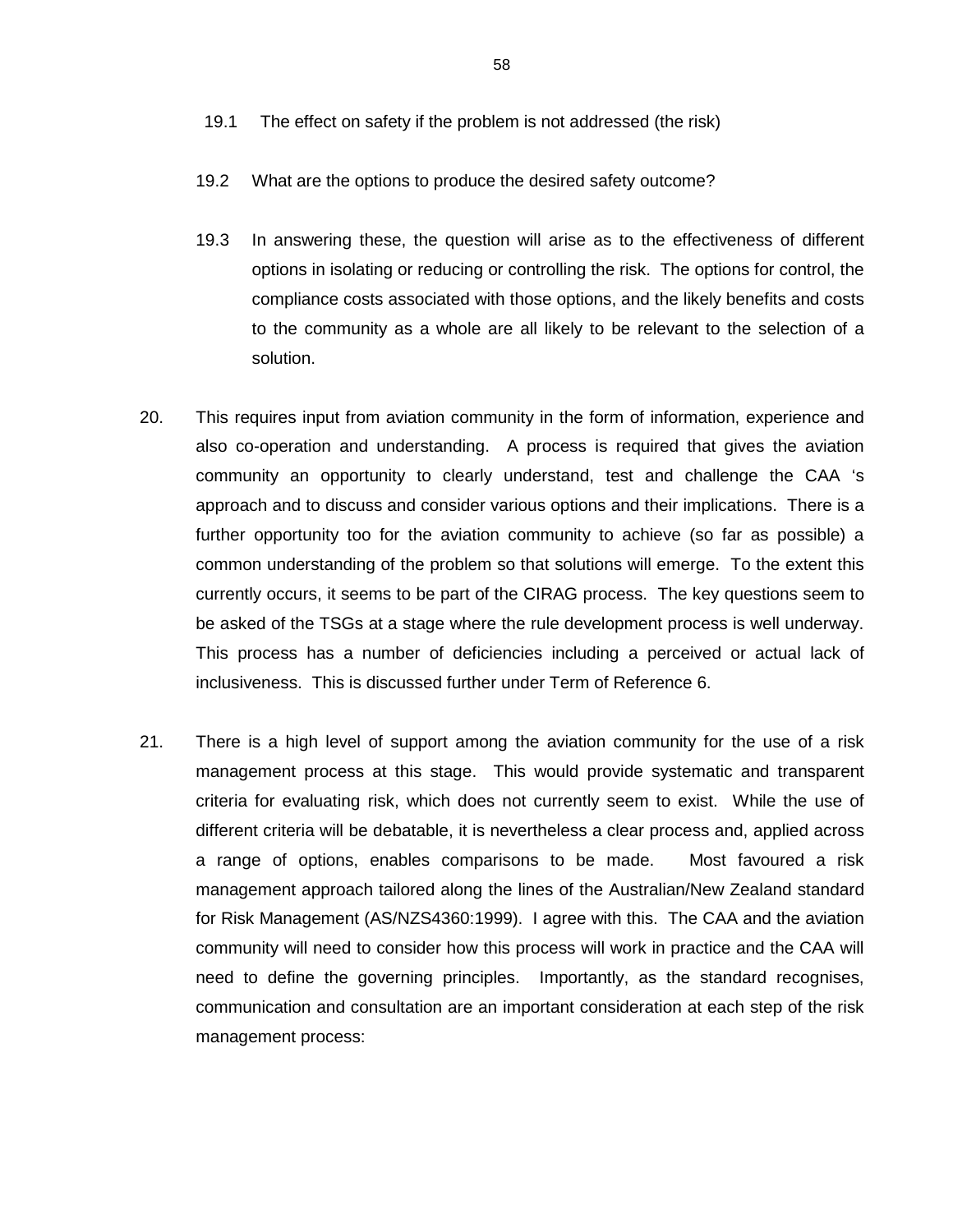"It is important to develop a communication plan for both internal and external stakeholders at the earliest stage of the process. This plan should address issues relating to both the risk itself and the process to manage it.

Communication and consultation involve a two way dialogue between stakeholders with efforts focused on consultation rather than a one way flow of information from the decision maker to the other stakeholders.

Effective internal and external communication is important to ensure that those responsible for implementing risk management, and those with a vested interest understand the basis on which decisions are made and why particular actions are required.

Perceptions of risk can vary due to difference in assumptions and concepts and the needs, issues and concerns of stakeholders as they relate to the risk or the issues under discussion. Stakeholders are likely to make judgements of the acceptability of a risk based on their perception of risk. Since stakeholders can have a significant impact on the decisions made, it is important that their perceptions of risk, as well as their perceptions of benefits, be identified and documented and the underlying reasons for them understood and addressed."<sup>1</sup>

- 22. It is also important for the aviation community to understand that the rule-making process is necessarily a slow and resource intensive one. The rule solution itself has a cost to the nation, and the potential for delay in providing a solution. Legislating a solution to what is essentially a safety issue has obvious limits. The reality of the limits of the process must be acknowledged. There is pressure on the process at many points – limited resources (experience, time, expertise and money) within the CAA, the aviation community, the Ministry and other Government departments, which must be consulted. The full agendas of the Regulations Review Committee of Parliament and Cabinet are all realities that are not likely to change. As already observed, there is no point putting rule development proposals into the top of a hopper that cannot process them out the bottom at the same rate. Where that happens the problems become solutionless.
- 23. In the course of this review, it was suggested to me that a moratorium (subject to urgent safety related matters) was desirable to clear the backlog. I found limited support for this suggestion. In my view, a broader and more systematic approach to problem solving is necessary to address this problem in the longer term. In the meantime, difficult as it will be for those who have invested so much time, energy and funds into

 $\overline{a}$ 1 AS/NZS 4360:1999, para.4.7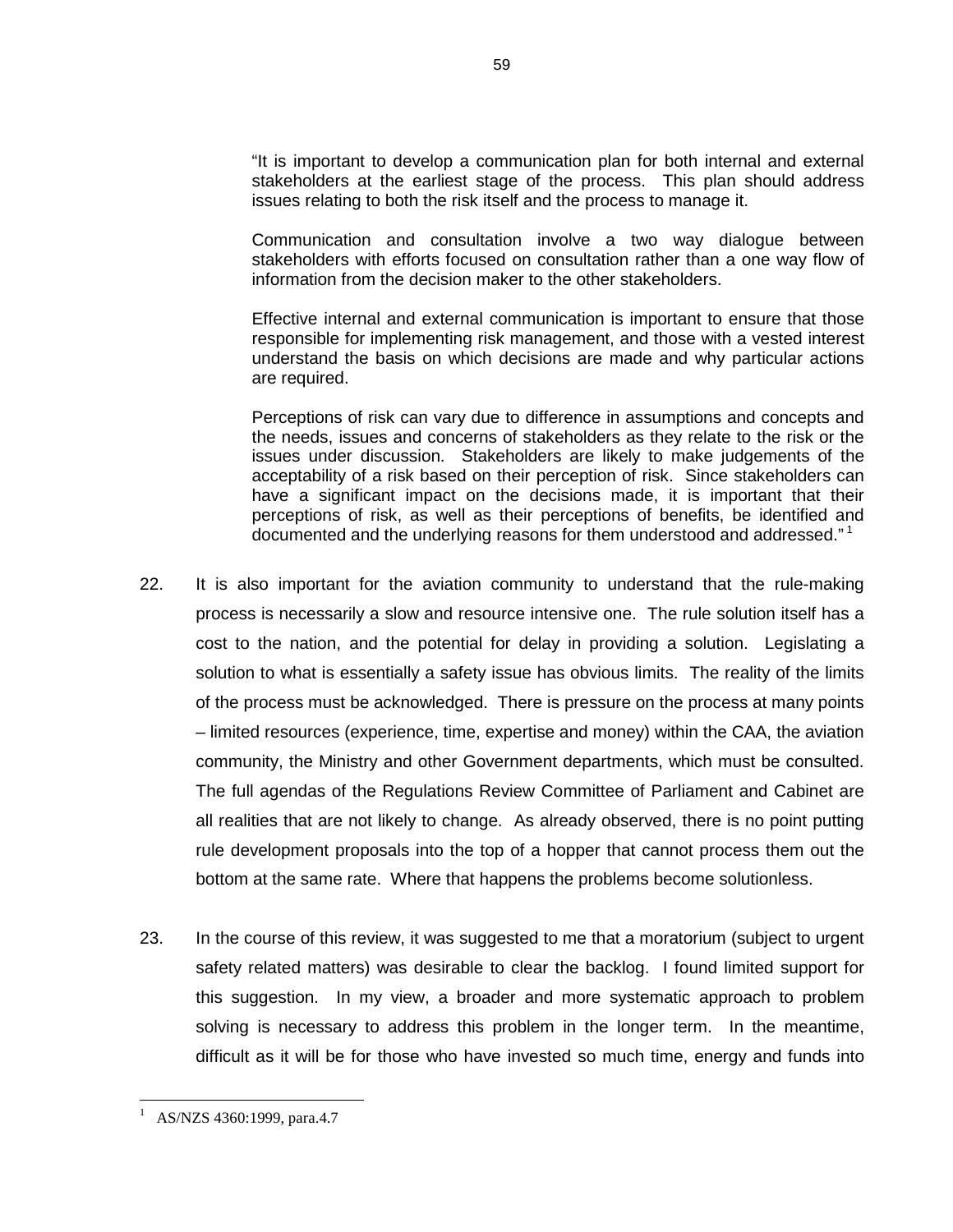particular projects, some matters that have found their way into the hopper will simply have to come back out again.

### *(iii) Prioritising the rule-based solutions*

- 24. The current ad hoc process of taking rule proposals to CIRAG as they arise suffers from a lack of planning and the general problem of a lack of broad representation. This process also conflicts with the rules development agreement process that has been in place for the last three years.
- 25. This year, as noted in the Introduction, the CAA did attempt to seek, through CIRAG, the views of the aviation community on the priority to be given to particular initiatives. The CAA accepts that this process was not a good one. First, it involved priority setting within the CAA on a basis that had few guidelines and no objective criteria set out in advance. The proposals were put to the CIRAG Executive with an unrealistic timeframe for CIRAG to consult effectively with the aviation community and without appropriate information on which to base decisions on priorities or inform the community of the CAA's views on priorities.
- 26. Consultation with and input from the aviation community on rule priorities is critical to addressing the existing levels of frustration and misunderstanding of the rule development process. Some of the problems that arise appear to be directly because of various groups understandably focussing on their own interests without reference to the broader picture. Managed, structured opportunities to understand and influence the wider strategic picture should assist in reducing these tensions.
- 27. The process must work around the requirements of the Minister. There appeared to be a surprising misunderstanding of the significance of the agreement to the rules process in the submissions. Many saw it as simply a funding arrangement between the CAA and the Ministry, with few practical implications for the rule-making process. In fact, the Minister controls the content, timing and resourcing of rule development. The Minister requires bids for rules from all Transport agencies at an early stage, which he or she can then take to Cabinet for approval. The agreement between the Secretary for Transport to purchase those agreed rules then follows. The Ministry submitted that the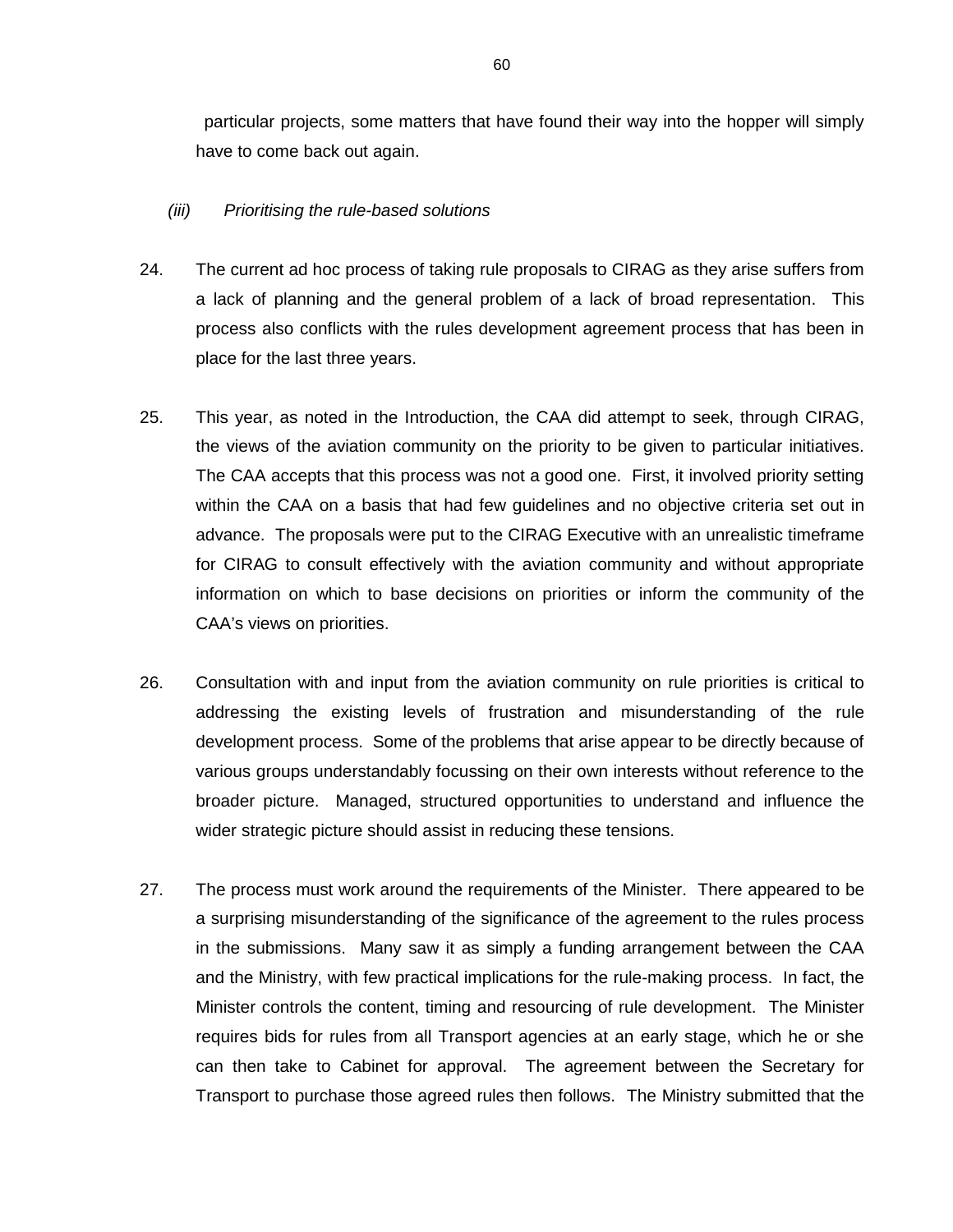ideal system involves Government considering the wishes and priorities of the commercial industry, those who work in the industry, recreational aviators and the public.

- 28. The agreement relates to the year 1 July to 30 June. It also signals the prospective agenda for the next two years. The Ministry advised it could deal with five to seven rules a year. The CAA submitted that a realistic process allowed for the development of three to seven rules a year. Somewhat surprisingly, then, the current annual rules agreement provides for 13 rules to be progressed to implementation in the year to 30 June 2003 (and a further 6 are signalled for implementation in the following 6 months).<sup>2</sup> Most of these are behind their anticipated target dates.
- 29. To meet Ministry requirements, the CAA must be in a position to negotiate with the Ministry of Transport in February of that year. A decision is required by March so that Cabinet can consider the matter in May. Accordingly, consultation with the aviation community needs to occur well ahead of that – perhaps November/December of the previous year.

## **The NPRM consultative process**

- 30. The current process for formal statutory consultation is summarised in the Introduction. In summary:
	- 30.1 Sign off on the draft rule is obtained from TSG and CAA group managers.
	- 30.2 Ministry review and agree on draft NPRM.
	- 30.3 Publication of the NPRM in accordance with Act.
	- 30.4 Submissions are received and considered by the CAA.
	- 30.5 Some possible changes are put to the TSG/affected persons.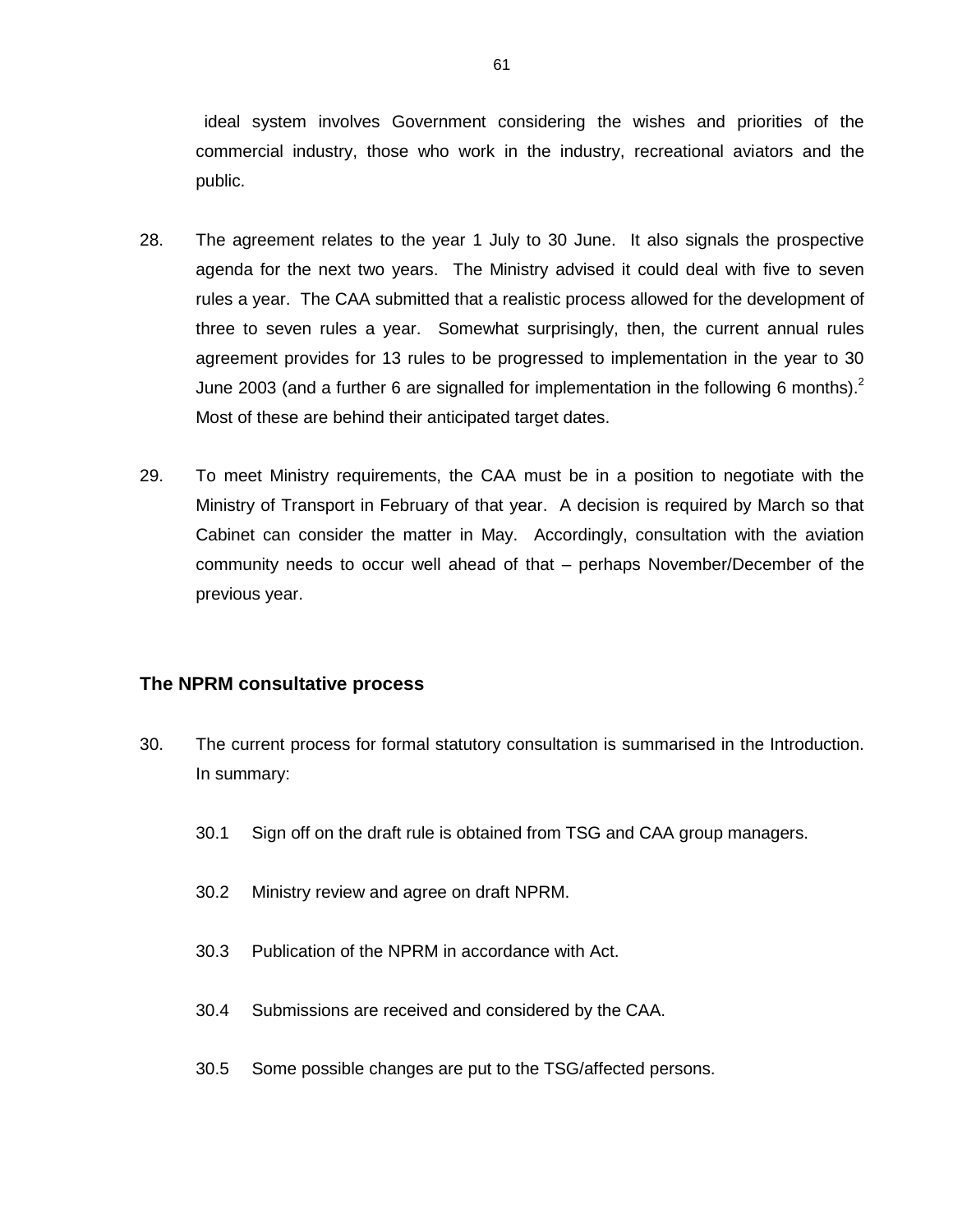30.6 Final draft rule is provided to the Ministry.

### *Sign off from TSG*

31. The requirement for 'sign off' by the TSG is to ensure, if possible, a degree of industry/community comfort with the product of the process to date. However, this can lead to expectations about the continuing process and final product, which are inappropriate. It can also give the CAA a basis for declining to consider "repeat" submissions during the formal consultative process, which also may be inappropriate. This is discussed further under Term of Reference 6

## *MOT review of draft NPRM*

- 32. There were a number of concerns raised about the value of the Ministry's involvement at this stage. There was a perception that the Ministry was primarily concerned with minor drafting matters, many of which could be dealt with during the course of the consultation. From the Ministry's perspective, this is its opportunity to ensure the draft rule complies with wider Government policy and conforms with Government's transport strategy. It also has an eye still on the broader rule-making legislative process including, for example, the Legislation Advisory Committee Guidelines.
- 33. One perceives that this is essentially an issue of confidence and that, the higher the level of confidence the Ministry has with the CAA processes to this point, the quicker the turnaround is likely to be. Drafting issues should be dealt with by the CAA, which now has the appropriate expertise. If the Ministry is to do a quality check on the rule drafting, this should be made plain.

 $\frac{1}{2}$  $2^2$  Refer Schedule 1, Rules Development Services Agreement 2002-3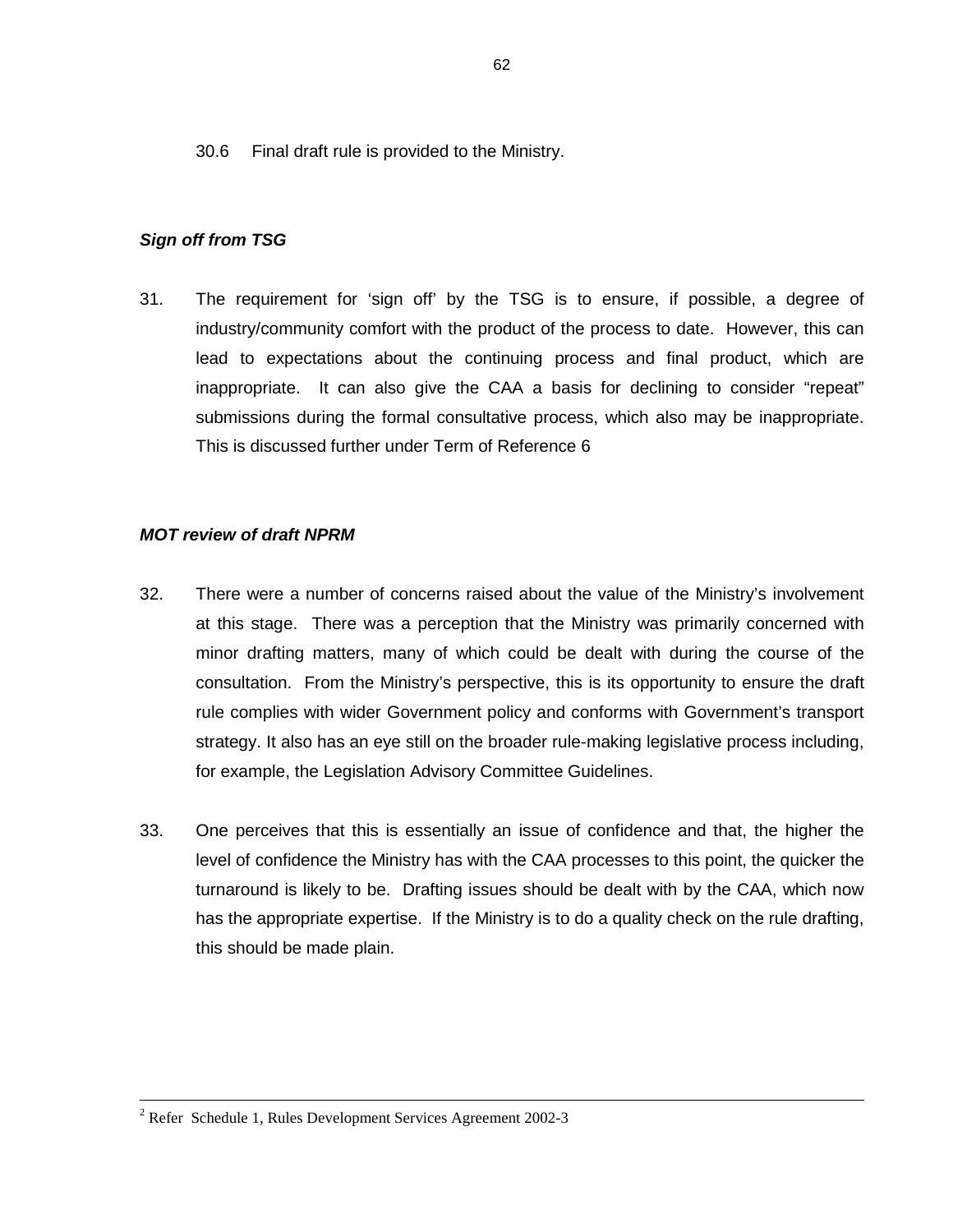#### *Dealing with submissions received*

- 34. The current process attempts to limit the extent of consultation required by the work done during the informal consultation phase (CIRAG/TSG process – considered under Term of Reference 6). The Ministry queried whether the balance is right. The Court of Appeal recently considered similar requirements of consultation in *McInnes v Ministry of Transport*<sup>3</sup> in relation to the lifetime drivers license rule developed by the Land Transport Safety Authority. The Court noted that if, as a result of submissions received, the nature of the rule is **fundamentally** changed, then a further NPRM and fresh round of consultation is likely to be appropriate. Obviously, the CAA would prefer to have sufficient understanding of industry views and concerns so that radical change to the draft rule at this stage is unlikely. Nevertheless, I heard significant criticism of the CAA's practise of dismissing any matters that had been previously raised during the informal consultative process. While it may be clear that the CAA has in fact already heard and considered everything that can be said on one particular point or by one particular group or interest, and formed a clear view, it should be careful before dismissing matters in the course of formal consultation. This ought to be the opportunity of the aviation community and the public to clearly articulate their position on the proposal in the knowledge that the CAA will consider the matter with an open mind. Despite what has gone before, this is what the law requires.
- 35. It is important, then, for the CAA to carefully record the nature of the submissions and CAA's response to those submissions so that those people who have bothered to participate in the process can see what has been made of their points. In dealing with submissions, the CAA should bear in mind that the process works best where those who have participated can see the logic of the ultimate position taken on the matters raised, even if they cannot agree with it.
- 36. Careful documenting should also provide confidence to the Ministry and Minister that a proper process has been followed. It will also provide a basis for a short response to disaffected persons or groups which may continue to advocate their position, as they are entitled, to officials and politicians.

 $\overline{a}$ 

<sup>&</sup>lt;sup>3</sup> [2001] 3 NZLR 11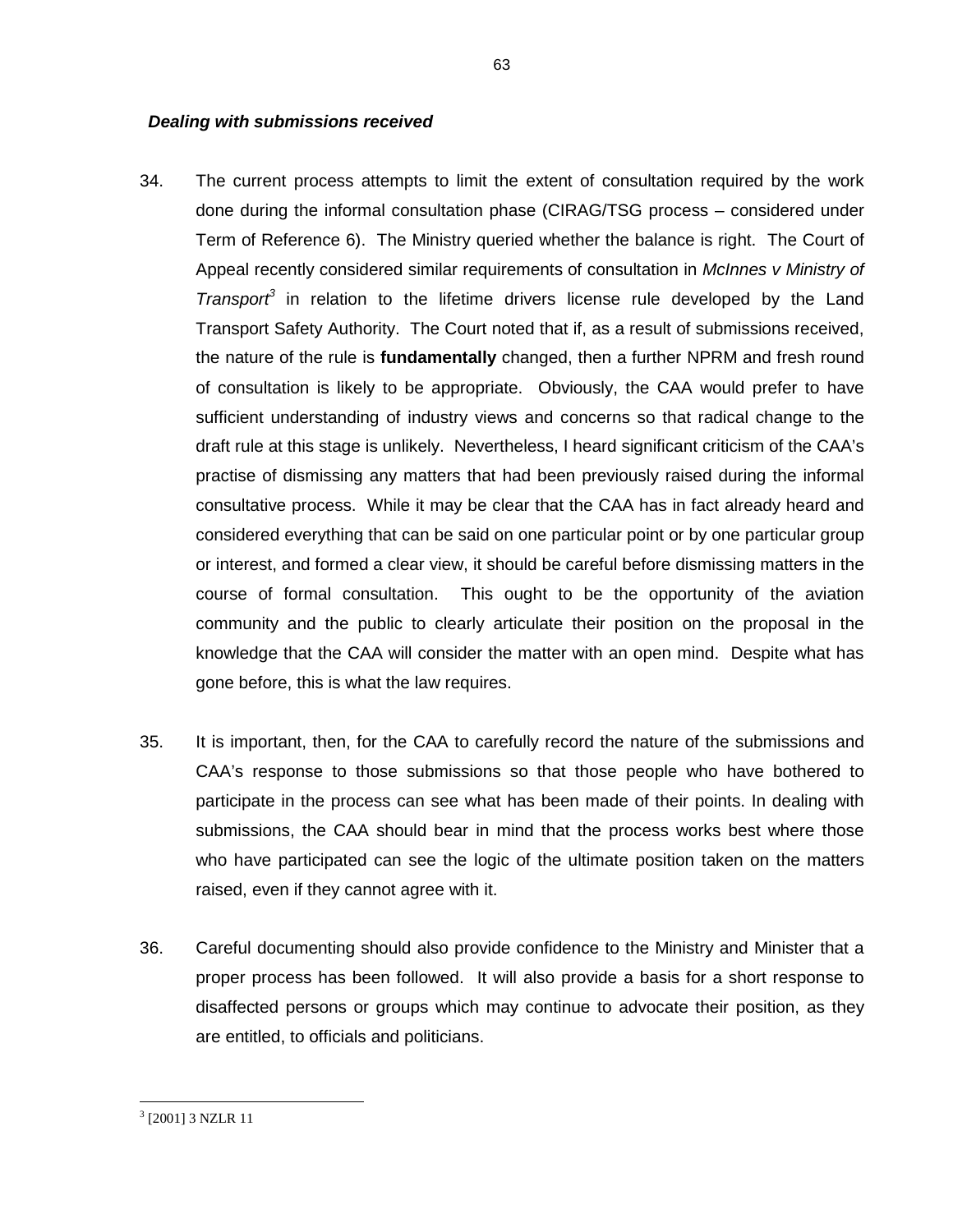37. Finally, there was some criticism that the CAA would propose changes as a result of submissions made, but omit to test the appropriateness of those changes on adversely affected persons and, as a result, are not informed of all the implications of the late change. The CAA readily accepted that this is something it must pay close attention to. However, it is difficult to design a process that ensures such problems, an example of which was provided by Gliding New Zealand in its submission, do not occasionally occur.

### **Ministry of Transport and Government/Parliamentary processes**

- 38. The processes undertaken or managed by the Ministry of Transport are summarised in the table at **Appendix 5.** While these are not part of the CAA's systems for rule making, they are nevertheless an important stage in the rule-making process, and were the subject of a large number of submissions.
- 39. In very general terms, the aviation community expressed concerns on two fronts:
	- 39.1 Whether the delays to the rule-making process were warranted given the value added to that process; and
	- 39.2 The implications for accountabilities for the rules.
- 40. AIA in particular saw no reason for the Ministry's involvement. It referred to the fundamental principle of delegation of responsibility to appropriate persons, and the separation of accountabilities away from a centralised agency to an individual safety agency responsible for specific industry regulations. It noted that this was a fundamental principle of the Swedavia McGregor Report. It was achieved by the establishment of a stand-alone Civil Aviation Authority and the appointment of a Minister for Civil Aviation. The CAA has a Board, its own rules development team, its own specialist solicitor who supports the rules team and its own fully staffed corporate legal team. AIA submitted that, if the issue was one of providing regulatory assurance to the Minister, then AIA failed to see how a solicitor domiciled in the Ministry, generally unfamiliar with civil aviation safety systems, could do that. In any event, it asked why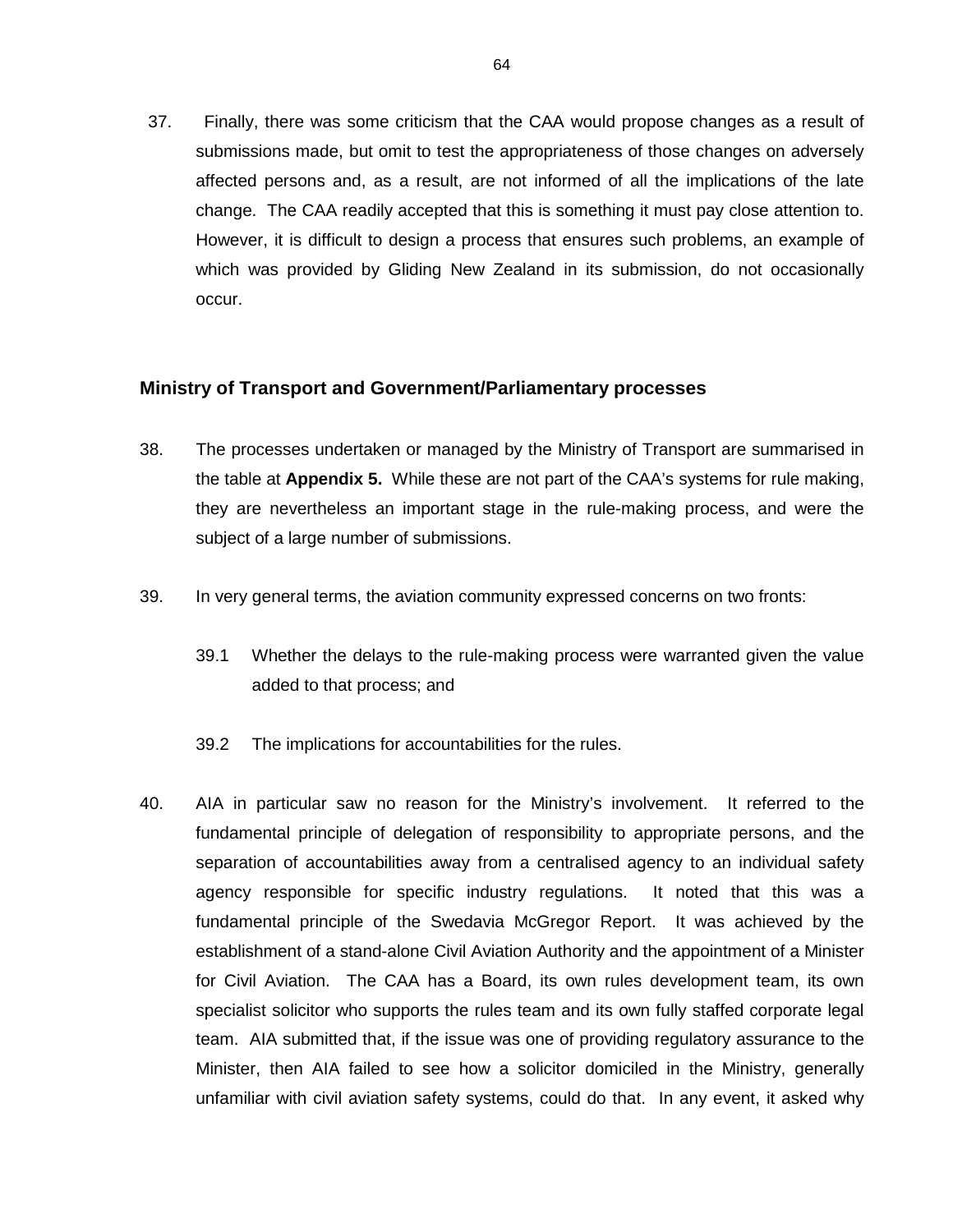the process should duplicate what already exists within the CAA? AIA saw this as an unwarranted erosion of accountability to the point now that, it submitted, accountability for rule development is so mixed that when the process is delayed or derailed there is much finger pointing but no precise responsibility.

- 41. A similar submission was made by Helicopter Services (BOP) Ltd. It considered that the increasing involvement and intervention by the Ministry of Transport would result in the unsatisfactory framework, which the Swedavia McGregor Report (and the legislation which followed) sought to remedy. It submitted that the Ministry's involvement in the process ought to be revisited. The CAA should, it suggested, deal directly with the Minister. The increasing intervention and involvement by the Ministry only denigrated the standing and authority of the CAA. "The question will be sooner or later asked, what is the purpose of the CAA if it basically has to obtain approval and sign off from the Ministry of Transport?"
- 42. Air New Zealand also saw the rules as being in a special category, frequently highly specialist technical rules that have been through a very transparent and extensive consultative process. Air New Zealand indicated that it "failed to understand how the scrutiny of non-specialist lawyers, draftsmen and parliamentarians can add to this process".
- 43. All submitters saw the length of time involved as disappointing. The Ministry, on the other hand, made the valid point that at least it had indicative timeframes around its processes and audited its performance against those indications. This allowed for more effective planning, and provided an objective performance measure. This is certainly something which the remaining part of the rule development processes would benefit from. The setting of a realistic rule development timeframe for each stage of each project may provide expectations that are more realistic for the aviation community. I was told that the LTSA does this. Reporting against those timeframes would then ensure the community was informed as to progress and the reasons for any delays.
- 44. The Ministry explained its role in its submission to me. Because of the numbers of rules being produced in the transport sector, in about 1999 the Ministry had to formalise arrangements in order to manage them more effectively. Furthermore, existing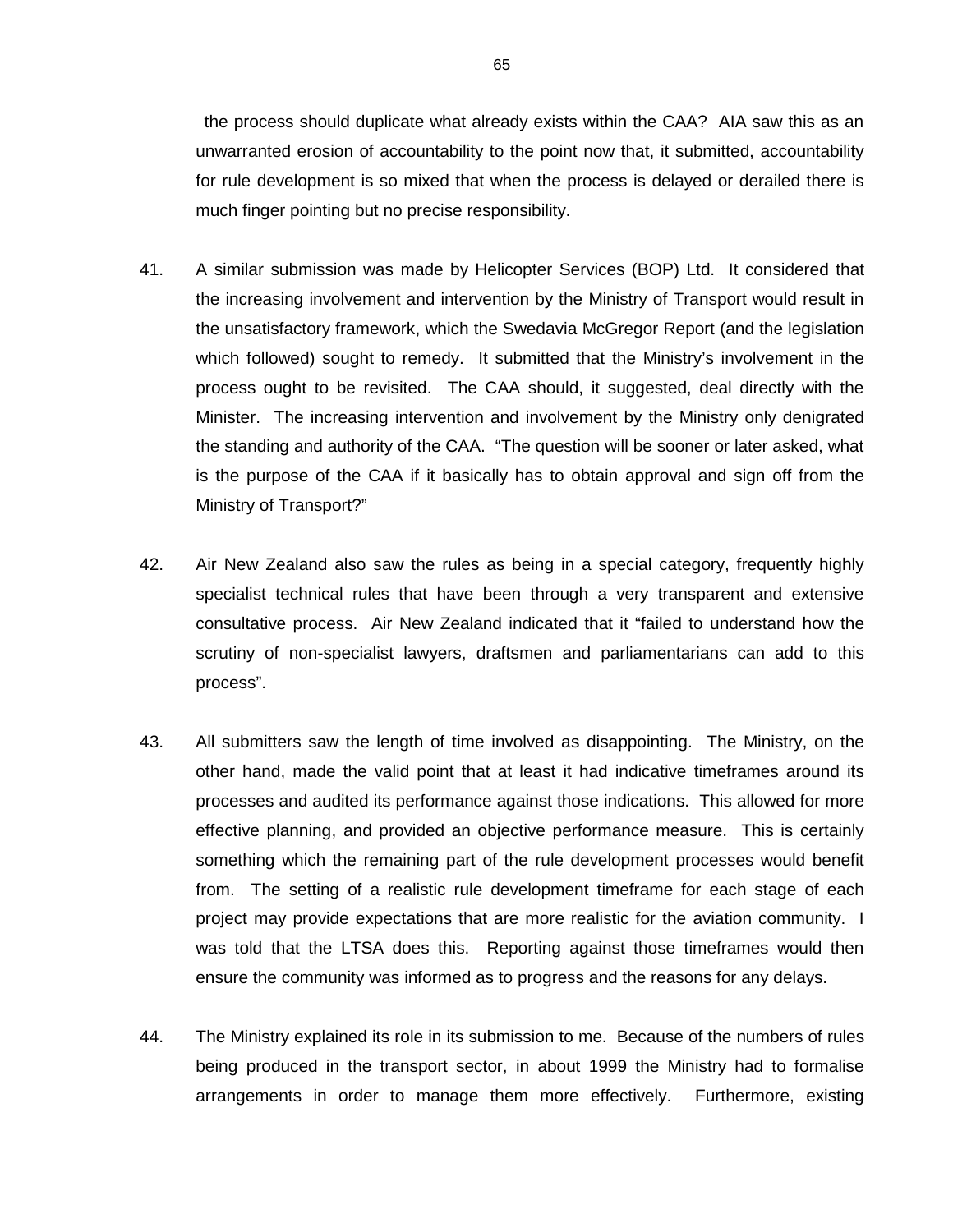arrangements at the time were considered not to give the Minister sufficient ownership of his or her rules. In many instances Government wished to consider the policy behind a rule well after the rule had been developed. This reactive approach created an inconsistency and uncertainty in the process. In the long term, this was likely to affect the sustainability and quality of the rules process. It also ran a risk of constitutional problems as rules, as deemed regulations, are subject to the Regulations (Disallowance) Act 1989.

- 45. This, together with some concerns about the unevenness of the quality of the rules the Ministry were receiving from the transport agencies, led to a new approach to setting rule priorities. The Minister now puts those priorities to Government before rules are purchased and rule development is undertaken. The model for developing the annual agreements is based on the central government system where departments bid for legislative resource. The quality components are based on standard criteria such as the Legislation Advisory Committee Guidelines (March 2001).
- 46. The Ministry disagrees with the view that the rules are industry operating rules. Despite their often technical nature, they are nevertheless part of the law of this country promoted for the benefit of its citizens and paid for by them. The legislation provides considerable legal requirements that the Ministry is concerned to ensure are met. These include proper consultation in respect of proposed rules.
- 47. The Ministry made the important point that responsibility and accountability for the rules is in fact with the Minister. The Minister carries the legal and political risk and this has led to a review of the Minister's procedures over the past three years.
- 48. Some submitters expressed concern about the opportunity for, and the risk of, "political influence" on the rules.
- 49. The AIA emphasised the concern that this process might result in inappropriate changes of a technical kind, or changes to what might be a consensus CAA/industry view of the best way forward.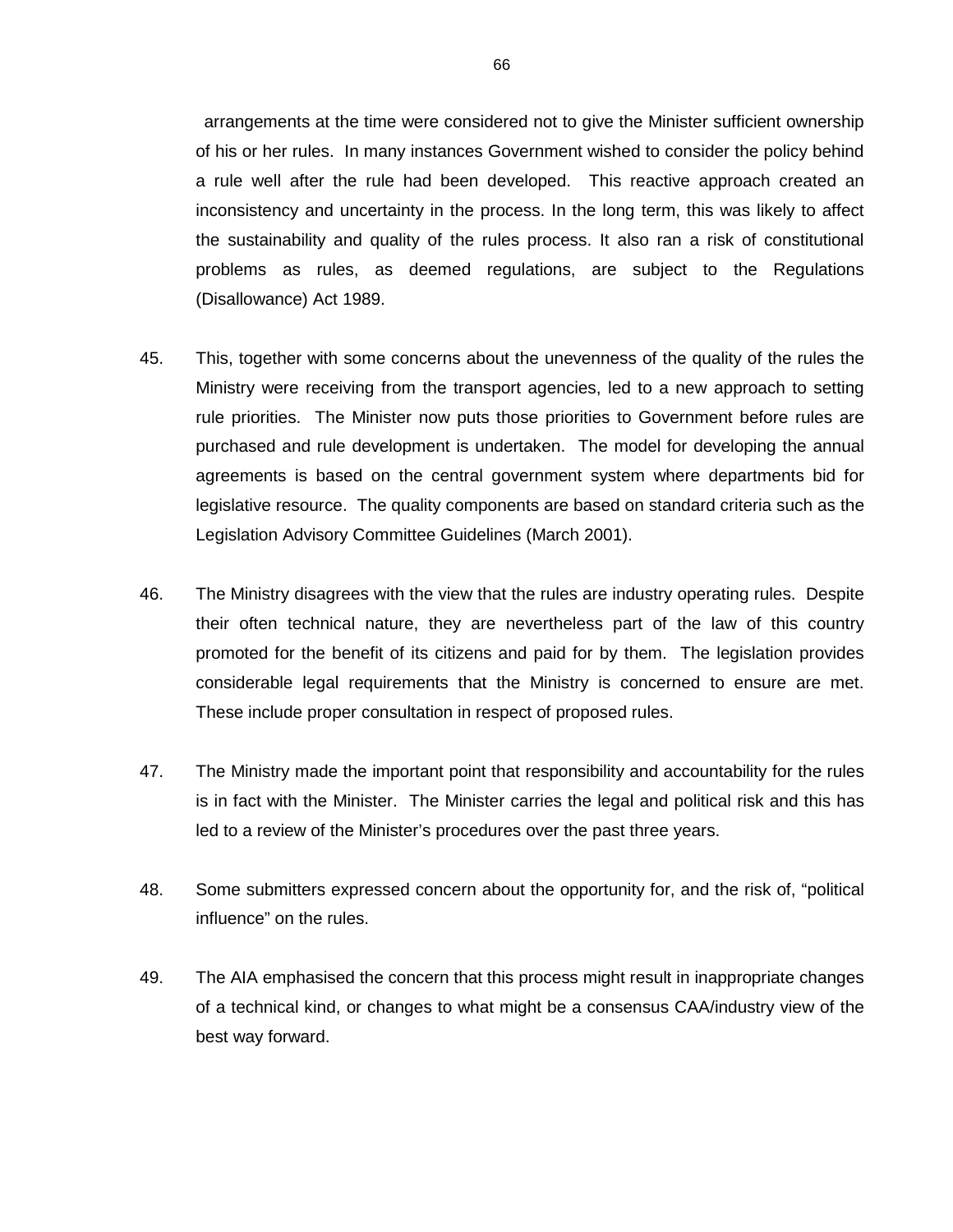- 50. The process also risks taking one back to the beginning, where "trigger issues" and arguments are relitigated. It seems apparent that lobbying of parliamentarians and officials could have the effect of undermining the CAA's authority, and the ruledevelopment process generally, if the CAA's assessment of where the relevant public interest or safety at a reasonable cost balance lies, is too readily permitted to be challenged. I believe the Ministry appreciates that the more opportunity the Minister permits for lobbying or consulting outside of the CAA rule development process, the greater the risk of undermining and distorting the process. If aviation interests are unable to secure the position they seek as part of the rule development process, but find a more effective platform is to take the matter up with the Minister, other Government bodies or with the Regulations Review Select Committee, then that is what they will do. The earlier process is undermined and the CAA's resources will be diverted to explaining or defending its assessment of the safety case and proposed solution.
- 51. On the last aspect, the Ministry is certainly mindful of this risk. However it emphasises that the legislation kept the rule-making power with the Minister, contrary to Swedavia McGregor's recommendations. As a result, there may be relevant political considerations for the rules. The objective, however, is to identify them before the rulemaking process is embarked upon, or during the process, rather than after it is all but completed.

### **Effectiveness of Rule Part 11 petition process**

- 52. I am asked by Term of Reference 4 to consider the effectiveness of existing CAA systems for rule making. Rule Part 11 is in fact a legislated system, and one that the CAA is obliged to follow. Its strength lies in its perceived mandatory nature – the aviation community have a process that they agree does not work very well, but at least the CAA cannot change it. It has, in my view, many weaknesses.
- 53. The Ministry of Transport expressed the view that rule Part 11 should be revoked. Because it is the only rule that imposes legal obligations on the CAA in relation to external proposals for rule making, I sought further submissions and comments on the suggestion.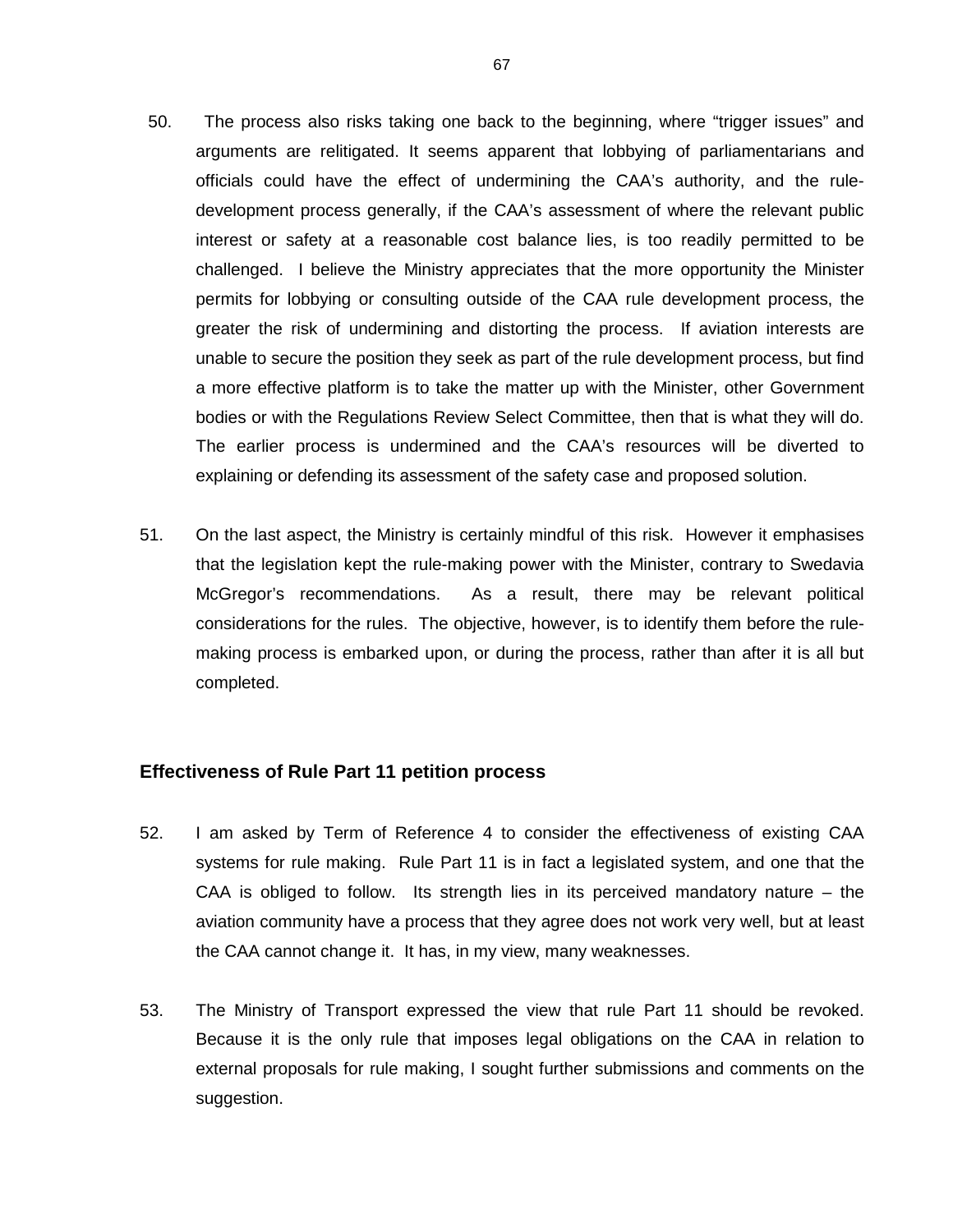- 54. Reasons why the Ministry considered the rule ought to be revoked, in summary, were:
	- 54.1 Inconsistency with other procedures: Some provisions of rule Part 11 are inconsistent with the procedures that now apply to rule making. That provides a problem because if the rule is valid (and there is some dispute about this), it overrides those procedures – whether they are procedures set out in the CIRAG Charter or procedures required in the agreement between the CAA and the Crown for rule development services. A valid rule always takes precedence over such agreed procedures.

For example, the Ministry points to sub-part B relating to petitions as being rigid, the process not facilitating broad involvement or reflecting the annual rules development agreement. It notes the process envisages the CAA will decide whether a rule is made, when that is the role of the Minister.

- 54.2 Inconsistent application of the rule: the Ministry notes submissions (particularly that from NZALPA) that rule Part 11 is applied inconsistently in practise
- 54.3 Ad hoc approach: the petition process encourages an ad hoc approach and the consideration of proposals in isolation, whereas planning and prioritising of proposals is critical.
- 55. The Ministry also considers the exemption process in sub-part E to be unnecessarily constraining on the Director. The legislation does not require a formal consultation process for petitions for exemption, yet the rule does. The Ministry suggests the Director ought to retain a discretion here. He or she can of course publish the approach to be taken to exemptions without having that approach legislated for in a rule.
- 56. The Ministry did not consider a replacement or amended rule for rule Part 11 to be necessary. It submitted any such rule would not meet the current Legislation Advisory Committee guidelines. Instead, it observes that the CAA could publish its approach to rule making.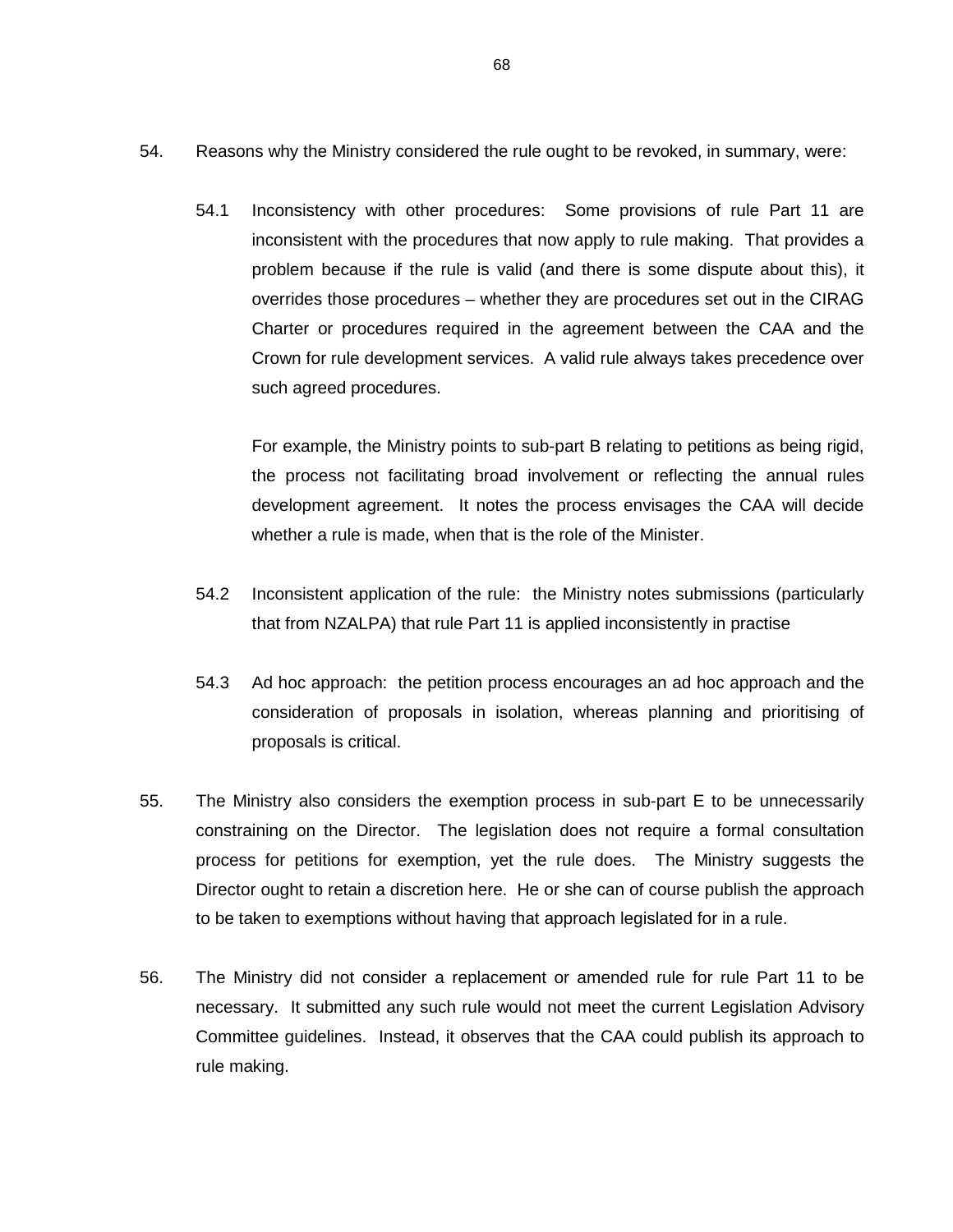57. I note some apparent misunderstanding of the Ministry's submission among those that responded to the submission. Some appear to have taken the Ministry's submission as advice of what the Ministry intends to do. Some have said it is an inappropriate or preemptive position to take, given this review process. That cannot be so. The Ministry was simply and properly putting a submission to me on the effectiveness of the current process for my consideration. There is no suggestion that the Ministry proposes to proceed to revoke rule Part 11 unilaterally and without consultation. I understand it will be interested to learn the response of the industry, and my assessment of the position, as part of this review of the effectiveness of existing processes. Any change to rule Part 11 would be subject to specific consultation.

#### *CAA submission*

- 58. The CAA notes that many of the requirements of rule Part 11 have been "overtaken by events", especially those changes made to the process over the last few years. It is due for review.
- 59. The CAA also notes that rule Part 11 may be *ultra vires* the Act anyway. However it considers the availability for any interested person to petition the Minister to make a rule as important and submits there should be an alternative mechanism.
- 60. Similarly, the ability to petition for an exemption and a detailed mechanism in detail is useful. Section 37 does not specifically indicate that a person can do so, or give any indication as to how that might be done. These concerns of the CAA are repeated in all the submissions received from the aviation community.

#### *AIA submission*

61. The AIA submit that it is "logical and sensible for there to be known procedures and certainty as to the rule-making process". This summarises a principle that is accepted by everyone. Detail is required as the Act is not sufficiently specific on a number of procedural matters. For example, the Act does not expressly provide for any person to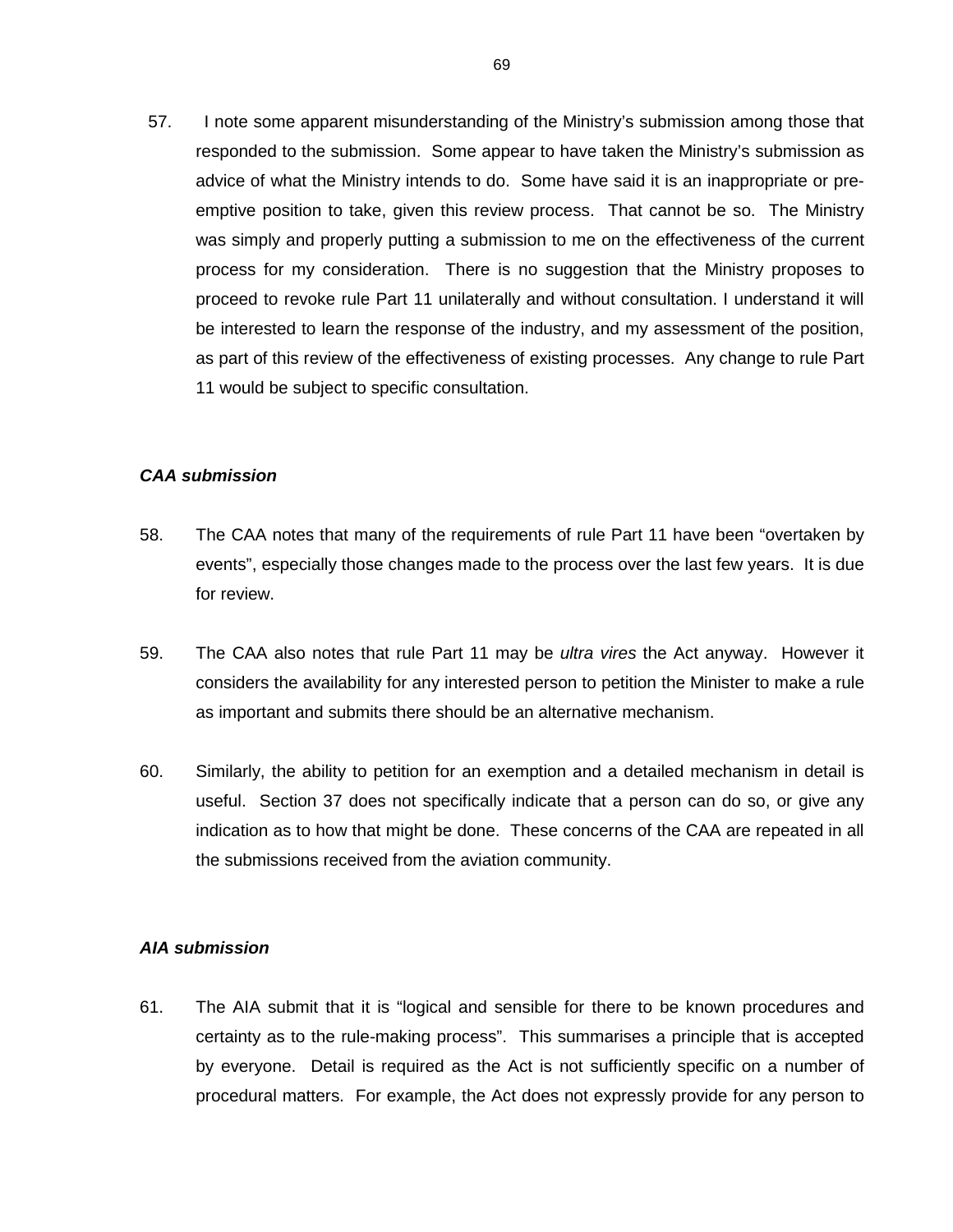petition the Minister to make a rule; this legal right is solely found in rule Part 11. This reiterates the point that the CAA makes in its submission.

- 62. AIA support rule Part 11 as following international best practise, providing certainty and a step-by-step process for becoming involved in the rule-making process. It also notes petitions are not common – proposals are usually made through other channels. I note the Ministry's valid point that other channels may not be permitted given the rule appears to require the application of the petition process to all rule-making proposals.
- 63. Again, the advantage of certainty is emphasised with respect to the exemption process. A rule, AIA submits, prevents the process and requirements being altered unilaterally by the regulatory authority "at the stroke of a pen".
- 64. AIA's primary concern is for certainty, consistency and maintaining credibility in the CAA as the appropriate and authoritative regulatory body. The increasing involvement of the Ministry in matters such as determining whether rule proposals should proceed and their priorities is seen as introducing unnecessary delays, uncertainty and frustration.

#### *Air New Zealand submission*

- 65. Air New Zealand's submission disagrees that the rules are *ultra vires*. It does not see advantages in "administrative procedures" over rules. It submits that administrative procedures "tend to be very generic and as a consequence are unenforceable should there be a requirement to accelerate the rule-making process to attend to a specific area of concern". Air New Zealand would prefer to see the problems of ad hoc administration of rules and rule deficiencies dealt with in some other way, rather than by abolishing the rule altogether.
- 66. The submission is supportive of the standard, transparent format for the exemption process. No exemption is granted without the right of other affected parties to view the request, comment on it and its rationale.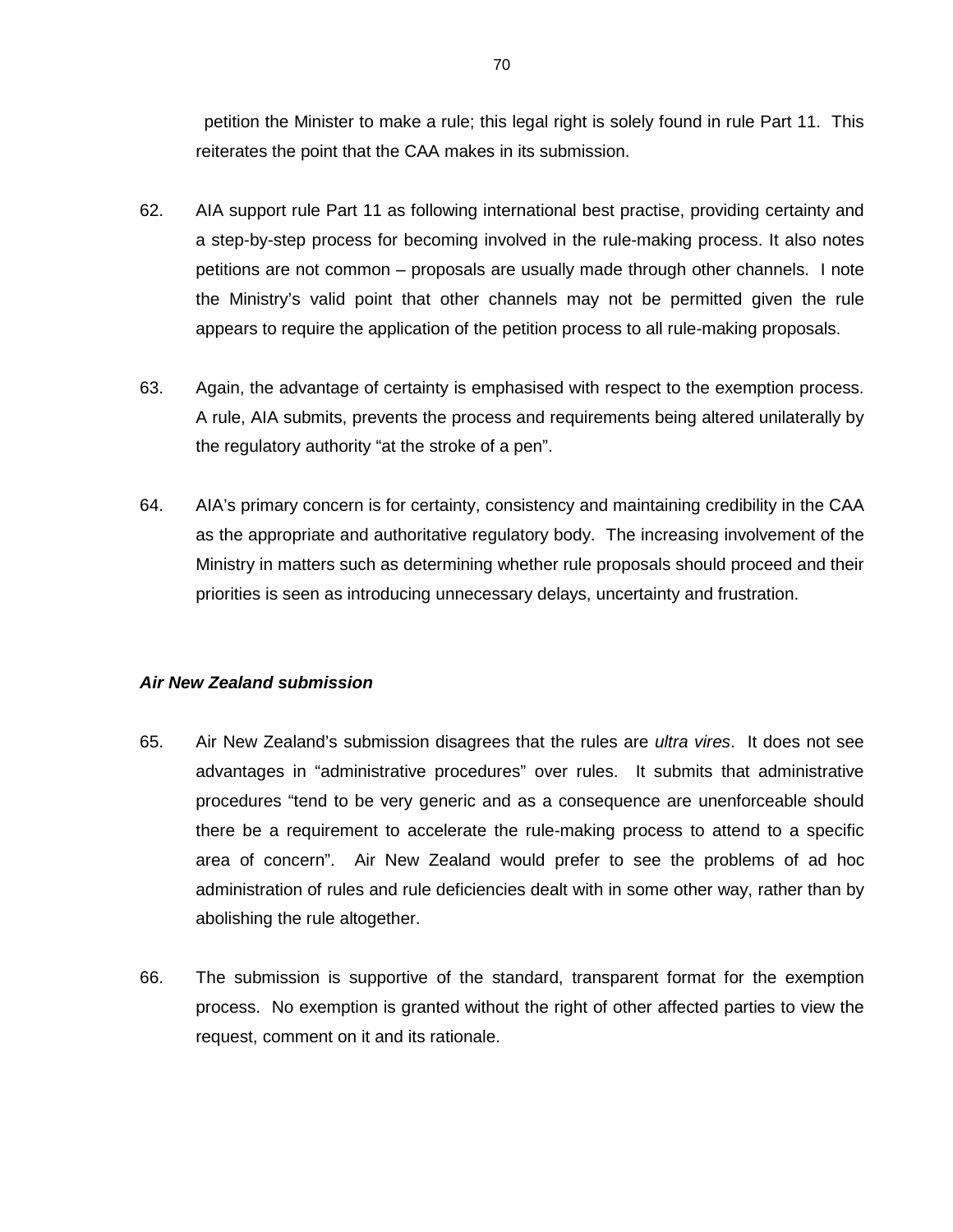67. In summary, Air New Zealand is concerned that abolition of rule Part 11 would result in less transparency in the process and could create quite serious back-logs of petitions for exemptions.

#### *NZALPA submission*

- 68. NZALPA is the major petitioner under the rule 11 processes. It sees rule Part 11 as the only way of accessing the system and therefore it is very important to them. Their primary submission highlighted incidents of non-compliance by the CAA with the Rule 11 procedures. The CAA in response accepted that there had been oversight on some occasions due to the volume of work involved in the rule development activities and petitions being placed in a "holding file". In other cases, petitions were included in rule development projects but may not have been notified in accordance with the requirements of Part 11.
- 69. NZALPA wants a process that is comparatively immune from later challenge or one subject to arbitrary change. It fears under a purely administrative process "petitioners would become mere 'suggestors' of change, with our safety concerns able to be dismissed or sidelined".
- 70. It noted that in the past they have had to appeal to the Ombudsman to have their petitions processed at times. As a result, they do not have much assurance that a nonlegislated process would have adequate rights of appeal.

# *General Aviation Association of New Zealand/Royal New Zealand Aero Club Inc/Gliding New Zealand/Aircraft Owners' and Pilots' Association (New Zealand) Inc*

71. These submitters were also concerned to ensure a robust process that preserved for the aviation community a secure, formal route for bringing their rule requirements to the Minister's attention. Again, the comment was made that a formal process in the rules provided stability and predictability, whereas an administrative process would not provide the same rigour or validity.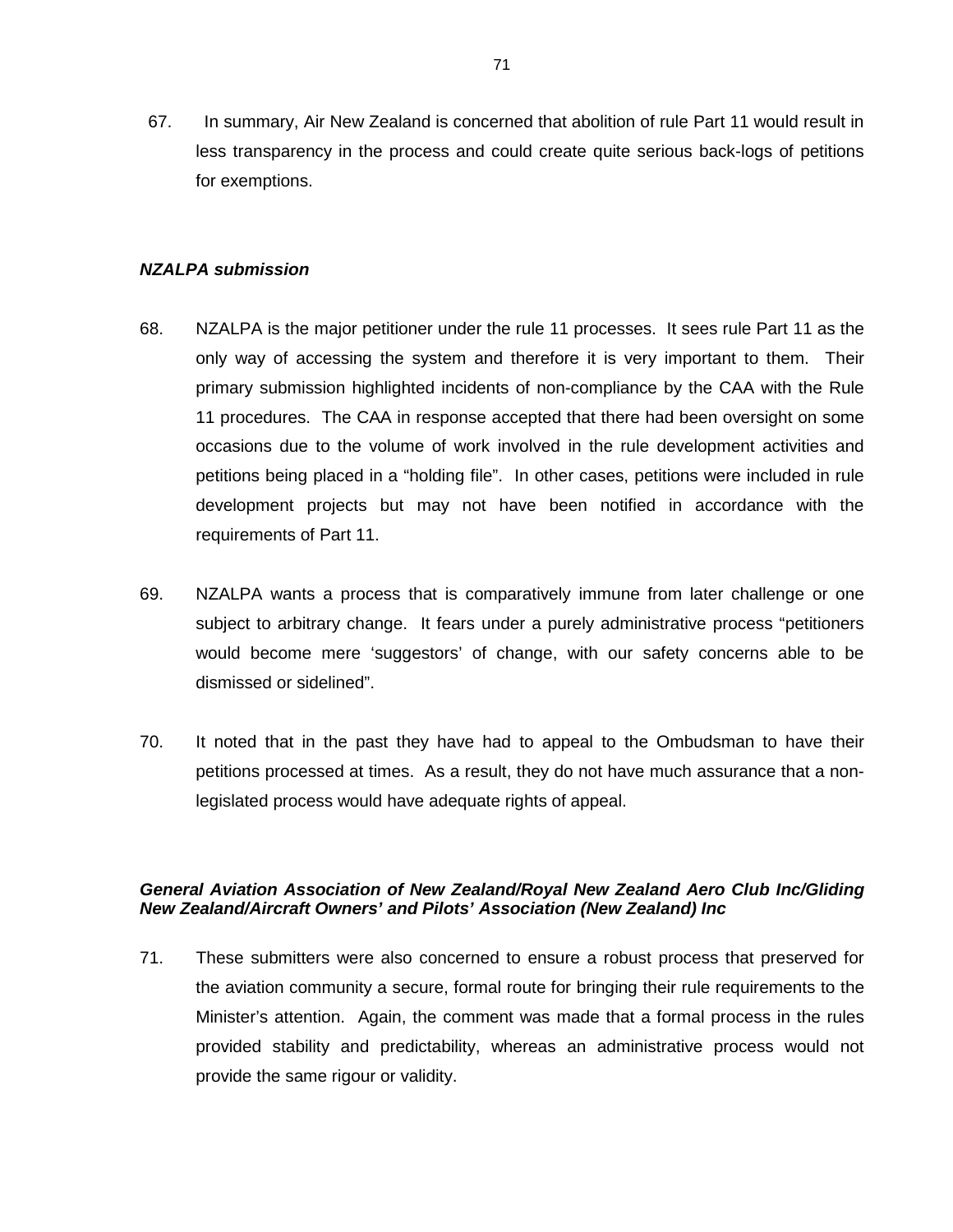### **What is the real problem?**

- 72. The Ministry identified three concerns:
	- 72.1 Inconsistency between the rule and other procedures, in particular the annual agreement and the CIRAG Charter. This is only a problem to the extent that the rule is valid and that those procedures are more appropriate solutions to the rule development process than the inconsistent rule. In my view the CIRAG charter is not, so there is no difficulty there. I consider the annual agreement could be adjusted to avoid inconsistency with the Rule. However, the Rule would continue to place burdens on the CAA that, in my view, do not represent an ideal process.
	- 72.2 Inconsistent application of the rule. The CAA putting in place more disciplined processes can overcome this issue. I understand this is under action.
	- 72.3 The petition process encourages an ad hoc approach to issues for rule change/development and the consideration of proposals in isolation. This, in my view, is the main problem.

## **Options for resolving?**

- 73. I can think of four options for dealing with the problem that the petition process encourages an ad hoc approach to issues for rule change/development;
	- 73.1 Ignore Rule 11, treating it either as ultra vires or the procedures required as "largely impractical";
	- 73.2 Voluntarily deal with all other proposals in accordance with Rule 11 too;
	- 73.3 Amend the Rule to reflect a more desirable process;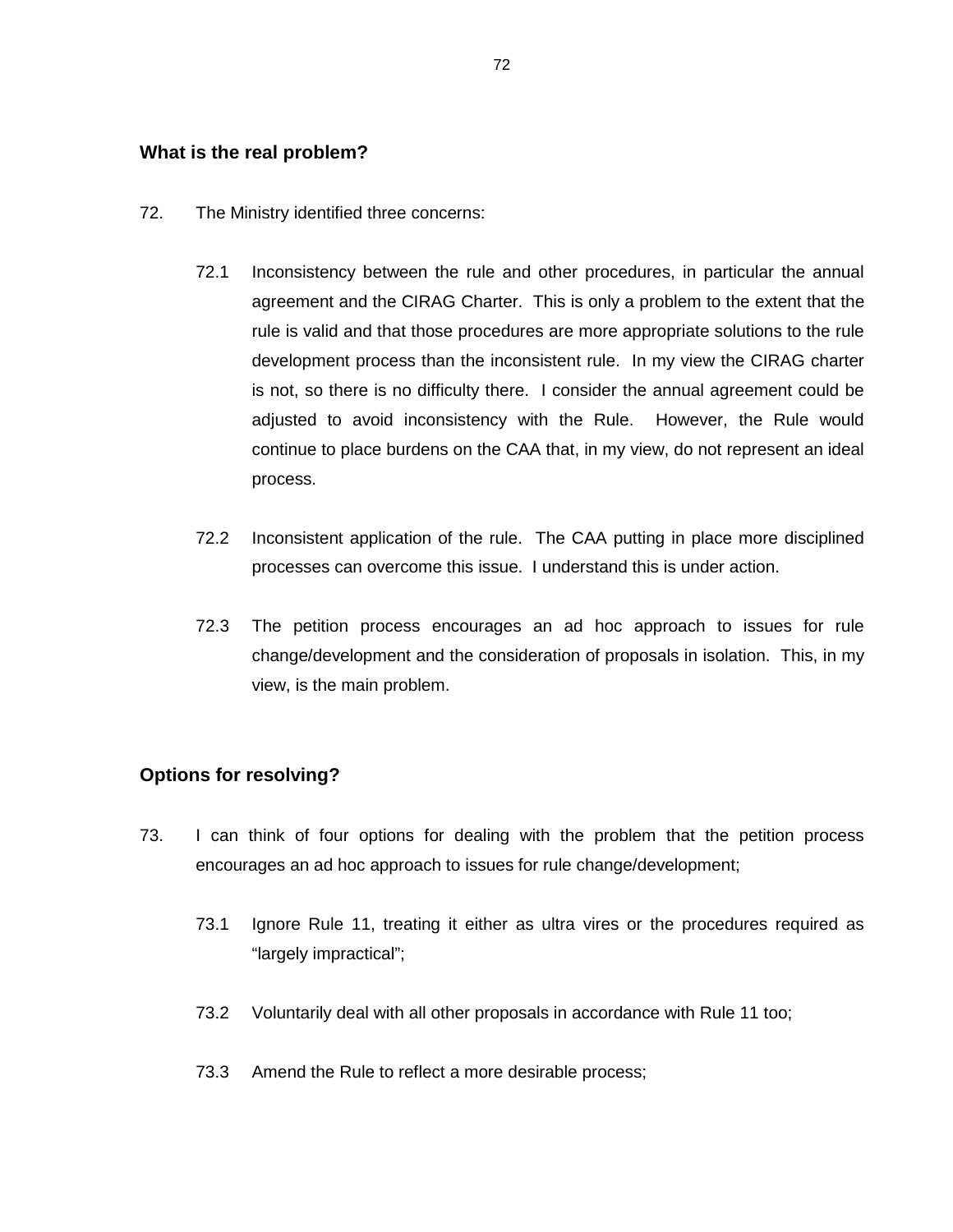- 73.4 Revoke or disallow the Rule and put a more desirable process in place by way of a policy statement.
- 74. Very briefly, the first option is not attractive. The CAA must apply the same standards to itself as it applies to the community. As the regulator, respect for and compliance with, the law is of critical importance. A rule such as Rule Part 11 is legally valid until a court, or Parliament, says otherwise.
- 75. The second option would have integrity but would potentially involve the process in a mire of detailed processes that would not necessarily be useful. However it should be possible to find a practical way to treat all "issue triggers" and petitions the same way, using the framework of Rule 11 but taking advantage of the ability to make changes to the procedures where it is considered "impracticable, unnecessary or contrary to the public interest", in accordance with Rule 11.1 (b). I imagine this would be more costeffective than the option of amending the Rule.
- 76. The third option would achieve the result sought, but not for some time, and presumably at a high cost. An interim solution would be required.
- 77. The fourth option would achieve the same outcome as a rule change. However the aviation community are concerned that a policy or administrative process would lack certainty and security. The question then is whether a rule change would be necessary to achieve certainty and security for the aviation community.

## **Is a Rule change necessary?**

- 78. Is rule Part 11 or some variation of it "necessary"? The suggestion is made that there ought to be a legislated mechanism and detail for applying for petitions and exemptions, and clear rules for channelling proposals from interested persons into the rule-making process.
- 79. In my view, there is no reason why both those objectives could not be met by clear administrative procedures. Those procedures could, if it were appropriate, simply mirror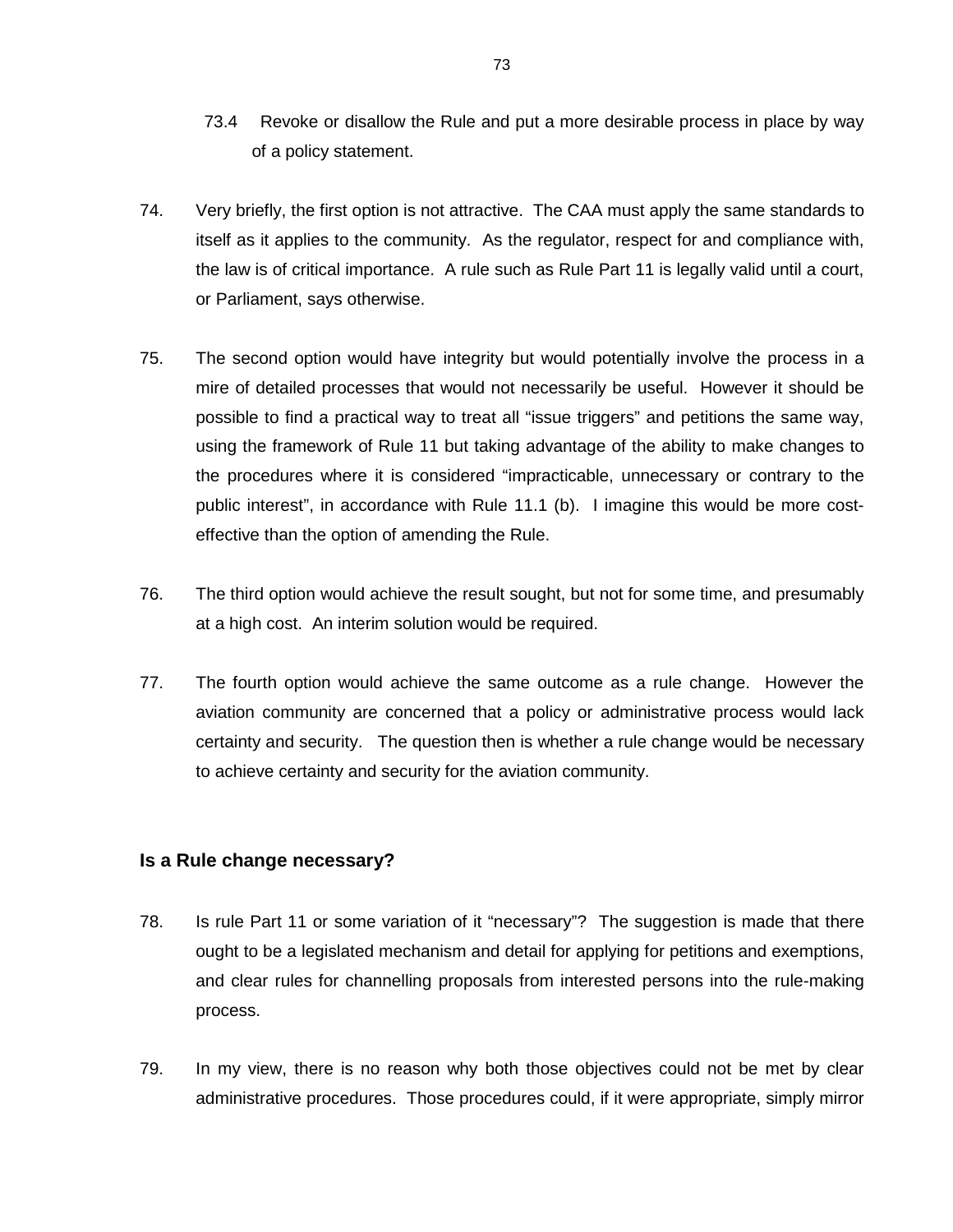rule Part 11. However that would not be my recommendation as that would not deal with the ad hoc approach issue.

- 80. Are legislated processes preferable? This is the clear view of all submitters save the Ministry. However the submissions proceed on the basis that an administrative process could be unilaterally altered by the CAA, or could be inflexible, or may not provide adequate rights of appeal or protection from unilateral bureaucratic acts. There is a fear that petitions will be sidelined.
- 81. Alternative administrative processes will, in my view, just as adequately meet these concerns. Administrative policies that the decision-maker is obliged to follow are legion in Government and well known to administrative law. A published procedure cannot be unilaterally varied or departed from without first clearly signalling the intended change and properly consulting affected persons on it: *Attorney-General of Hong Kong v Ng Yuen Shiu* [1983] 2 AC 629 and *CCSU v Minister for Civil Service* [1985] 1 AC 374 – both cases well recognised in New Zealand administrative law. This provides much the same safeguard as a rule change only without the difficulties associated with progressing matters through a rule-making agenda already overburdened with necessary measures. The important point is that the administrative processes themselves should be clear, meet the requirements of natural justice, and be the subject of appropriate consultation prior to their publication and implementation.
- 82. Any failure to follow the published procedures might give rise to more adequate and effective remedies against the CAA than currently exist under rule Part 11. The rule itself is not directly enforceable; the rights it serves to protect can only be raised in Court pursuant to an application for judicial review and the primary remedy in any such proceeding; a declaration of invalidity; is not open: rule 11.1(e). Furthermore the CAA is able to circumvent the procedure if it is considered to be "impractical, unnecessary or contrary to the public interest" (in certain circumstances only).
- 83. On the other hand if clear administrative procedures were not followed and persons were adversely affected, a successful claim for breach of natural justice under the New Zealand Bill of Rights Act 1990 might exist. In some (limited) circumstances this can result in compensation where the person has suffered irrecoverable costs or losses as a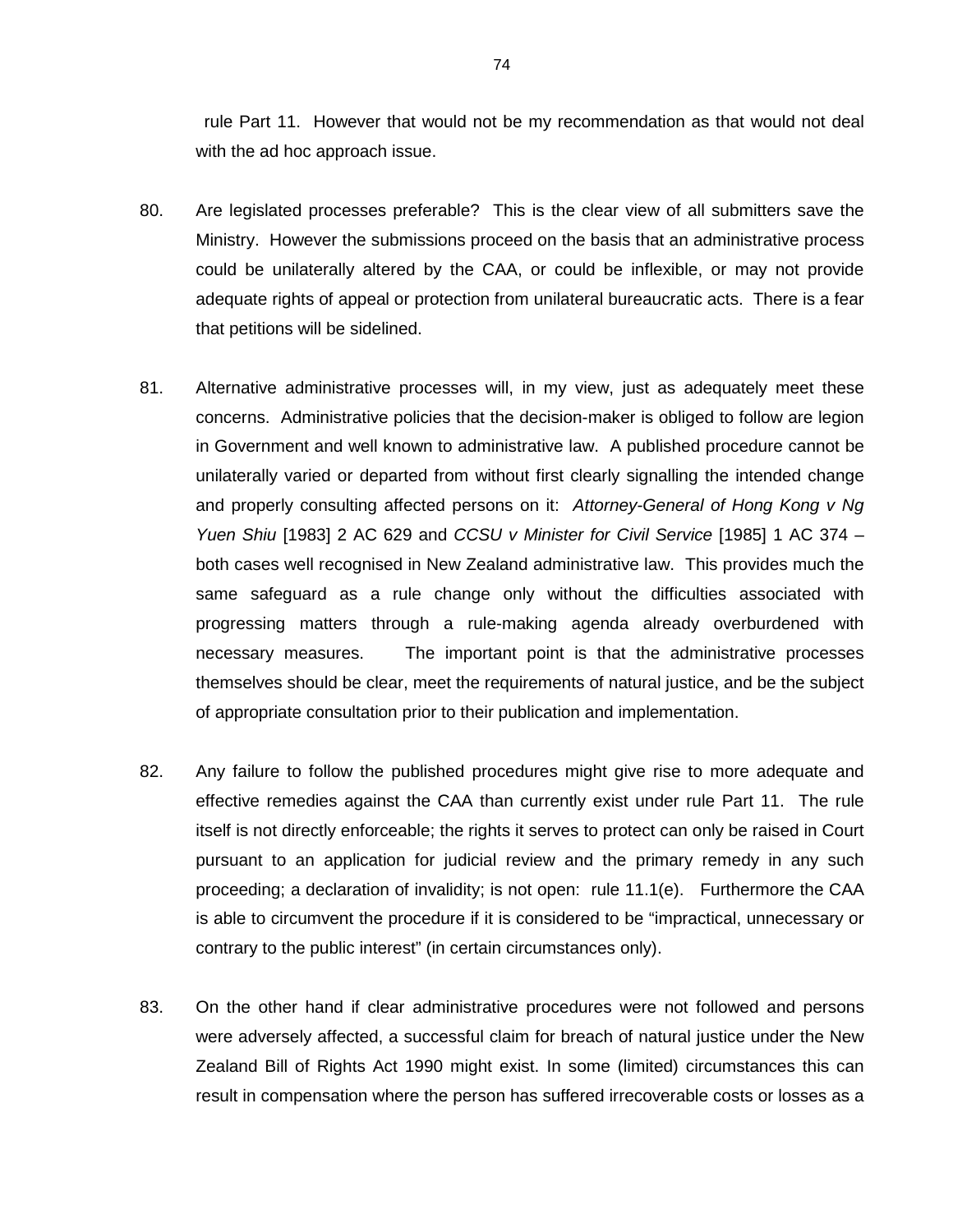direct result of a breach of natural justice: e.g. *Binsted v The Northern Region Domestic Violence Review Panel*, M1629-PLO1, High Court Auckland, 5 June 2002, Williams J.

- 84. The concern that the rules might become bound up in a very bureaucratic procedure without the necessary flexibility to, for example, accelerate the rule-making process to attend to a specific area of concern would seem to depend solely on the nature of the agreed administrative processes. It is plain that the CAA should have the required flexibility. Part of the difficulty with the current processes is their complex and prescriptive nature.
- 85. Similarly with the exemption process the published procedures can, if it is considered appropriate, require the Director to publish the application, receive submissions, and consider the position of any affected party. Of course, where persons may be adversely affected by any exemption, the requirements of natural justice would mean that the Director would consult with them whether or not that requirement is contained in rules or procedures. The Ministry's main point was to question whether such a requirement was appropriate to engraft upon the legislation given:
	- 85.1 It may well not always be appropriate and may unnecessarily delay the process or inefficiently employ scarce resources in dealing with that consultative process; and
	- 85.2 Whether in fact it is appropriate for the Minister in rules to direct the Director as to the process to be followed when the Director is exercising his independent powers.
- 86. Finally there may have been a suggestion that the Ombudsman would not have jurisdiction to consider a complaint if the CAA was simply failing to follow its prescribed procedures. In this regard, there would be no change; the Ombudsman would have the same jurisdiction and the same ability to raise concerns.
- 87. For these reasons I consider a Rule to be neither necessary nor preferable to a clearly articulated policy. I also agree with the Ministry's submission that the Rule would not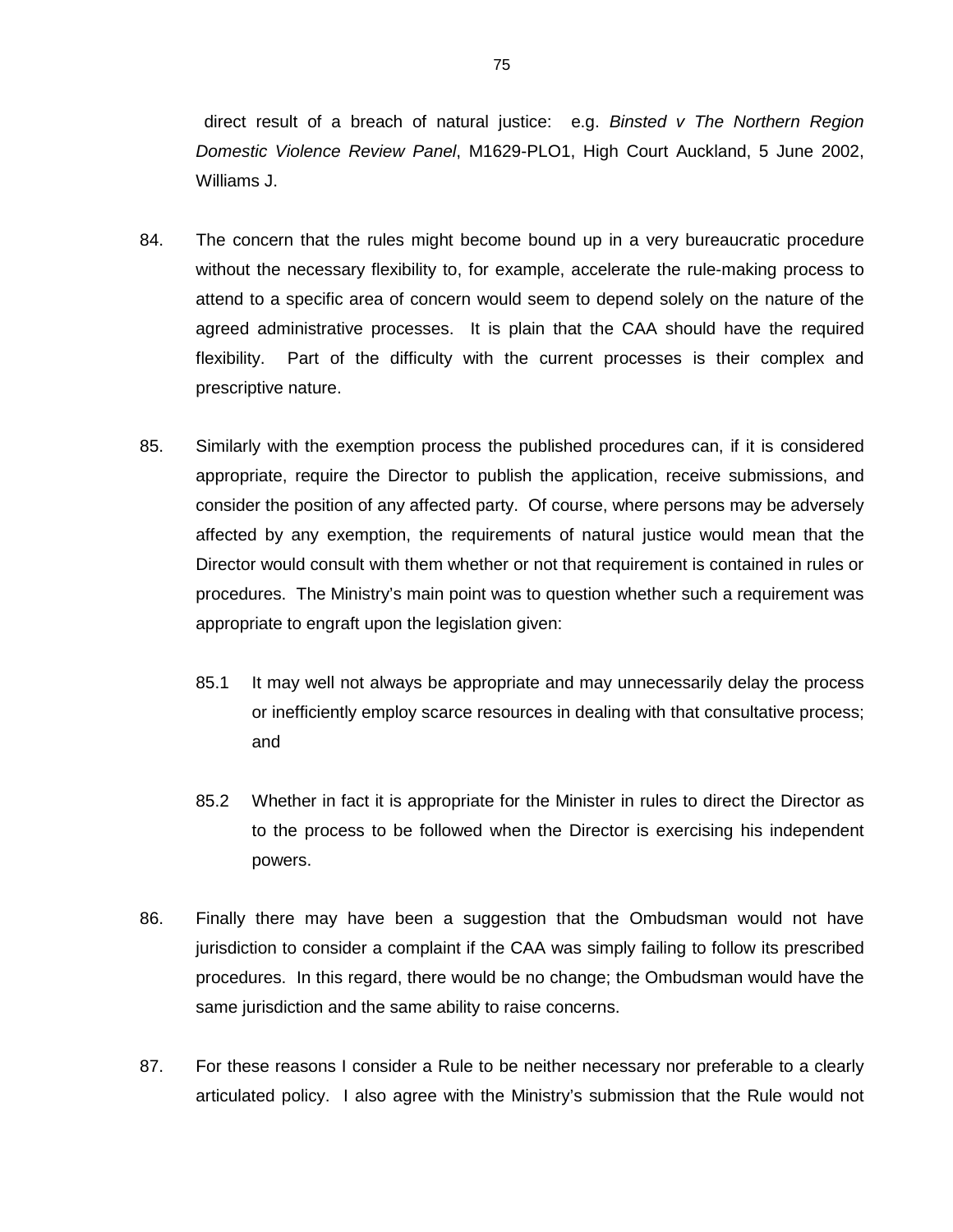meet the requirements of the Legislations Advisory Committee's guidelines for legislation, which means it would not be made today. The Guidelines will similarly constrain any amendments to the rule.

#### **Conclusion on Rule Part 11**

- 88. In summary-
	- 88.1 Rule Part 11 imposes binding obligations on the CAA governing its rule development processes. Unless the Rule is declared invalid, dissolved, revoked or amended it could inhibit those processes in an unhelpful way.
	- 88.2 Any recommendation to change or revoke Rule 11 would require triggering the already overloaded rule development process, would take some considerable time and may not meet the Legislation Advisory Committee's Guidelines.
	- 88.3 A clear administrative policy could be put in place to govern rule making and this should be just as effective as the current Rule, if not more effective, in protecting the rights and interests of the aviation community and public;
- 89. As I have said, I consider a Rule neither necessary nor preferable to a clearly articulated policy. However, I am persuaded that a recommendation to revoke Rule 11 at this time, given the other recommendations of this review, may be counterproductive. Change to the existing CIRAG process that increases the perceived level of control by the CAA may require time to build trust between the aviation community and the CAA. I am concerned that if revocation if Rule 11 is on the agenda at this stage, this may cause unnecessary concern among the aviation community. I accept there is an issue of consistency with international processes that I have not considered. In any event, given I consider it to be possible to work around the petition process, my approach is to recommend the status quo remain, at least until the new processes have bedded in.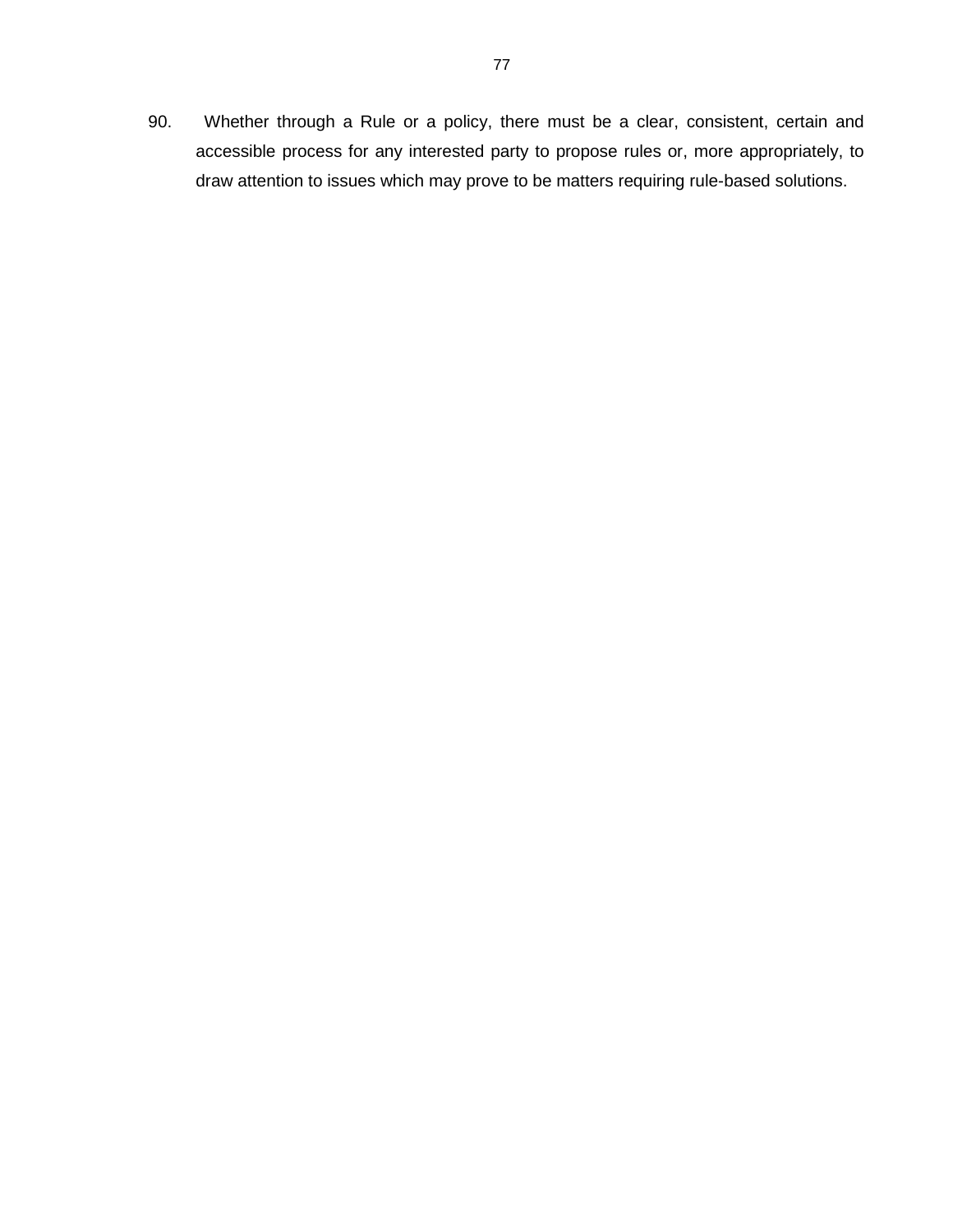# **TERM OF REFERENCE FIVE: CAA/INDUSTRY RULES ADVISORY GROUP (CIRAG) – ORIGINAL PURPOSE AND CURRENT VALIDITY**

5. Review the original purpose of the CAA/Industry Rules Advisory Group (CIRAG) and assess the extent to which this remains valid in light of the current arrangements and regulatory environment for making ordinary rules.

# **Executive Summary:**

The original purposes of CIRAG at its set up in 1998 was to create a body which represented a partnership between the regulator and the aviation community and that functioned cooperatively to-

- Enable the CAA, as the body responsible for developing rules, to obtain necessary aviation community input into that rule development process, in a timely way; and
- Enable the aviation community to secure and institutionalise a high level of influence in the regulatory development process, including through receiving information, assisting in prioritising, advising on the appropriate expert or affected persons to contribute to the process, monitoring that contribution and facilitating industry understanding of, and "buy in" to, the rules.

These purposes remain valid and important today.

## **Introduction**

1. I deal with this term of reference under two headings: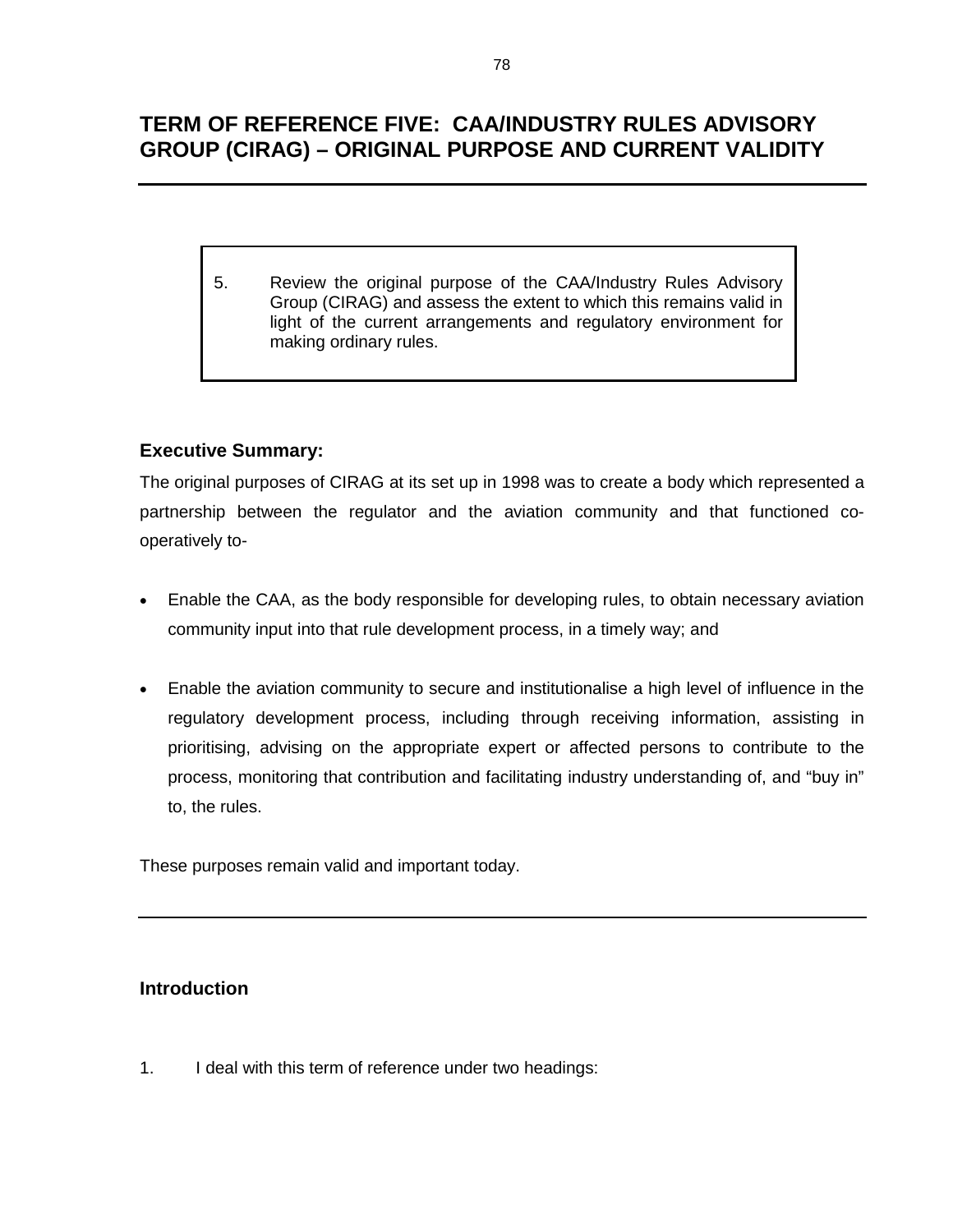- 1.1 Original purpose of, and background to, CIRAG; and
- 1.2 Extent to which this purpose remains valid in the current environment

### **Original purpose of CIRAG**

- 2. In Preliminary Report No. 5, the CAA sets out its perspective of the background to, and original purpose of, CIRAG.
- 3. In its submission, the CAA refers to the early consultative mechanism of the Joint Consultative Group comprising seven top-level industry representatives and the Air Transport Division Rules Manager. This body provided an interface between the Air Transport Division and the industry for the rules rewrite project. The JCG was the mechanism for the Air Transport Division to keep industry informed on the policy issues and overall activity/project with the rules rewrite project, and for industry to provide advice and comment to the Air Transport Division on these matters.
- 4. The CAA notes that, at the time of the demise of the JCG, there was a fundamental change in the type of rule-making taking place. In the later period, rule parts had a higher level of interrelationship with other rule parts, often affected in the majority of the aviation industry and generally took more time to consult on and develop (e.g. Part 43 – General Maintenance, Part 91 – General Operating and Flight Rules and Part 119 – Air Operator Certification). Rules were developed in an order that did not necessarily reflect their overall priority within the programme. Smaller less complex rules were developed initially. As time went on and the greater involvement of the industry was required and issues that are more complex had to be resolved, time was also running out for the completion of the rule rewriting under legislation. There was therefore insufficient time in a number of cases for all the outstanding issues to be adequately resolved with industry. The CAA advises that this caused a number of industry participants to feel that the CAA was not heeding their views and input to the rule development process. As a consequence and, the CAA accepts, with some justification, industry complained about the number of new rules that were being thrust upon them in this period which appeared to lack their input.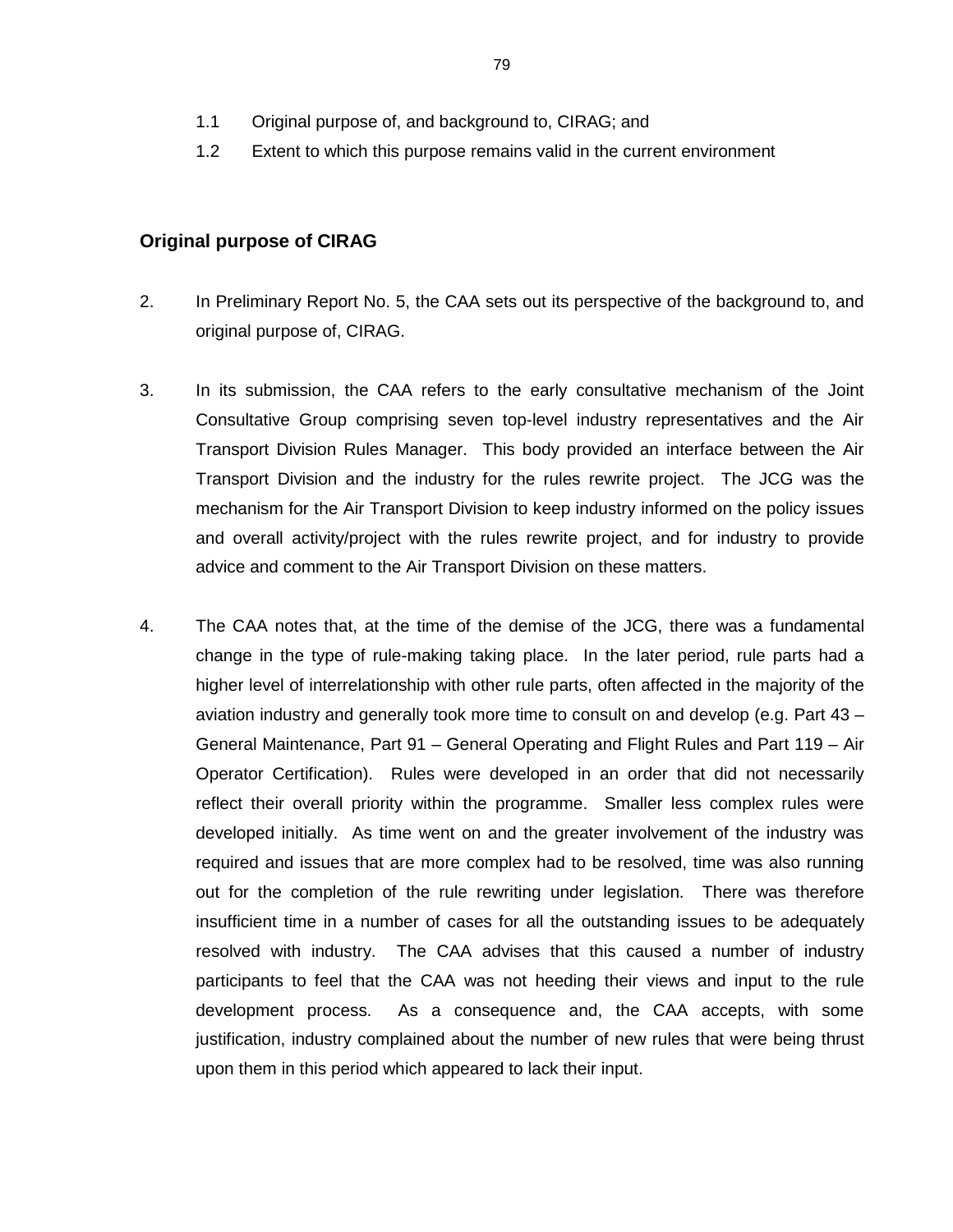- 5. In the end, the CAA advised that the JCG became unrepresentative of the wider aviation community with only AIA remaining as a participant. Ultimately, discontent led to the demise of the JCG.
- 6. Nevertheless, the CAA advised that the use of industry technical specialists continued in providing feedback on rule development issues. Identified as an area that could improve on the JCG process was the need for industry to be able to monitor the progress of rules development into draft final rules at an executive body level. The AIA suggested the adoption of a similar process to transport Canada's CARAC process and this resulted in the establishment of the CIRAG process.
- 7. In its submission, AIA observes that CIRAG was created as a direct result of concerns the AIA had expressed to the CAA over a number of matters. These included:
	- 7.1 Inefficiencies in the rule-making process which relied almost exclusively on the CAA drafting the rule to the NPRM stage;
	- 7.2 A lack of industry involvement at the most crucial point of rule writing being the initial draft;
	- 7.3 Quality control issues such as rules being developed which were illogical or did not fit the New Zealand environment;
	- 7.4 The significant amount of time industry was spending on researching and advocating change at the draft NPRM stage; and
	- 7.5 The limited level of ownership and "buy in" by the industry given its concern about the quality of the rules.

Air New Zealand added to that list of concerns:

- 7.6 The need for exemptions arising from the inadequacies of the rules;
- 7.7 Conflicting interpretations between the CAA and industry; and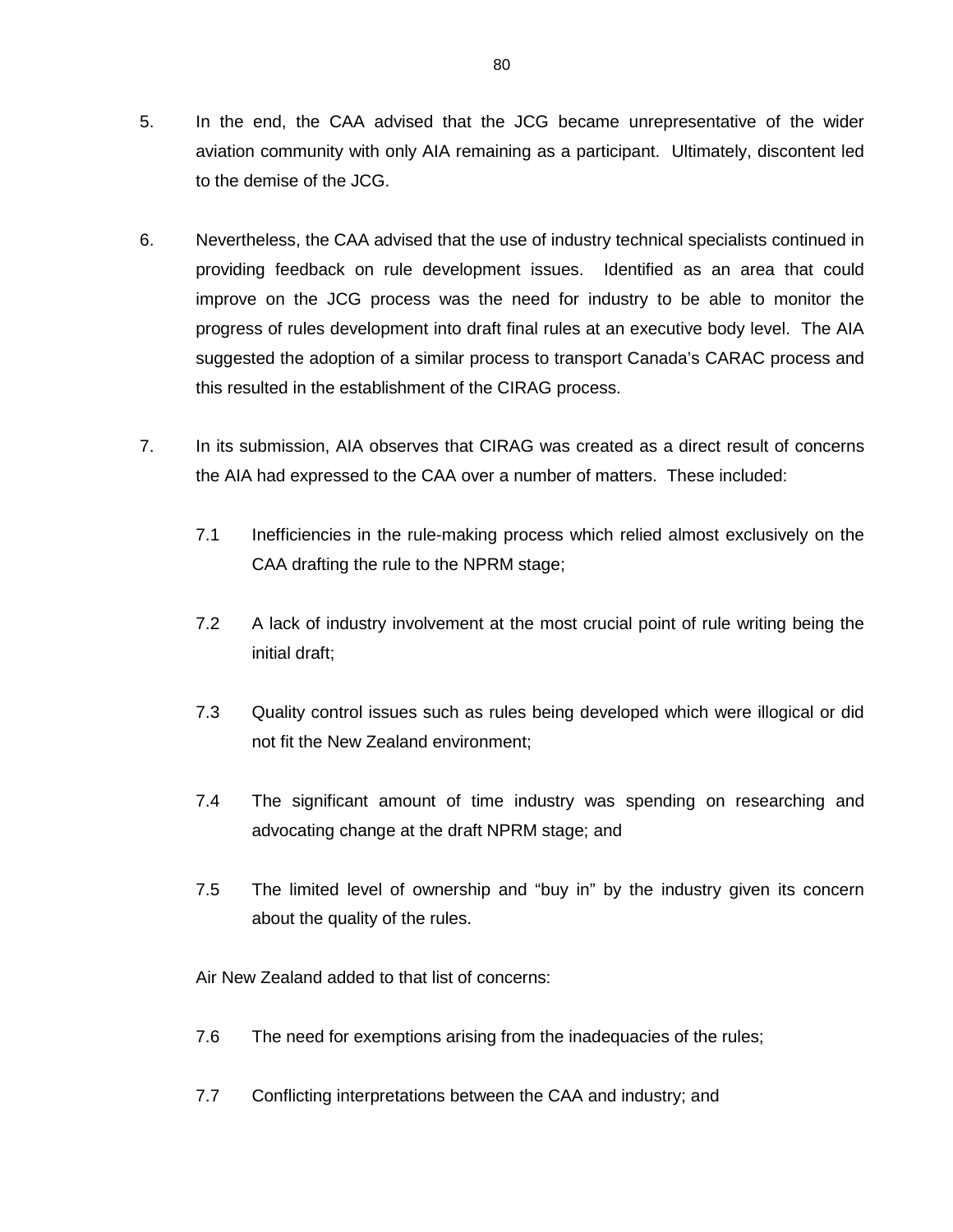7.8 Increasing non-compliance.

- 8. One of the original members of CIRAG refers to the influence of the industry's experience over the development of Rule Part 135. She submitted that this rule was written without the necessary industry view and because of no participation the rule had to be completely reviewed and many parts rewritten before it was considered usable by the industry. She commented that the lack of participation could not be entirely attributed to the CAA but rather that industry at that stage did not understand the process (not that CAA did not want participation). Nevertheless, it was her observation that CAA staff did not necessarily understand some of the issues inherent in the rules and therefore were not able to adequately develop solutions independently.
- 9. AIA advise that they investigated how other jurisdictions operated their rule-making processes and noted that the Canadian model stood out as developing a large number of new rules in an efficient and effective manner in an environment where industry, at large, was supportive of the regulator. Nevertheless, AIA noted it was a complex model and that, through discussion and eventually consensus the AIA and CAA developed the simpler CIRAG Charter, which was implemented in late 1998.
- 10. In Preliminary Report No. 5, the CAA advises that CIRAG is an adaptation of Transport Canada's Canadian Aviation Regulation Advisory Council (CARAC) system, and was adopted by the CAA in 1998. Prior to this, it notes, the Joint Consultative Group had operated since 1989 and it had proven the value in having consultation with industry over a rule project development prior to publication for public consultation. The CAA advises that:

"CIRAG was created to assess and recommend potential regulatory changes through co-operative rule making activities." (Preliminary Report para 1.5)

11. It was originally tasked with identifying standards development and rule making needs as well as establishing rule-making priorities.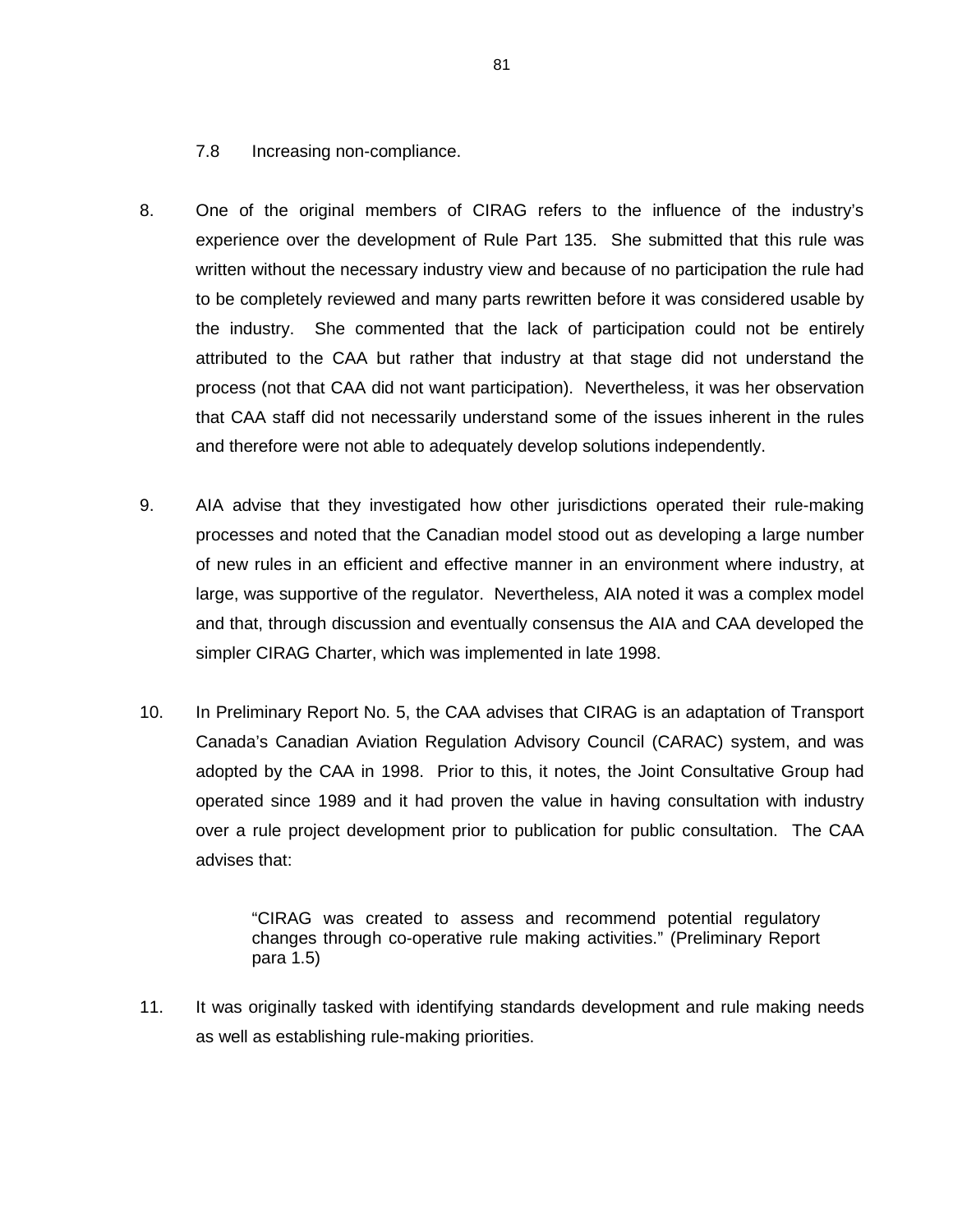- 12. The current CIRAG industry members say that prioritising is not one of CIRAG's functions (although they agree that it ought to be involved). The Minister in fact has the final say in prioritising rule-making activities through the annual rules development agreement with CAA.
- 13. CAA says the desired purpose of the CIRAG process was "to help the CAA in carrying out effective and meaningful consultation in order to write technically correct rules, in a timely fashion, using plain English". It recognised that the development of a rule project with technical input from the appropriately experienced aviation community participants helps to ensure the NPRM has identified and addressed most of the factors relevant to the particular rule proposal.
- 14. The CAA also saw the CIRAG process as intended to produce rules in a timely fashion. It sees as important the fact that the formal consultation process is shortened by publishing an NPRM which has had input from appropriately experienced aviation community participants.
- 15. However, it emphasises that the CIRAG process is not a forum for proposed rules to be "negotiated" with the wider aviation community. It is not intended that a rule proposal would fail to be implemented because it lacked total support from the wider aviation community. There can be occasions when the Director must decide on a safety issue, and recommend rules accordingly to the Minister of Transport to ensure aviation safety and security is preserved, even though the CIRAG Executive may not fully agree with the rule proposal. This approach by the CAA perhaps sits uncomfortably with the emphasis of the CIRAG Management Charter, but is consistent with the Act.
- 16. CIRAG's purpose is stated in Part A of the Charter:

"CIRAG is established to enhance the aviation rule-making process by using more industry input. The CIRAG is not invoked to comment on CAA internal procedures but its prime objective is to assess and recommend potential regulatory changes through co-operative rule-making activities. As an integral part of the CIRAG system regulatory issues will be prioritised and recommendations considered by the CIRAG Executive for subsequent rule-making action."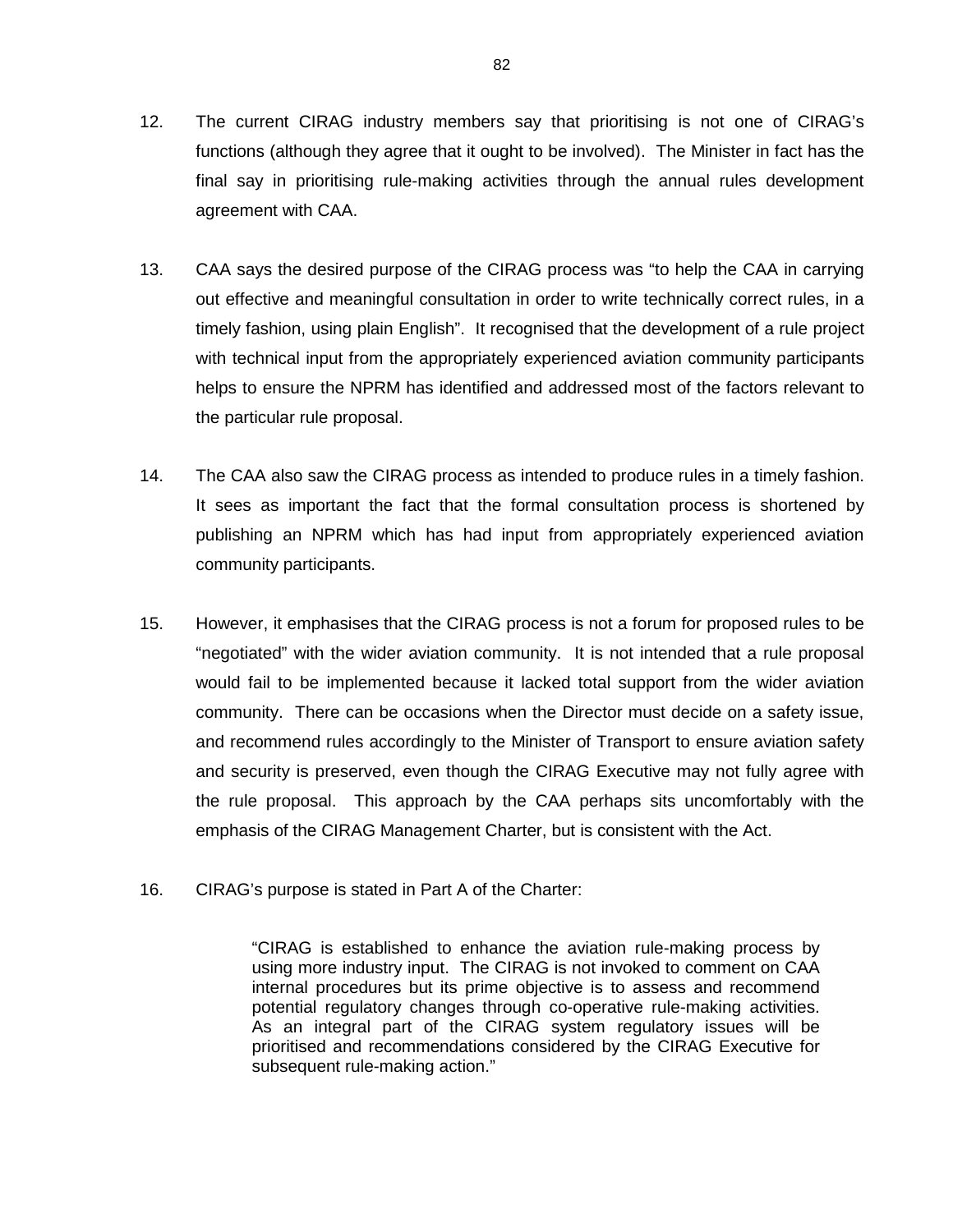#### 17. The Charter also states:

"The task of the CIRAG Executive is to provide advice, recommendations, and, if required, draft rules with respect to regulatory issues under the direction provided by the Director." (clause 5, p 5)

- 18. A person instrumental in the initial development of CIRAG, Hugh Barclay, submitted on behalf of Helicopter Services (BOP) Ltd that the original, and current, purpose of CIRAG is to ensure advice and recommendation is provided to assist in the development of better rules. He observes that, to achieve an acceptable and workable balance between the various competing interests, the persons most directly affected by the regulation must be involved in the regulation making framework. He sees CIRAG as essentially a formalisation of one aspect of the consultative process. He emphasises it is purely advisory, with no statutory foundation or legislative decision making powers; it does not vest "control" over the rule-making process in a small industry group and, at the end of the day exists only at the goodwill of the Director.
- 19. He observes that enforcement and adherence to civil aviation regulatory requirements is simplified to an enormous extent if there is industry "buy in" to the rules and requirements. This will only be achieved where there has been effective consultation.
- 20. Mr Barclay refers to CIRAG being mooted in a particularly difficult environment when CAA was bound by time limits to introduce the new rules and industry felt they were being bulldozed or railroaded into an unknown situation. At the same time Part 119 certification was being implemented – something which was to a large extent an unknown to a number in the industry. The fundamental change required by Part 119 certification was forbidding to many persons and organisations in the industry.
- 21. The current industry representatives on CIRAG refer to it as an entity, which is the product of a partnership between the CAA and the AIA, created because both parties were concerned about the absence of an effective consultative mechanism, post the demise of the JCG. They observed that the CIRAG process, while "informal" to the extent that it is not provided for in the Civil Aviation Act 1990, has become part of the fabric of the rule-making process in New Zealand. This was because of a recognition by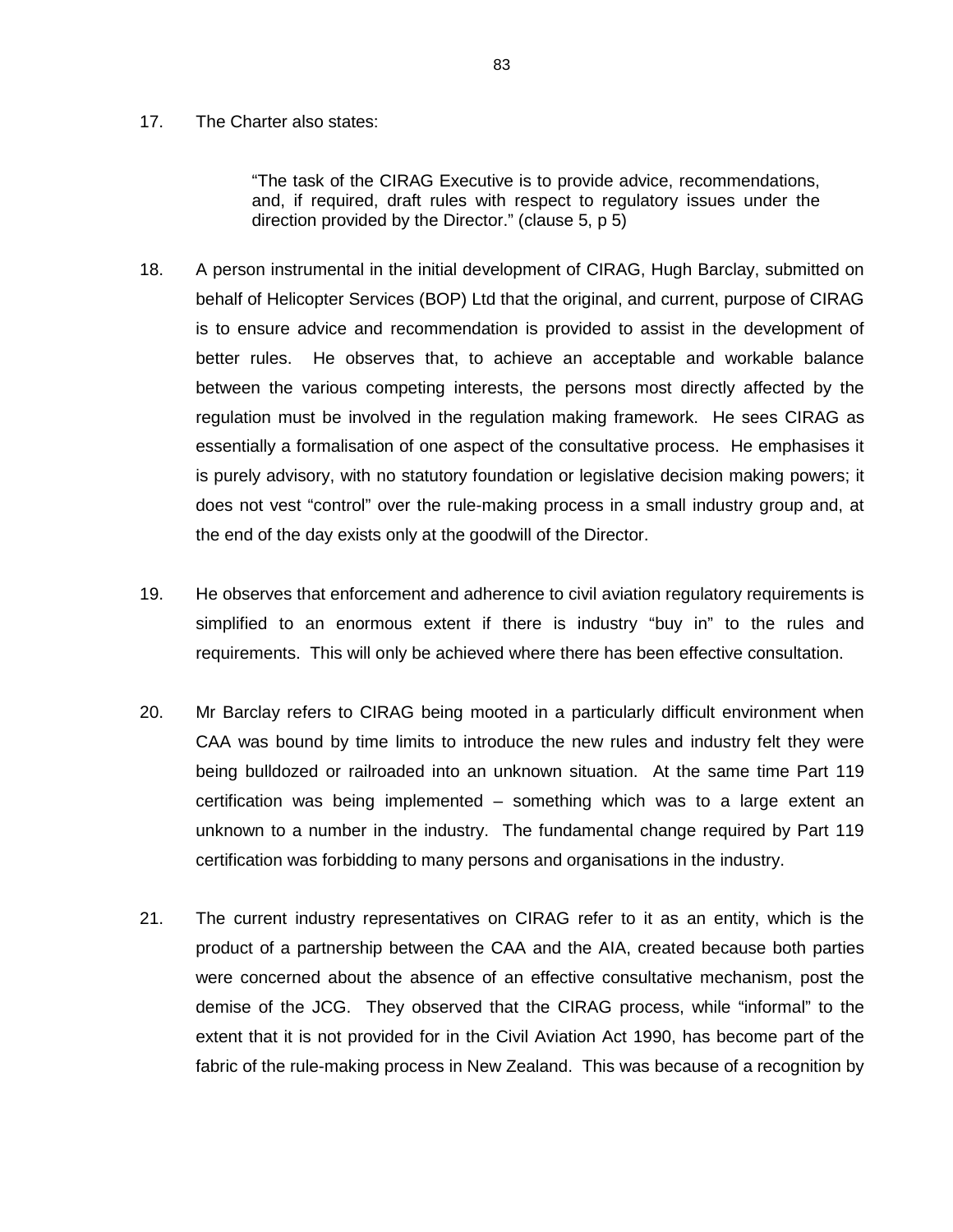both the regulator and industry that sensible rules cannot be developed, even to draft form, without widespread consultation with the affected parties.

22. They refer to the historical background to CIRAG as including the fact that the consultative process largely commenced at the draft NPRM stage, and was extremely time consuming and concentrated. CAA rule writers whose knowledge of the New Zealand aviation environment was frequently limited or out of date, and did not take account of the many, varied and modern operating practises of New Zealand operators, generally developed the NPRM in-house. The agreement to establish an informal consultative procedure was with the objective of addressing many of these concerns. The Canadian model was seen as most appropriate, subject to "customisation" to the New Zealand environment. This submission emphasised that the New Zealand industry is less complex than Canada and more concentrated, and the legislative framework is less complicated. The ability of the industry to support an intensive consultative framework must also be taken into consideration. There are a limited number of companies who can spare personnel and resources to participate in the process.

## **Extent to which the original purpose for CIRAG remains valid**

- 23. One can summarise the purposes of CIRAG at its set up in 1998 as a body which represented a partnership between the regulator and the aviation community and that functioned co-operatively in a process which:
	- 23.1 Enabled CAA, as the body responsible for developing rules, to obtain necessary aviation community input into that rule development process, in a timely way; and
	- 23.2 Enabled the aviation community to secure and institutionalise a high level of influence in the regulatory development process, including through receiving information, assisting in prioritising, advising on the appropriate expert or affected persons to contribute to the process, monitoring that contribution and facilitating industry understanding of, and "buy in" to, the rules.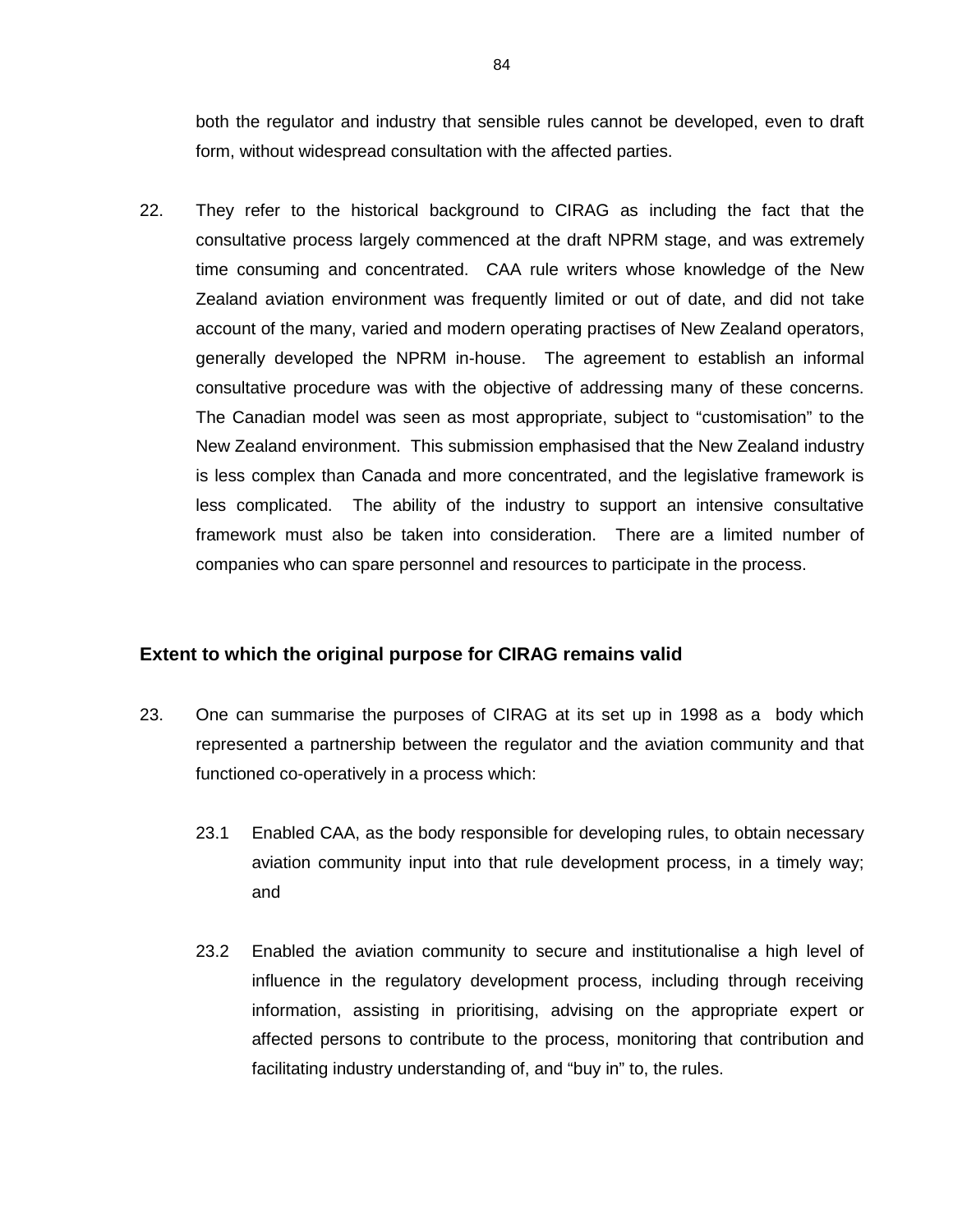- 24. These purposes remain valid and important today. The CAA is still responsible for developing rules, albeit the environment is somewhat different (as discussed below). It still requires timely input from the aviation community in order to produce relevant, quality rules that the aviation community can understand and apply. It wants the aviation community to understand the issues behind the rules, to encourage a safe environment.
- 25. The aviation community still quite properly seeks to influence the process. Its interests are broad and varied. They include ensuring safe operation, meeting the commercial imperatives of their businesses, securing a competitive advantage against others, enabling technological and other advances, reducing compliance costs and requirements, and facilitating various activities. They want the rules to be relevant, logical, timely and clear. It is a helpful and constructive step for groups, such as the new Confederation of Pilot Associations, to seek to resolve issues among themselves and speak to the CAA with essentially one voice for those interests.
- 26. Regulating any industry or activity will result in unpopular decisions. The CAA's role is to take all the various issues on board, recognising and allowing for vested interests, and determine where the appropriate balance of safety at a reasonable cost lies. This is no easy task. The importance of the aviation community's participation in the rules development process is heightened by the critical importance of compliance to safety. The heart of safe compliance is an understanding of, and commitment to, safe practises. Compliance with the letter of the law does not result in a safe operation. The law will never provide for all situations. Accordingly, systems which best facilitate the distribution of information, enable effective participation and debate, contribute to an understanding of the problems and issues and foster a "buy in" to the solutions are very necessary.
- 27. This was and remains CIRAG's very important purpose. The real issue is the extent to which it is currently achieving this objective.
- 28. On this, I heard a variety of views. I broadly summarise these below.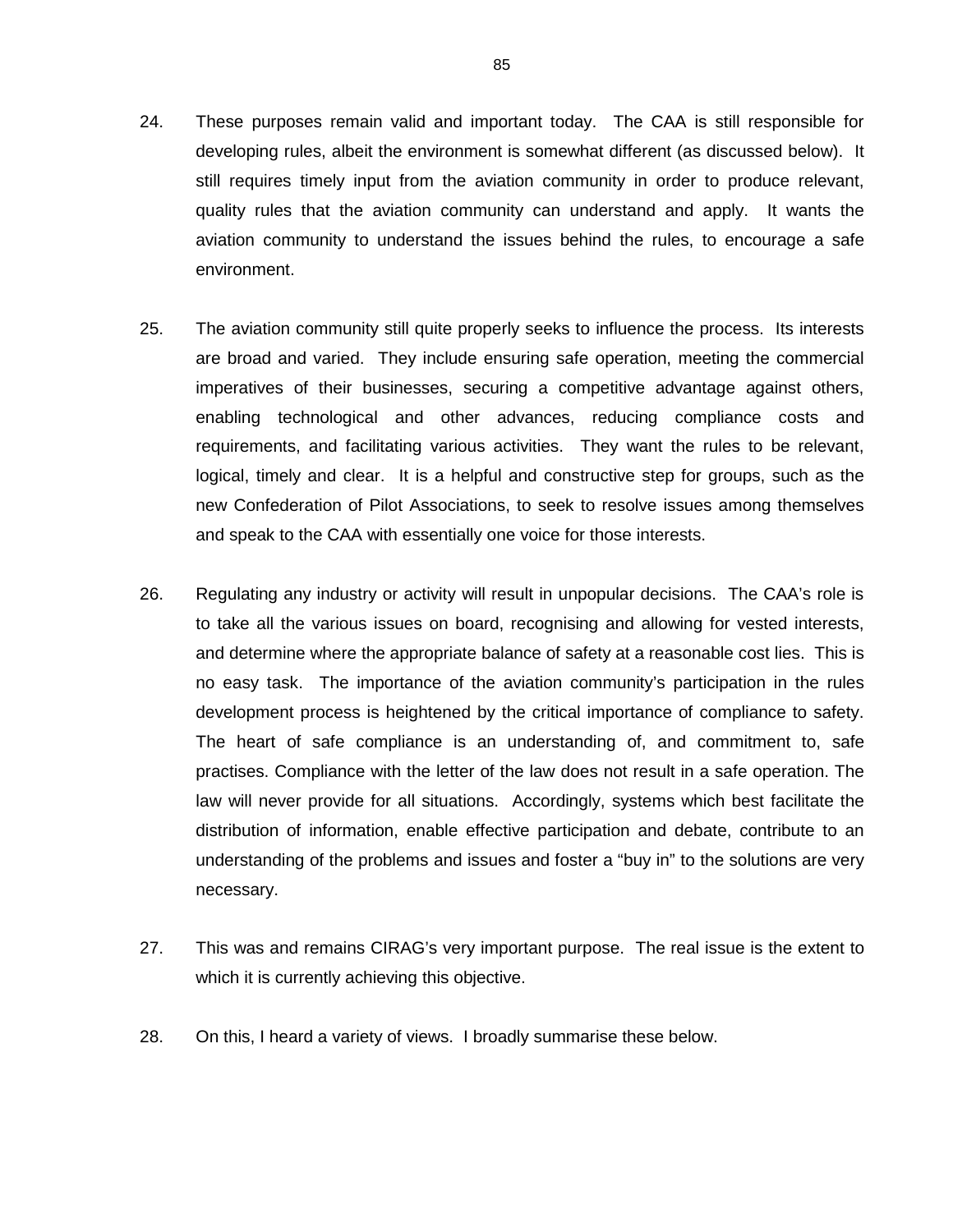#### *AIA/Commercial Operations*

29. AIA and its members generally felt that the process was largely positive and working well. It was universally recognised as a significant improvement on what had gone before. These parties also recognised a need for greater communication with, and involvement of, the wider aviation community, and for more understanding of and clarity in CIRAG's role.

#### *Wider aviation community*

30. The wider general aviation community, including the recreational sector and pilot groups, were largely suspicious of CIRAG, which members saw as being a powerful agency, captured by the commercial sector/AIA, and/or inappropriately subject to a CAA "veto". They generally sought reforms to the process that are more significant. However, largely they saw the model of aviation community involvement on a partnership basis with the regulator as a positive concept.

## *Ministry of Transport*

- 31. The Ministry emphasised its "non party observer" status where CIRAG was concerned. It noted with concern the limited representation of the aviation community provided by AIA, which left the perception that it would look after commercial interests only. It considered that the Government/CAA should take a stronger role. In particular it referred to the need for CAA to:
	- 31.1 Decide which rules are to be made;
	- 31.2 Retain authority for their preparation;
	- 31.3 Decide between competing views; and
	- 31.4 Ensure strong leadership of Technical Study Groups.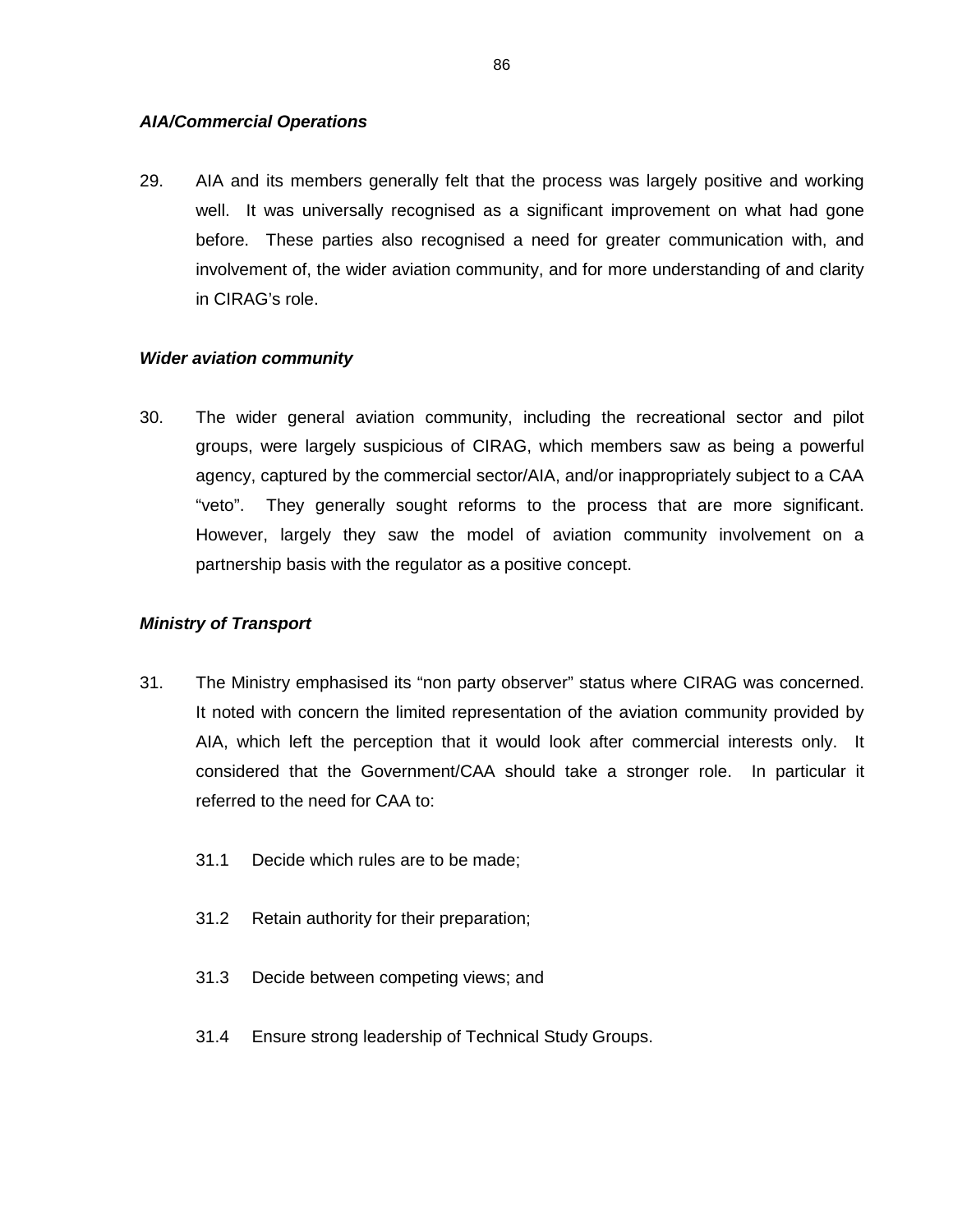- 32. The Ministry also saw the CIRAG process as possibly going too far in seeking to complete much of the consultation that was more properly part of the formal NPRM process. It emphasised the need for a case-by-case decision on who to consult or communicate with, on what and at which stage. It appeared to see the CIRAG process as inappropriately prescriptive of the CAA's role and responsibility.
- 33. It also saw the Technical Study Group processes as more effective when truly technical areas were involved, but raised concerns about perceptions of bias.
- 34. The issue of rule priority setting and the lack of "fit" with the annual contract was raised, and the complexity of the Charter itself was the subject of some criticism.

#### *Civil Aviation Authority*

- 35. The CAA expressed increasing concerns about the CIRAG process, questioning whether the model was appropriate for guiding industry involvement in the rule development process.
- 36. Concerns included:
	- 36.1 Slowness of the present system;
	- 36.2 Lack of representation of the wider aviation community at the Executive level;
	- 36.3 Poor quality of research provided by the industry to Technical Study Groups;
	- 36.4 Ineffective communication between Technical Study Group members in the wider aviation community on various issues arising;
	- 36.5 Conflicts of interest and a lack of process for dealing with these;
	- 36.6 Issues surrounding the appropriateness of conducting a cost benefit analysis in any particular case.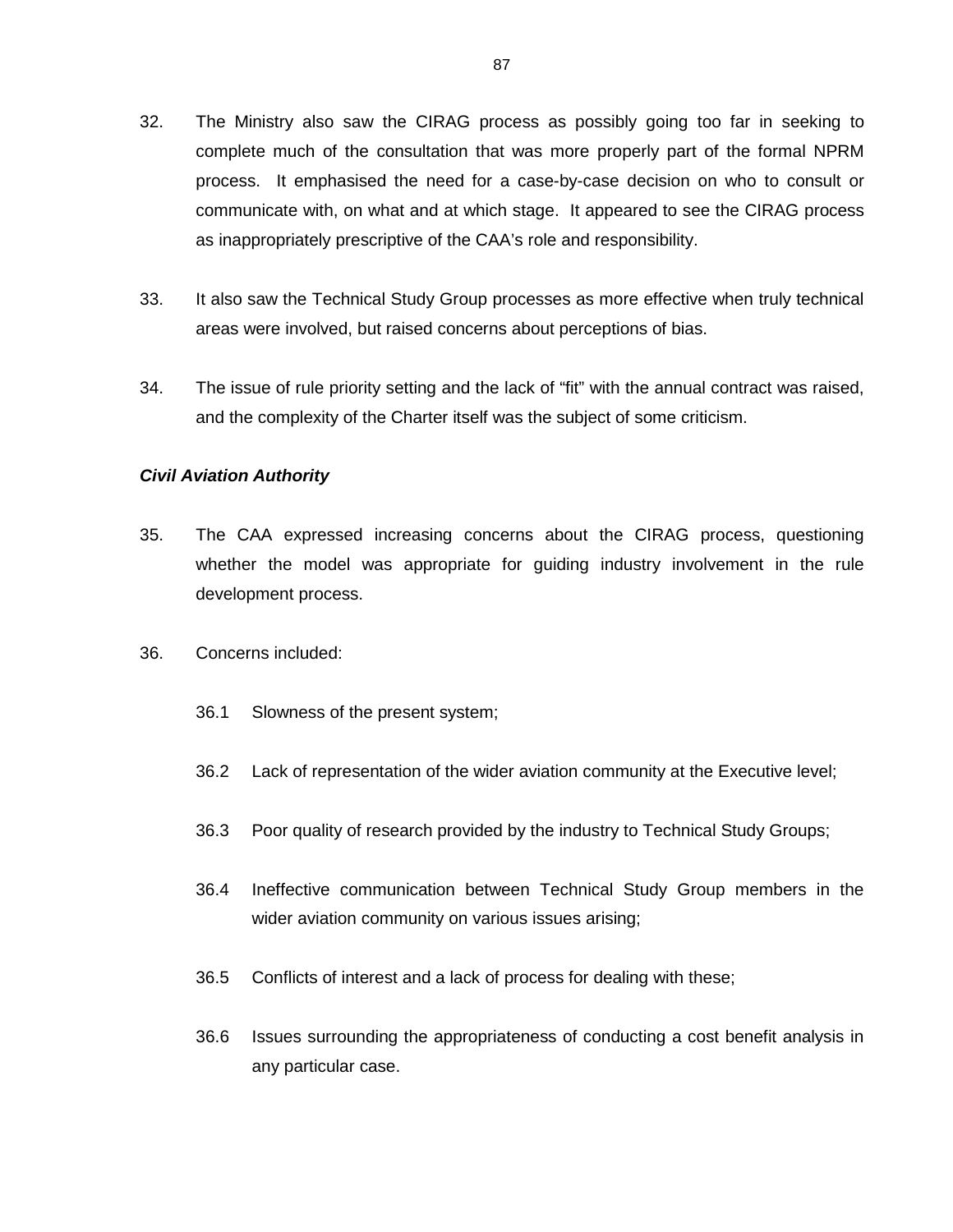#### *Conclusion*

- 37. There was little dispute that the purposes for establishing CIRAG remain important and valid objectives that ought to be pursued. To repeat, these are to create a body which represents a partnership between the regulator and the aviation community and that functions co-operatively -
	- 37.1 To enable the CAA, as the body responsible for developing rules, to obtain necessary aviation community input into the rule development process, in a timely way; and
	- 37.2 To enable the aviation community to secure and institutionalise a high level of influence in the regulatory development process, including through receiving information, assisting in prioritising, advising on the appropriate expert or affected persons to contribute to the process, monitoring that contribution and facilitating industry understanding of, and "buy in" to, the rules.
- 38. Nevertheless, it appears that the CIRAG process is falling short of achieving both purposes. First, CAA does not seem to be receiving the type of industry input it seeks. It has concerns about quality, conflicts and timeliness. Secondly, CIRAG is perceived as dominated by the CAA and AIA. A broader level of participation in the rule development process by the wider aviation community is required. The opportunity to influence must be open to all levels of the community through some sensible, workable structure.
- 39. Thirdly, there appear to be issues relating to the availability of information and communication of issues to the aviation community, which lead in some cases to a limited understanding of the rules and the problems they seek to address, and consequently a limited buy in. Of greater concern, I noted a degree of misunderstanding of the rule processes and associated frustration leading to a cynicism and treating of the rules as irrelevant or something to be circumvented. I see that as a significant issue as it defeats the purpose that all are agreed is important and jeopardizes safety.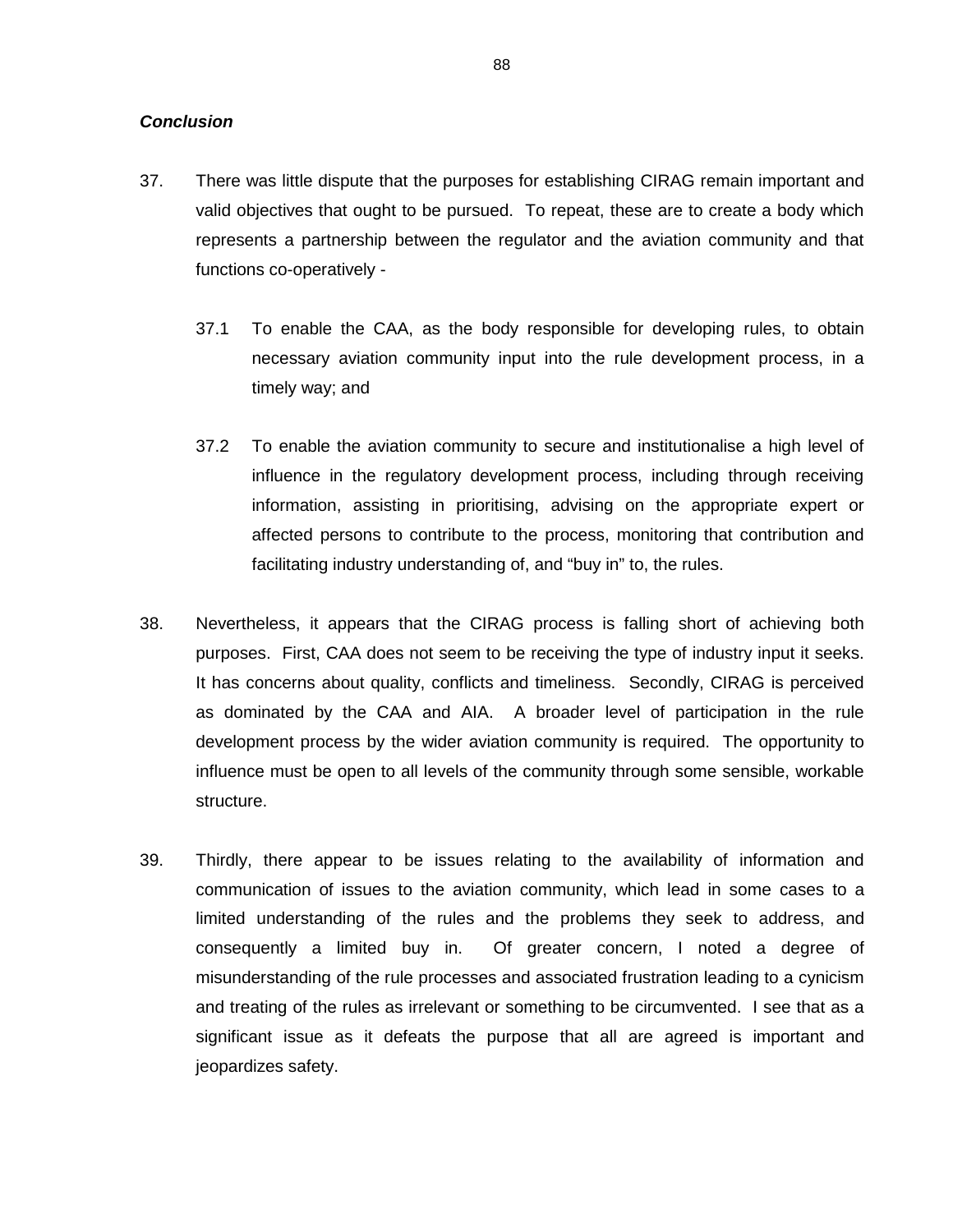40. It is important, nevertheless, not to throw the baby out with the bath water. A significant sector of the industry is largely happy with the existing process. Under Term of Reference 6, I examine the results of experience with the existing CIRAG processes.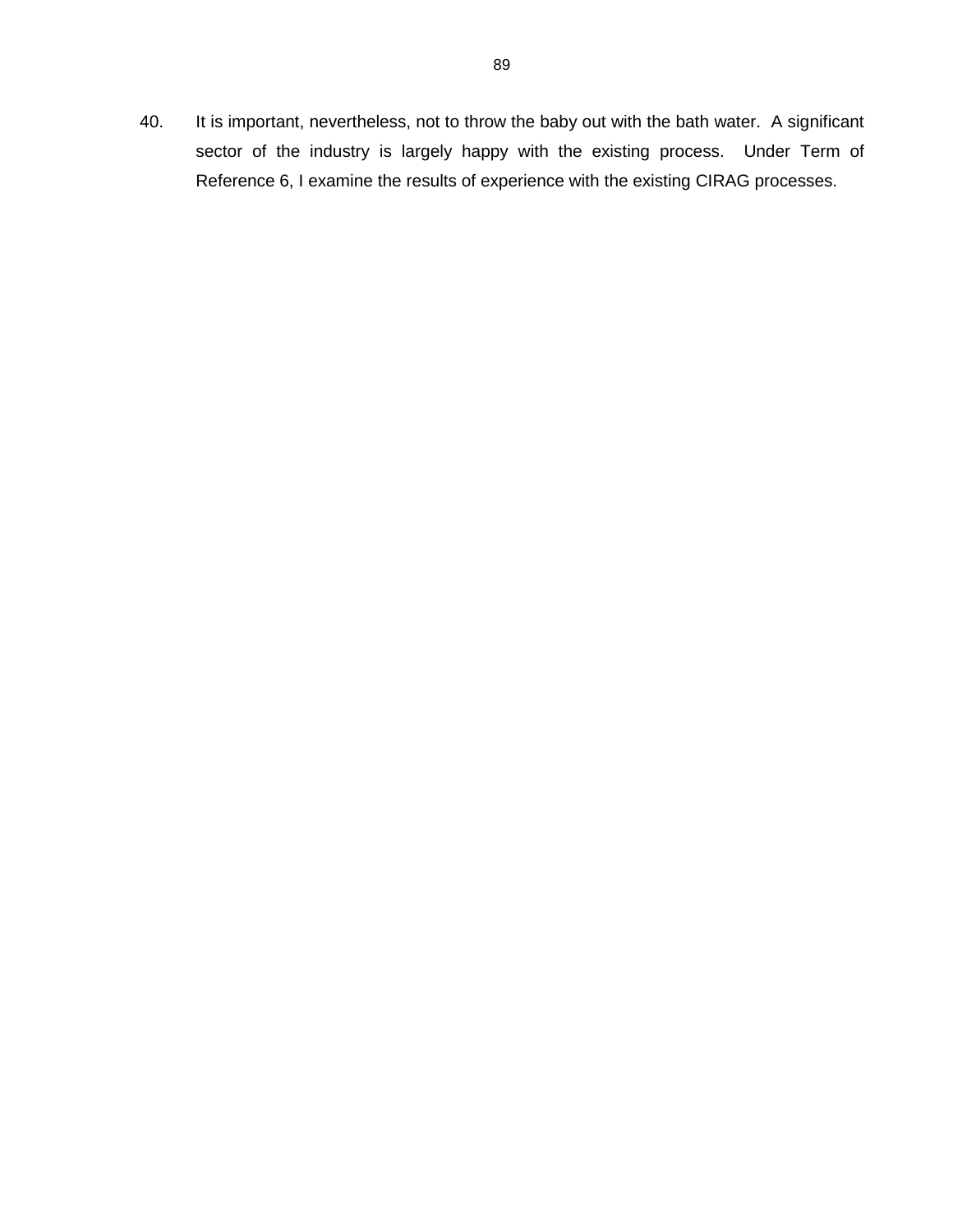# **TERM OF REFERENCE SIX: EXPERIENCE WITH EXISTING CIRAG PROCESSES**

6. Review the results of experience with the existing CIRAG processes and identify deficiencies in their design and operation.

# **Executive Summary:**

The CIRAG process is seen by the AIA as generally very successful. Most submitters accept, however, that it should be more representative of the broader industry, subject to an ability to work at a strategic level. There are four essential deficiencies or problems with the existing process-

- CIRAG and/or the TSGs appear to have the task of identifying the real underlying problem, identifying and assessing the various possible solutions, finding the preferred solution and, if it is a rule, what the rule ought to be. This strategic analysis seems to occur when an issue is already in a process that at the least favours, and more likely is committed to, a rule-based solution. The jurisdiction is too broad.
- - The CIRAG Executive is small and unrepresentative. It lacks the confidence of the wider aviation community outside of AIA membership and is not seen as sufficiently inclusive by the Ministry or the CAA.
- The CAA does not exercise sufficient control over the process and the focus on agreement results in a number of difficulties.
- $\bullet$  The dual role of some TSGs as both technical and representative is unhelpful. They are sometimes seen as unrepresentative when they are fulfilling a representative function. They can get bogged down in detail and the emphasis on agreement can produce unwarranted delay and unrealistic expectations of the outcome of the rules development process.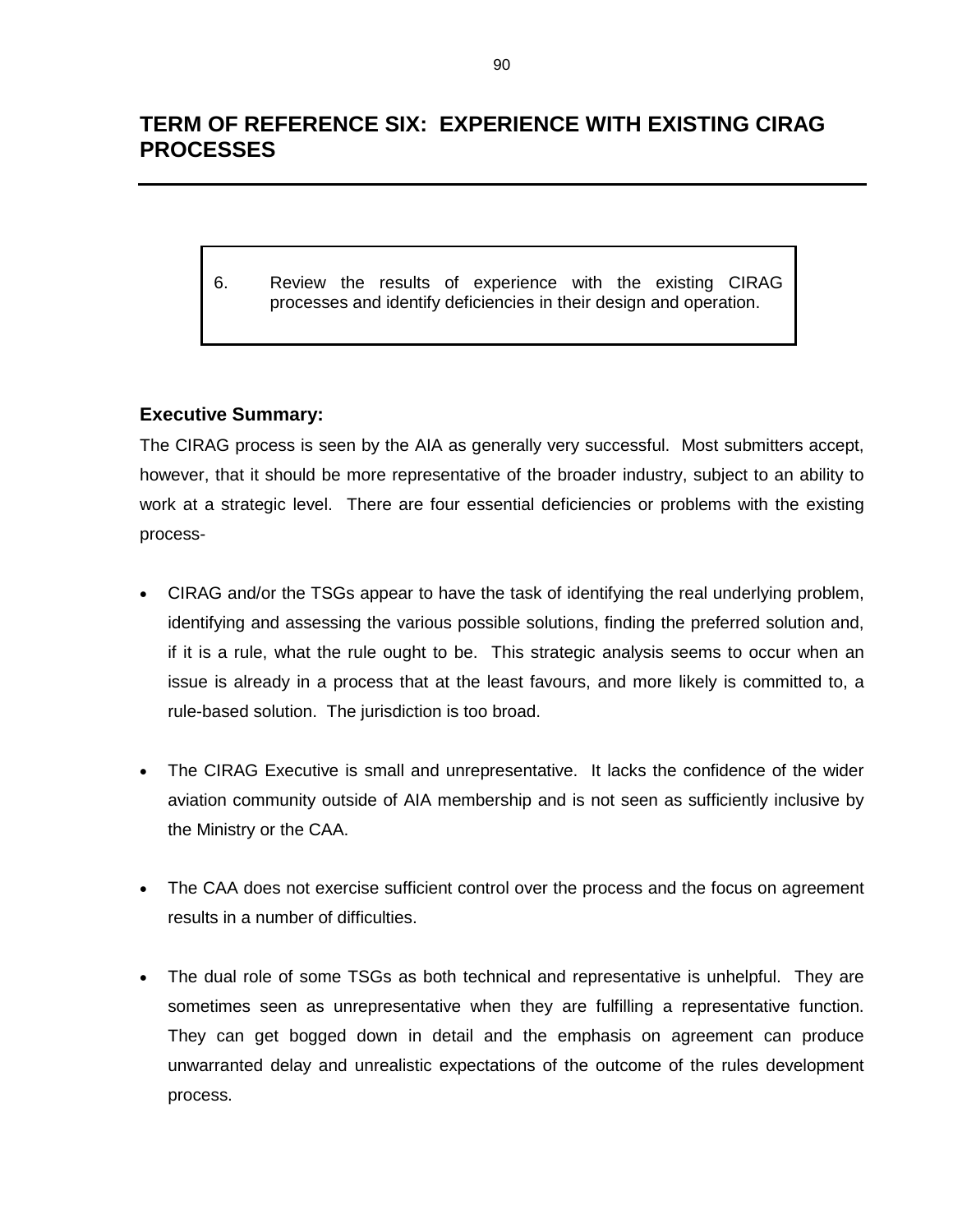### **Introduction**

- 1. The CIRAG process is essentially a partnership between the industry and the CAA which, I was told by AIA, is envied internationally.
- 2. In very broad summary, the overall effect of the submissions received was:
	- 2.1 The commercial industry in particular very much supports the CIRAG process, but favours better representation of the aviation community and more discipline on the CAA to reach consensus positions.
	- 2.2 The general aviation/sport and recreation/pilot community required a more representative body to function as the CIRAG Executive.
	- 2.3 The CAA and Ministry were very concerned at the (unanticipated) level of control of the rule-making process given to industry under the CIRAG Charter. They saw it as essential to take more control of the process.
- 3. The regulator and the aviation community hold contrary and, for some, irreconcilable positions.
- 4. I received strong submissions from the AIA and Air New Zealand to the effect that it would be a big mistake to return to a process like the previous system. Before CIRAG was set up, a Joint Consultative Group represented the aviation community at a general consultative advisory level, with technical and detailed input on the rules being managed by the CAA on a more "as required" basis. This, I was told, resulted in many difficulties for the industry surfacing for the first time only once a draft rule had been developed and formally published for submissions (through the NPRM). By this stage, the industry found it very difficult, as well as highly time and resource consuming, to persuade the CAA to rectify what it saw as major difficulties, flaws, impracticalities and /or errors in the draft rule. A process of earlier and detailed conferring, as occurs through CIRAG and the TSGs, was much preferred by the AIA and its members.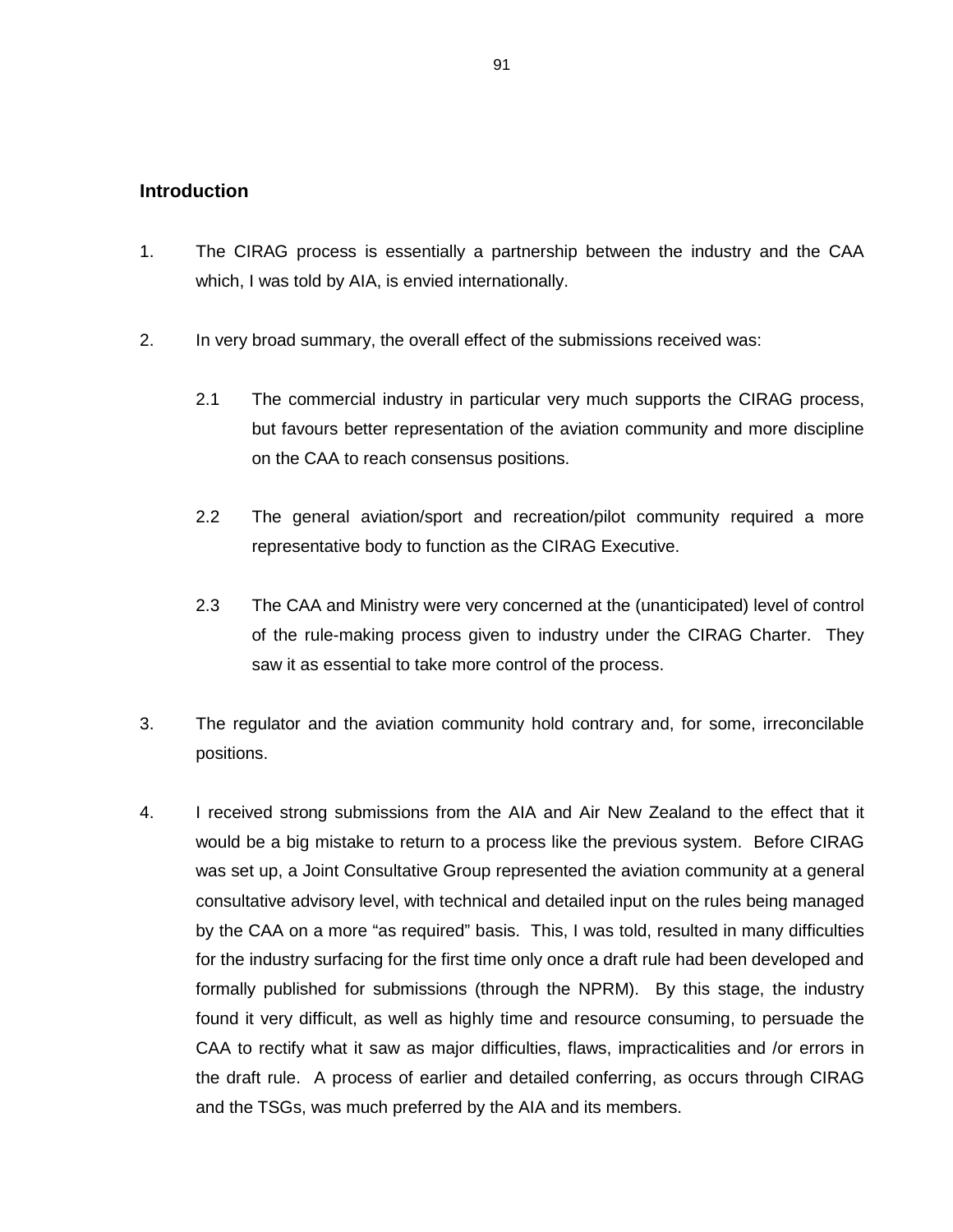5. The widely held view that the CIRAG process could, and on occasion does, work well was very much in my mind as I considered these issues. I can well see why such a process might be envied internationally. I have also tested at some length with the CAA the difficulties it was described as experiencing. I have been mindful of my own emphasis on the importance of identifying the "real problem".

## **Deficiencies with existing CIRAG processes**

- 6. Deficiencies identified in the design and operation of existing CIRAG processes are discussed under the following headings:
	- 6.1 CIRAG's jurisdiction;
	- 6.2 Representation and participation of wider aviation community;
	- 6.3 Roles of participants on CIRAG Executive;
	- 6.4 Role and operation of Technical Study Groups.

## **CIRAG's jurisdiction**

7. The complex terms of the CIRAG Management Charter are summarised under Term of Reference One. In summary, CIRAG is intended to consider all regulatory issues and advise the Director on rule making action. It forms Technical Study Groups (TSGs) "where necessary" (clause 6) with a view to fostering "full and complete discussion and resolution of all technical, legal and policy issues" (clause 5). Both CIRAG and TSGs are to aim for consensus (Part B clauses 4 and 7). The TSG is encouraged to find rule solutions as a last resort (Part B clause 2) but also to provide recommendations in the form of complete packages (recommendation, proposed rule or amendment, Regulatory Impact Analysis Statement) (Part B clause 8 & Appendix 1). Appendix 1 notes the various questions the TSG will consider when assessing the risks, costs and benefits of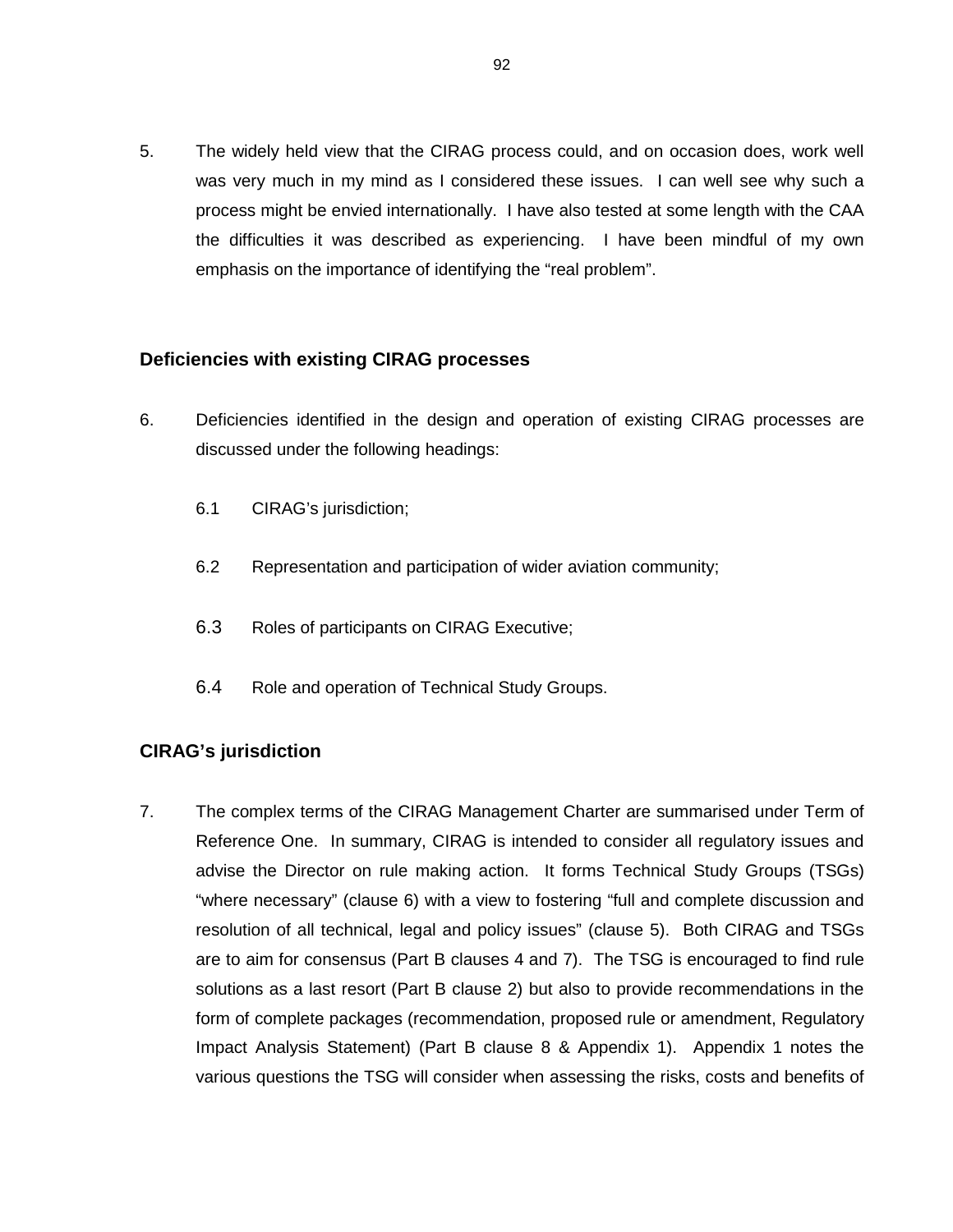a proposal, including why alternatives have been rejected or reserved for further consideration.

- 8. The first difficulty with the existing process is to note is that, to the extent CIRAG engages in any priority setting, it does not formally link in with the Minister's processes. Driving the prioritisation process now is the fact that the CAA is required to negotiate an annual rules programme with the Ministry and have its rule programme considered by Cabinet and approved by the Minister. The policies behind each proposed rule (including compliance costs) and its relative priority need to be clearly articulated by this stage. The CAA is obliged to then develop rules in accordance with its annual agreement with the Secretary for Transport.
- 9. Secondly, CIRAG effectively determines how the rule-making process will proceed and who will be involved. This can sometimes occur before any clear process of problem identification, risk assessment and assessment of the various options open is made, including options that do not involve rules. Those questions are delegated to the TSG. Essentially the TSG takes over the management of the rule development process from the CAA for the period it has responsibility for the project. It can be responsible for defining the problem, the solution and the means.
- 10. As noted under Term of Reference 4, I agree with the many submissions that emphasised that a process of identifying the real problem must be undertaken at a very early stage. The most critical decisions should, in my view, be made well before a rule development proposal has been approved by the Minister. There needs to be a process, outside of and preceding the rule development process, whereby the aviation community is involved in identifying both the problem, the possible and preferred solutions and the priority to be recommended for different rule-based solutions. Unless the Minister is prepared to contract for a higher level of rule-development activity, or the process becomes considerably simpler, then rule-making must be treated as very much a last resort.
- 11. The question arises as to how the aviation community is to be involved in these 'policy' decisions at an earlier stage. A proposal is discussed under Terms of Reference 8 and 9. The implications for the present discussion of the operation of CIRAG should be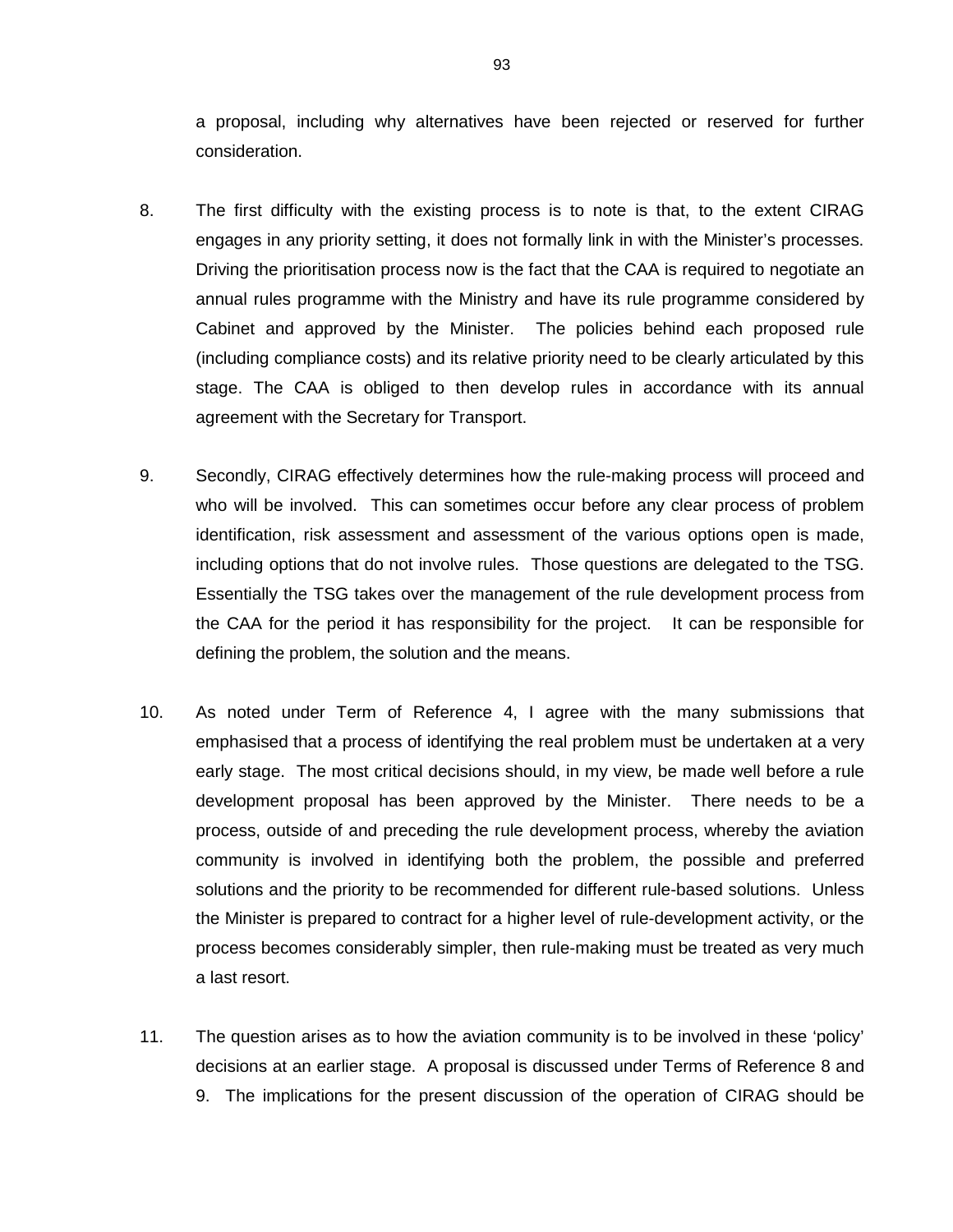recognised, nevertheless. Were CIRAG to continue to 'govern' the rule making process, under the recommendations I propose it would have a more limited function, as many of the issues it currently deals with will have been determined before an issue becomes part of the rule development process.

# **Representation and participation of wider aviation community in the CIRAG process**

- 12. Almost every submitter acknowledged that the current membership of the CIRAG Executive is actually, or perceived to be, insufficiently representative of the aviation community. Either way it was accepted as an issue that must be addressed. Many members of the aviation community who are not closely involved with those industry representatives on CIRAG feel disenfranchised by this process. For example, many general and recreational aviation organisations I heard from feel that their needs and requirements are frequently if not always overridden by the priorities of the larger commercial industry, and their voices are not represented in matters of interest to them. They perceive CIRAG to be very powerful in the rule development process. Consequently, their approach to the rule processes can be dominated by attitudes of frustration and cynicism.
- 13. The CAA expressed real concerns about the difficulties with current representation on CIRAG. Their experience showed the importance of having input from the wider aviation community at the appropriate stages. This includes the policy development stage when the need for the rule is identified. The CAA noted there has been consistent efforts by bodies not associated with AIA to have representation which have not to date materialised. The nature of a consultative executive body such as that recommended by the 2001 Ministerial Review would, it says by definition, lend itself to wider involvement by the aviation community than currently exists. The CAA's primary concern was with the principles that underpinned any structure rather than the structure itself.
- 14. The Ministry of Transport also expressed concerns about the breadth of representation and perception of industry capture issues. Whether or not these perceptions were correct, it was important that they were dispelled.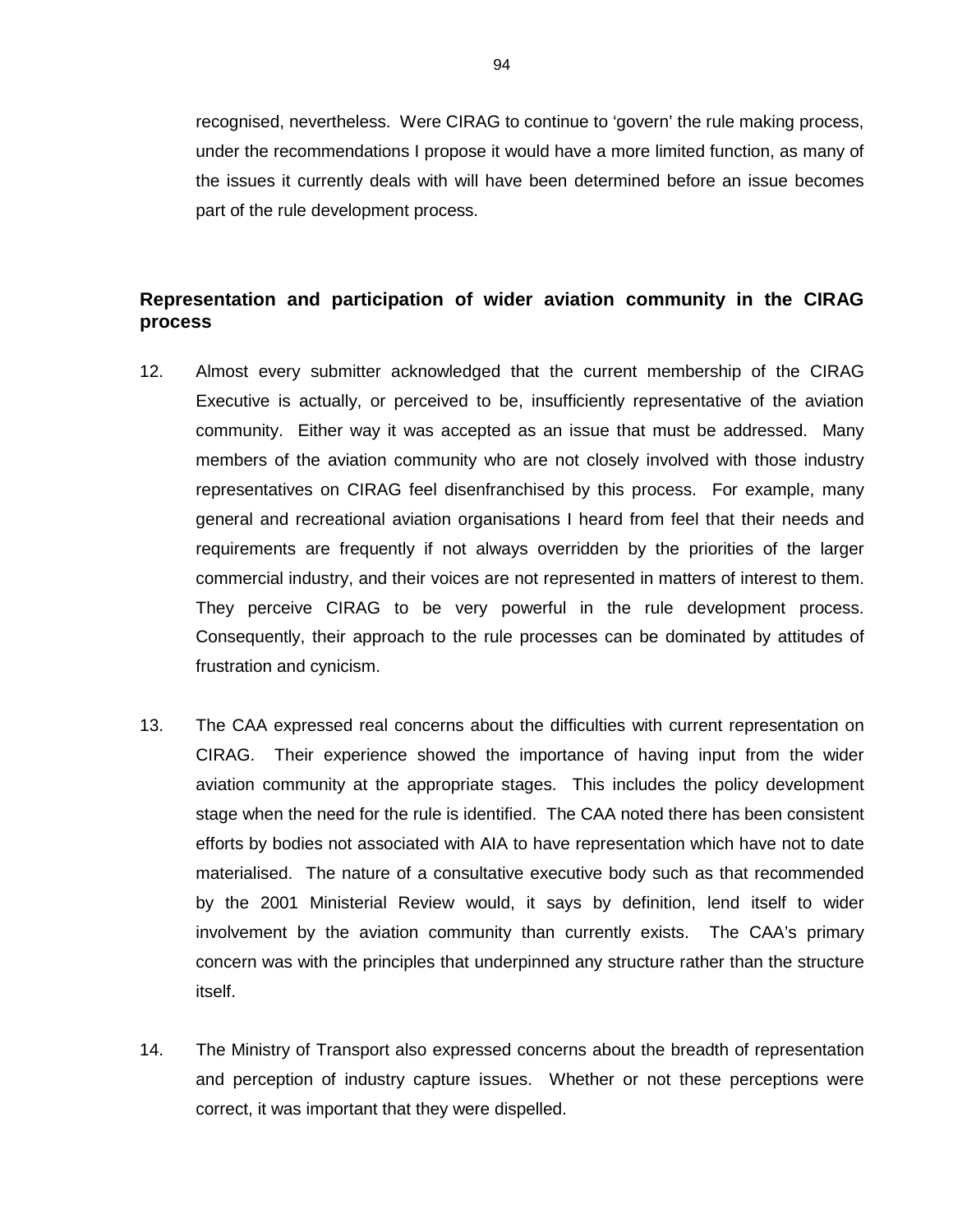- 15. AIA and its members were also generally supportive of limited change. While they considered there was much misunderstanding of CIRAG within the wider aviation community, there was acceptance that broader representation was necessary if the process was to have integrity. However I did not perceive any support for a considerably larger body. Furthermore it was considered critical that AIA should retain administrative control of the process of recommending appointments to the CIRAG Executive. It would support nominations being drawn from all corners of the aviation community provided minimum appointment criteria based on skills and knowledge of all aspects of the industry was met. The key concern was that CIRAG "industry" representatives must have a wide appreciation of all key aspects of the industry, including governance issues, the strategic direction of aviation, and the regulatory environment.
- 16. Helicopter Services (BOP) Ltd recommended caution in changing CIRAG membership. It submitted a number of factors required consideration. In summary these are:
	- 16.1 The need for extensive commercial experience given the nature of the bulk of the rules and the importance of understanding the aviation environment;
	- 16.2 The significant responsibility and commitment involved appointees must have the time and resources available;
	- 16.3 The need for consistency and continuity in representation. Ideally, appointments are for two to three years. Officers from voluntary organisations may change and a change of representation on CIRAG was not considered to be desirable;
	- 16.4 Representatives must be capable of approaching the task from a broad perspective of the aviation community, not a narrow sectorial perspective.
- 17. These issues highlight the tension between the current role of the CIRAG Executive and the need for broader involvement of the aviation community at particular stages in the rule identification and development process.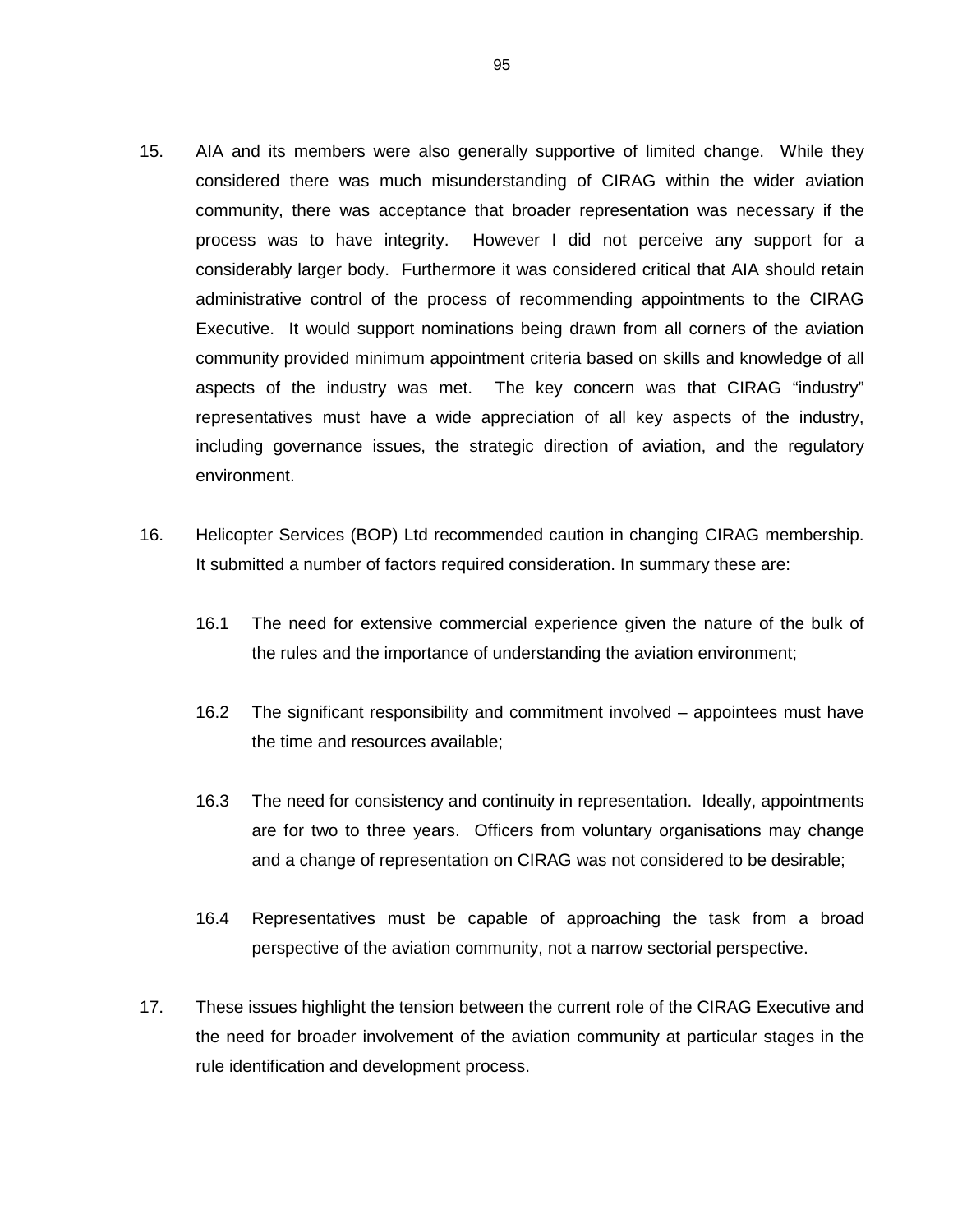- 18. As I have noted, the concern about representation was a strong theme of submissions from the general aviation sector, sport, recreation and pilots groups and the Airways Corporation. AOPA did not consider there would be a difficulty in responding to a call for participation. Recently an umbrella group of pilot organisations, provisionally to be known as the Confederation of Pilot Associations (NZ) Inc, or the Pilots Forum, is in the process of being established. It has agreed in principle to funding and a Wellington based secretariat. I see this as a very constructive step. Obviously, groups such as this will have particular concerns and it may be that the particularity of the issues they raise is, of itself, a concern to the members of AIA. However a disciplined process should ensure that these issues are on the agenda and receive appropriate attention.
- 19. The current AIA representatives on CIRAG were not supportive of recreational, sporting or NZALPA having a "separate voice" on CIRAG. They were not persuaded that these bodies could represent industry as a whole. (Similarly, these bodies were not persuaded that the AIA representatives could or did represent their interests.) This catch-22 requires a resolution.
- 20. It was submitted that almost all the rules affect commercial operations. The bigger the commercial operation the more likely the rules are to impact on it. The majority of rules will only minimally affect the hang-glider operator in Eketahuna. I was told that the AIA has tried to select people who are not only representative of and respected in the industry but are also recreational flyers with a wide range of contacts. It is their role to represent these people as well. For example, I was told that the AIA representatives on CIRAG represented the interests of NZ Warbirds Association. Their case was put forward but realistically, as a matter of priority, the rules that affected Warbirds were well down the list. This was recorded in the Minutes and Warbirds were sent a letter to explain CIRAG's position. The perception of the process from Warbirds was, however, quite different. As for ALPA, the strong view of the current industry members of CIRAG was that, as they represent only pilot interests, they could not carry out the role of representing the industry as a whole.
- 21. At the end of the day, I define this problem as essentially one of a lack of confidence in the process outside of AIA membership. The process itself is probably not as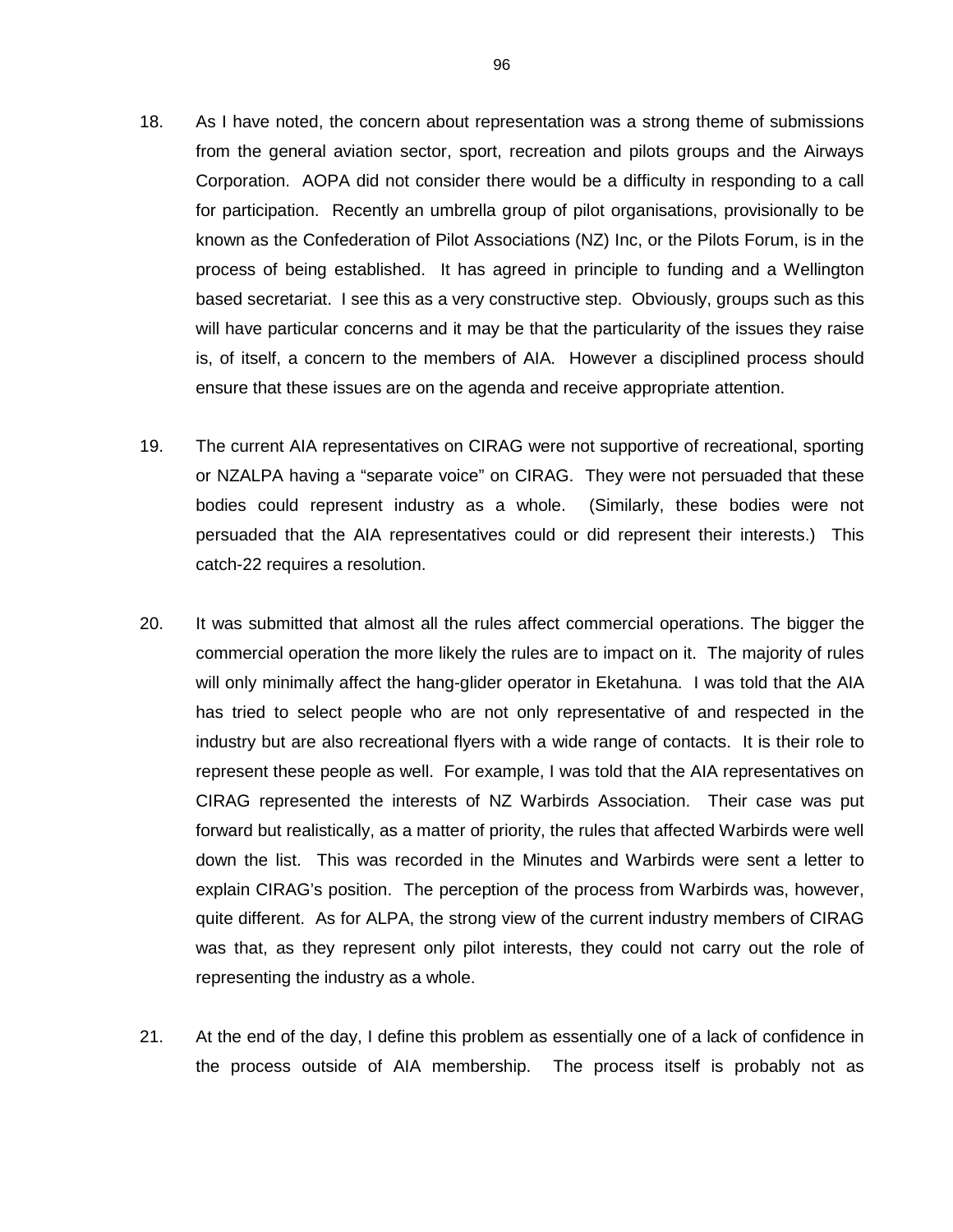transparent as it was intended. The wider industry feels, and I believe is at times, left out.

- 22. I accept the rules apply primarily to the commercial sector. The range of interests that are "commercial" is, itself, extremely broad and diverse. It includes, for example, pilots, training organisations and many commercially focused tourist and recreational operators. I do not know but I can certainly accept that the bigger the operation the more likely the rules are to impact on it. However, I also heard that the major safety related concerns are at the smaller operator and pilot level. I am left asking two questions:
	- 22.1 Is it feasible to expect an industry as diverse as the aviation community to speak with one voice (or few voices) on a representative group such as CIRAG? and
	- 22.2 Is it advisable to do so given the issues currently facing the NZ aviation community?
- 23. The answer to the first question is no; wider representation is required. The second question I leave for those who are better placed to answer it. Hand in hand with wider representation will be a stronger role for the CAA than appears to be taken or at least to be accepted as appropriate by the AIA representatives on CIRAG under the current arrangements. This is discussed under the next heading.

## **Roles of participants on CIRAG Executive**

- 24. Most submissions from industry participants in the CIRAG process raised the need to clarify the roles of participants. Most contended that the process would operate better if there were more emphasis on governance by consensus, with matters going to the Director if agreement cannot be reached. It was submitted that the CIRAG Charter required this and the CAA should follow more closely the requirements of the Charter.
- 25. It is correct that the process envisaged by the Charter is focussed on agreement where possible. However as noted earlier, such obligations on the CAA do not fit well with its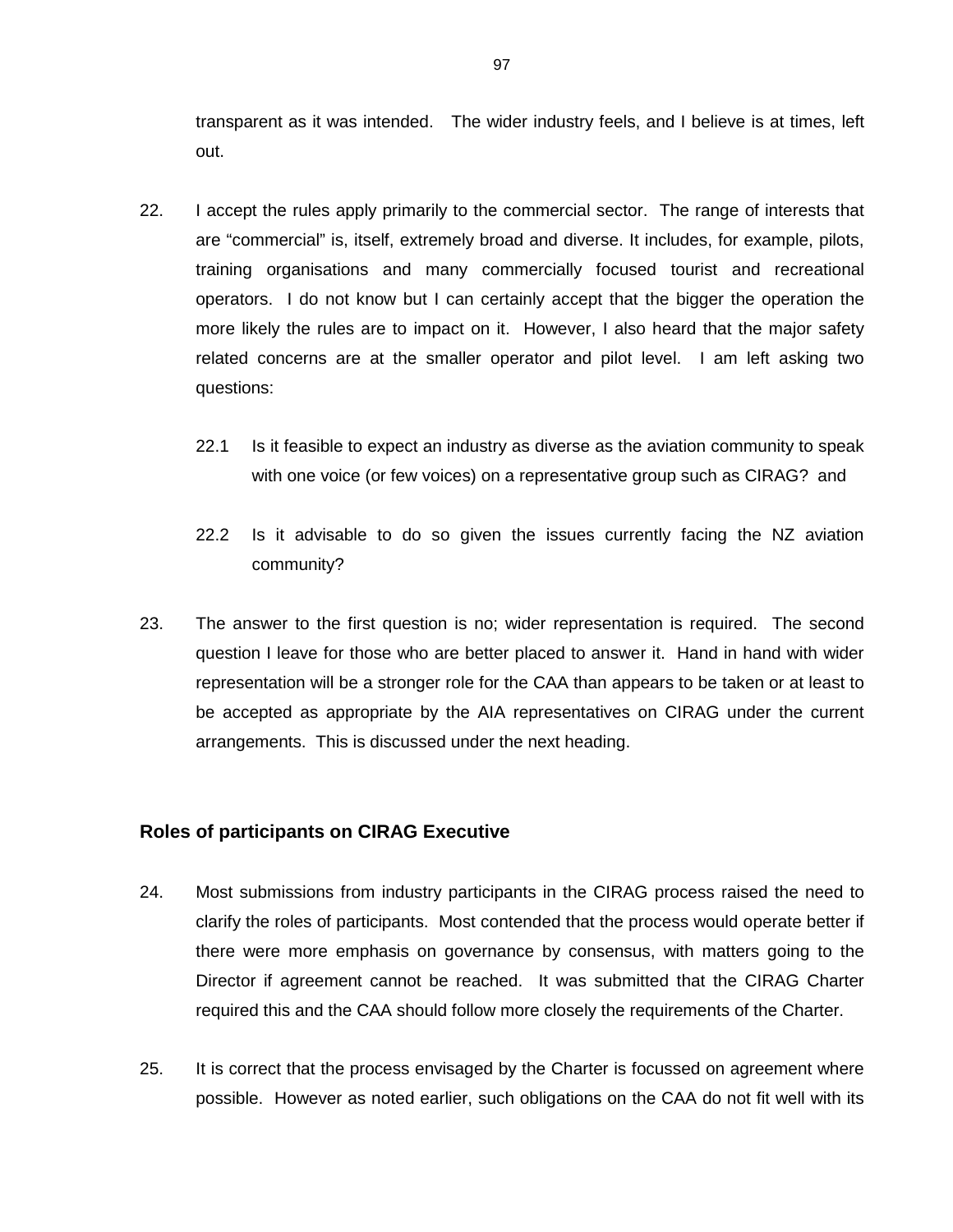statutory functions and obligations, and to the extent they conflict, the CAA cannot be bound by the Charter. I do not want to discourage the genuine striving for consensus, but in the end I have concluded that emphasis on such an objective is unhelpful, and fails to properly recognise the statutory roles and responsibilities of the CAA and the Minister.

- 26. No-one would argue that the CAA is a mediation service searching for a consensus position which the various conflicting interests in the industry can live with. In the words of a famous USA case, adapted slightly for the New Zealand environment, its role "does not permit it to act as an umpire blandly calling runs and wickets for adversaries appearing before it; the right of the public must receive active and affirmative protection".<sup>1</sup> Neither is the CAA "for or against" any particular interest or group in the aviation community. It has the objective, in common with aviation participants, of safe and successful operations because that is in the public interest. However it comes at this objective from a much broader perspective than any one participant or group of participants.
- 27. As the regulator, the CAA (Minister) is engaged in "reasoned decision making in search of the public interest".<sup>2</sup> The CAA must be able to propose to the Minister those rules that it judges to best meet the public interest in safety at reasonable cost. The aviation community assists the CAA to find that balance. Its members provide information, point out issues, and assist in specialist and expert areas. Importantly, they also must be free to advocate for their own various interests. The CAA needs to understand the impact of proposals on various industry businesses and activities. It also must test the validity of that information and weigh it against other criteria. No aviation community interest that is also affected by the proposal can fulfil this role.
- 28. At the same time, it is recognised that responsible participants in the aviation system who understand and apply safe policies and practices will best serve the public interest in safe operation. There is a strong educative element to the regulatory process, particularly in identifying the problem and choosing the appropriate solution, which must

 $\overline{a}$ 

<sup>&</sup>lt;sup>1</sup> Scenic Hudson Preservation Conference v Federal Power Commission 354 F.2d 608, 62 (2d Cir. 1965).

 $<sup>2</sup>$  Bargaining Toward the New Millennium: Regulatory negotiation and the subversion of the public interest:</sup> William Funk, 46 Duke LJ 1351 p 1385.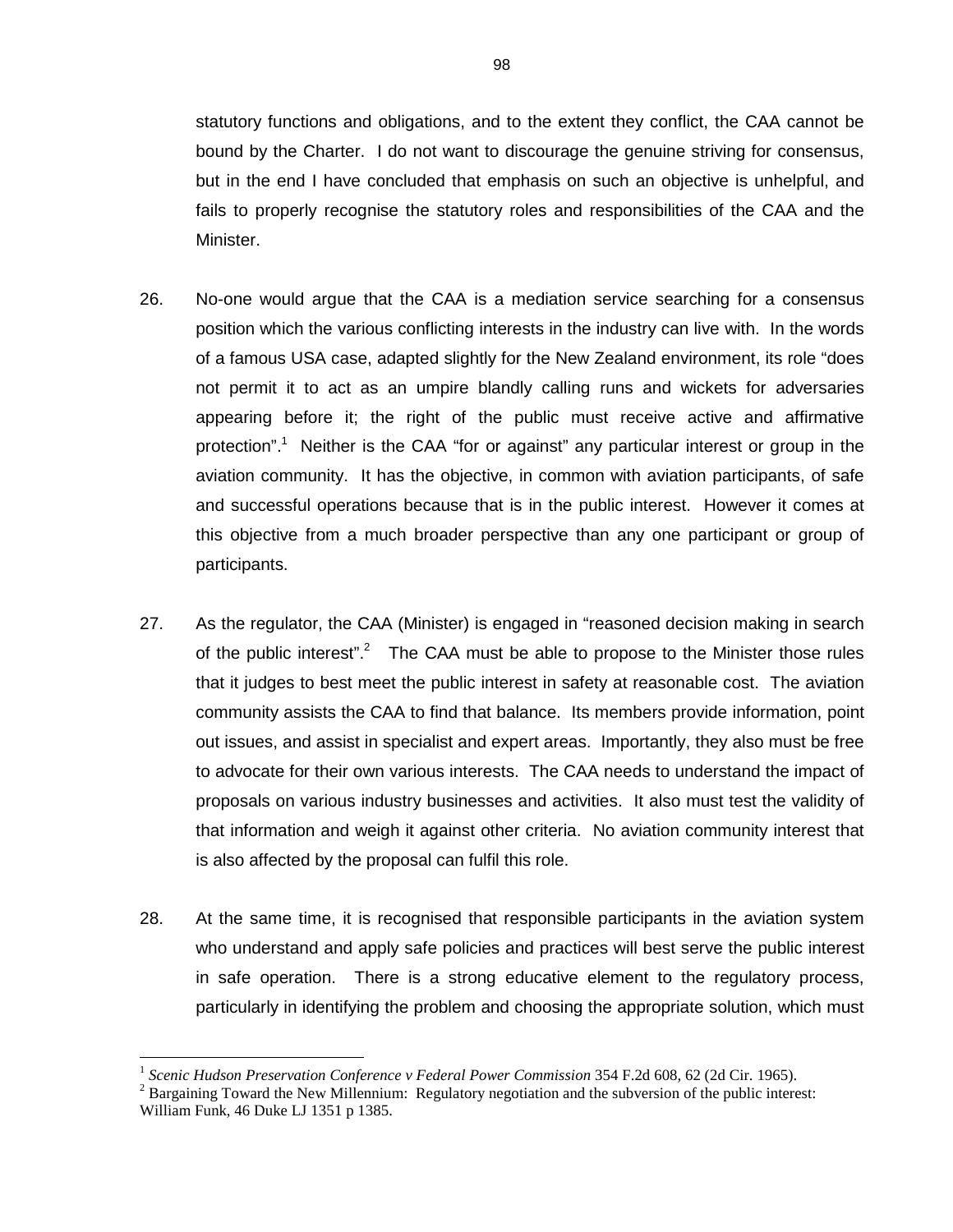be recognised. One might expect that the higher the level of 'buy-in' that can be achieved from participants, the more effective will be the desired safety outcome.

- 29. There is a view that negotiated rule-making, or any process which places very high emphasis on consensus, runs two risks:
	- 29.1 The risk of becoming captured by the more powerful interest groups, rather than having as its ultimate objective the interests of the whole community; and
	- 29.2 The risk of frustrating the participants, who suffer the increased costs of participation only to be disappointed when consensus is not reached, or the positions reached (for example at TSG 'sign off' pre-NPRM) are not ultimately realised as the "agreement" secured changes for political or other reasons.

This latter outcome is not uncommon with the negotiated rule-making process that applies in the USA.<sup>3</sup>

- 30. There were signs of the second risk and perceptions of the first in the anecdotal information I received. Closer consideration of these would likely draw out some interesting lessons, but would take considerably longer that this current review should run.
- 31. What is required is a highly participative process that ensures both the CAA and affected persons are well informed, where the CAA (Minister) determines the ultimate balance of the public interest in safety at reasonable cost, and where solutions are at least understood but preferably accepted by the affected community.

## **Role and operation of Technical Study Groups**

 $\overline{a}$ 

32. The Technical Study Group (TSG) is a vital element of the CIRAG process under the Charter. Each TSG is set up as required by the CIRAG Executive. Its leader is

 $3$  Regulatory negotiations and other rule-making processes: Strengths and weaknesses from an industry viewpoint: Ellen Siegler, 46 Duke LJ 1429 p 1434-5.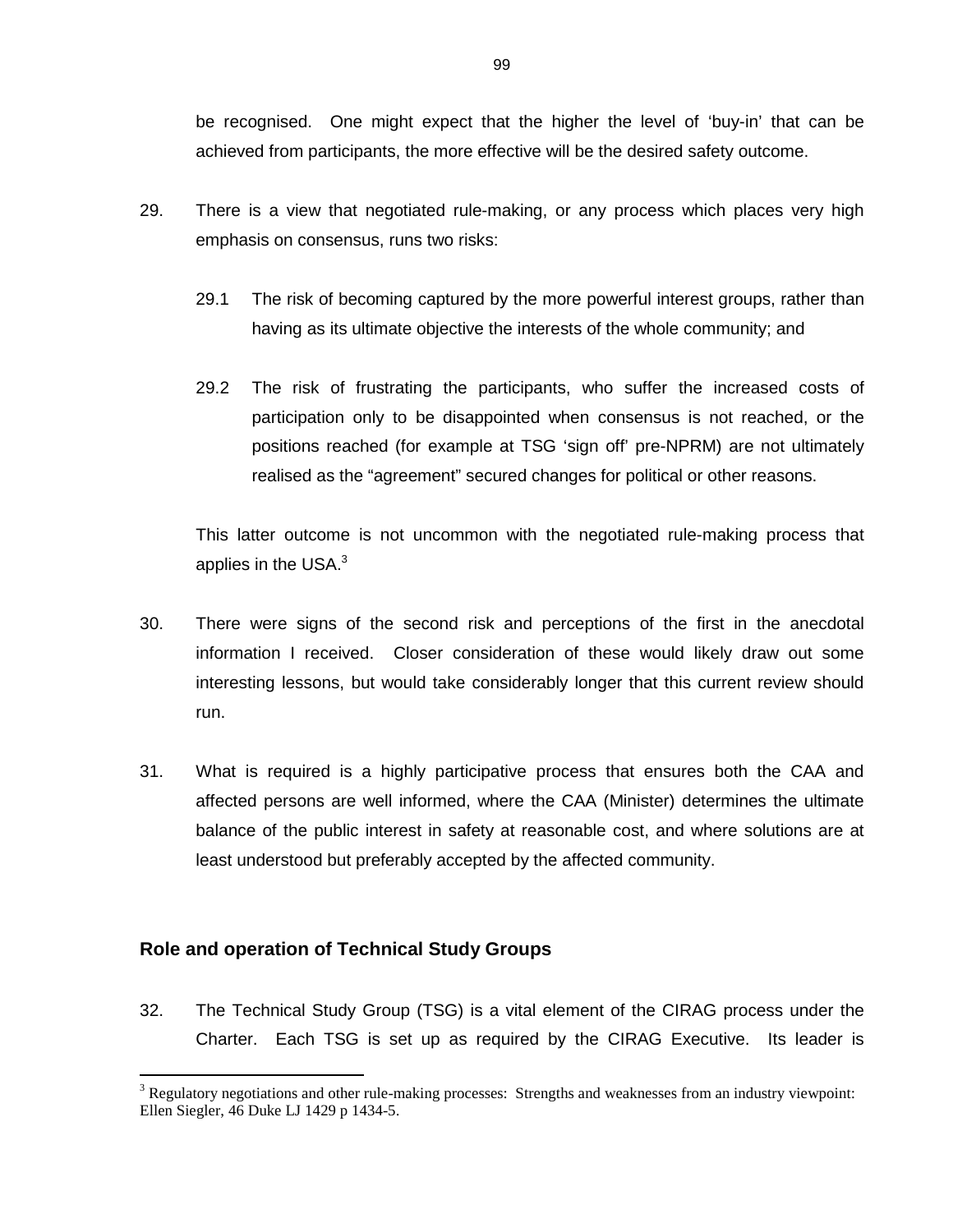nominated by CIRAG. TSGs have a very broad range of potential tasks under the Charter, from developing proposals to drafting rules.

# *Submissions*

- 33. Between them AIA and Air New Zealand described a successful TSG as one where:
	- 33.1 The leader is a respected subject expert **and** a consensus builder (I note these are quite a special mix of skill);
	- 33.2 There are well defined and understood Terms of References;
	- 33.3 Effective use of international precedent, research and data;
	- 33.4 Appropriate staff;
	- 33.5 Where requested, a cost benefit analysis (CBA) is undertaken;
	- 33.6 Expert members with strategic view;
	- 33.7 Good consultation by members;
	- 33.8 Not CAA controlled follows Charter Annex B.
- 34. The submissions indicated the process was less successful where:
	- 34.1 Disagreement was not reported to CIRAG;
	- 34.2 Rule-making became prescriptive;
	- 34.3 Resourcing issues arose;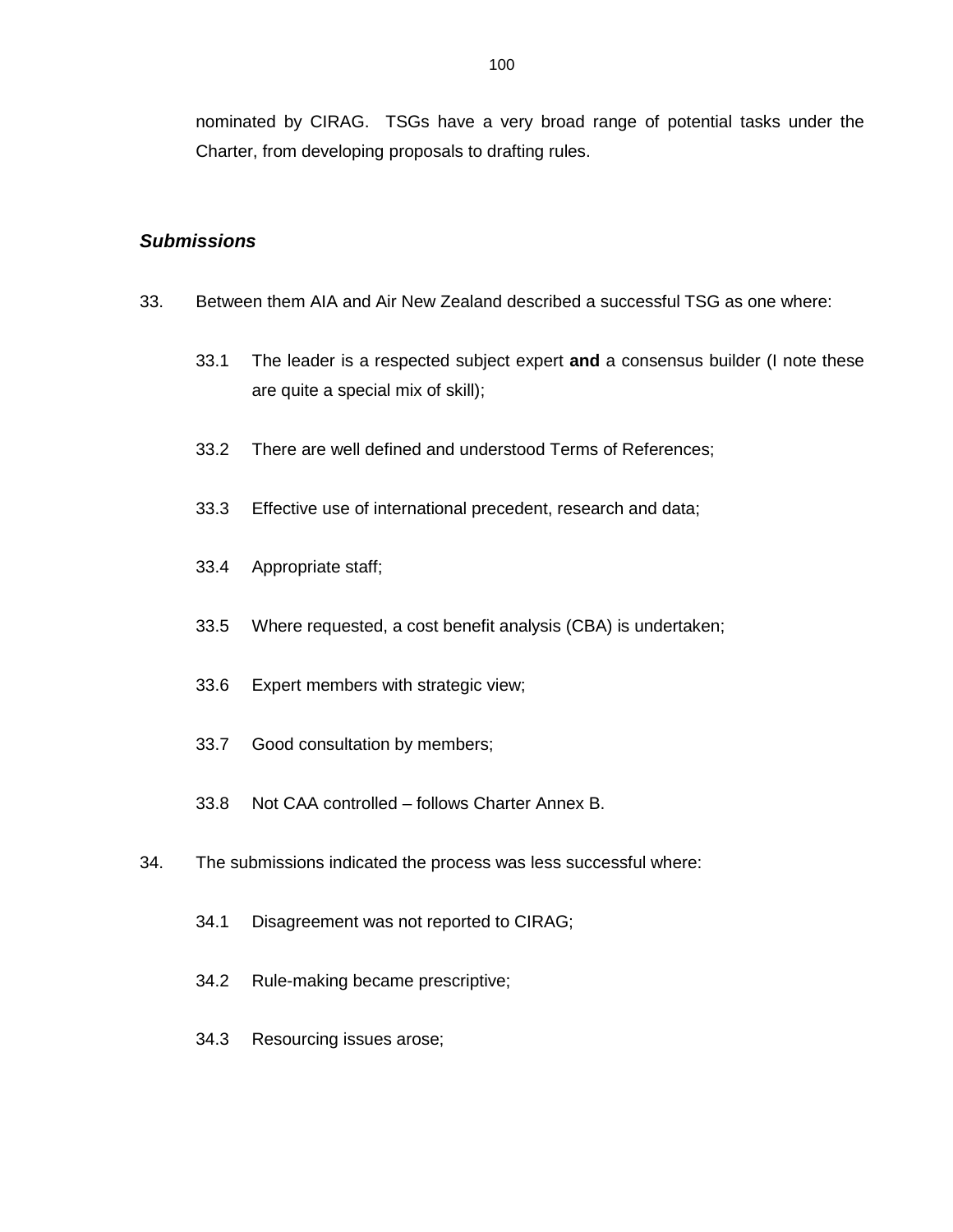- 34.4 Members were selected by a narrow 'who you know' process which lacked transparency;
- 34.5 There was insufficiently broad representation;
- 34.6 Issues became bogged down in detail/lack of consensus;
- 34.7 No CBA/cursory Regulatory Impact Statement only;
- 34.8 Limited or no prioritisation.
- 35. NZALPA raised concerns about the composition of TSGs they were not seen as representative, neither were they always specialist groups, and the fact that petitions were not encompassed.
- 36. The Ministry had concerns about the role of the CAA within TSGs, was concerned that non-technical TSGs were less effective, and the risk of inappropriate delays to the NPRM stage. It did not see the public as sufficiently involved or engaged.
- 37. The CAA saw the industry as having too much involvement in the detail of rule drafting, a contributing factor being the majority participation of practitioners rather than safety strategists on the TSG. It experienced difficulties obtaining industry/community views and input through this process. It considered that members of TSGs did not always communicate well with their various constituencies. It found its own role on the TSG could raise difficult questions. Should it advocate for a position that it might hold, or try to neutrally guide a consultative process?
- 38. Issues of confidentiality sometimes arose, meaning the TSG was not an open process.
- 39. The quality of industry research was not high the CAA did most of it. The issue of when a CBA is required is increasingly contentious, and the CBA itself becomes the focus of dispute and differences of opinion. Considerable delays are experienced resolving these "in a consultative manner" as required by CIRAG.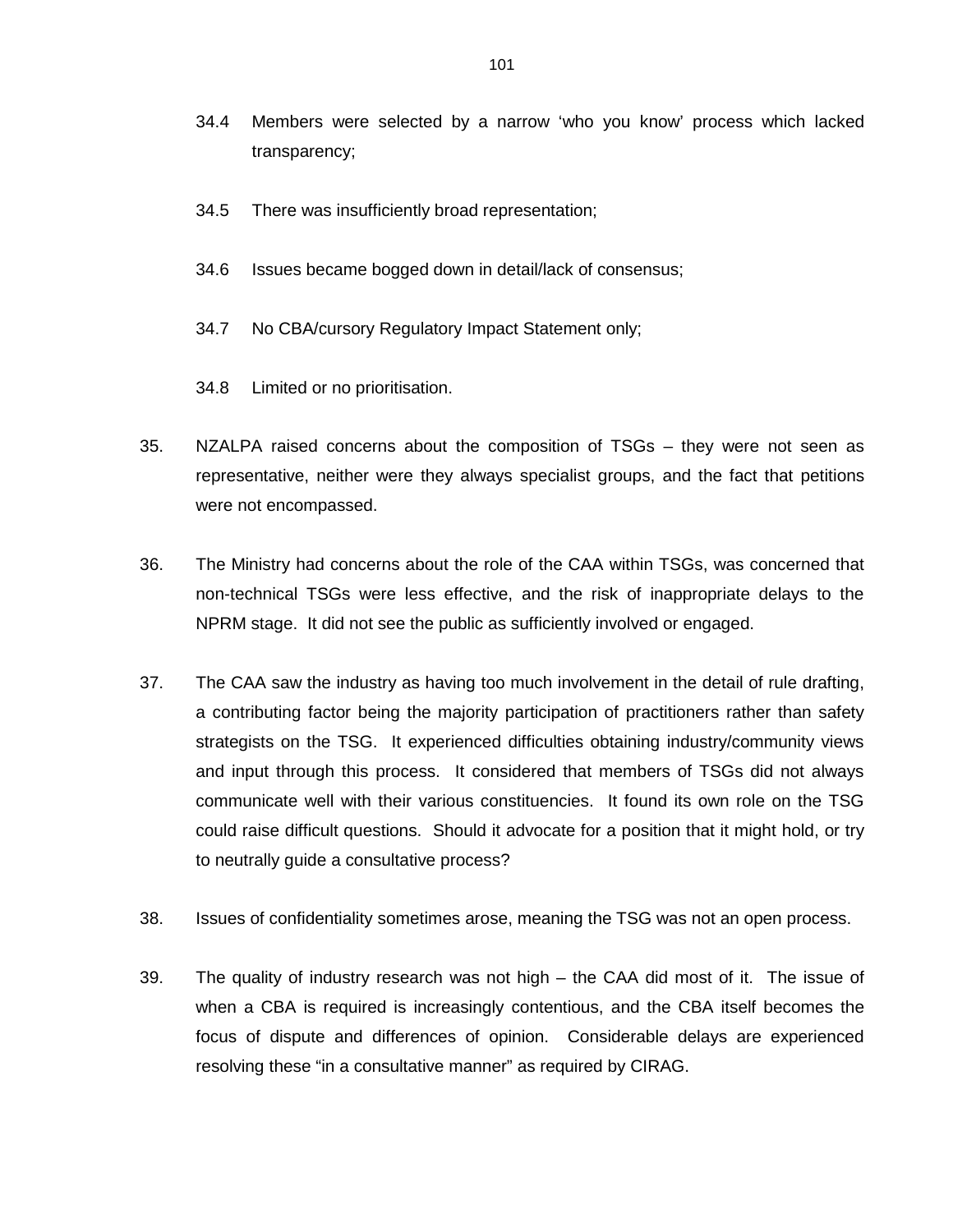- 40. Aviation community concerns included lack of ability to participate, and lack of representativeness of TSGs particularly by general aviation, sport and recreation and pilot groups. Commercial and competition issues were clearly relevant for many submitters. The CAA also saw managing commercial conflicts on the industry's part as a difficulty.
- 41. There was concern that the TSGs were seen as a "free" resource to the CAA, but if the CAA did not agree with the information or research provided, it would dismiss it.
- 42. There was general agreement that more was being done and could be done to encourage or facilitate participation by the likes of small businesses/sporting and recreational groups. Methods included:
	- 42.1 Provision of preparatory papers in good time;
	- 42.2 Sensible use of electronic and telecommunications;
	- 42.3 Meeting outside usual hours of work;
	- 42.4 Meeting reasonable (or scheduled) expenses;
	- 42.5 Negotiating discounted air fares;
	- 42.6 Meeting where most members of group are;
	- 42.7 Avoiding Lower Hutt as a venue due to distance from Wellington airport.

#### *Function: expert or representative?*

43. Although the emphasis of the Charter appears to be on the need for **technical** expertise, there is also recognition that some balanced representation of the aviation community interested in the particular rule is appropriate. The TSG therefore fulfils not only a technical advisory role, but also a broader consultative function.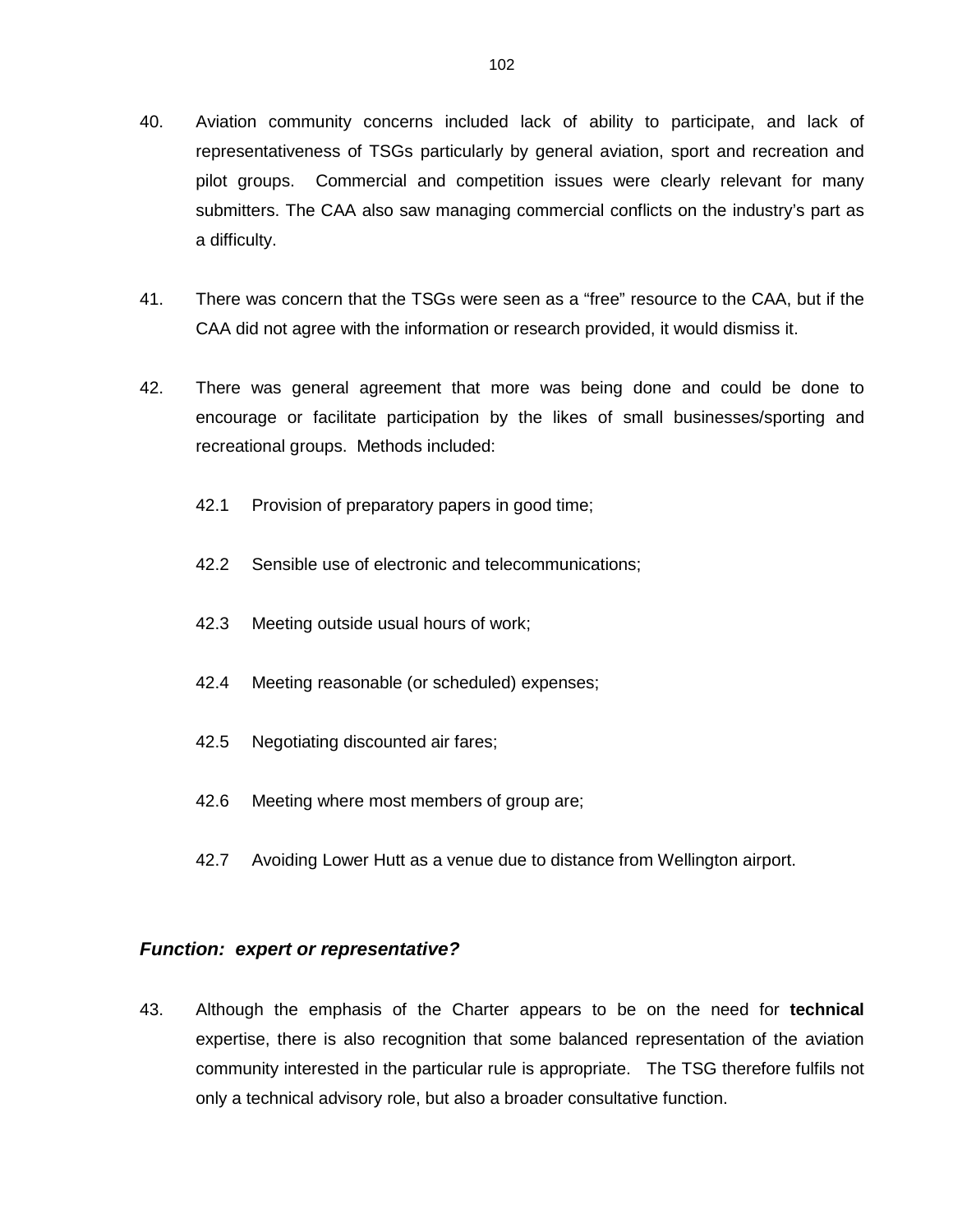- 44. That reflects the TSG's responsibilities which include "full and complete discussion and resolution of all technical, legal and policy issues".<sup>4</sup> As noted, a TSG is also entreated to strive towards consensus.
- 45. The process is taken seriously; the final product of a TSG is to be "signed off" to indicate consensus or, where agreement has not been reached, the report to CIRAG is to reflect that. The CAA anticipates that, after a rule proposal has been "signed off" by a TSG and CIRAG, most of the industry issues should have been dealt with. The "formal consultation process" following the publication of the NRPM should consequently be quite limited. There is an expectation that the same issues will not be relitigated.
- 46. The task or objective of "resolving all technical, legal and policy issues" is inconsistent with the CAA's role and responsibility as regulator. The CAA may seek as far as possible some consensus, particularly on technical matters, but this ought not to involve compromise which leads to an expectation among members of the TSG or CIRAG that this is a 'deal' which may not change given the CAA's view of where the public interest lies. Legal and policy matters are similarly issues that the CAA wants input on, but at the end of the day must be free to (and must) resolve as it sees appropriate.
- 47. Likewise the task of ensuring the wider aviation community is informed of, and has input into, appropriate matters is a responsibility of the CAA. Forming a representative group to look at the issues can be one way of carrying out this responsibility.
- 48. However, the effectiveness of the TSG as a concept for achieving this is, in my view, unsatisfactory.
- 49. There is a high degree of dissatisfaction with this process. This is primarily a result of the following:
	- 49.1 Optimistic expectations of what a TSG can achieve;

 $\overline{a}$ 

<sup>4</sup> Chapter Part A clause 5.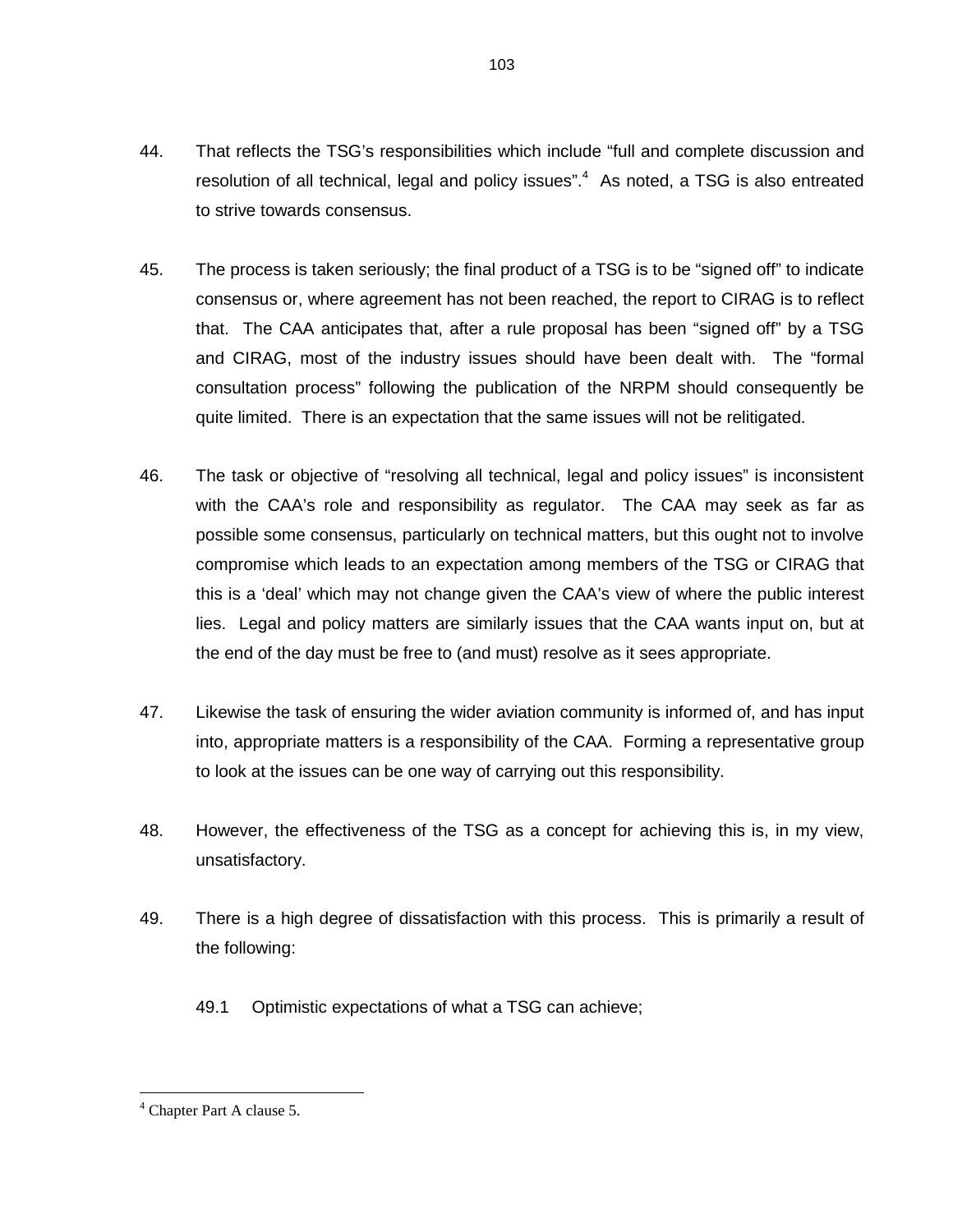- 49.2 Difficulties for the CAA in carrying out their proper functions within the TSG framework; and
- 49.3 Concern at the representation mix and ability to participate.

## *Leadership and accountability*

- 50. The CAA and Ministry were both concerned at the level of control of the rule-making process given to industry under the CIRAG Charter.
- 51. Surprisingly, several submitters saw CAA's representation of equal voting with AIA reps as **too** powerful – giving CAA the ability to "control" the process or determine the course of the rule.
- 52. There were also several suggestions that CAA had a "conflict of interest" and ought not be involved in the rule making process. Two potential scenarios were:
	- 52.1 It received fees from some compliance requirements; and
	- 52.2 It was the policeman so it should not "make the rules".
- 53. Again, this misunderstands the CAA's role and functions. The Director has independent powers and responsibilities under the Act and the CAA supports the Director in their exercise. The CAA is contracted by the Minister to prepare the rules because the CAA has the relevant information and expertise: it analyses the safety environment and responds to it in different ways, including by promoting rules. It would be very difficult for a body entirely independent of the regulator to take over the rule-making part of the regulatory framework, which is intended as a whole to be responsive to the changing technological, commercial and safety environment. The Minister provides a check on the process, being responsible and accountable for the rules.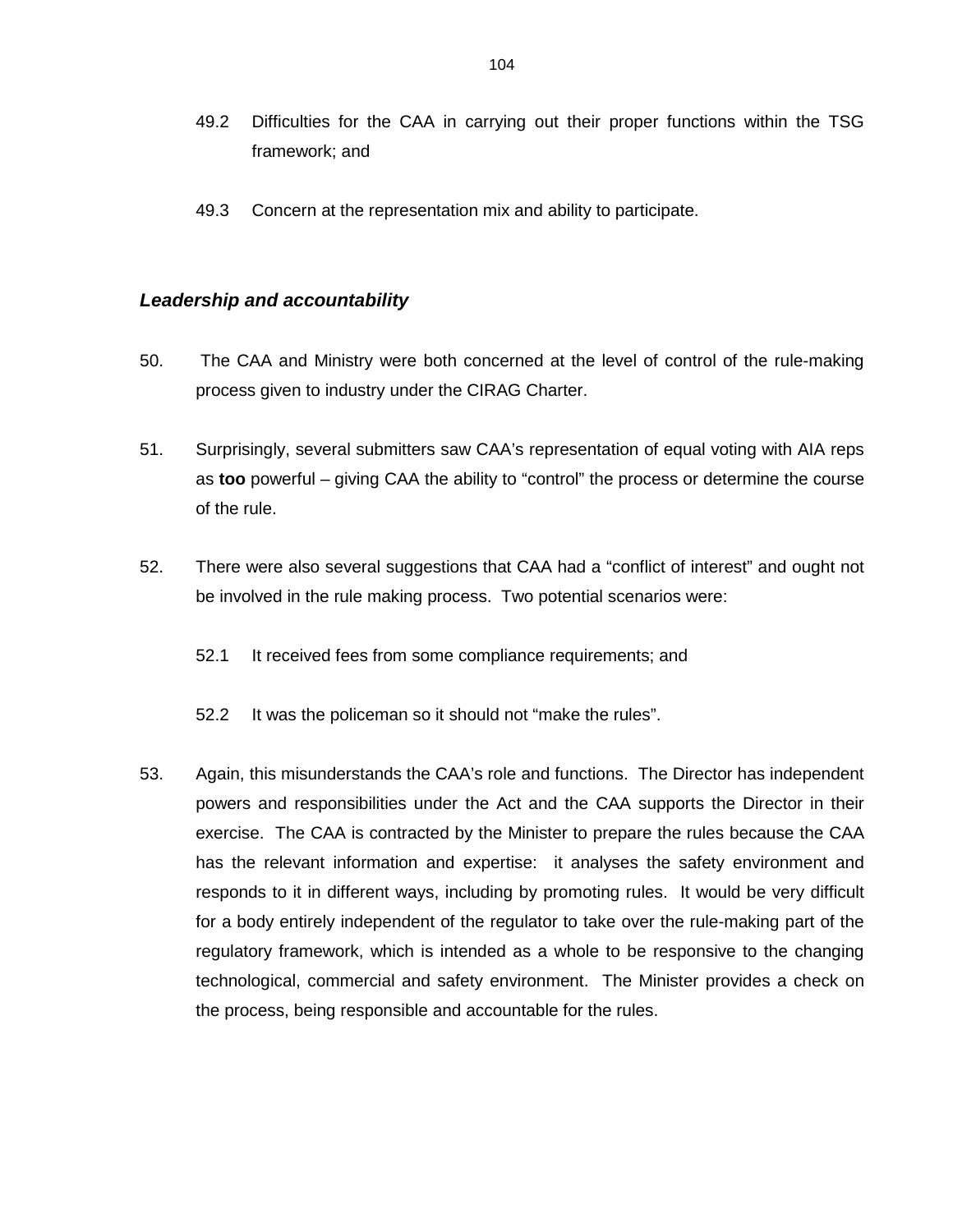#### *Use and relevance of CBAs*

- 54. Almost all aviation interests considered the costs of rule measures were not sufficiently recognised by the CAA. The CAA, on the other hand, was concerned that safety benefits were not always recognised. This confirms the need for a more open, structured and transparent process to facilitate understanding of objectives, process and criteria.
- 55. The AIA is firmly of the view that the legislation requires a CBA to be undertaken for every rule change. It advised that, in some cases, industry has not insisted on this because the "safety" case is extremely clear-cut. However repeated requests to undertake a CBA are frequently ignored on the basis that the CAA does not accept that such analysis is required by the Act. Air New Zealand supports the need to reach a common understanding regarding when a CBA is or isn't required.
- 56. Helicopter Services (BOP) Ltd submits that the CAA's functions under the legislation can only be addressed and its duties discharged by the undertaking of a benefit analysis. The submission supports guidelines for the conducting of CBAs, cautioning that these would need to be very carefully worked out by all parties concerned, including the Minister, the CAA and the aviation community. It would not wish to see a situation where small, insignificant or technical changes required full CBAs. It is however essential where a significant burden is to be imposed on industry.
- 57. From the Ministry's perspective, the Minister is required to have particular regard to the costs of implementing particular measures pursuant to  $s$  33(2)(f), and to regulate consistent with the overall statutory imperative of promoting safety at a reasonable cost. Cabinet also requires a Business Compliance Cost Statement as part of the mandatory Regulatory Impact Statement (RIS). This is to ensure that the regulatory proposal is cost effective and justified. Included in the RIS is a statement of the net benefit of the proposal, including the total regulatory cost (administrative, compliance and economic) and benefits (including non-quantifiable benefits), and other feasible options.
- 58. The Business Compliance Cost Statement is to identify: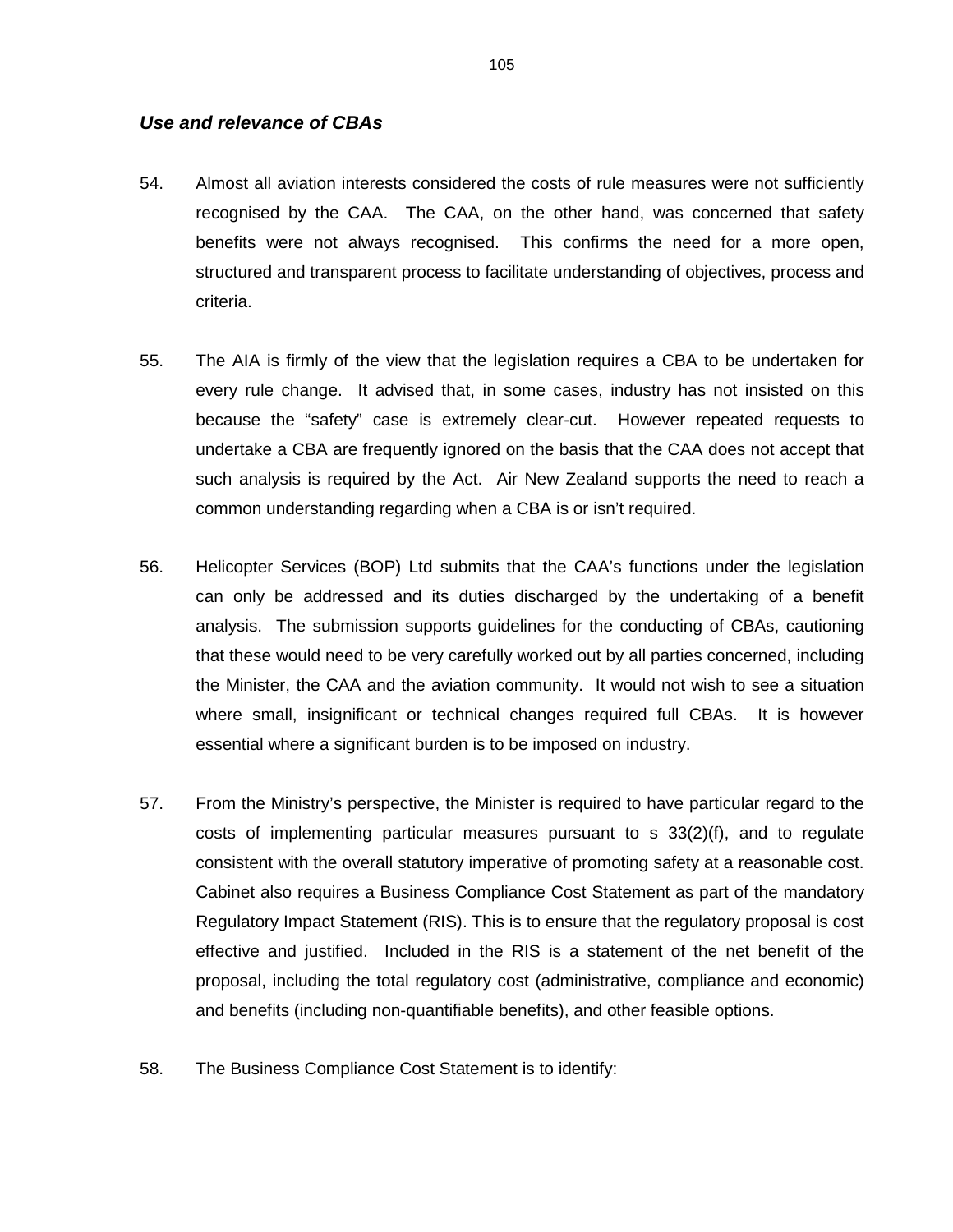- 58.1 The source of any compliance costs;
- 58.2 The parties likely to be affected, by sector and size of firm;
- 58.3 Quantitative (if possible) or qualitative estimates of compliance costs (both in aggregate and upon individual firms, persons);
- 58.4 The longer term implications of the compliance cost for business are they oneoff costs? Will they be reducing over time?
- 58.5 An assessment of the risks associated with any estimates and the level of confidence that can be placed on the compliance cost assessment;
- 58.6 The key issues relating to compliance costs identified in consultation;
- 58.7 Any overlapping compliance requirements with other agencies; and
- 58.8 The steps that were taken to ensure that compliance costs were minimised.<sup>5</sup>
- 59. I understand each NPRM now includes the RIS and BCCS.
- 60. The CAA submitted there is a need for determining the criteria for when it is appropriate for the CAA to carry out a CBA. It notes that they have been the cause of much debate in recent years and the question of when they are required is becoming an increasingly contentious issue. The CAA notes an increasingly frequent response by industry to a rule proposal is to demand a full CBA where additional costs are incurred rather than accepting a statement on the benefits to the nation resulting from the rule proposal.
- 61. Furthermore, the CAA submits that the completion of a CBA does not necessarily resolve the issue, as it then becomes the focus of dispute and differences of opinion. Time delays in resolving these issues in a consultative manner can be considerable.

 $\overline{a}$ 

<sup>&</sup>lt;sup>5</sup> Cabinet Office Circular CO(01)2, 12 March 2001, para 10.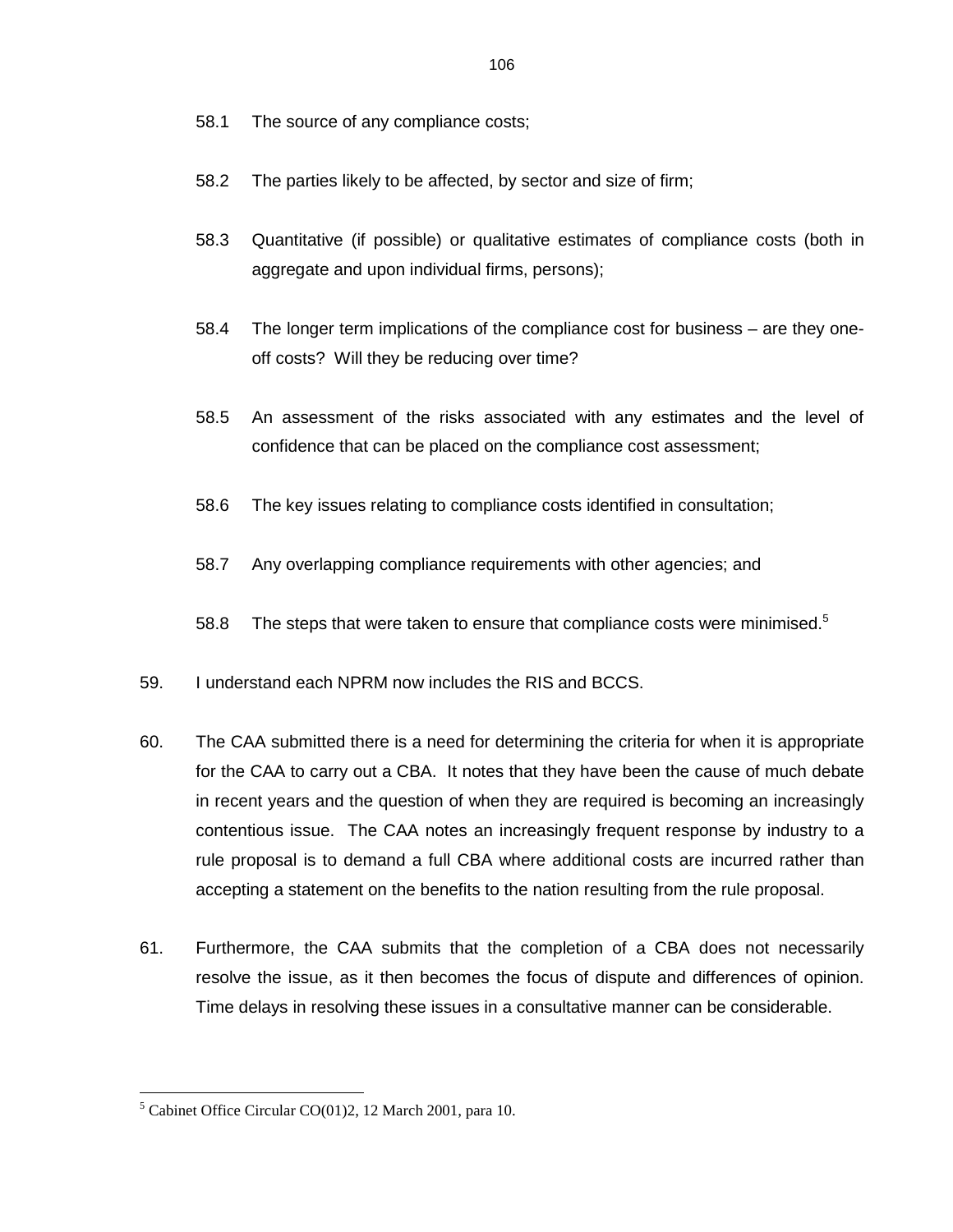- 62. The CAA notes that there appears to be a disparity between the CAA having to justify a rule based on a clear safety case, and the Ministry's sensitivity to industry reaction when additional costs are incurred. It noted, I thought with some frustration, that increasingly detailed business case and regulatory impact statements are required.
- 63. The CAA does not carry out detailed CBAs where it does not consider it warranted. There is a clear need for some criteria for establishing when a CBA is appropriate.
- 64. At an early stage in the process, before a rule-based solution is chosen, I recommend that consideration be given to the **indicative** costs and benefits of various (feasible) options for dealing with the identified problem. This would be part of the Risk Management process recommended. What is required at this stage is likely to be considerably less detailed and robust than the type of CBA that might be required at a later stage where the costs of a favoured solution are very significant, or the choice of solutions to a problem which must be resolved are all potentially high cost but the most cost-effective one is controversial. The objective at the early stage is to take a consistent approach, enable some options to be discounted and draw out the issues for further consideration.
- 65. The level of detail required of subsequent CBAs should reflect the issues and costs involved, be subject of discussion with the affected aviation community but ultimately the decision of the CAA. In further discussion with the CAA I heard that identifying tangible costs was relatively straightforward as the information was uncontroversial and could be readily verified. Less tangible costs, such as downtime to fit equipment, were more controversial, but ultimately the CAA could form and justify a view. Much more difficult were concepts, for example, of costs associated with systemic change/alternative management systems. In relation to Rear End Safety Areas, for example, there were some clear costs and after that enormous variables or secondary effects, such as the impact on the market. There are conflicts between airports (impact of passing on costs to airlines), pilots (safety emphasis) and airlines (impact on bottom line of cost of solution). Then there are the interests of environmental groups, consumers, local businesses and residents. In all of this, the CAA seeks to achieve safety at reasonable cost.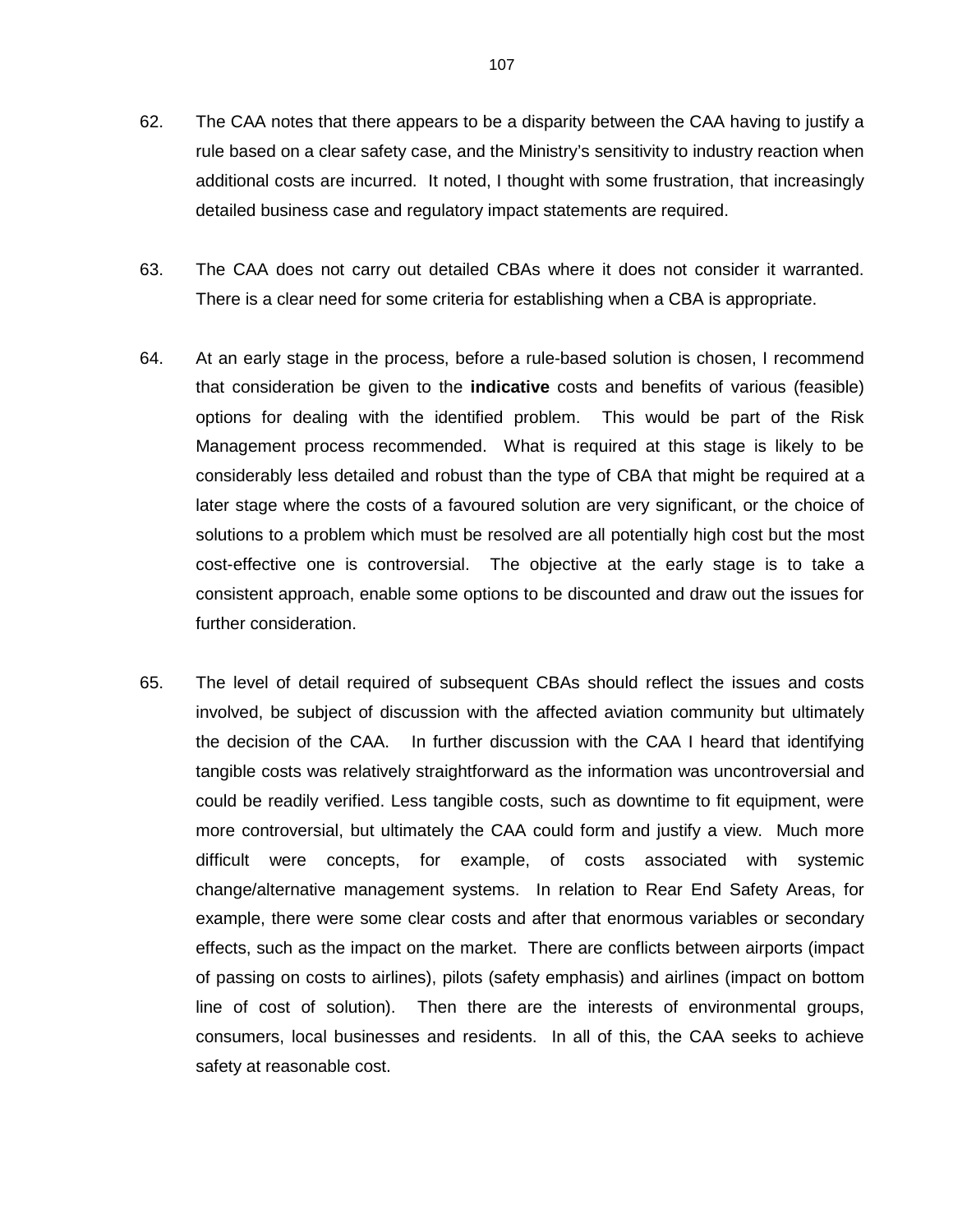- 66. Difficult and controversial as these issues are, the RESA TSG process strikes me as a good example of the limits of consulting with a view to seeking agreement. Many controversial issues arise and there is no 'right' answer to many questions. The process must involve the CAA gathering in all the cost information, debating this as is relevant or necessary, treating confidential information appropriately, and ultimately forming a reasoned judgement. The CAA must also determine the appropriate assumptions to apply in a cost benefit analysis but these too should be advised in advance and debated. That is important, as the assumptions will drive the outcome.
- 67. As with any commercially significant and controversial regulating, the CAA should expect the full resources of the industry to be applied to persuading it in favour of that interest. If that is unsuccessful, the CAA (the Minister in fact) should expect to face litigation to challenge the reasonableness of the CAA's approach. It is important that this does not distract the regulator; a fair process that results in the CAA making reasonable and reasoned judgements (and these matters usually involve a high level of discretion at the end of the day) should withstand judicial scrutiny. Repeated unsuccessful attempts to challenge a regulator usually have the effect of dissuading commercial interests from the litigation option, unless there are other benefits such as delaying the inevitable. This advantage can be minimised by fast tracking litigation; most easily done where the process is well documented and clear.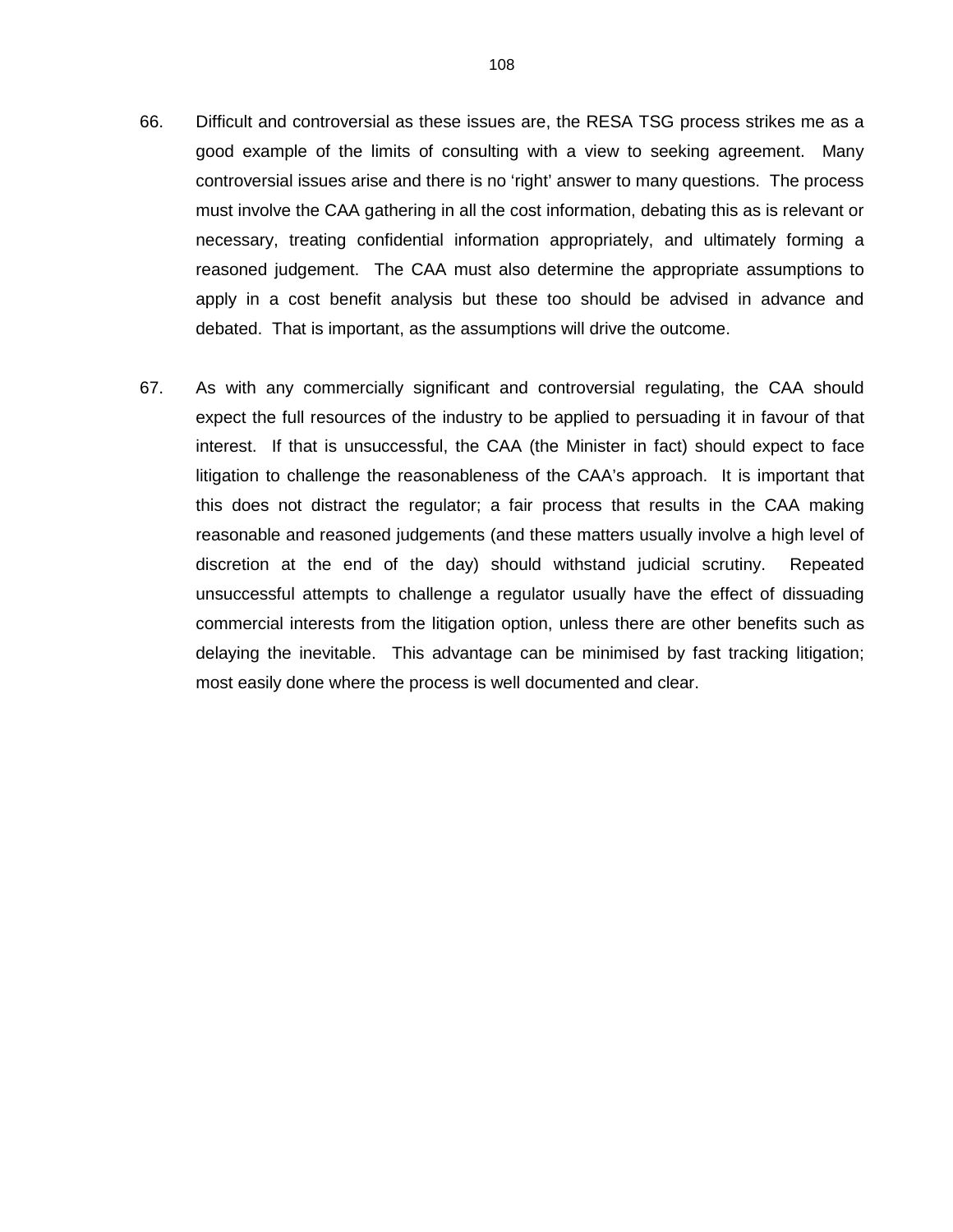## **TERM OF REFERENCE SEVEN: RECOMMENDATIONS ON RULE-MAKING BY 2001 MINISTERIAL REVIEW OF CAA**

7. Consider the recommendations made by the 2001 Ministerial Review of CAA in the area of rule making and analyse the issues that gave rise to these recommendations.

## **Executive Summary:**

In 2001 a performance review of the CAA for the Ministry of Transport made a number of recommendations relating to the rule making processes of the CAA. These are considered and largely confirmed, although the processes recommended in this Review are more explicit than those referred to by the Ministerial Review, in accordance with the Terms of Reference for this Review.

**\_\_\_\_\_\_\_\_\_\_\_\_\_\_\_\_\_\_\_\_\_\_\_\_\_\_\_\_\_\_\_\_\_\_\_\_\_\_\_\_\_\_\_\_\_\_\_\_\_\_\_\_\_\_\_\_\_\_\_\_\_\_\_\_\_\_\_\_\_\_\_\_\_\_\_\_** 

## **Introduction**

- 1. In its report dated May 2001 to the Ministry of Transport, the Performance Review team of PriceWaterhouseCoopers, Don Spruston, Jerry O'Day and Peter Davey made a significant number of recommendations including eight relating particularly to rules: see paras 4.6.1.6-4.6.1.13 pp 107-108 of the Report.
- 2. Two earlier recommendations (4.6.1.3 and 4.6.1.4 relating to the origins of the regulatory framework) were also the subject of submissions and are briefly considered.

# **Recommendations 4.6.1.3 and 4.6.1.4 regarding origins of the regulatory framework**

3. The Ministerial Review recommended that the Ministry of Transport develop, in conjunction with the CAA a broad Government policy respective to the civil aviation

**\_\_\_\_\_\_\_\_\_\_\_\_\_\_\_\_\_\_\_\_\_\_\_\_\_\_\_\_\_\_\_\_\_\_\_\_\_\_\_\_\_\_\_\_\_\_\_\_\_\_\_\_\_\_\_\_\_\_\_**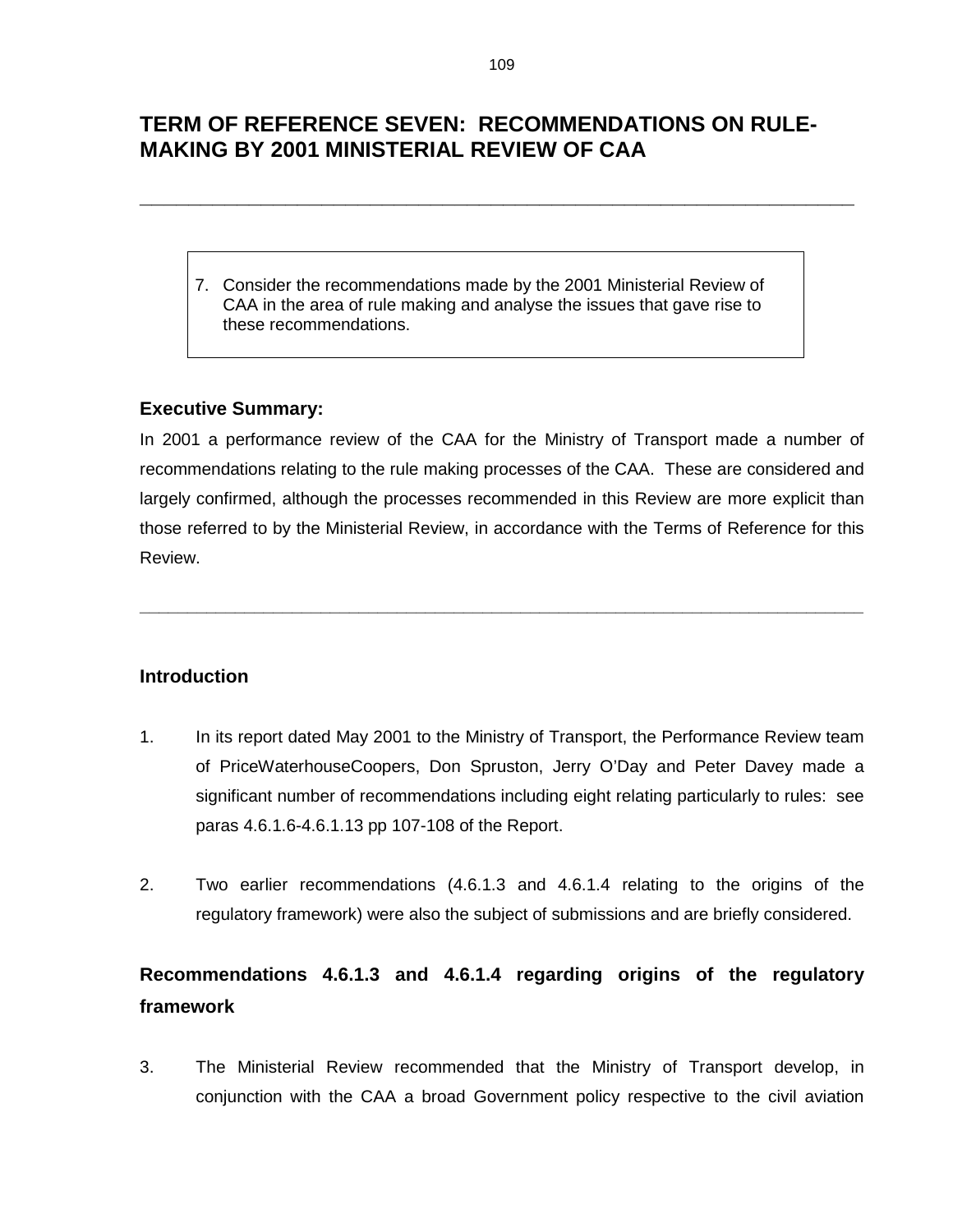safety framework. It also recommended that the CAA work together with aviation community representative organisations to ensure participants have a clear view of their shared responsibilities under the Act. These two recommendations are related.

- 4. The Ministerial Review observed that most of the conceptual thinking in the 1988 Swedavia McGregor Report forms the basis of today's regulatory framework.<sup>1</sup> However, it noted that not all the recommendations in that report were embraced. It says that, as a result of a lack of policy statement by Government in response to Swedavia McGregor, this has led to a situation where some members of the aviation community are unclear as to which principles have been adopted and which have not.
- 5. Although it found that the Act might well cover the point, the Review considered there was scope for a general policy statement from Government so that the basis for the current framework is transparent.
- 6. The CAA reinforced the desirability of a high-level policy statement in its submission on this Review. It believed it would increase the understanding of the aviation community of how the safety policy shapes the direction and content of rules, and defines the roles and responsibilities of various stakeholders. Essentially the CAA is looking for a link or a bridge between the Swedavia McGregor Report and the Act. It believes that would help clarify issues that arise in the debate between the CAA's role and the aviation community's role. The essence of that debate appears to be that the CAA has a focus on self-control and self-monitoring, whereas the "industry" focuses more on selfregulating. I presume this leads to pressure to negotiate rules and obtain industry sign off, and/or to a debate as to whether the CAA should be regulating particular activities.
- 7. Importantly, the CAA's role involves providing and maintaining a regulatory regime which receives the necessary strategic direction and input. It is much more than simply a contractor providing rule development services to the Minister. In its view it does not obtain direction in any formal or established sense from the Minister in relation to the strategic direction of the rules programme.

 $\overline{a}$ 

<sup>&</sup>lt;sup>1</sup> Ministerial Review para 4.2.1.3.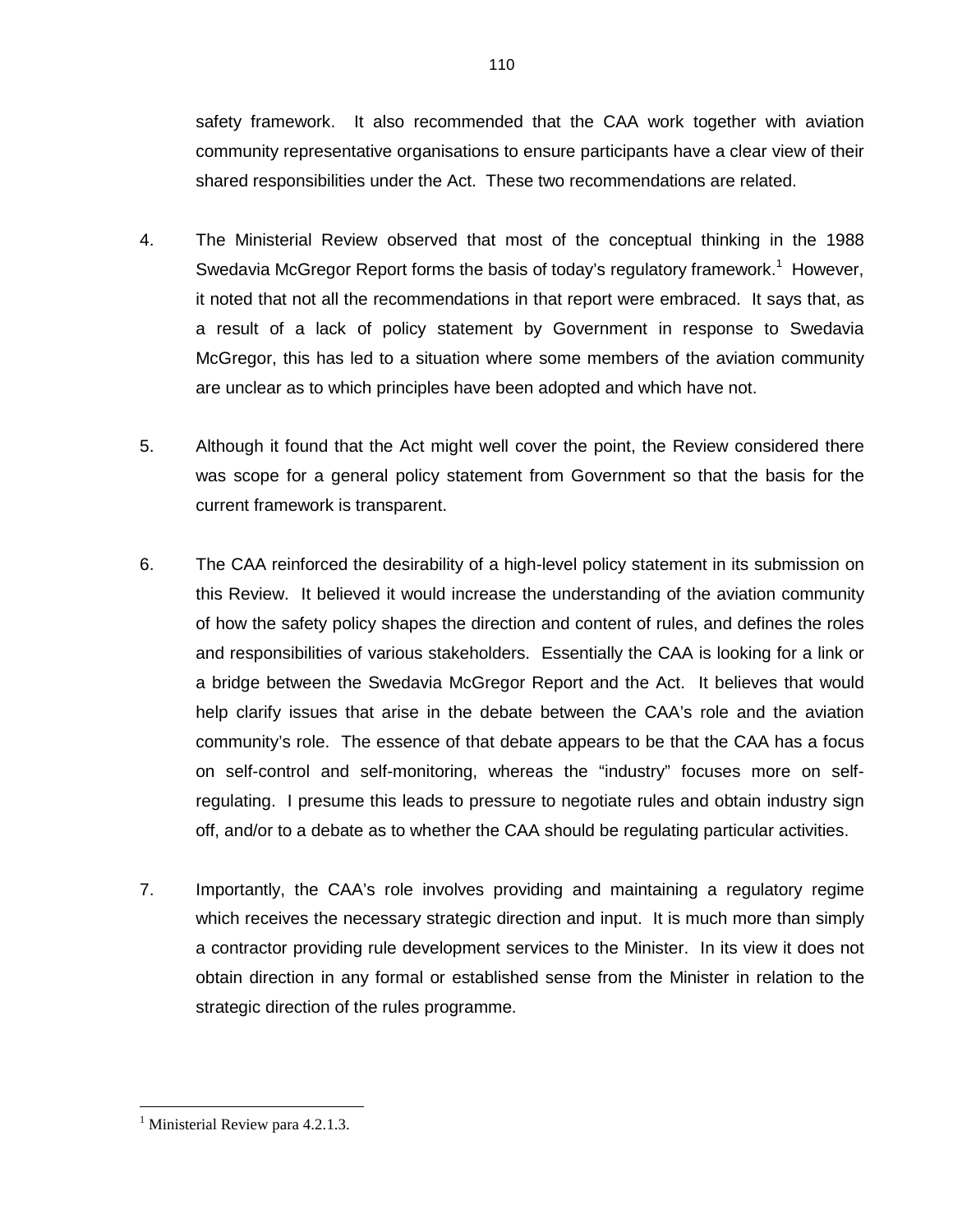- 8. A formal statement of the policy principles on which the rules are to be based would greatly assist the CAA in its strategic approach to the rules. It would increase understanding of how Swedavia McGregor principles have been incorporated into the Act and how those principles shape the direction and content of the rules. This knowledge would assist the CAA during consultation on individual rule projects, reducing the need to restate and gain acceptance of the high level objectives at each project, and ultimately serve as a check on the CAA's intentions when discussing new proposals with the industry.
- 9. The Ministerial Review then suggests that accountability under the contract should be measured at the level of the set of principles, and not solely at the level of counting rules as at present. This leads to the second recommendation under this heading. As the Ministerial Review pointed out, Swedavia McGregor recommended a clear-cut division of safety responsibilities in legislation between the State and participants. $2$  The Act incorporates this in Part 2. The responsibilities of the CAA are set out in s 72. Importantly, the Minister makes ordinary rules. The responsibilities of document holders are set out in s 12, and those of the pilot-in-command in s 13. The intent of Swedavia McGregor was for the participants to accept responsibility for, and commitment towards, to aviation safety. The design of the regulatory framework builds on this concept of shared responsibility as the community is expected to accept a self-monitoring role. The CAA was intended to set the framework and then step back and let the participants manage. However, as the Ministerial Review pointed out, without the necessary commitment by the community, the concept will not work well. The Ministerial Review said that many participants it talked to were generally unaware of their accountability under the  $Act.^3$
- 10. The observation has been made that the legislation assumes a mature industry and systems. It assumes voluntary compliance. However, particularly at the general aviation end of the industry there is resistance to taking up responsibility. The regulator cannot simply assume a mature, voluntary complying industry. It requires more intervention and direct surveillance/policing. This is where the relationship is most ambiguous. A policy by the Minister would give CAA the confidence to proceed.

 $\overline{a}$  $2$  Para 4.2.4.1.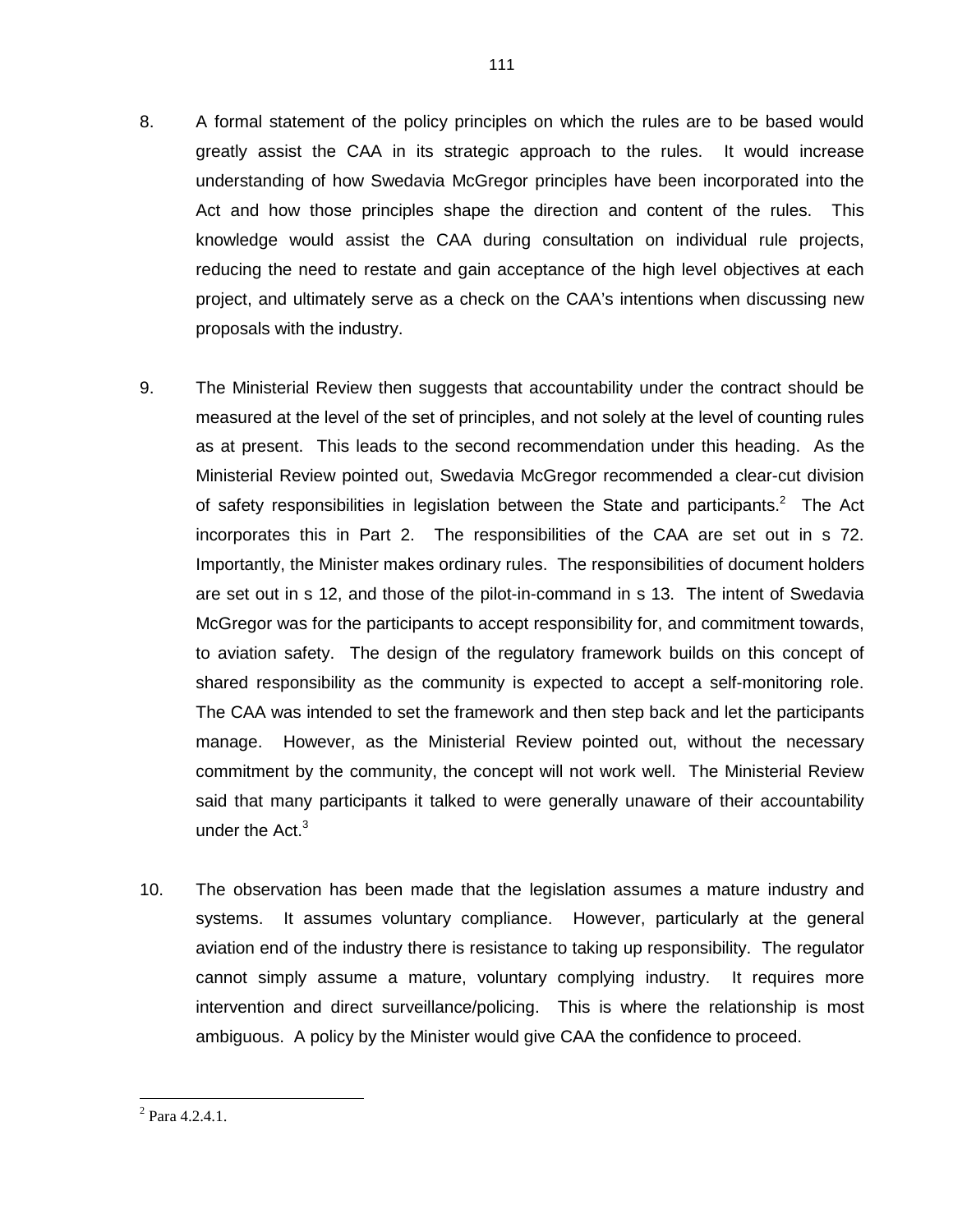- 11. When asked about this, Ministry officials advised me that it was important to put the Swedavia McGregor "philosophy" to one side – it was a product of the late 1980s. There was greater emphasis on the considerable degree of responsibility on the operator then. That was fine for larger operations. However, experience has shown not all operators/ participants have the level of maturity necessary and the CAA has responded to that by, for example, putting more staff in the field etc.
- 12. If this indeed reflects the view of the Ministry then it is understandable that there is a sense of ambiguity. Helicopter Services (BOP) Limited supported the CAA's submission in this regard and agreed that a policy statement would be very helpful in the process of rule development.
- 13. The Ministry noted that any high-level policy statement would need to "hang off" the New Zealand Transport Strategy. This document operates at a very high level, emphasising broad principles of forward-looking, collaborative, accountable and evidence-based governance, management and administration of the system. The Minister of Transport is both responsible and accountable for the rules under the Civil Aviation Act. The CAA develops these rules on the Minister's behalf. It needs to understand the regulatory safety framework the Minister has in mind.

## *Conclusion*

14. Whether or not the legislation is sufficiently clear, it seems that ambiguities have arisen from the change in the philosophy of central government towards 'devolution', and this is perceived as potentially having an impact on the strategic direction for the rules and safety philosophy of the CA Act. In light of the reality that not all aviation participants can be relied on to assume the responsibilities of a robust safety culture, some form of policy direction to the CAA or clarification of the Minister's strategic direction on rules might be of assistance.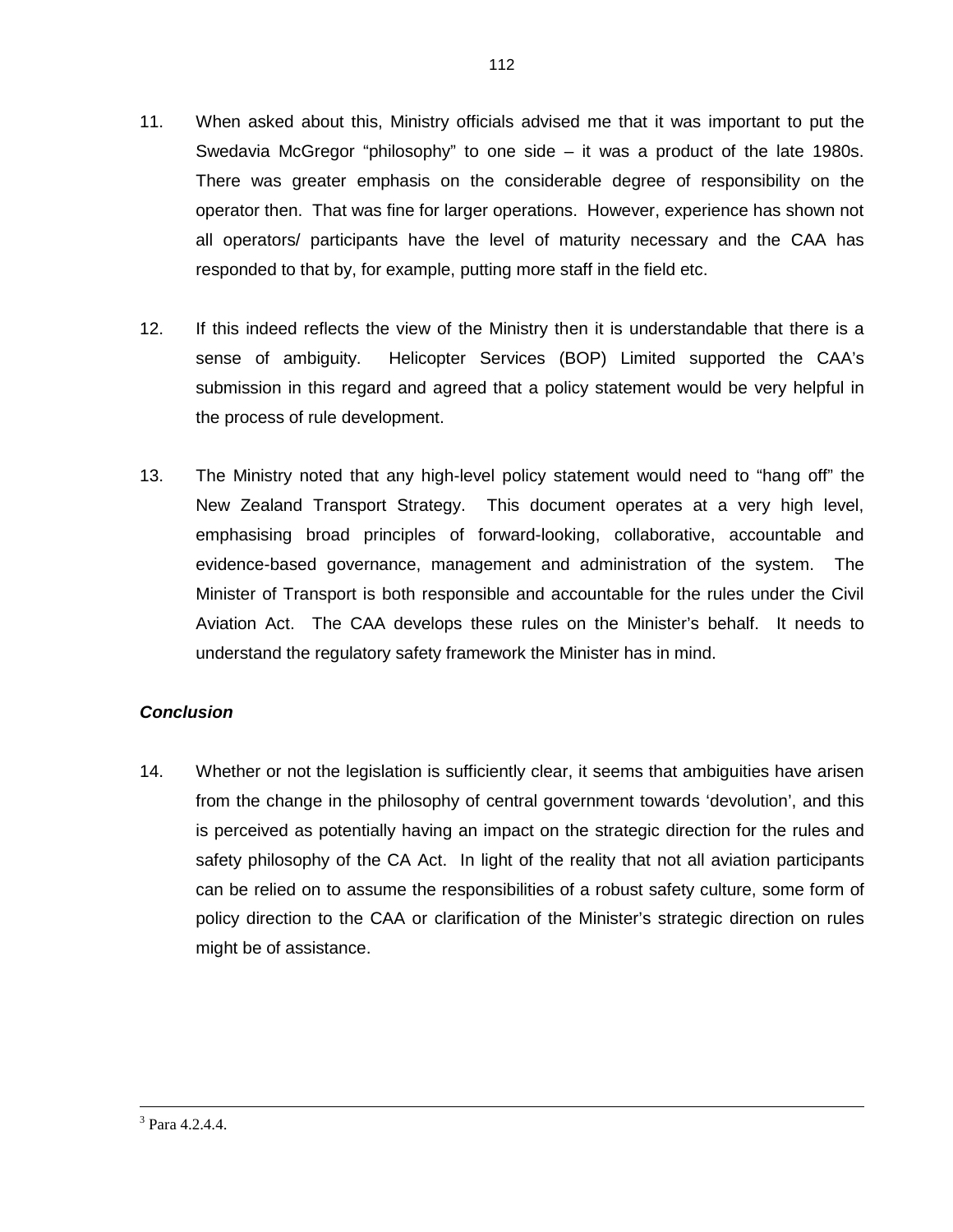#### **Recommendation 4.6.1.6: priority setting for rules**

- 15. The Review recommended the formation of an executive Regulatory Review, consisting of the most senior level in the CAA and the aviation community, with representation from the public, to assess mechanisms for improved priority setting for rule-making, prior to submission to the Ministry of Transport for final approval.
- 16. The Ministerial Review observed that priority setting for rule making is generally an internal reactive process – based on the pressures of the day. More recently, it noted the development of a work programme that prioritised all proposals into three levels based on the Annual Safety Plan. The Ministerial Review was concerned at a lack of senior level engagement from both industry and the CAA on rule priorities. It proposed a long-term strategy for establishing rules to help avoid ad hoc rule making and improve understanding by participants. It referred to a section 4 process. I presume that the process it refers to is Appendix 4 to its report: Model for Assessment of Organisational Effectiveness. It is, however, not clear to me how that model assists.
- 17. The CAA submitted that it has identified the need for an executive body that has, as one of its responsibilities, input into the setting of priorities. The CAA believes there is a need to balance the regulatory wishes of each sector of the wider aviation community, with those of the CAA where safety takes a higher priority than commercial considerations. The CAA submitted that if a realistic rules programme sees the creation of between three to seven rules in a 12 month period, there needs to be a consensus among the wider aviation community as to which rule gets priority over another. At this point, I note that while consensus is desirable, it may be an unrealistic goal. A more realistic objective is that the wider community have a proper opportunity to learn the reasoning behind different approaches to priorities, to challenge and debate those ideas and to reach a consensus if that is possible. I believe a consensus position will be highly persuasive to, if not determinative of, the outcome given the needs and objectives of all stakeholders, but again the CAA and the Ministry must make decisions in the wider public interest.
- 18. The CAA also noted that additional considerations affecting the annual production capacity of the Rules Development Unit are the wider needs of the Government's prior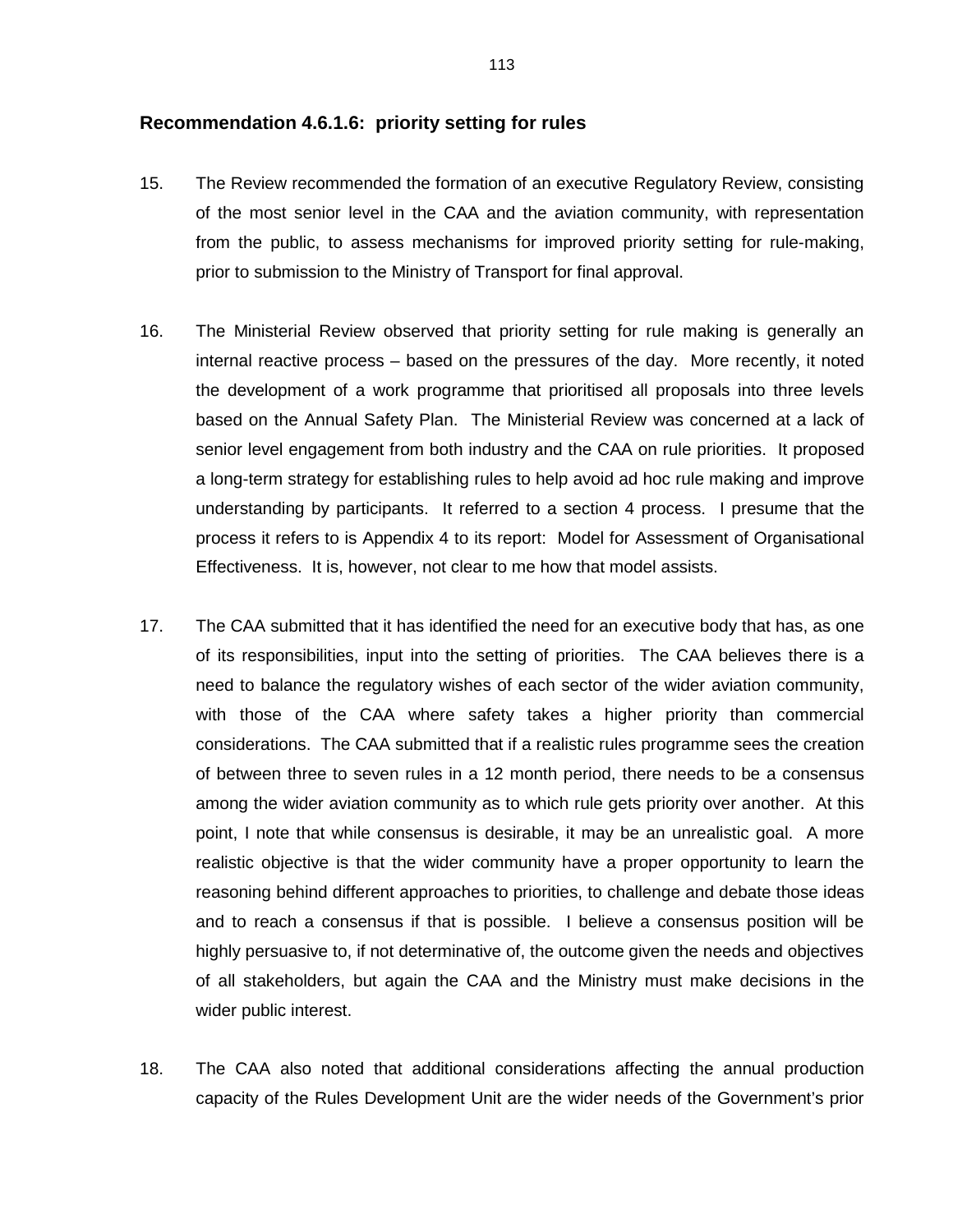obligations under existing international agreements, and recommendations received from time to time from the Coroner and Transport Accident Investigation Commission. They submitted there must be an acceptance by those whose rule-making requests do not attract sufficient priority that their worthwhile idea for a rule is not to be progressed simply because it lacks sufficient gravity of need to be included on the rules programme. I would express this differently. Any problem that requires a rule-based solution must either have that solution programmed, or another solution found, or a decision made to do nothing. A worthwhile idea that is not a serious problem or can be dealt with some other way ought not to be a candidate for a rule-based solution.

- 19. Air New Zealand and Helicopter Services (BOP) Ltd both strongly disagree with the need for a new group to consider more effective priority setting strategies. They considered the prioritisation of rule making, together with the evaluation and assessments of petitions and the monitoring of progress (the next two recommendations of the Ministerial Review) all to be the legitimate role of CIRAG and within the existing Charter. Neither wanted to see another layer of bureaucracy.
- 20. The AIA were not opposed to a strategic advisory group, but did not consider it should be linked in any way to CIRAG rules or the policy development process. They referred to the UK Board, which provided guidance to the regulatory authority from an operational perspective. However, I have difficulties identifying how this would fit with the recommendations on the prioritisation of rules and the monitoring of rule progress.

#### *Conclusion*

21. There is agreement that priority setting for rules needs to have greater structure and involvement by the aviation community, as recommended. The mechanism is the primary issue. This is something that should be further considered in light of my recommendations. I do not think the aviation community should be excluded from any key process by inappropriate structures. The objective of providing the wider community with an opportunity to learn the reasoning behind different approaches to priorities, to challenge and debate those ideas and to reach a consensus on priorities if possible, should direct the structure.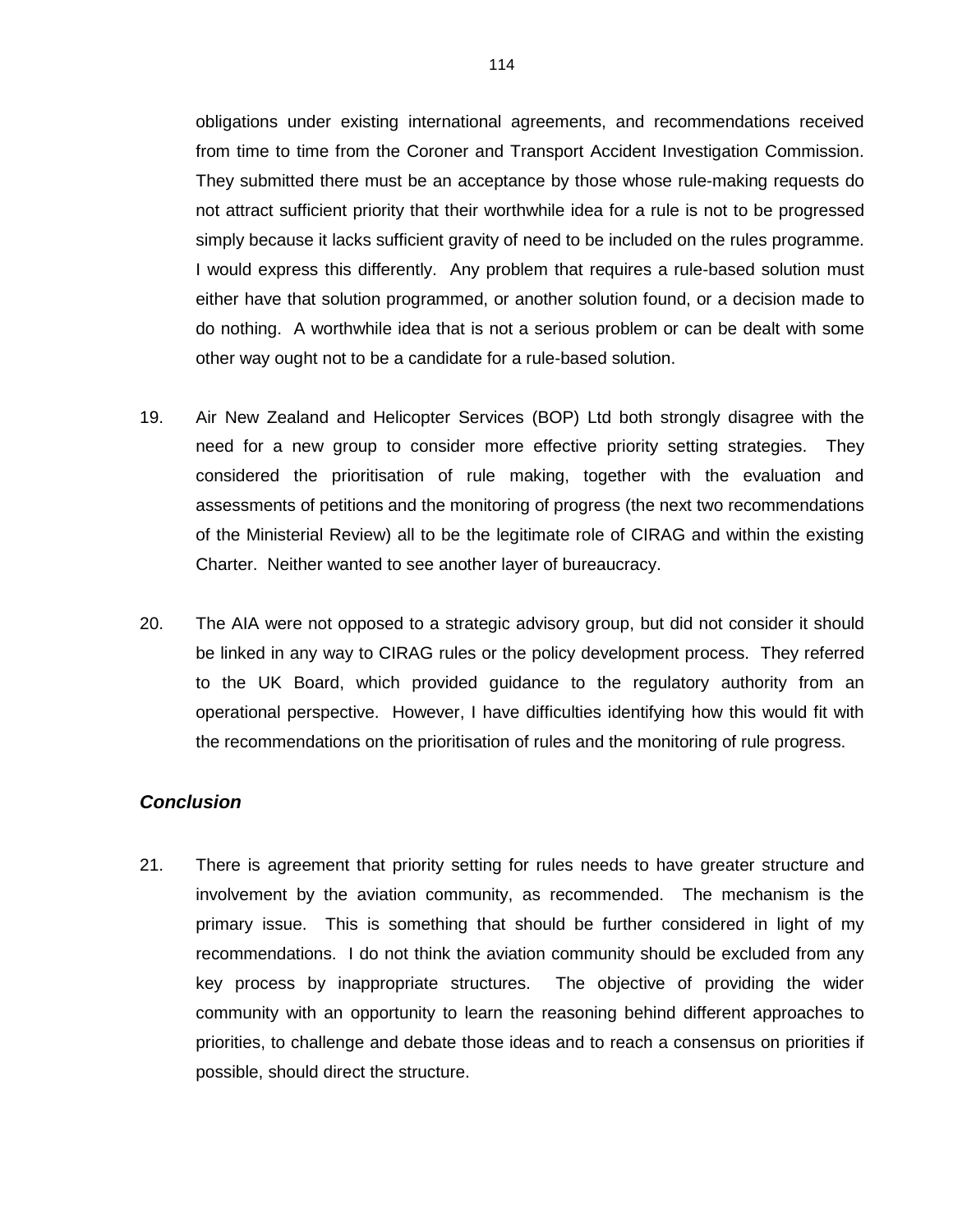## **Recommendation 4.6.1.7: petitions on rules to the Minister**

- 22. The 2001 Ministerial Review of CAA recommended that increased independence for rule-making and priority setting would be achieved through a requirement that petitions on rules go first to the Minister (via Ministry of Transport), rather than to the CAA, as is currently the case.
- 23. The first point to make is that the Review does not consider the effect of the agreement between the Secretary for Transport and the CAA relating to the rule-making process. The issues giving rise to this recommendation appear to be a concern for increased independence for rule-making and priority setting arising from the "considerable processing  $\ldots$  problems" observed by the review team.<sup>4</sup> These included difficulties identifying and tracking rule-making proposals both internal and external. Some industry representatives had advised that petitions received no response. Others expressed uncertainty about "the process, the status and the complexity".<sup>5</sup> At that stage, the Ministerial Review noted the process of priority setting for rule petitions rested with the Manager, Rules Development and petitions were either included in existing projects or formed a new project to be put in a holding file for further action.<sup>6</sup>
- 24. The CAA did not support this recommendation. It considers that it is in a better position to progress a petition for rule making than the Ministry of Transport. The CAA has a greater ability to comprehend the strategic and safety implications for the aviation industry of a petition. In addition, if a petition were given to the Ministry of Transport, the Ministry would inevitably require CAA input to explain the implications. This would only serve to delay the processing of the petition.
- 25. Submissions received from the industry (Air New Zealand and Helicopter Services (BOP) Ltd) also strongly opposed the recommendations. Air New Zealand considered involvement in the evaluation and assessment of petitions to be the legitimate role of the CIRAG Executive. It saw the real issue as being appropriate resourcing within CAA to deal with such matters. Helicopter Services (BOP) Ltd considered referral to the Ministry would undermine the purpose and function of the CAA and signal a lack of

 $\overline{a}$ 4 Para 4.3.7.3.

<sup>5</sup> Para 4.3.7.7.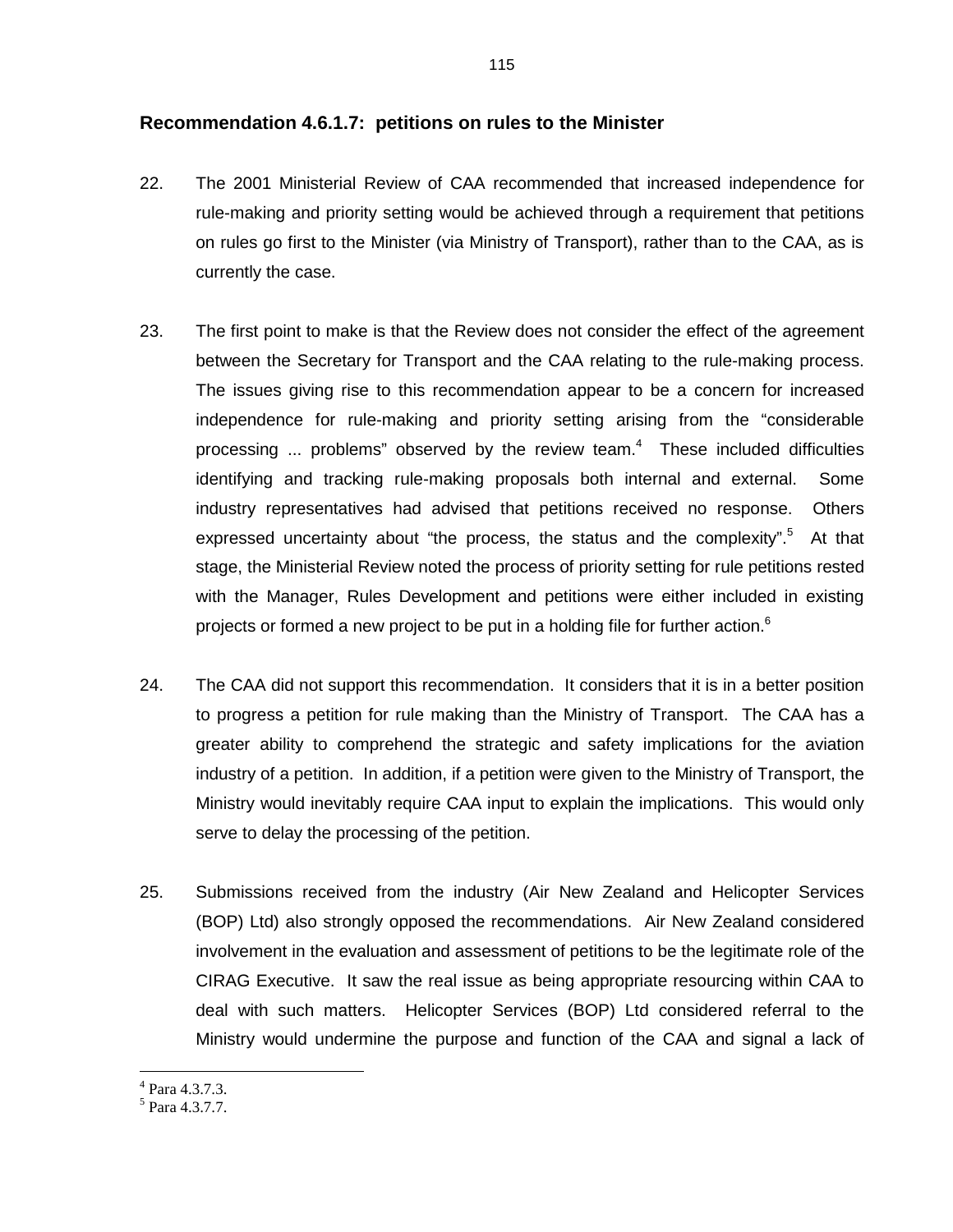confidence in it. It would result in greater delays and bureaucratic involvement at best, and at worse, a situation where the Minister through the Ministry would be working at cross-purposes with the CAA.

- 26. AOPA, which generally supported the recommendations in the Ministerial Review, emphasised the need for the expansion of CIRAG to include wider participation from the aviation community, and to participate in the preparation of all rules. AOPA did not specifically refer to this recommendation.
- 27. While the submission was not aimed directly at this recommendation, I note here that there is some (relatively minor) support for the whole rule-making process being shifted to the Ministry of Transport. Some members of the wider aviation community strongly advocated the Ministry taking full control of the rule-making process. This was generally in response to two matters:
	- 27.1 Dissatisfaction with the CAA and a more positive (albeit limited) experience with Ministry of Transport (largely in relation to the notorious medical licensing issue); and
	- 27.2 A concern that the CAA was "conflicted" because it both wrote the rules and "enforced" them or regulated in accordance with them.
- 28. The second point is referred to under Term of Reference 6 and is rejected. It is my view that the real issue here stems from the need to draw the wider aviation community into the process at the earliest points of problem identification, rule solution election and prioritisation. Irrespective of the "trigger", these matters require open and transparent consideration and debate between the CAA and the aviation community, with CAA as the final arbiter of what will be recommended for rule development, and the Minister the ultimate decision-maker of which proposals will proceed.

 $\frac{1}{6}$  $6$  Para 4.3.7.9.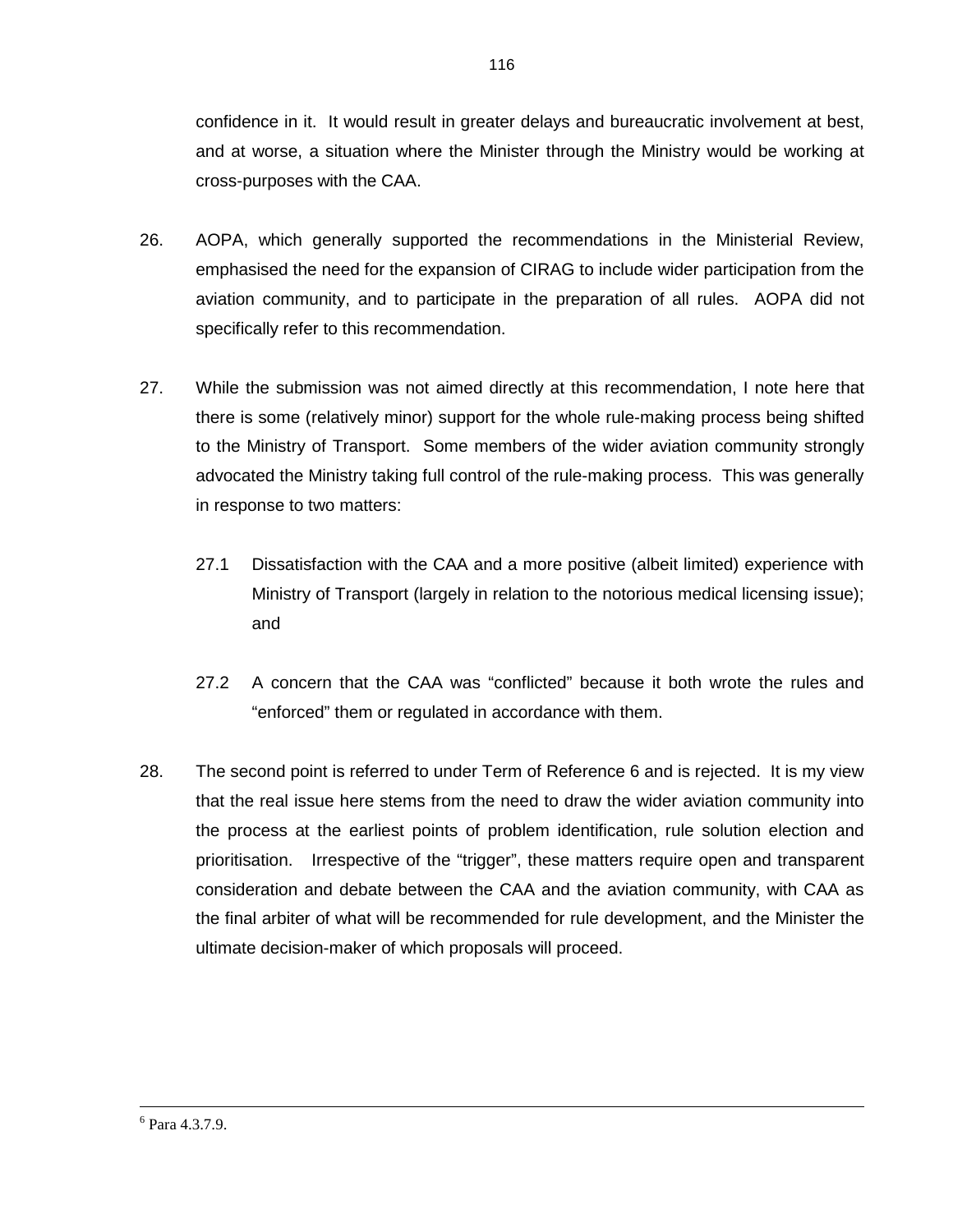## *Conclusion*

29. The problem of dealing with rule-making proposals whether they be by way of petition or otherwise is clearly recognised in the course of this Review. The solution proposed by the Ministerial Review, however, is limited to petitions and not generally supported. I see no merit in it.

## **Recommendation 4.6.1.8: monitoring consistency of rules**

- 30. The 2001 Ministerial Review recommended that the executive level Regulatory Review body (recommended in 4.6.1.6) establish a framework for monitoring progress on rule making to ensure a consistent approach and to ensure that a valid need exists.
- 31. There appear to be a number of issues underlying this recommendation. The first is the fundamental concern that some rules are either unnecessary, the issues better dealt with by some other means, and/or the rules not providing "the best overall safety dividend for the CAA and the operations they address". $7$
- 32. The suggestion with respect to the examples given is that there are too many detailed rules in some areas and gaps in others. This comes back to the need to clearly identify the problems, analyse the potential options for solutions using a risk assessment approach, and prioritise the competing candidates for rule-based solutions.
- 33. I reiterate the need for this to occur **before** the proposals are fed into the rule development process/hopper.
- 34. A process which involves the aviation community will have consistency as an objective. However it will be necessary to take on board the lessons of the past and not be persuaded to adopt a rule-based solution just because that has been the approach to date. This may lead to further inconsistencies in the short term, but ultimately there should be a strategy in place that will result in a consistent approach.

 7 Para 4.3.5.5.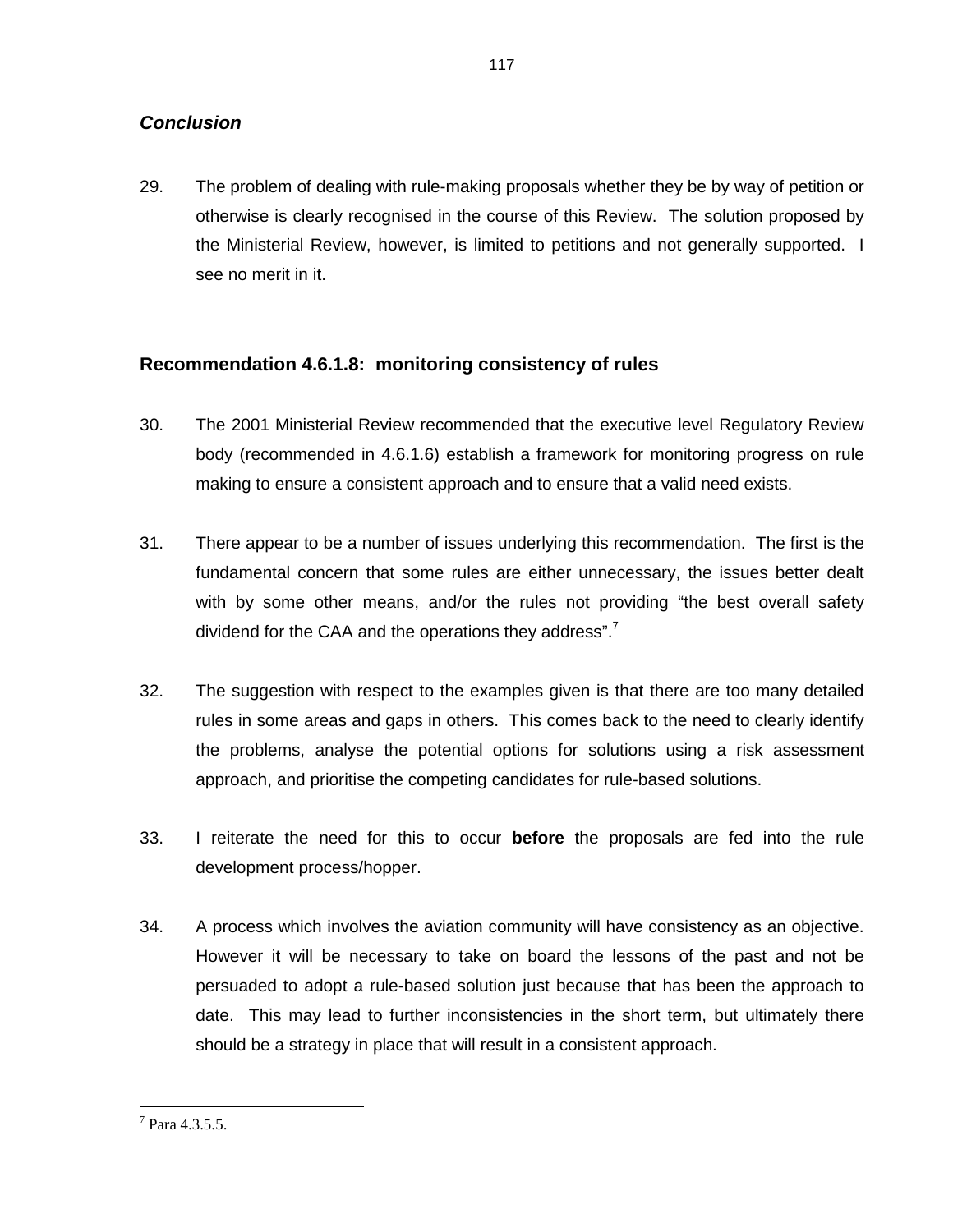- 35. It is perhaps relevant that the rules considered by the Ministerial Review were those governing the recreational sector, and the criticisms appear to apply to the regulation of the general aviation/recreational sector. $8$  Air New Zealand emphasises this in its submission.
- 36. Air New Zealand supports the recommendation in principle but again emphasises that involvement with monitoring is the legitimate role of the CIRAG Executive.
- 37. The CAA supports the creation of a broad long term strategy which, it expects, will provide consistency between the rules that regulate the various activities and certification of aviation participants. The CAA submits that a greater consistency of approach to a possible rule project would also assist the decision of whether an industry activity justifies regulation, and what level of CAA intervention is required. It agrees "these decisions would occur at the policy development stage, where the key issues, safety analysis and focussed outcome statements are produced by the CAA operational unit responsible for the rule application as well as the relevant aviation community members".<sup>9</sup>
- 38. Helicopter Services (BOP) Ltd wholeheartedly supports some means of monitoring progress with rules and ensuring consistency. It also emphasises this should be done through the CIRAG Executive. It advised that a review of the Australian process highlighted one of the difficulties with rule-making was due to changing priorities as a result of policy changes, political requirements or intervention by senior management.

## *Conclusion*

39. For New Zealand, the pressures arising from the limits of the rule-making process and the need to identify and prioritise a rule development agenda over a three year timeframe requires a strategic approach. The process recommended by this Review is a more strategic process than that which currently operates through CIRAG. There is a need for some flexibility for genuinely urgent matters, and a need to be responsive to policy changes. However, changes in direction that may impact on the operations of the

 $\overline{a}$ 8 Para 4.3.5.6.

<sup>&</sup>lt;sup>9</sup> CAA submission para 6.9.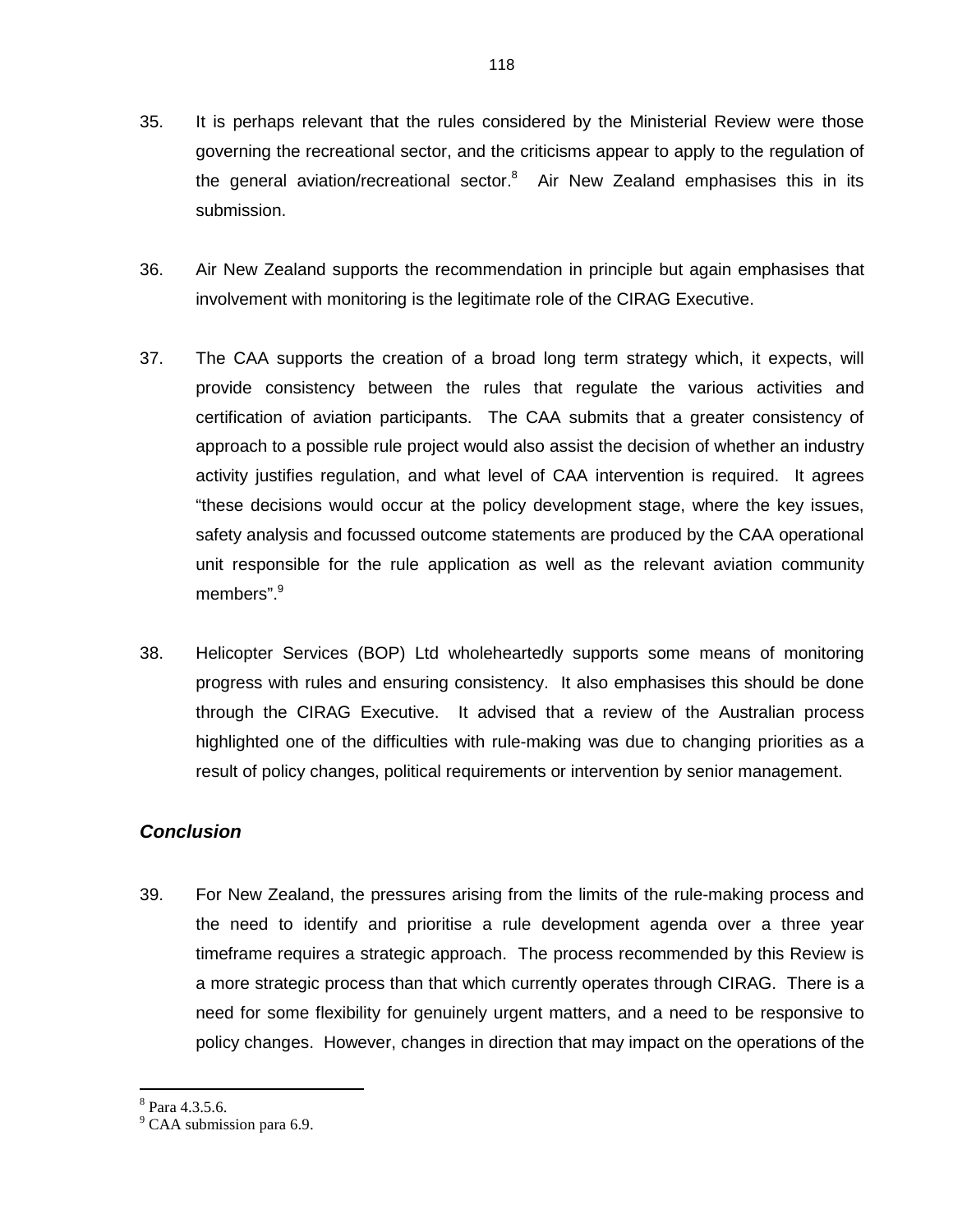aviation community need to be properly communicated, debated and understood. A failure to do this compromises any safety outcome.

## **Recommendation 4.6.1.9: broader CIRAG membership**

- 40. The 2001 Ministerial Review recommended that CIRAG be restructured to ensure a more open and transparent process, with all aviation sectors given the opportunity to be represented at the executive planning and priority setting level.
- 41. It is interesting that this matter, which was at the forefront of many of the submissions I received, was apparent to the Ministerial Review at a reasonably early stage in CIRAG's life.
- 42. The Ministerial Review identified two principal concerns, with the CIRAG process, being that it -
	- 42.1 Lacked "all-inclusiveness regarding potential new and revised rules"; and
	- 42.2 Lacked "all inclusiveness of the aviation community participation".<sup>10</sup>
- 43. The Ministerial Review considered that the system suffered because it was not integrated directly into the rule-making process and thereby permitted "selectivity".<sup>11</sup> By this it appeared to refer to a selective system for choosing potential rules to be considered by CIRAG, and then that only some matters are referred by CIRAG to a TSG. The Ministerial Review identified a "temptation to bypass the process for difficult issues" and resulting mistrust in CIRAG.<sup>12</sup>
- 44. The Ministerial Review saw advantages in an expanded executive with representation from all sectors, meeting on a regular schedule, to set priorities and ensure substantive issues could be addressed. The advantages it noted were:

 $\overline{a}$ 

 $10$  Para 4.3.7.18.

<sup>&</sup>lt;sup>11</sup> Para 4.3.7.23.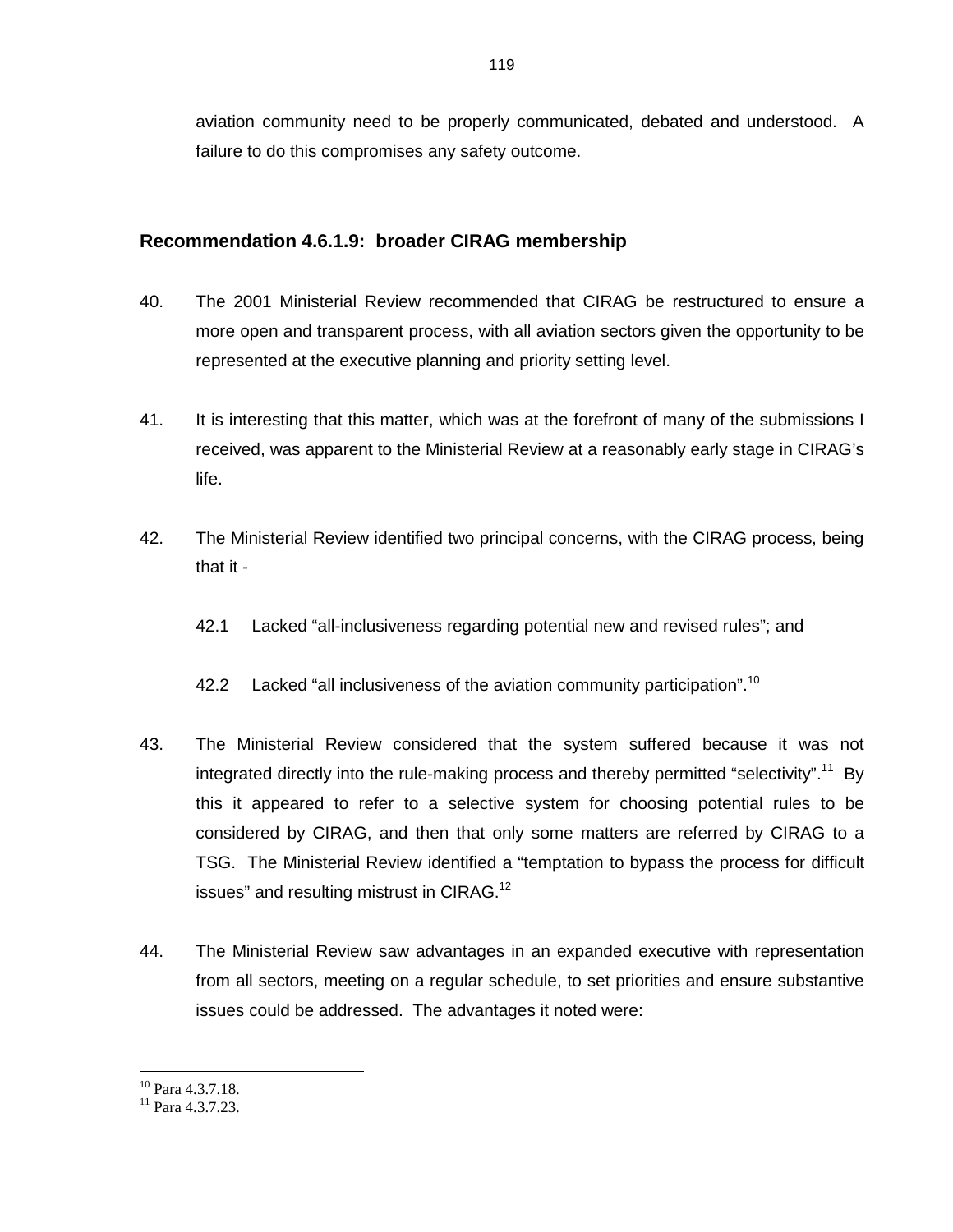- 44.1 It could often quickly make recommendations to the Director regarding a rule proposal, thus eliminating months of analysis; and
- 44.2 It could act as a forum for balancing competing interests and objectives of various aviation sectors, thereby enabling appropriate solutions to be found.<sup>13</sup>
- 45. It considered that having all aviation participants included in an open forum facilitates understanding and a mutual commitment to problem resolution.
- 46. It commented on concerns it had encountered in submissions that an all-inclusive consultation programme would delay rule making. On the contrary, the Ministerial Review considered that a disciplined and well-managed programme could accelerate rules development. It would:
	- 46.1 Discuss perceived problems before the rules were drafted;
	- 46.2 Avoid work on unnecessary rules;
	- 46.3 Eliminate debate about which rules need to proceed to consultation (by which I presume it refers to the "informal" TSG process);
	- 46.4 "Reduce the amount of two-way communication on hidden agendas"; and
	- 46.5 Produce a more workmanlike environment between the CAA and industry.<sup>14</sup>
- 47. It referred to (without identifying) examples overseas which had demonstrated a capacity for more effective and timely rule making.
- 48. It also expressed concern regarding the ability of the aviation community in New Zealand to provide highly professional and consistent representation. It noted that a partnership approach, as envisaged by the CIRAG concept, requires a mature community capable of organising the respective sectors such that a clear and consistent

 <sup>12</sup> Para 4.3.7.21

<sup>&</sup>lt;sup>13</sup> Para 4.3.7.20.

<sup>&</sup>lt;sup>14</sup> Para 4.3.7.24.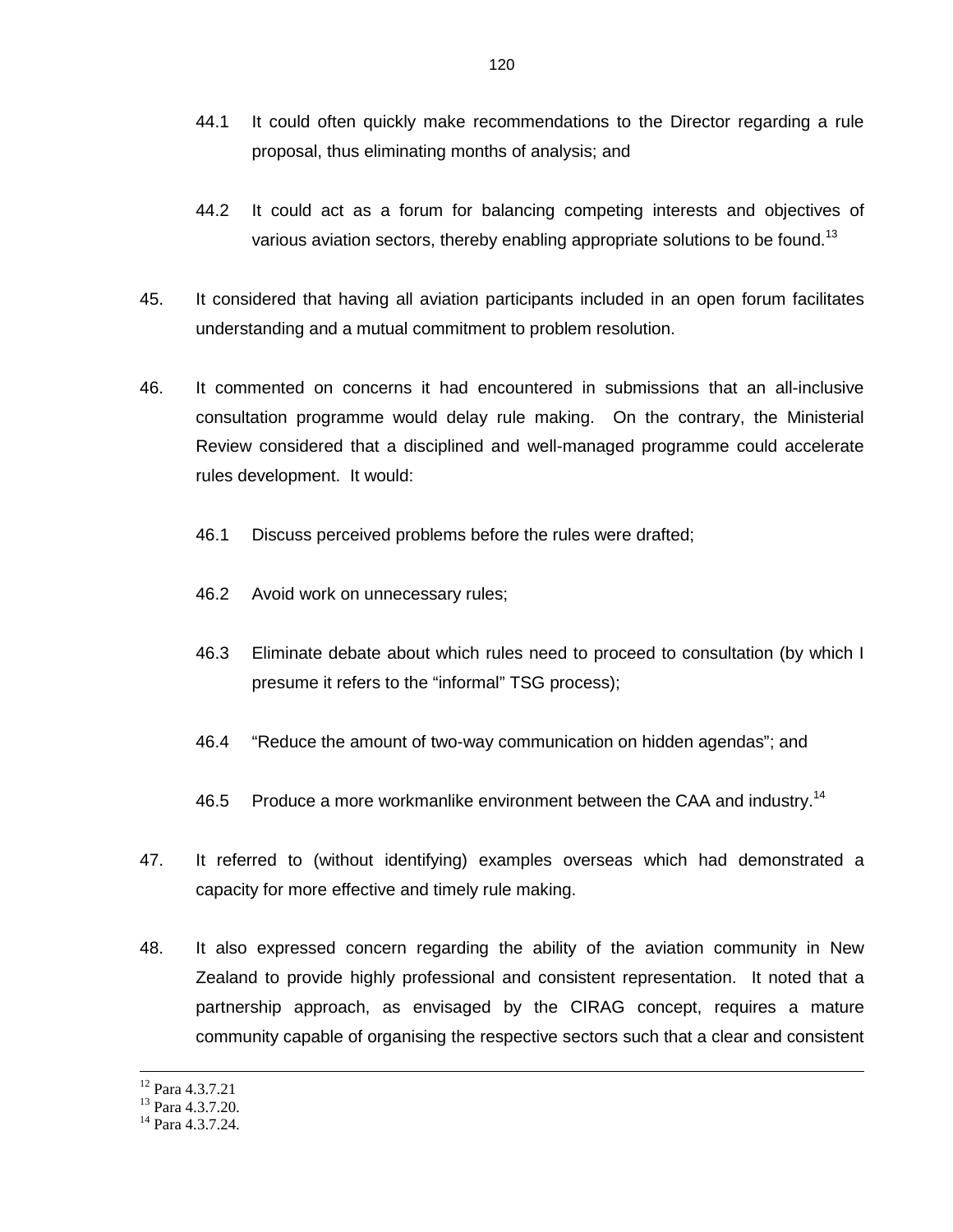message is given to the regulator. If the community is uncertain of what is necessary, the regulator is left to interpret. It observed that large disparities in thinking within specific aviation sectors existed. For CIRAG to work effectively, there must be appropriate representation from the aviation community and a willingness from the community to reach consensus on important rule issues. In turn, this requires professionalism and maturity from industry representation, coupled with an open and transparent consultation forum.15

## *Conclusion*

49. It is difficult to see the shape of the ultimate body envisaged by the Ministerial Review. One assumes, however, that as it includes representation from all sectors it might be considerably larger, and different in concept, from the existing CIRAG Executive. The recommendation is supported and is incorporated into the recommendations of this Review.

## **Recommendation 4.6.1.10: consultation on all rules**

- 50. The 2001 Ministerial Review recommended that the revised CIRAG process include all proposals for rule making, including an assessment of petitions, in a disciplined partnership between the regulator and the community.
- 51. This recommendation appears to arise out of the concern noted under the previous recommendation that not all rule proposals were referred to CIRAG or on to a TSG. This raised concerns about the tracking of rule-making proposals and relative priorities between rules as well as the wider aviation community's concerns about capture of the process by the commercial industry. It also reflects the apparent ad-hoc nature of the process whereby rule proposals or "triggers" are dealt with in different ways.
- 52. AIA and Air New Zealand supported this recommendation. Helicopter Services (BOP) Ltd firmly supported increased consultation in order to achieve a safe, efficient and effective aviation environment. It submitted that consultation should include rules,

 $\overline{a}$ <sup>15</sup> Paras 4.3.7.25 and 26.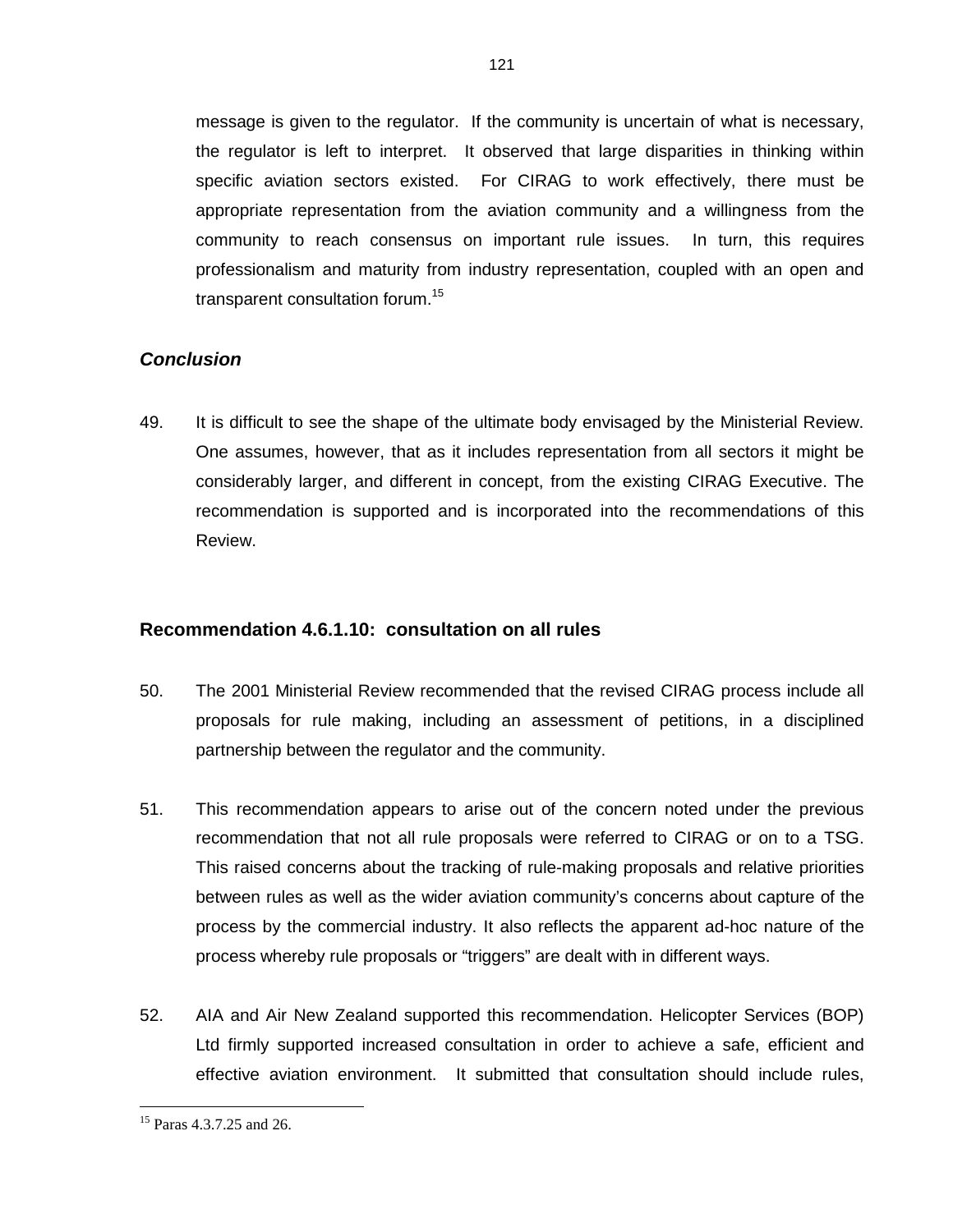petitions, advisory circulars, formulation of broad policy and proposed changes to the Act. It referred to the Australian model as a working example. It emphasised that the roles are clear – the CAA has the final authority and the aviation community can only provide information and advice and seek to persuade. But all parties have everything to gain from this.

53. The CAA submitted that the nature of the consultation should be on a case-by-case basis. It nevertheless undertook to ensure the wider aviation community was kept informed on all rule-making projects.

## *Conclusion*

- 54. In my view the issue underlying the recommendation is primarily the need for the wider aviation community to be involved in the high level process of problem identification, solution election and prioritisation; i.e. what actually gets into the rule-making process. From that point, the diverse interests of various members of the aviation community, and more focussed requirements of the CAA rule development personnel will mean that consultation can fairly be more targeted.
- 55. As I have said, I favour broad consultation on all "issue triggers" at an early stage, with a clear structure and objectives for that process.

#### **Recommendation 4.6.1.11: improved representation by the community**

- 56. The 2001 Ministerial Review recommended that the CAA work with the community representative groups to help them improve their organisational strengths so that they can adequately represent their respective communities.
- 57. However the Review Committee may be referring more particularly to aviation community groups such as the various organisations representing sporting and recreational organisations. It refers to the fact that representation by the aviation community in the rule-making process is weak because consolidated industry positions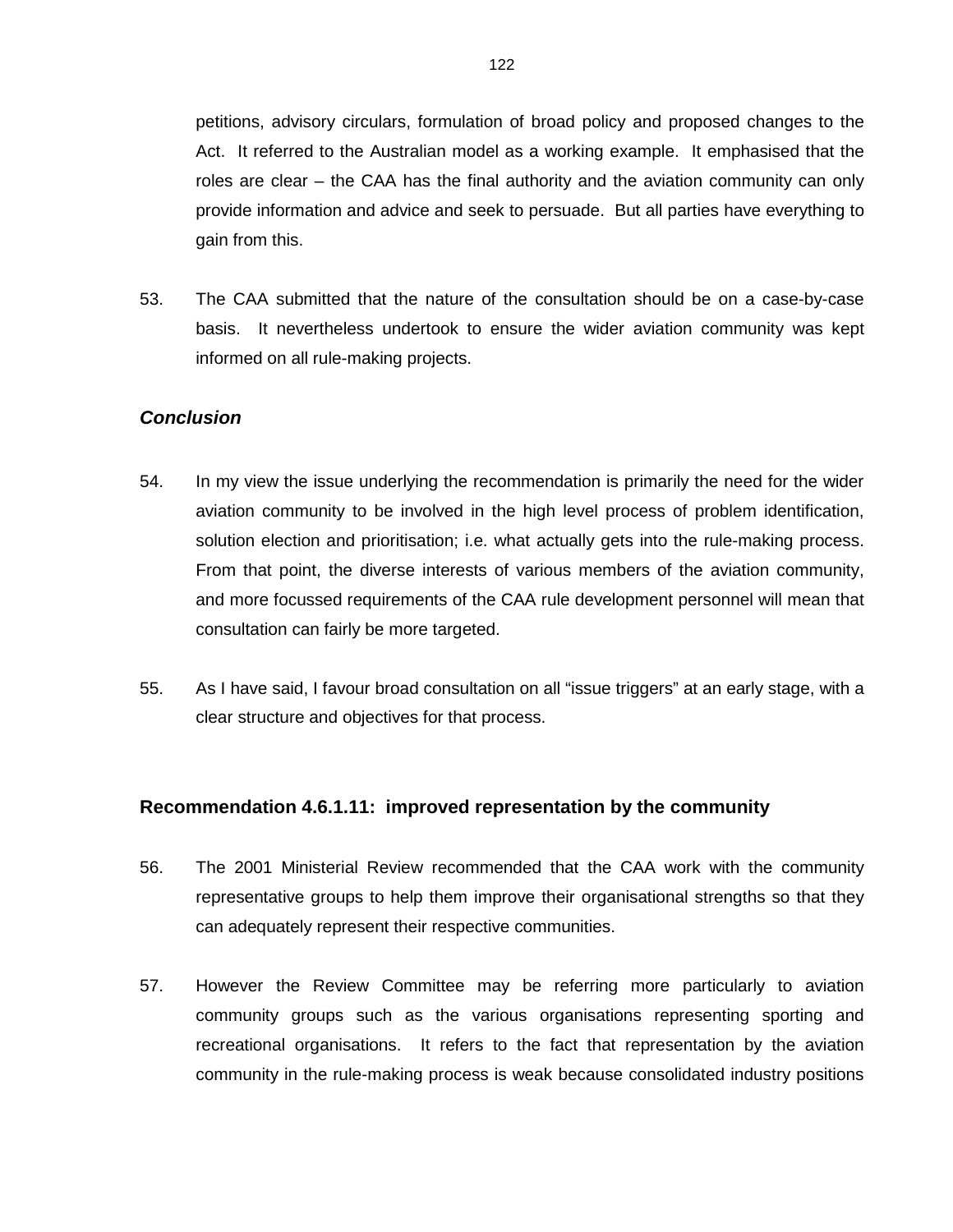either do not exist or are not clear and consistent. This, it observes, weakens consultation on rule making.

- 58. If this is the underlying issue, then it is a difficult one for the CAA to address. It is in the interests of the aviation community to negotiate among its members compromise positions with which it can then seek to persuade the CAA. However, achieving agreement may not be an easy task and it is clear that different interests within the aviation community have different positions. There is no one "industry position" on most issues and the CAA must take this into account. The aviation community is to be complimented for the efforts it has made to establish representative voices, such as the AIA, which advance consolidated positions for significant sections of that community. This will also be the objective of the new Confederation of Pilot Associations. These united voices must be given due attention. At times this can look like 'capture' and the aviation community, as well as the regulator, must be mindful of the distinction.
- 59. The CAA's role is to ensure that mandated organisations are given appropriate recognition and drawn into the processes. The CAA also has an interest in the aviation community organising itself into representative groups with which the CAA can liase and consult. These groups not only support consultation but can provide appropriate structures or means for problem solving outside of the rule process and for increased self-monitoring/governance or, put another way, for increased responsibility and accountability for safe operations and practices within their sector of the community. I saw several excellent examples of this among the groups I spoke with.
- 60. Suggestions for improving representation of smaller groups in particular include more accommodating methods of consultation, as discussed under Term of Reference 6. Some incentives for organised representation could include the meeting of (scheduled) expenses for qualifying representative groups attendance at certain meetings.
- 61. Some of the submissions received on this particular recommendation were focussed on the general public. It is clear that full opportunity to comment on any proposed rule arises for any individual or organisation at the NPRM stage of the consultative process. This is likely to be a more appropriate time for general community input, when the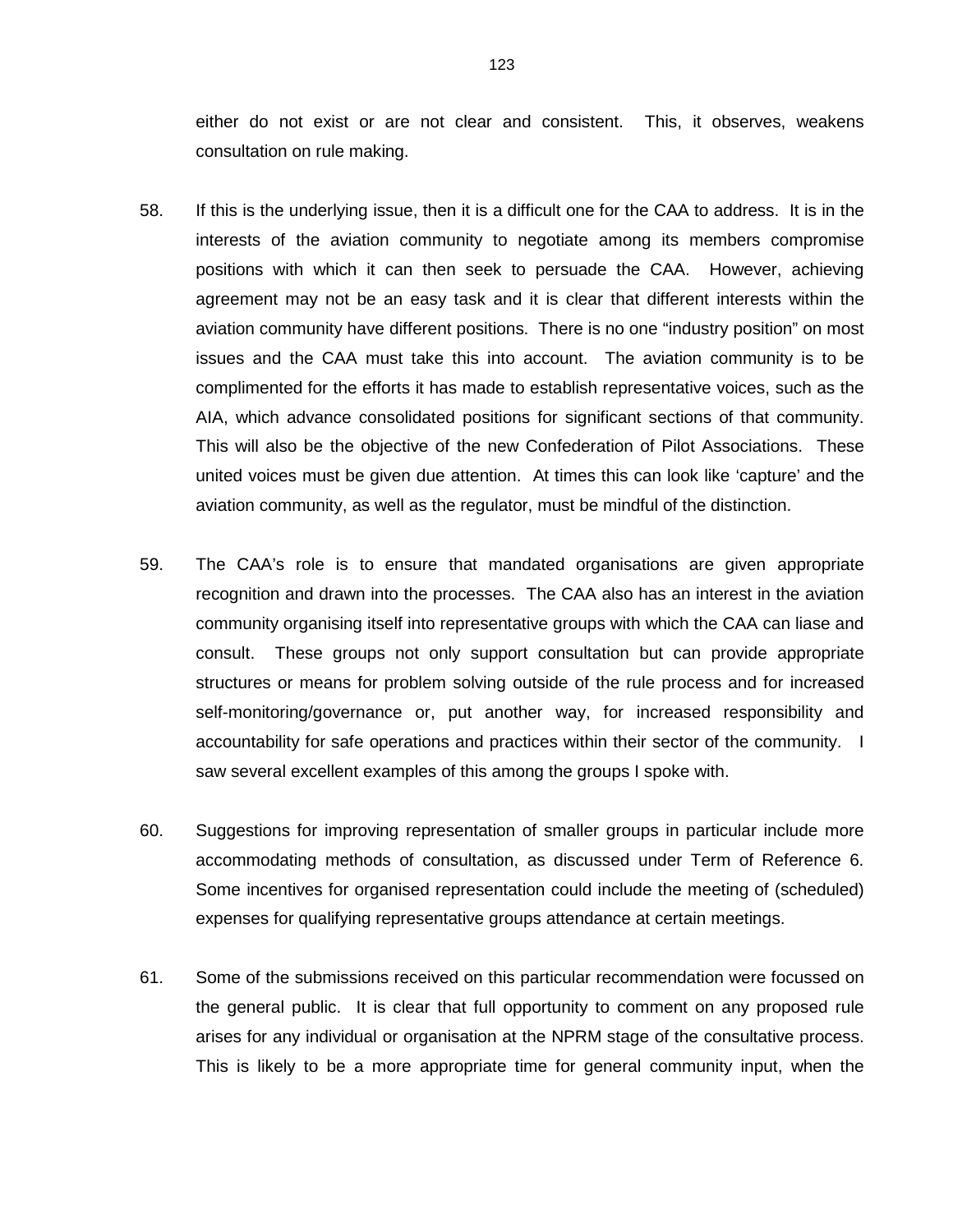substance of the proposal, as developed with assistance of the aviation community, can be considered.

- 62. However the Ministry saw the difficulty in engaging the public interest as an "unsuccessful feature" of civil aviation rule making.<sup>16</sup> It considered rules such as those dealing with Runway End Safety Areas, pilot licensing, aviation security and passenger weights as being the type of rules where public input is important. It suggested forms of consultation which might be considered as including -17
	- 62.1 Advisory bodies
	- 62.2 Secondment of personnel from the private sector
	- 62.3 Public discussion papers
	- 62.4 Multi-stakeholder meetings
	- 62.5 Focus (consultative) groups
	- 62.6 Targeted briefings
	- 62.7 Workshops
	- 62.8 Questionnaires
	- 62.9 Additional public notice and comment

The Ministry noted that the appropriateness of each approach would depend on the issues under consideration, the nature of the group being consulted, and the resources, including time, available for undertaking consultation. As part of the Rules Development Agreement the Ministry requires a consultation plan for each rule, and the means of gathering appropriate information for the development of a rule is a matter I recommend

 $\overline{a}$ 

<sup>&</sup>lt;sup>16</sup> Ministry submission para 3.2.2

<sup>&</sup>lt;sup>17</sup> A Guide to Preparing Regulatory Impact Statements, Ministry of Economic Development.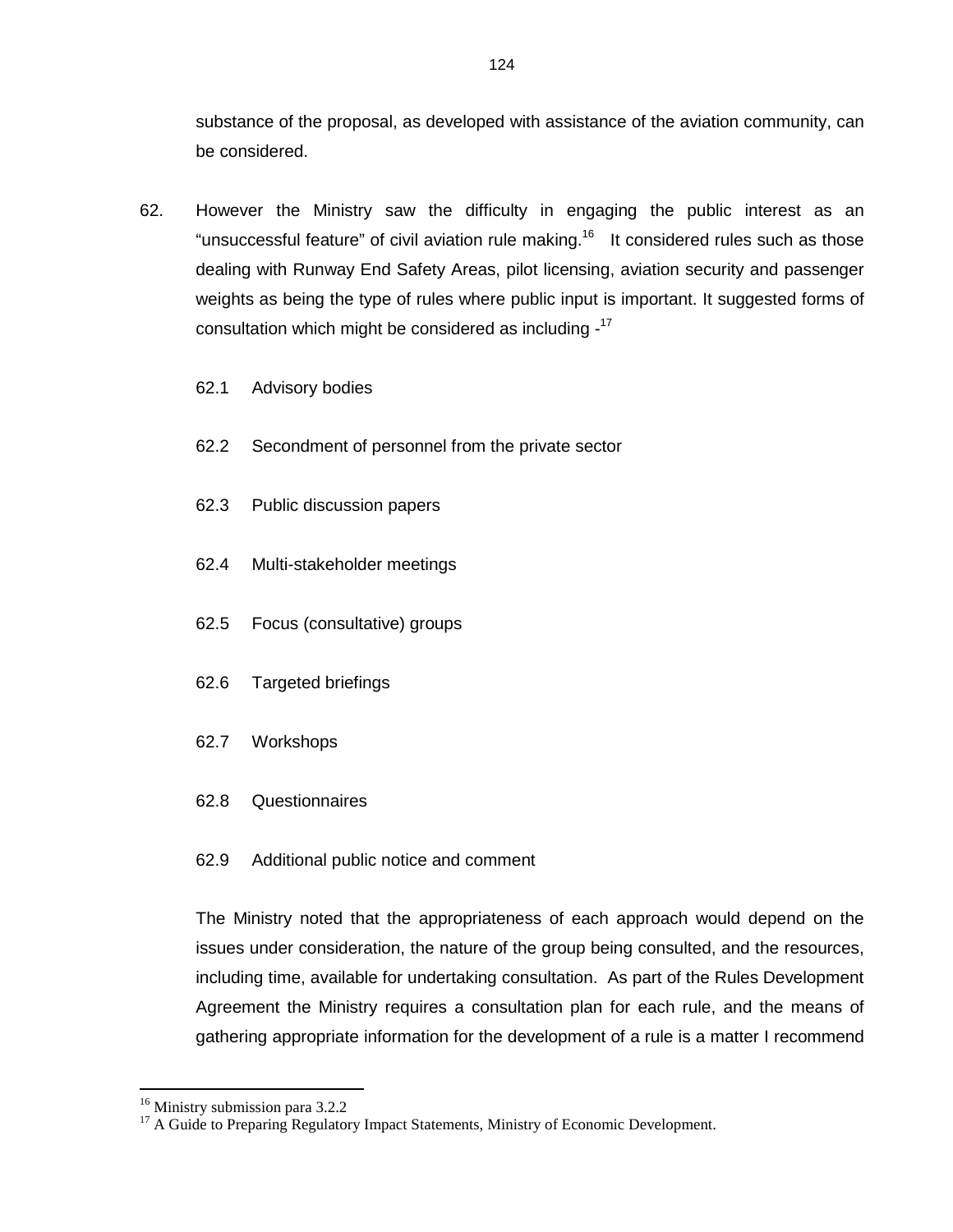be discussed with the representative group which debates priorities and timeframes. The appropriateness of any of these suggested methods could be raised at that point.

- 63. Air New Zealand saw the recommendation as desirable, but noted that the community of interest in aviation in New Zealand was very small and New Zealand did not have active consumer rights or passenger protection groups. It did not think the CAA should expend resources attempting to create such groups. It noted that consultation with the Ministry of Consumer Affairs should address some of these concerns.
- 64. Neither did AIA consider it was the CAA's role to engender interest among the general public in the rule-making process. If anything, it suggested this was the Ministry's role, although it had reservations as to whether it would be possible to garner any public interest in highly specialised technical rules. Helicopter Services (BOP) Ltd essentially saw the recommendation as inoffensive but impractical.
- 65. The CAA considered it central to its role to represent the wider public interest in rule development. It accepted that there were situations where, in developing a rule that raises, for example, access considerations for disabled persons, it would not necessarily be able to reflect that interest without some input. Safety considerations for persons with a range of disabilities may raise issues that are not initially apparent. Given this, it might be sensible to confer with (for example) disability organisations.
- 66. I spoke with a disability issues consultant and the past president of the Disabled Persons Assembly (DPA). He advised that issues relating to airline travel and recreational aviation arose regularly across the very broad and diverse membership of that organisation. The small national secretariat with very limited resources was not in a position to respond to an offer of consultation or participation. He also expressed the view that most regulators very often do not recognise the potential implications of particular measures for persons with particular disabilities. Therefore they will not seek the views or perspectives of those groups.
- 67. Ideally for an organisation such as the DPA to participate in the process, the national secretariat would need to be contacted at an early stage in the process and advised of the particular rule proposal(s) for development. The secretariat could then identify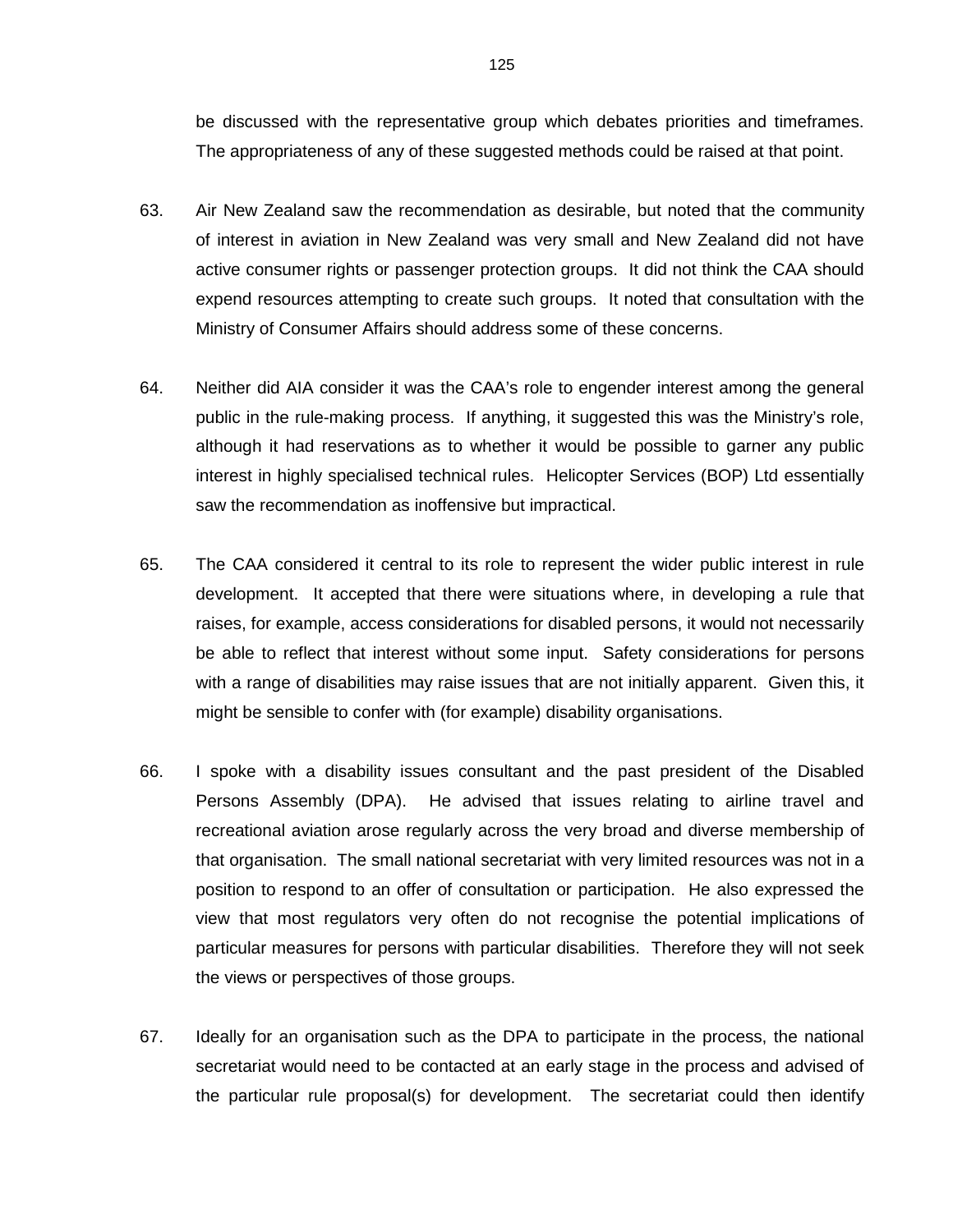someone with relevant consumer group knowledge who could first identify any potential implications for those groups and, second, arrange for input. However I was advised that this could not happen without funding. Funding for input of this kind is unlikely to be significant.

#### *Conclusion*

- 68. The CAA should encourage the participation of representative groups in the process. Their involvement should assist two-way communication between the regulator and the community. It should facilitate a higher level of understanding and agreement, and help to minimise delays. A well-structured and timetabled process with information available well in advance to enable proper planning is important. Incentives such as payment of scheduled expenses for qualifying representative groups to attend certain meetings could be considered. Arrangements that enable small businesses and recreational interests to participate outside usual hours are encouraged where the issues are clearly relevant to them.
- 69. The Ministry's submissions were highly encouraging of the CAA actively seeking wider participation. This should be taken into account when the inputs likely required for the development of the particular rule are considered. In my opinion, the involvement of the disabled community in the way suggested would provide 'expert' input that can be obtained for relatively little cost if the CAA sees it as appropriate to do so. As New Zealand society and its legal processes move increasingly to protect groups from discrimination, I consider this would be a responsible step by the CAA. It may have the added advantage of ensuring at an early stage in the process that the rules do not potentially offend against human rights obligations.

#### **Recommendation 4.6.1.12: over-emphasis on Technical Study Groups**

70. The 2001 Ministerial Review recommended that the revised CIRAG apply executive level assessments and decision-making. Issues should be delegated to a TSG only when a complex technical problem is evident. The CIRAG Executive should handle significant policy issues.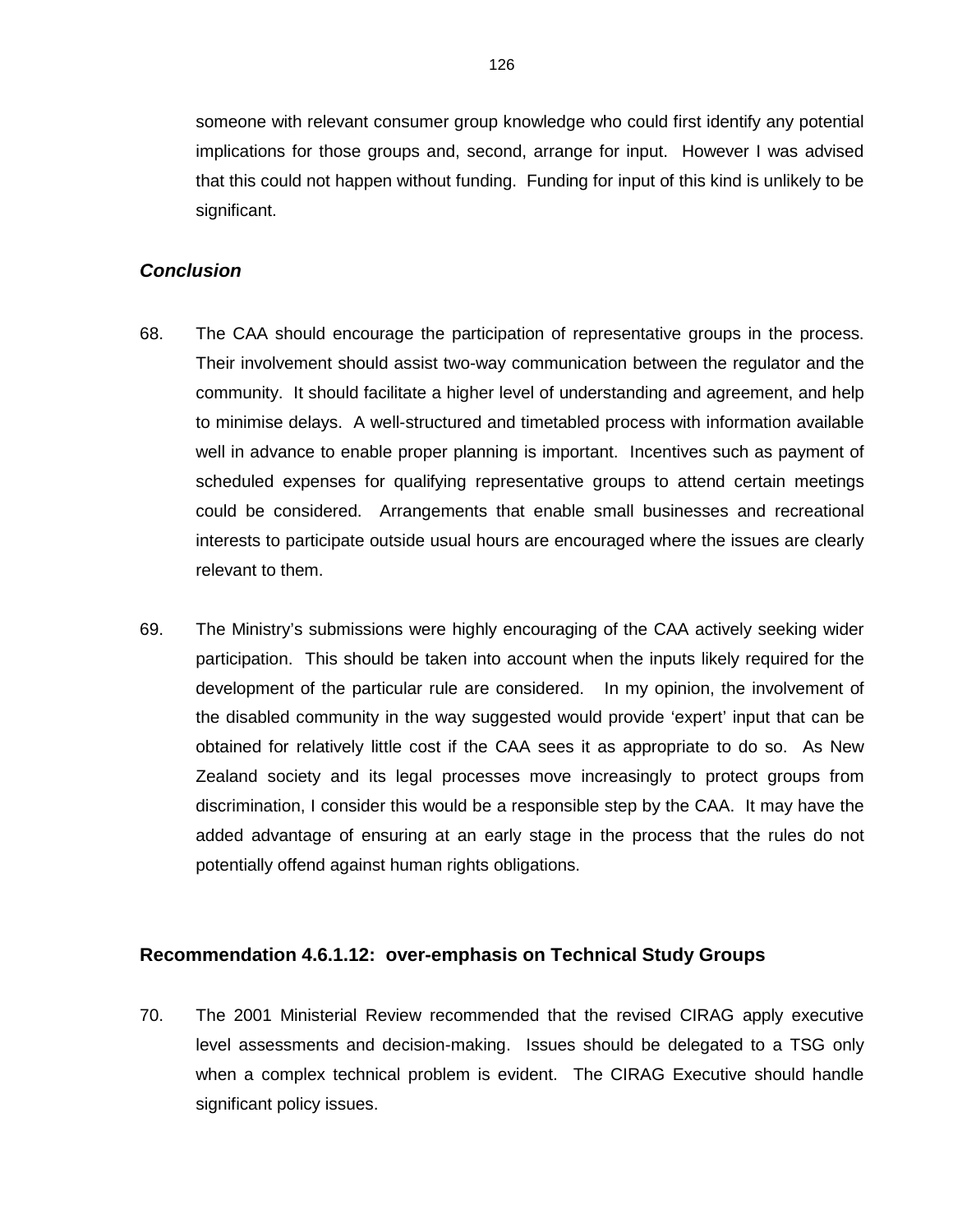- 71. The Ministerial Review found TSGs to be a very resource intensive and not the most appropriate way in dealing with essentially non-technical issues.<sup>18</sup> There was no specific opposition to this recommendation from any of the aviation community representatives. Nevertheless, there was significant submission on matters relating to TSGs, as outlined in Term of Reference 6.
- 72. With respect to this particular recommendation, the CAA submitted there was a balance to be achieved between meeting the wider aviation community's requirement for fuller consultation, and the idea that rules can be made "quickly". The CAA's experience, supported by the Legislation Advisory Committee Guidelines, is that an essential step in timely rules development is the policy development, identification of key factors and a definition of the rule requirement. Again, these are essentially matters that I recommend be resolved so far as possible prior to a rule proposal being approved for development.

## *Conclusion*

73. I support this recommendation to the extent that I consider a technical group should deal with technical matters, and broader policy issues should be dealt with in a forum representative of relevant sectors, rather than particular 'expertise'.

## **Recommendation 4.6.1.13: Benefit/Cost Analysis**

74. The 2001 Ministerial Review considered the matter of cost/benefit analyses (CBAs) under the heading of Safety at Reasonable Cost (Chpt 6 of its Review). It observed that the CAA adopts a pragmatic approach, conducting a CBA where it considers it to be appropriate, and at other times aiming to achieve safety at reasonable cost through the application of proven international best practise for safety standards and activities. However, the Review concluded that there is room for some improvement in the CAA's application of CBAs, particularly with regards to the conduct of CBAs during the development of rules. It notes that, where activities are mandatory, the issue becomes

 $\overline{a}$ <sup>18</sup> Para 4.3.7.19.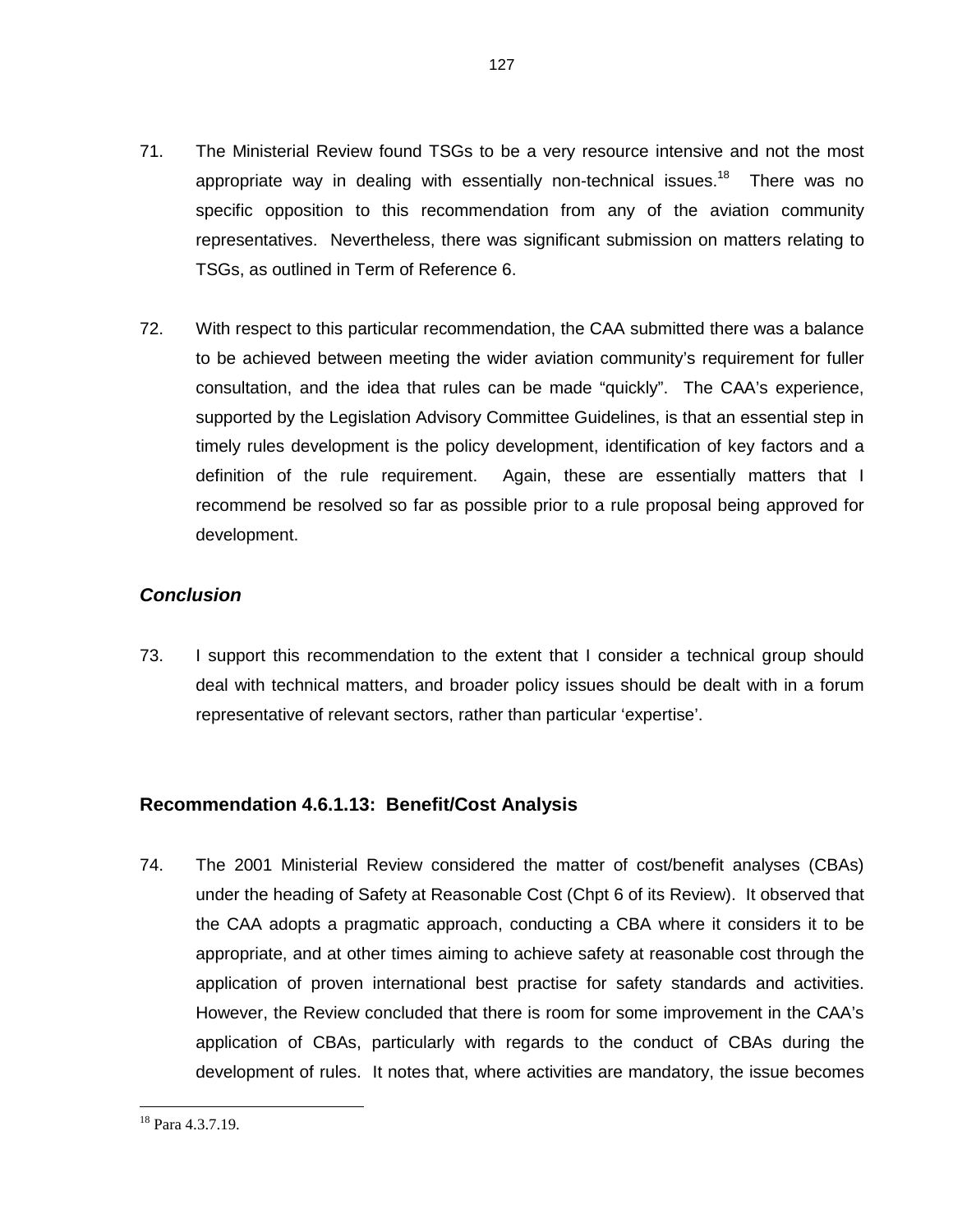more one of cost-effectiveness, that is, the achievement of (the beneficial) outcomes at least cost.<sup>19</sup>

- 75. The Ministerial Review supported a pragmatic approach to the use of formal CBAs. Major rule changes that are expected to involve significant compliance costs should be subject to formal CBAs, to ensure that the requirements for benefits to exceed costs have been tested. However, minor changes may well not warrant a full analysis, particularly if the costs of undertaking the analysis would outweigh the benefits of the change, or if the benefits of the change are reasonably apparent.<sup>20</sup>
- 76. In other instances, if an ICAO standard leads to a rule change, the Ministerial Review said that under normal circumstances it would not be cost-effective to undertake a costly analysis given the provisions of the Act promoting harmonisation with ICAO. That said, however, it went on to say that it may be advisable for a CBA to be undertaken for specific projects that result from a rule change, in order to determine options for compliance. An example of this is Runway End Safety Area standards. $21$
- 77. In order to determine the extent of analysis, including formal CBAs, that is required to evaluate a proposed rule change, the Ministerial Review concluded that an open and transparent rule-making process is required that allows for discussion by interested parties. Recommendations can then be made to the Director who would decide the scope of any CBA required.<sup>22</sup> The Review also notes that cost estimates for a new or changed rule are generally much easier to quantify than safety benefits. Therefore it advises determining costs for all new rules. It notes that industry can generally determine implications for respective sectors, whereas the CAA can complete cost estimates for regulatory implications.<sup>23</sup>
- 78. Submissions in relation to CBAs are covered primarily under Term of Reference 6 in respect of the TSG process.

 $\overline{a}$ 

<sup>&</sup>lt;sup>19</sup> Paras 6.1.3.2 to 4.

 $20$  Para 6.1.4.6.

 $^{21}$  Para 6.1.4.7.

 $22$  Para 6.1.4.8.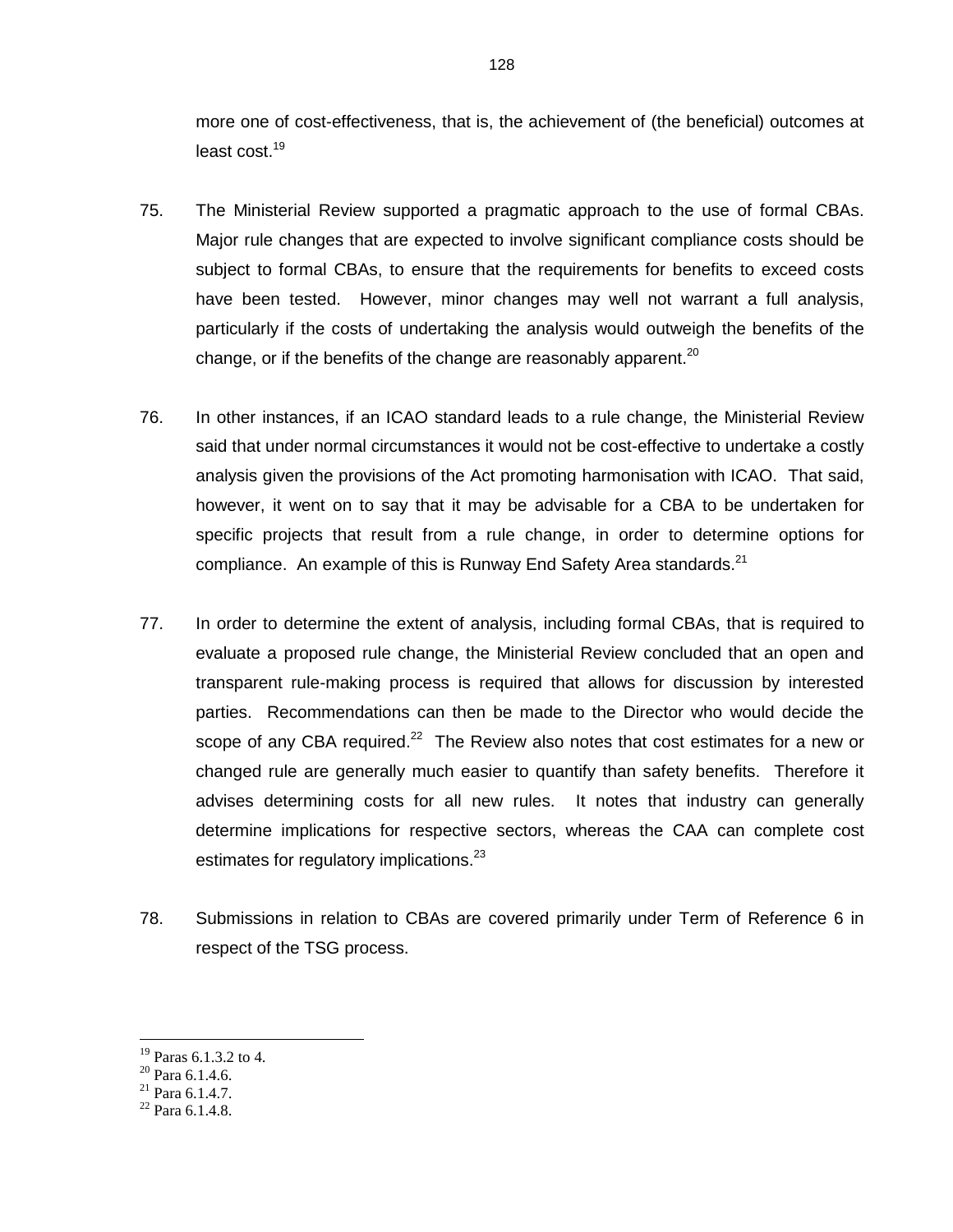## *Conclusion*

79. I agree with the approach taken by the Ministerial Review. At an early stage in the process, before a rule-based solution is chosen, I recommend that consideration be given to the **indicative** costs and benefits of various (feasible) options for dealing with the identified problem. This would be part of the recommended Risk Management process. What is required at this stage is likely to be considerably less detailed and robust than the type of CBA that might be required at a later stage where the costs of a favoured solution are very significant, or the choice of solutions to a problem which must be resolved are all potentially high cost but the most cost-effective one is controversial. The objective at the early stage is to take a consistent approach, enable some options to be discounted and draw out the issues for further consideration. Ultimately the analysis will have to meet the Cabinet requirements as a minimum and, in the event of a legal challenge, satisfy the High Court that the Minister has chosen a regulatory method which he or she is satisfied, on an observably reasonable basis, has the objective of promoting safety at reasonable cost.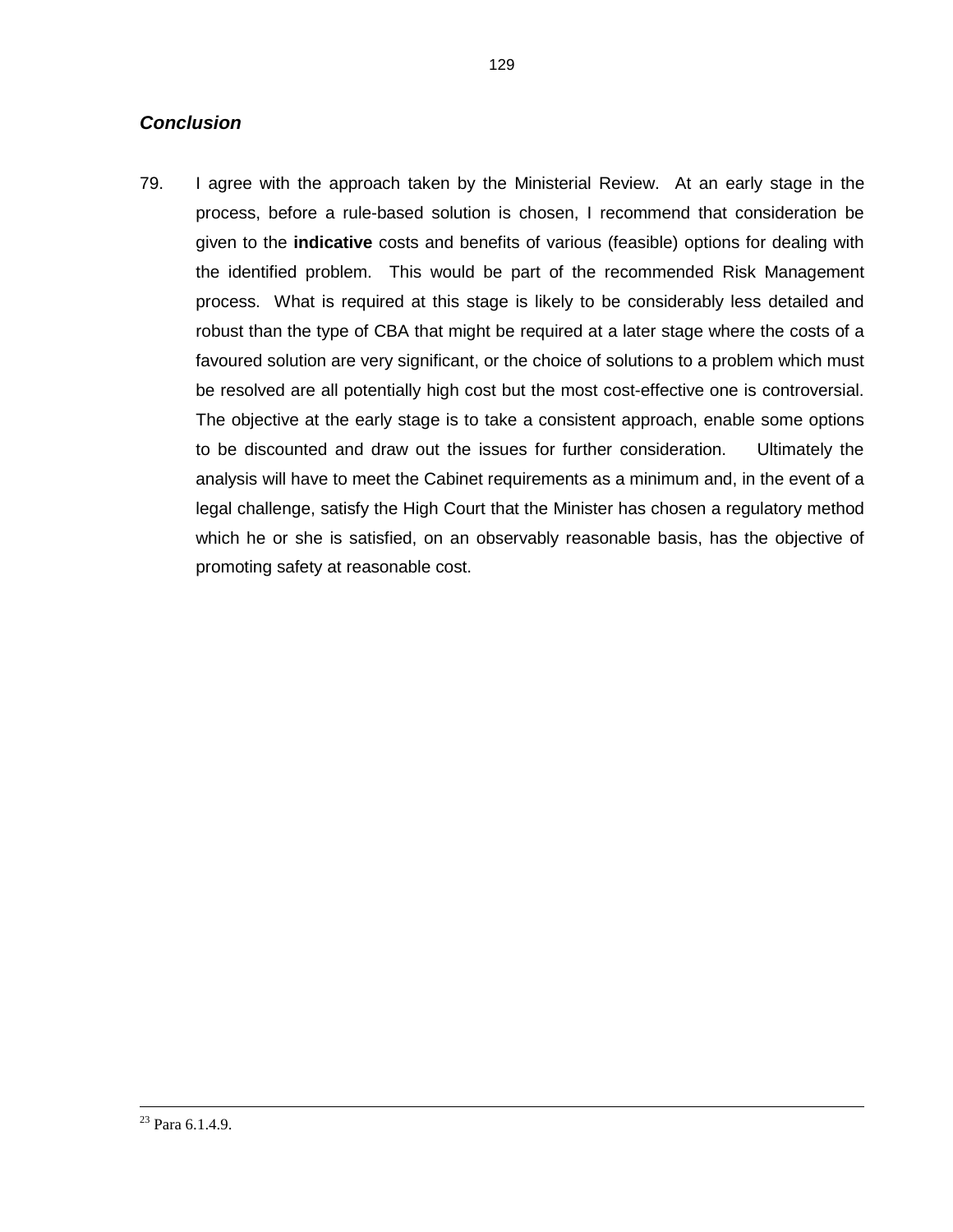# **TERM OF REFERENCE EIGHT: CHARACTERISTICS OF AN EFFECTIVE CONSULTATION SYSTEM**

8. Identify and analyse the characteristics of a desired system of external consultation that would meet the needs of stakeholders and address the known deficiencies.

## **Executive Summary:**

Various characteristics are identified and discussed. The process of consultation, indeed communication generally, between the aviation community and the regulator must be open, transparent, structured and disciplined. Relationships must be courteous and professional. The process must be predictable and informative, but flexible. The CAA must manage and control the process and take responsibility for decisions based on informed and reasoned judgements. The aviation community must take up the reasonable opportunities to engage with the regulator. All work to the same objective of promoting a safe and efficient aviation system.

## **Objective**

1. I agree in large part with the CAA's submission that an improved consultative process will:

**\_\_\_\_\_\_\_\_\_\_\_\_\_\_\_\_\_\_\_\_\_\_\_\_\_\_\_\_\_\_\_\_\_\_\_\_\_\_\_\_\_\_\_\_\_\_\_\_\_\_\_\_\_\_\_\_\_\_\_\_\_\_\_\_\_\_\_\_\_\_\_\_\_\_\_\_** 

- 1.1 Collate initial triggers for rule-making, including petitions from the wider aviation community, and inform the authors of the outcome of those triggers;
- 1.2 Involve the wider aviation community in determining at an early stage the need for rule-making arising from a trigger;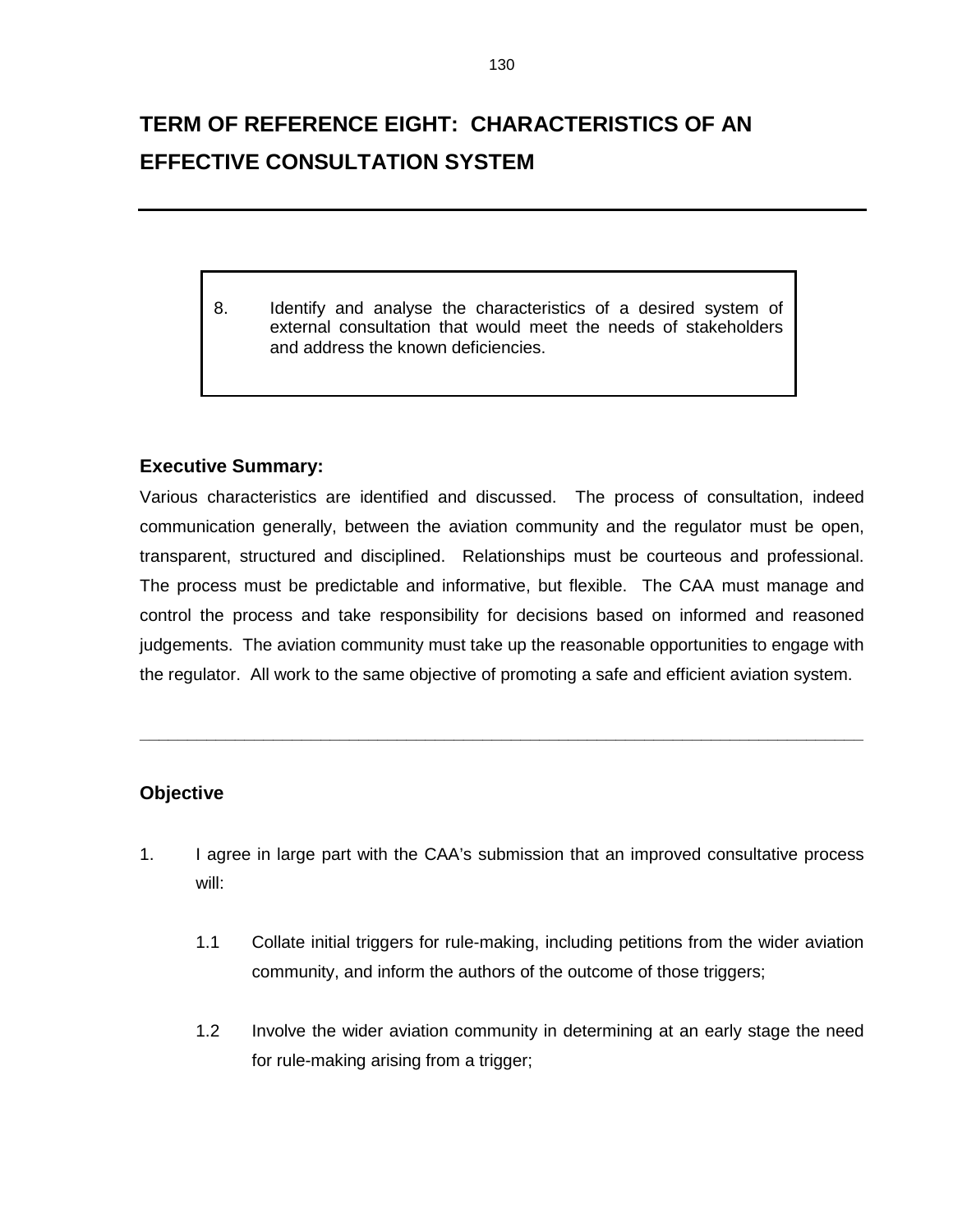- 1.3 Involve expert advice from the wider aviation community in the development of the draft rule proposals;
- 1.4 Allow opportunity for public comment to an NPRM; and
- 1.5 Facilitate wider aviation community awareness of how a rule is developed from the NPRM stage to the final rule stage.

And I would include in this list:

- 1.6 Involve the wider aviation community in first, defining the problem and subsequently identifying and debating the different options for dealing with the problem; and
- 1.7 Involve the wider aviation community in considering the relative priorities of rule proposals together with timeframes involved.

#### **Characteristics identified in submissions and Reviewer's response**

- 2. Helicopter Services (BOP) Limited largely agrees with the characteristics outlined in the CAA submissions (referred to below). It further identifies the following characteristics in the context of rule-making under the Civil Aviation Act 1990, with which I also agree:
	- 2.1 The respective duties and responsibilities of all involved must be clearly identified and understood. In particular the final responsibility resides with the Director (the Minister) under the Act;
	- 2.2 Civil aviation safety must be the paramount consideration;
	- 2.3 Non-regulatory (i.e. aviation community) participants must participate having full cognisance of these points. While participants can never completely disassociate themselves from their own vested interests, these interests must be left at the door and discussion and debate entered into with as little prejudice, pre-conception and pre-determination as possible;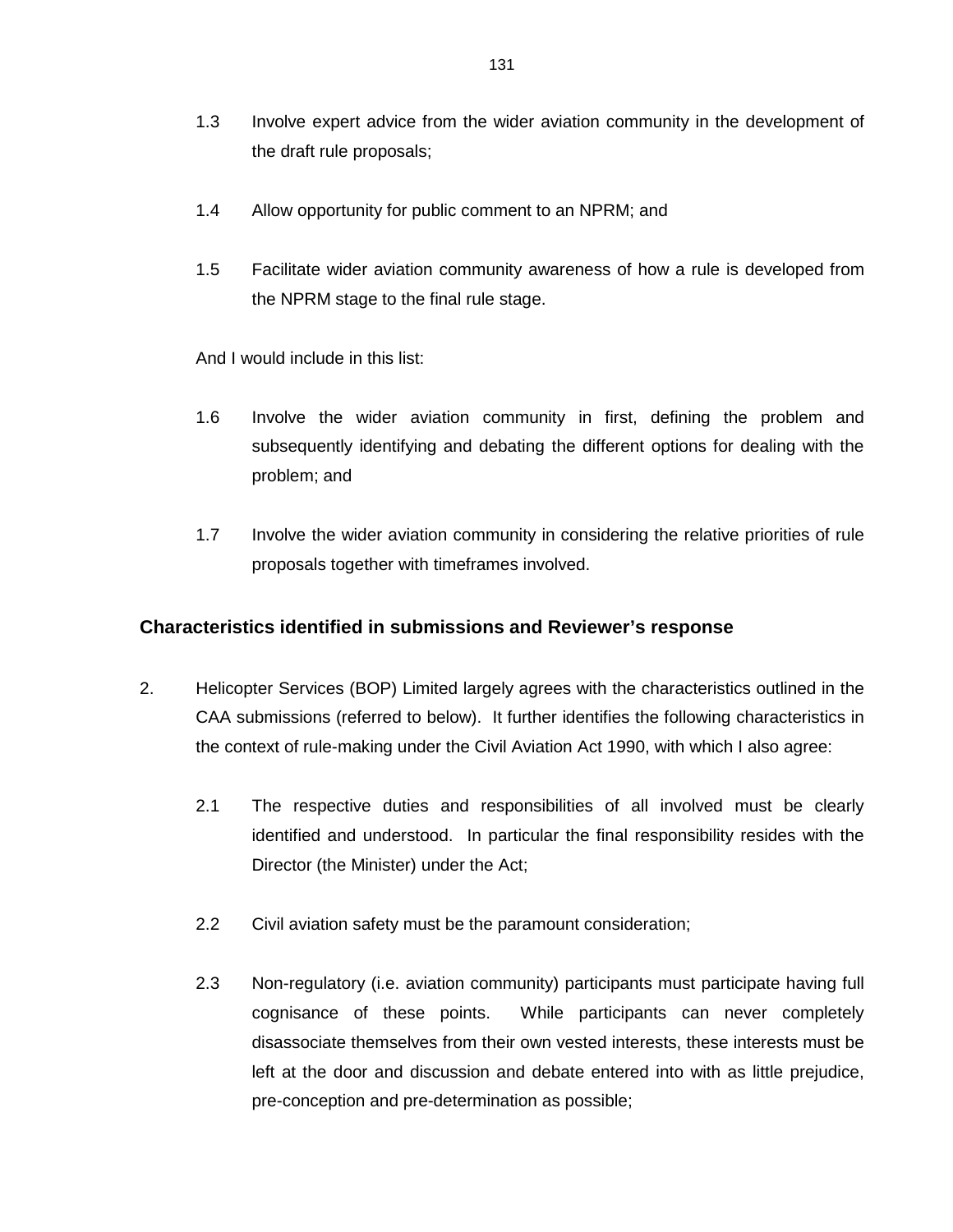- 2.4 There must be genuine commitment and understanding of the concept of consultation – it must be recognised that, while compromise and consensus is usually desirable, consultation will not necessarily result in agreement. At the end of the day, the regulator must regulate in the wider public interest;
- 2.5 Wider aviation representatives must be pro-active, positive and constructive; participants must actively seek input, advice and feedback from their peers. There will be a need for maturity to be shown by participants.
- 3. Helicopter Services (BOP) Ltd also submits that the vestiges of historical mistrust and acrimony must be discarded. An important characteristic of the desired system must be trust, understanding of the various positions/roles/responsibilities of the participants and professionalism. I absolutely endorse this. In the absence of any real sense of trust and confidence, the participants must at least act in a professional manner towards each other.
- 4. The company also submits that the system must be as simple as possible, robust and enable "buy in" by all participants. It must be structured, stable and internally consistent.
- 5. The Ministry of Transport set out in its submission the following "participation" principles, referring to the general principles endorsed by the Regulations Review Committee in 1999 relating to the design of primary legislation. The Ministry suggests the key principles in relation to the Minister's obligations under s 34 of the Act would be as follows:
	- 5.1 Those with the legitimate interest in the proposed rule must be provided with:
		- - Proper notice of the proposal including a reasonable amount of information in relation to the proposal;
		- A reasonable opportunity to state their views; and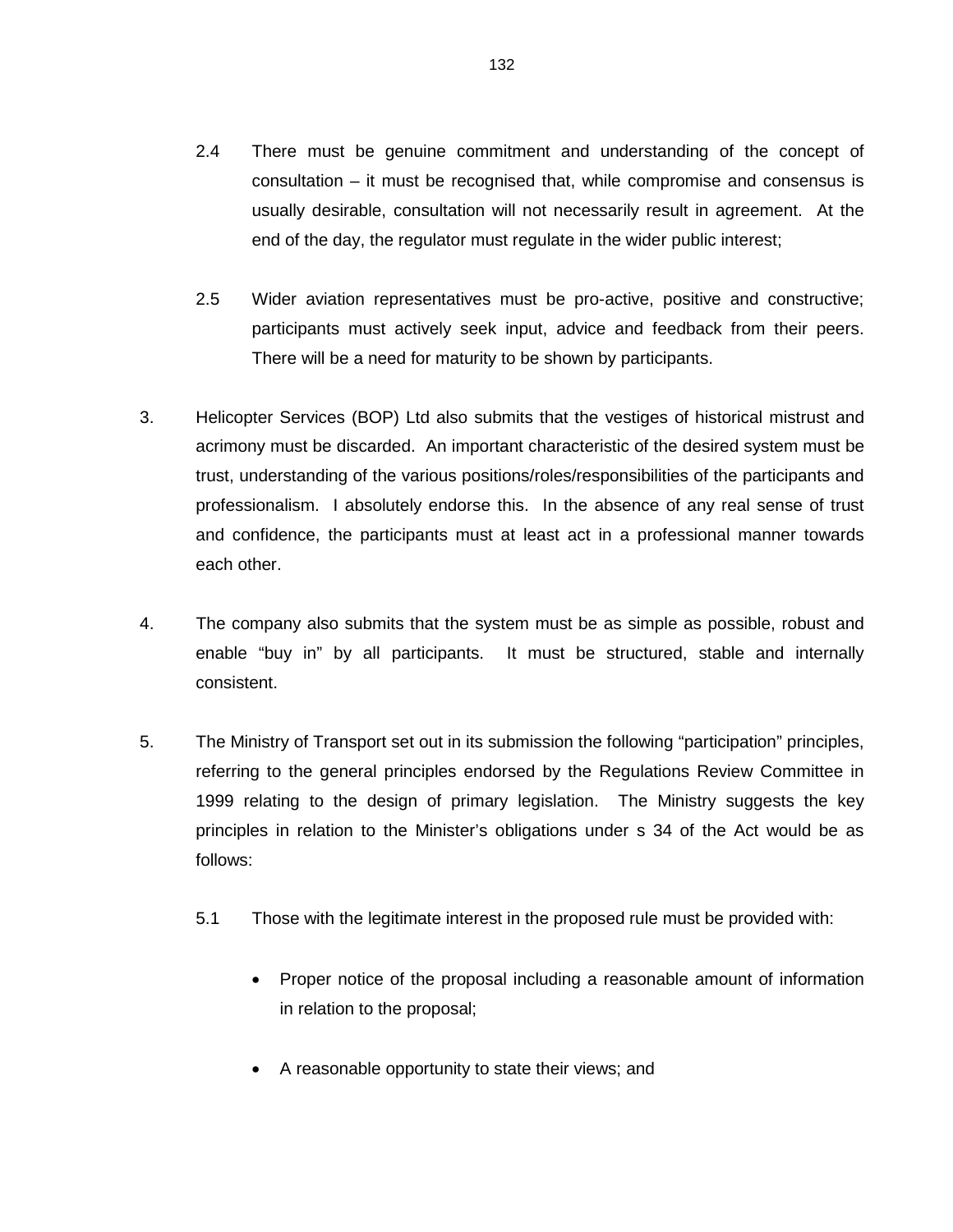- 5.2 If the proposal is changed so that it becomes a new proposal, fresh consultation should be undertaken;
- 5.3 The views of those responding must be considered with an open mind;
- 5.4 Key decisions in relation to the proposal should be taken by the Government/the CAA;
- 5.5 Not all participants may be satisfied with the rule that is developed, but all reasonable participants should, however, feel that the process has been fair, that they have been listened to and that their views taken into account; and
- 5.6 The process must be administratively workable, efficient and enable the timely making of rules.
- 6. This is a classic and accurate summary of a consultative process, which would certainly meet the relevant legal obligations. It applies here but, in my view, an effective process for ordinary CAA rules must go further. The context is very important. Consultation with those who are to implement largely technical rules designed to improve safety in aviation provides an opportunity to promote understanding of the underlying issues. There is a real benefit to be gained from a high level of discussion and information sharing. I consider that any process that does not involve a reasonably high level of interaction with the aviation community is unlikely to result in an improved safety environment for aviation.
- 7. Nevertheless, it is entirely within the requirements of the legislation for the CAA to adopt a more controlled process than that envisaged by the CIRAG Charter. However the overwhelming thrust of the submissions was that a process which involved the aviation community and gave them more opportunity to contribute to an understanding of the various issues was called for, not a step back into the past.
- 8. The Ministry is, of course, not suggesting that. It agrees that it is sensible to have a way in which problems can be ironed out at an early stage, and to obtain the advantage of the aviation community's expertise. They are in favour of the issuing of a discussion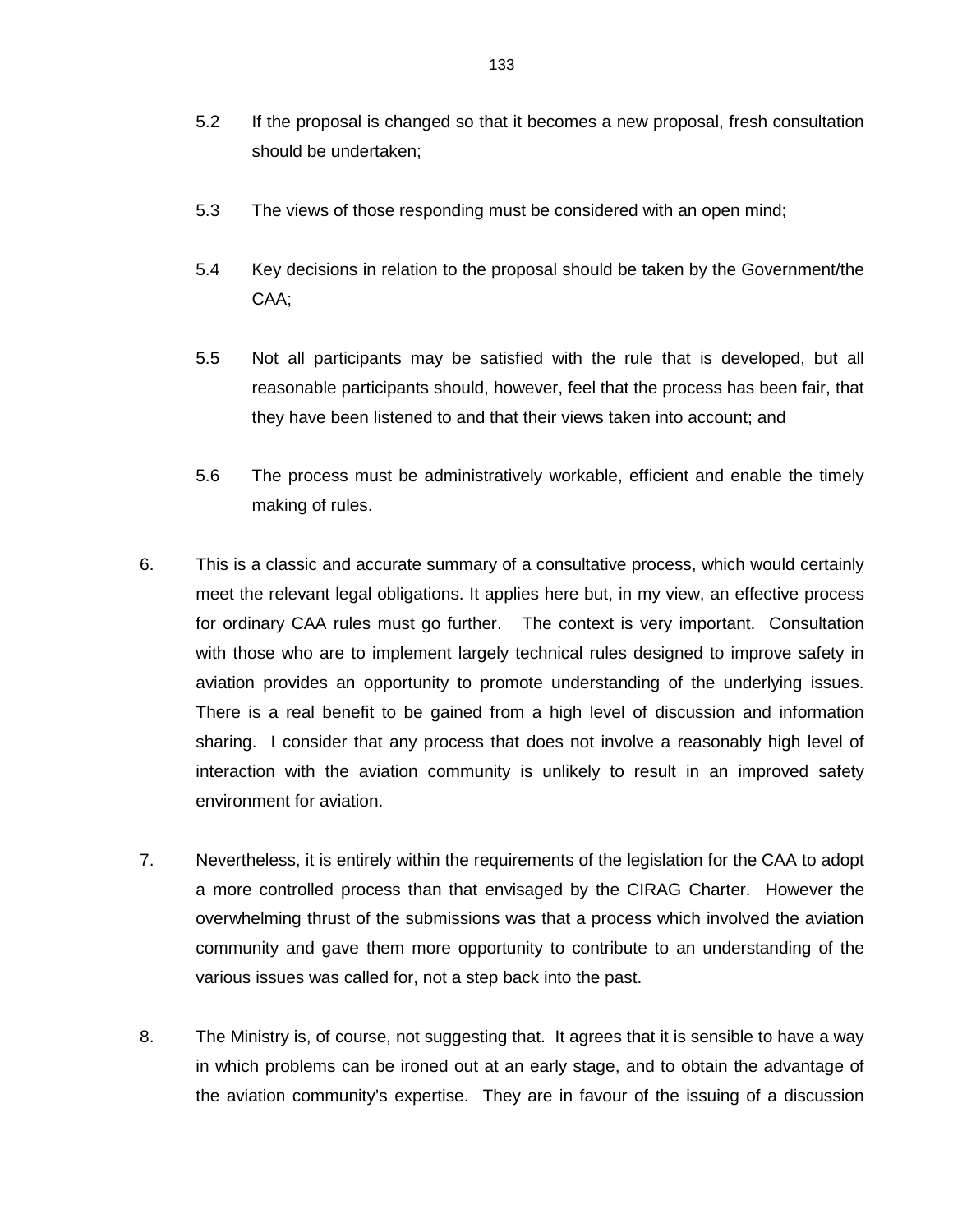paper at an early stage and having Technical Study Groups, although these should be limited to genuine technical input in the Ministry's submission. These should be chaired generally by CAA personnel; strong leadership being important. The CIRAG group should be advisory and with a wider composition than the current CIRAG.

- 9. The CAA submission as to the desired characteristics of the process, and my comment on these, follows.
	- 9.1 A consultative process that can
		- respond to emerging aviation trends and issues in a timely fashion;
		- enable effective review of existing rules to remove redundant provisions;
		- $\bullet$ be based on policy principles and safety outcomes rather than detail;

I agree with this. Eventually of course, when focussing on aspects of a particular rule and particular interests, the consultation process may be into the detail. However it is very important that the policy questions (problem? options? best solution? priority?) are answered first.

9.2 Each rule development project must be based on a robust analysis of the problems identified as needing to be addressed through a rules requirement, including determining the exact nature of the problem, the relevant safety issues, and any alternative solutions which do not involve rule-making.

I agree. This work should be done before any ultimately determined rule-based solution is approved for rule development (although the issues will remain under consideration during that latter process).

9.3 The process should include an executive body comprising representatives from the CAA and the aviation community, to meet on a regular basis. The executive body should reflect the diversity of interests in the aviation community.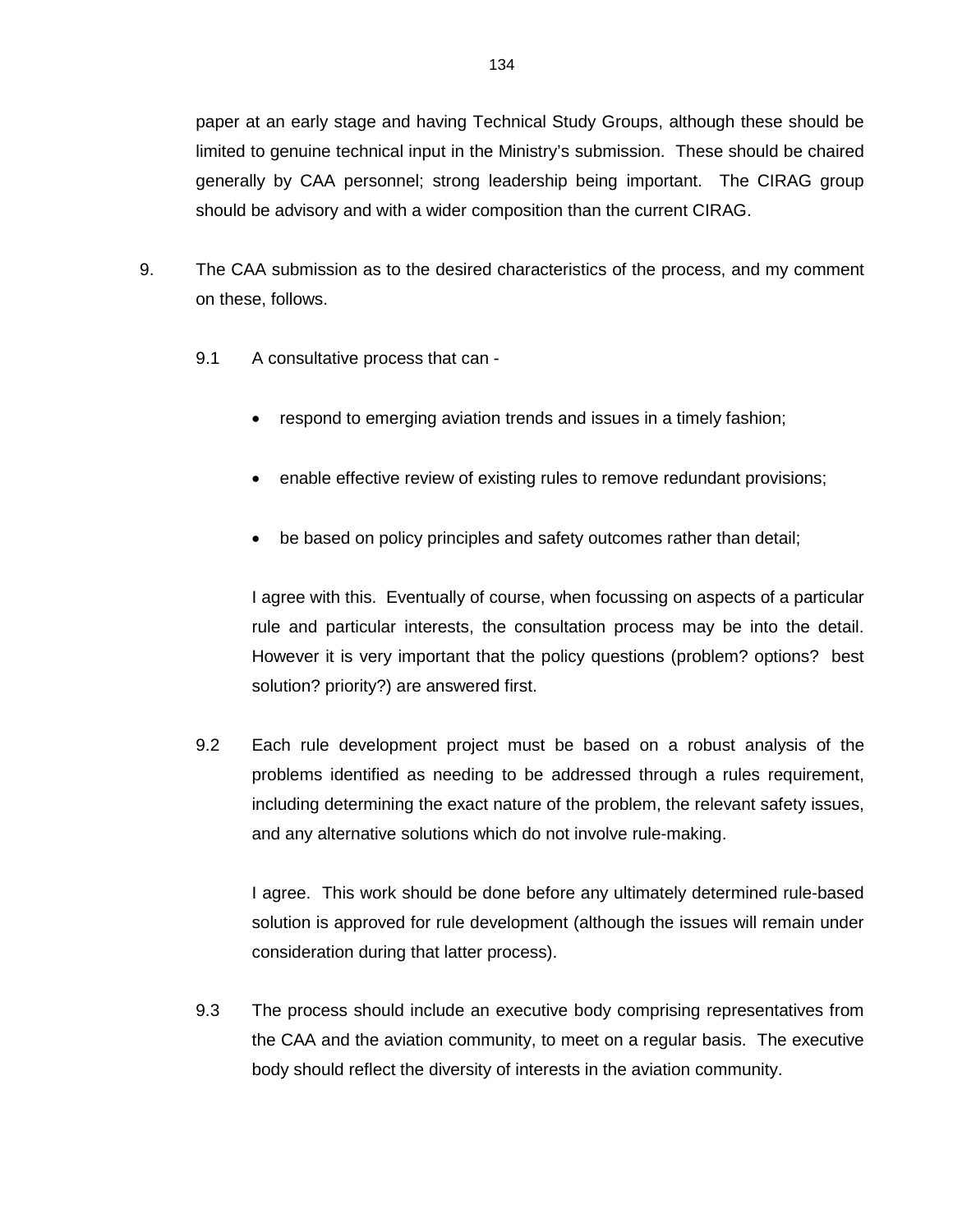Subject to a common understanding what 'executive' means, I agree. A representative body is essential and it should be truly representative. For some matters a wider 'forum' might be appropriate. The nature of the group might change depending on the issues or stage in the process. This is discussed under Term of Reference 9.

- 9.4 The executive body should be for the exchange of high level information between the CAA and the aviation community to enable -
	- $\bullet$  The CAA to keep the aviation community informed of safety policies and issues associated with actual or potential rule-making matters;
	- The CAA to keep the aviation community informed of the overall rule-making activities;
	- For the aviation community to provide information and advice to the CAA on rule-making matters including:
		- development of policy leading to rule-making;
		- identification of priorities for rule-making;
		- matters which may require rule-making action.

I see a somewhat broader role for what I would call the aviation community advisory group (ACAG in **Appendices 6 and 7**). It will be a forum for debating approaches and policies proposed by the CAA, for identifying, considering and debating various potential solutions to problems, for advising the CAA on persons with expertise and/or interest in particular matters, and for monitoring progress on rule development projects.

9.5 As part of the consultation process the CAA should be free to identify industry persons and organisations that can provide the CAA with information and expertise that is required to address the various issues and requirements associated with a rule project;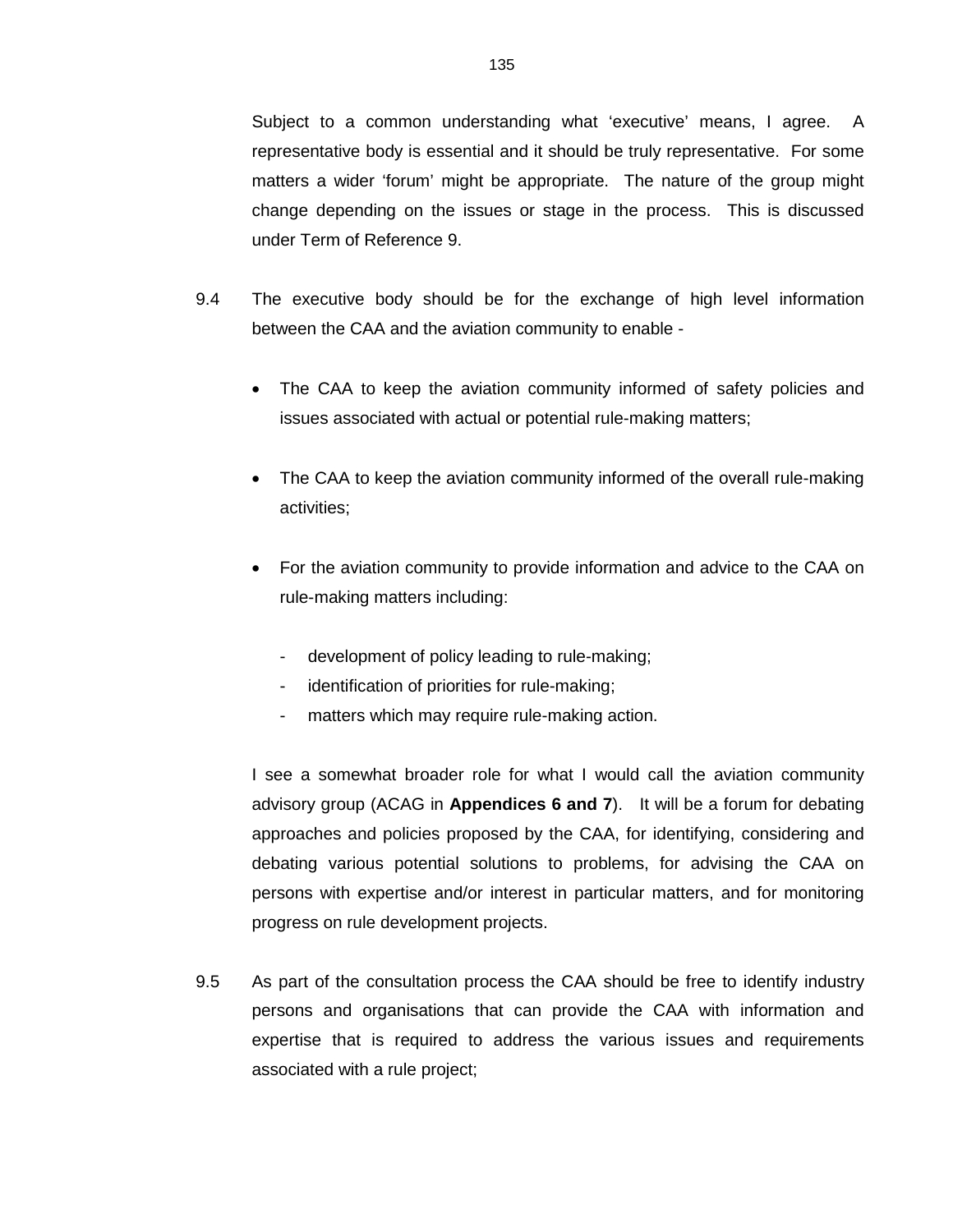I agree, and the advisory group could assist in identifying people, but at the end of the day the CAA must be free to chose who it will deal with when seeking assistance to develop rules, as opposed to consulting with the aviation community.

9.6 The process should also allow individuals and organisations to identify themselves where they can provide information and expertise into a rule project;

I agree, again subject to what I said above.

9.7 The process needs to be able to deal with conflicts of interest that may arise, and requests from industry representatives for confidentiality in respect of commercially sensitive information;

I agree. There should not be a difficulty with confidential information; the industry could assist by recognising the CAA's responsibilities under the Official Information Act and identifying the particular commercially sensitive information, and reasons in support, so that the CAA can more readily deal with requests for information. It may be helpful if a copy of an acceptable 'public' version of information, masking the commercially confidential information, was provided to the CAA for the purposes of any necessary consultation or release under the Official Information Act.

9.8 The process must not conflict with the roles and responsibilities of the CAA in developing rules under the rules agreement with the Ministry.

I agree. Nor, of course, must it conflict with the roles and responsibilities of the CAA under the Act and rules.

10. NZALPA provided me with a copy of a draft paper by Don Spruston as Director General of the International Business Aviation Council on Responsible Rule-making in Aviation. It is dated 15 July 1999 and recommends New Zealand give the Canadian experience of "responsible rule-making" a try. This is, as I understand it, what CIRAG set out to achieve.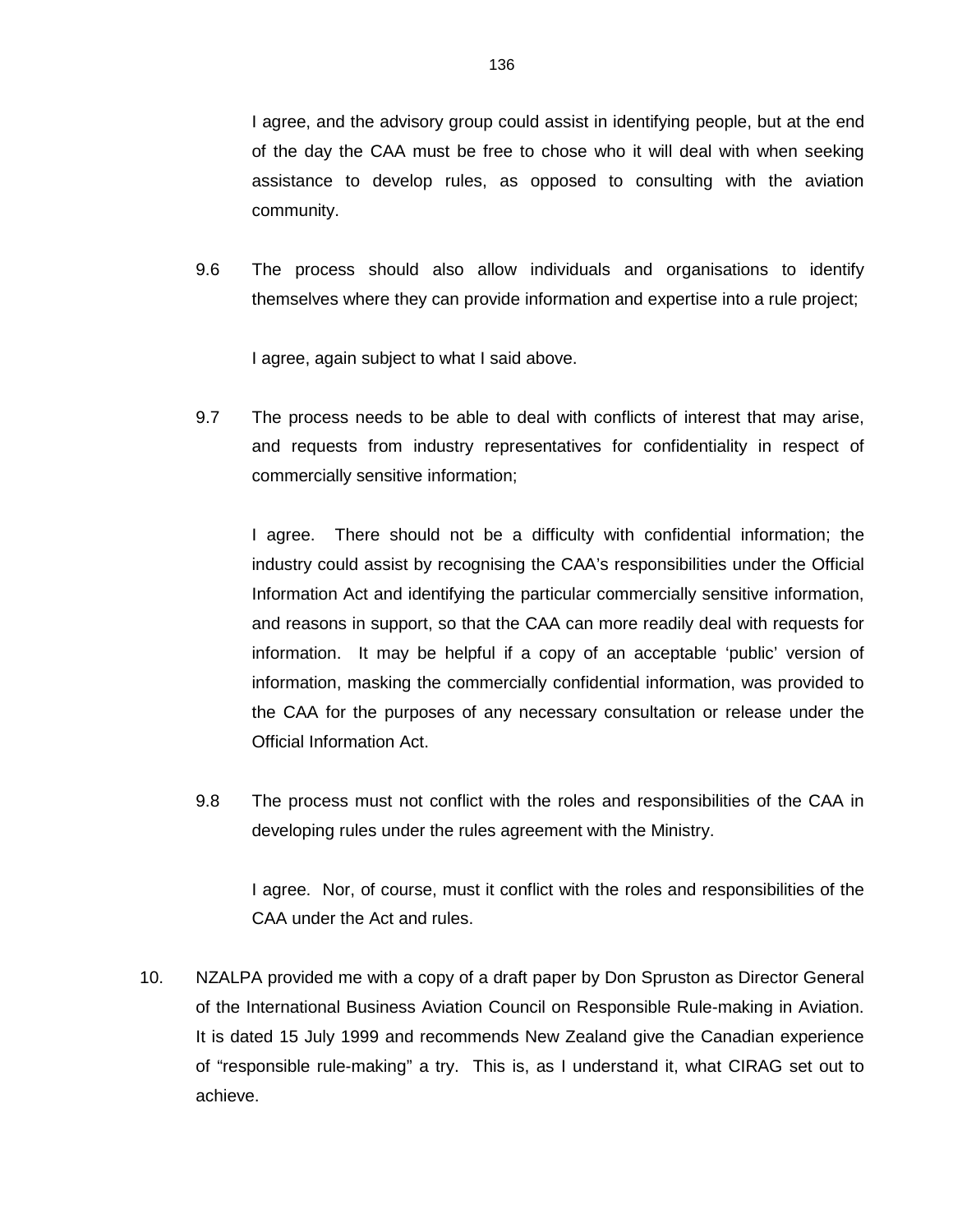- 11. In my view, subject to one caveat, this document concisely summarises the characteristics of effective safety rules and the features of a desirable process. It advocates a system of consultative and co-operative rule making where both the CAA and aviation community are responsible and knowledgeable in the aviation disciplines. As with the legislation, a mature, safety conscious public holds both accountable. My caveat relates to the consensus objective and the related assumption that the aviation community is in fact responsible and knowledgeable and so will be persuaded to agree with reasonable measures. Clearly, that is so for a very large part of the aviation community, and the position is improving over time. However, it is not yet universal. Subject to that, the Spruston advice is still apposite.
- 12. Spruston sets out nine features of a process of responsible rule making. These are set out and discussed below because the desired characteristics of external consultation are closely aligned with the desired characteristics of responsible rule making.

## *A well documented, consistent and systematic process which is open and transparent (Spruston features 1 and 3)*

- 13. This means that participants operate within a known framework. Systems ensure the necessary communication actually happens; information is made available regularly and is accessible, meetings are scheduled, issues are notified and agenda papers are received in advance so people are informed and can choose whether to participate.
- 14. Timeframes are established and progress is monitored systematically.
- 15. Documentation provides a source of information that can be made available to the aviation community and provides a check on the process, whether it be its lawfulness or simply its consistency and robustness.
- 16. An open and accessible process allows the regulator and participants to speak freely to each other and to informally exchange information and ideas, but within the constraints of ensuring an inclusive and robust, well-documented process of decision-making. "Side bars" run the risk of creating the impression of inside influence and deals. Far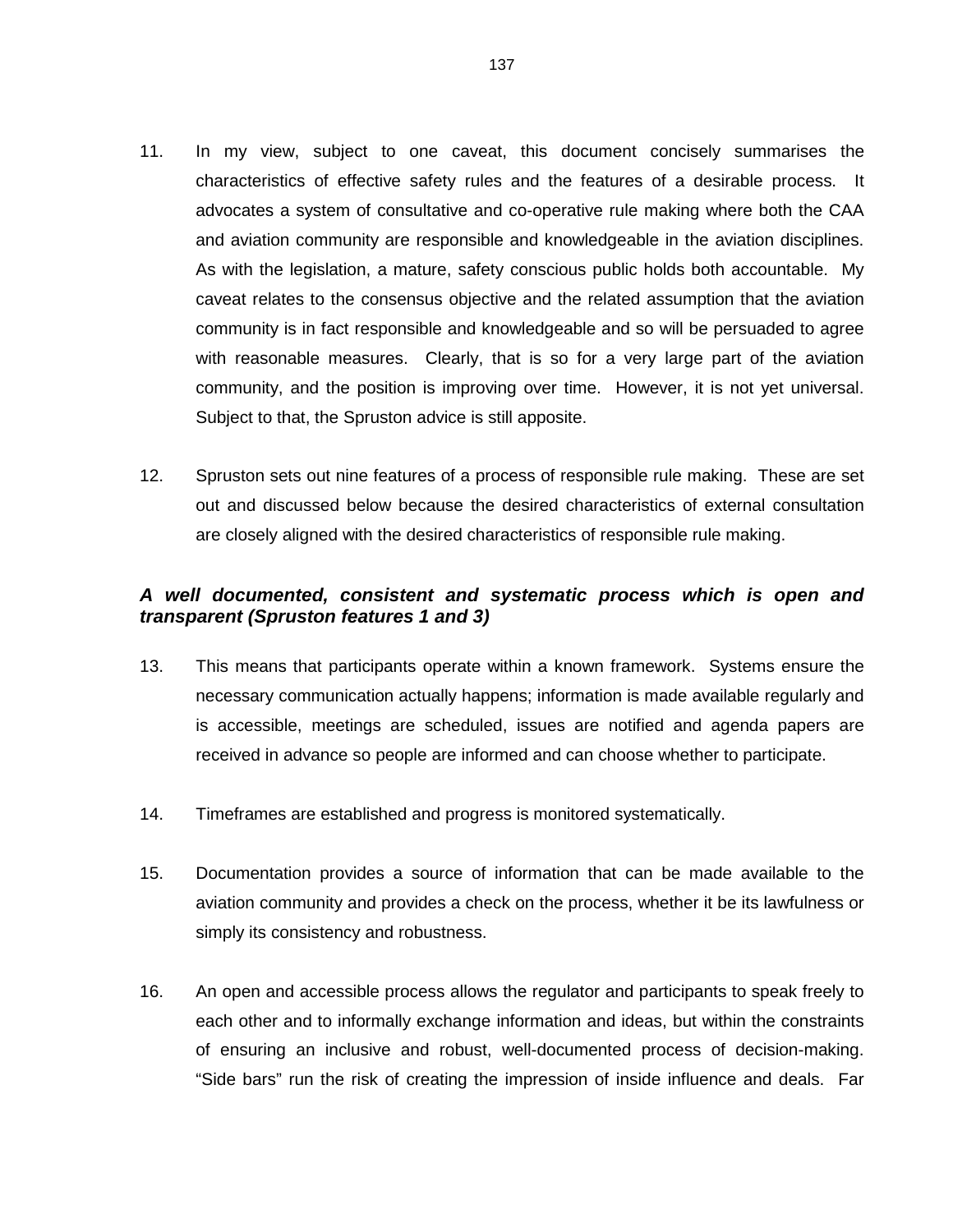better that the wider community understands the nature of the partnership and the need to confer on a day-to-day basis.

17. I have one important qualification to this feature and that is the concern that striving for the perfect process can be very resource intensive, time consuming and costly. It can also divert effort from the more difficult tasks of making the hard calls. The CAA may need to prioritise and set reasonable targets if there are resource issues. It is important to balance openness and transparency on the one hand with delivery on the other. The aviation community needs to understand and support the CAA in seeking to balance these characteristics.

## *Co-operative, in that the process is a joint venture between government and the community. (Spruston feature 2)*

- 18. Co-operation is essential to an effective process. The CAA needs access to the information, expertise and experience of the aviation community in order best to achieve a safe environment. The aviation community needs the willingness of the CAA to listen carefully and take on board community concerns. The aviation community have issues that require the attention of the regulator. The Minister and Ministry have functions to perform which require the co-operation of the CAA and vice versa.
- 19. To state the obvious, co-operation works best in an environment where all parties behave in a professional manner. I have been troubled by some very determined positions on the competence, credibility, vested interests and difficult personalities that are rumoured to populate both the regulator and the aviation community. I have seen examples of unproductive communications and less than helpful observations. These are not the hallmarks of a mature participation. It is important to step out of the sandpit and apply the disciplines of mutual respect and professionalism. Where these are lacking all participants should, at the very least, demand common courtesy of each other. Without that, the best designed of processes will fail. This is critical; a safety culture requires discipline.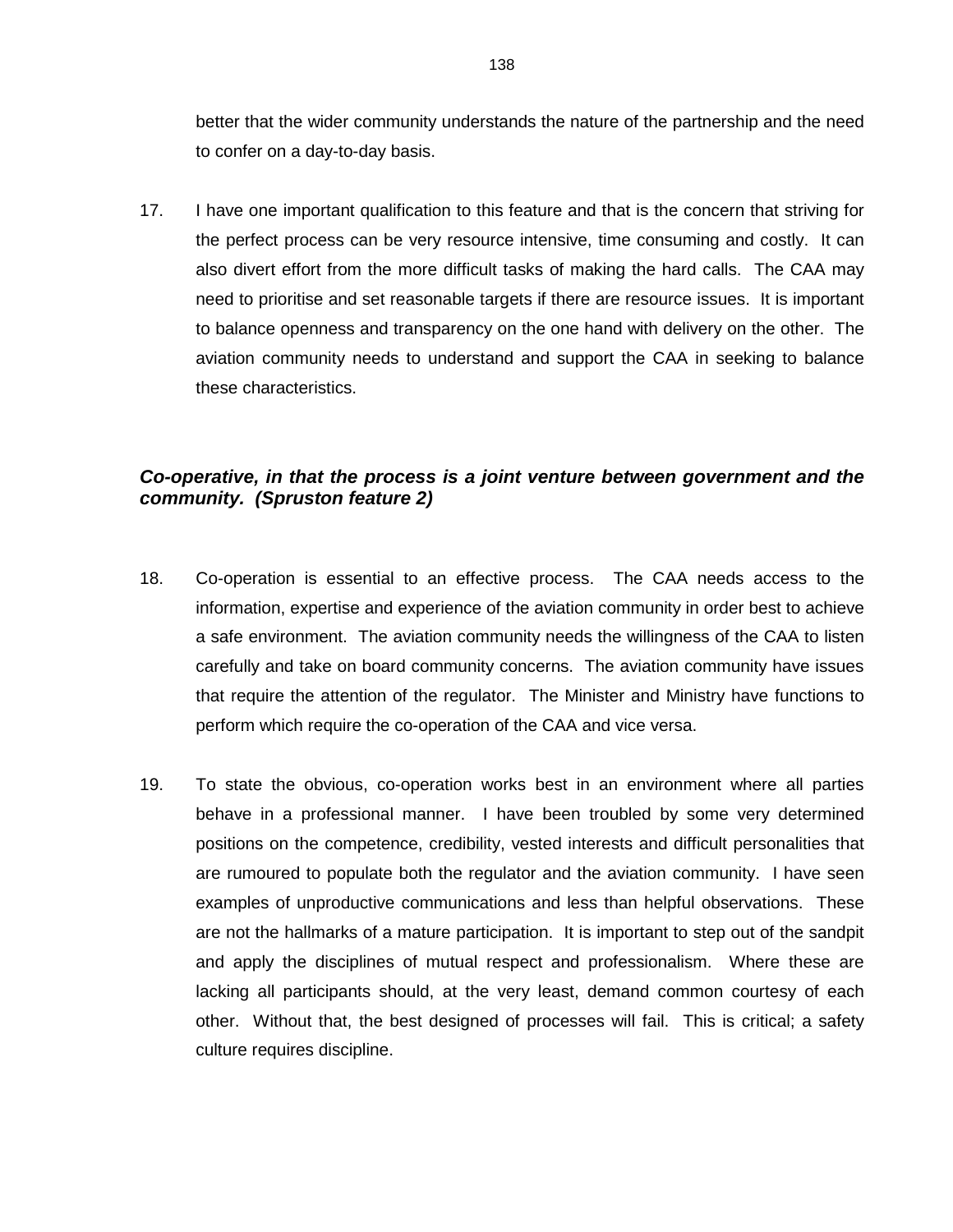## *The process should ensure "problem identification" and resolution, with rule making being only one of the solutions (others being training, etc). Costs of all options should be calculated. Rules should not be drafted until the problem is fully assessed – (Spruston features 5 and 7)*

- 20. As has been reiterated, problem identification is a very significant part of the process that would generally benefit from closer attention.
- 21. As I have said, in my view, it would be preferable to separate out the problem identification process from the consideration of solutions. I have in mind the natural tendency to propose solutions without identifying the real problem and, having been drawn to focus on solutions, jumping to the detail of potential or proposed solutions with their implications for the participant's activities or business. The focus needs to be squarely on identifying the problem that underlies the proposal and not to be driven by the proposal itself towards (or deep into the detail of) a particular solution.
- 22. Separating problem identification from considering solutions also ensures that the solutions ultimately proposed do address a clearly identified problem, and that rule making is only one potential solution. Rule-making itself is a costly solution. If the current resourcing is to remain a given, rule-making proposals must be reduced. Other options may well have, on the benefits side of the equation, the realistic prospect of actually achieving a solution, albeit not the preferred one. Whereas a rule-based solution may not have sufficient priority to get through the hopper.
- 23. As Spruston says, attention must be given to the cost effectiveness of various realistic options. A balance is needed. Consideration of a cost benefit analysis should be the norm. However, this need not be an absolute, as often such analysis can be resource intensive and take considerable time and money in itself. The question of "value of a life" is very emotive and will depend greatly on the society's level of advancement. Nevertheless, in all cases the full cost implications of the proposed solutions should be calculated and made accessible. Such costs must be considered in determining the final solution. It is a mandatory consideration for the Minister under the legislation.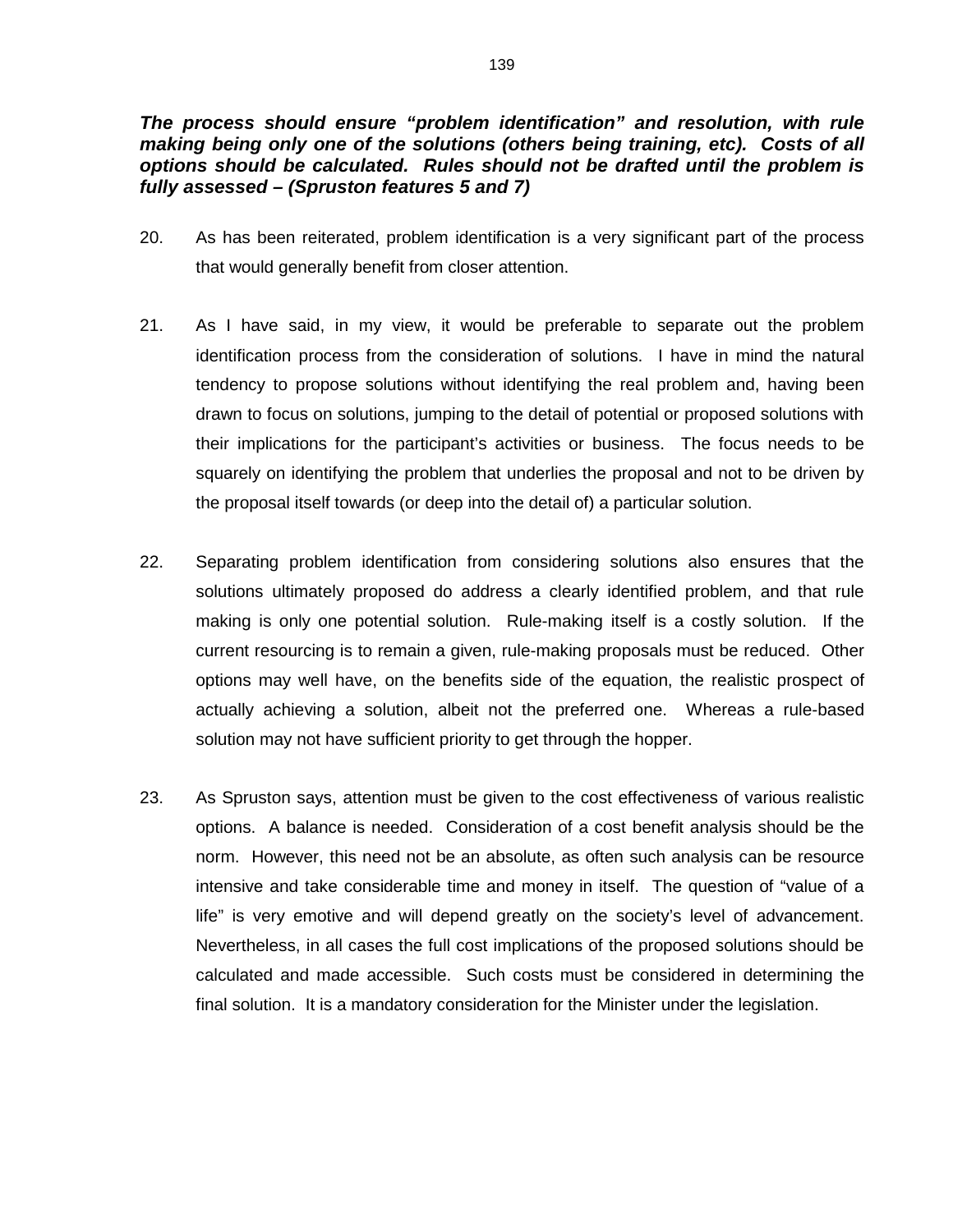24. A focus on risk assessment and cost effectiveness provides assurance that the rules ultimately adopted by the CAA serve the public interest; in New Zealand's case, the statutory purpose of promoting safety at reasonable cost.

## *Detailed discussion should be delegated to committees or workgroups, designed to parallel the regulation structure and makeup of the industry (Spruston feature 6)*

25. The CAA would determine the use of technical groups under the optimal process. I envisage this would be subject to consulting with and monitoring by the aviation community advisory group.

## *The process must be all inclusive (no rule created without submission to the rigorous system) (Spruston feature 8)*

26. This is agreed. An issue ought not to be identified as requiring a new rule or rule change unless it has been through the problem identification, options for resolving and solution choice processes. The process I envisage, however, would be sufficiently flexible to fast-track very minor, uncontroversial technical rule changes or critical matters. It would allow for sensible pragmatic decisions where warranted.

## *Consensus is the ultimate objective. The Government must retain decisionmaking authority, specifically when consensus is not achieved (Spruston features 4 and 9)*

27. Consensus is not considered a realistic objective in the current New Zealand environment and is not mandated by the legislation. However the aviation community must be encouraged to search for and agree to solutions they can live with; it is their best chance of getting them.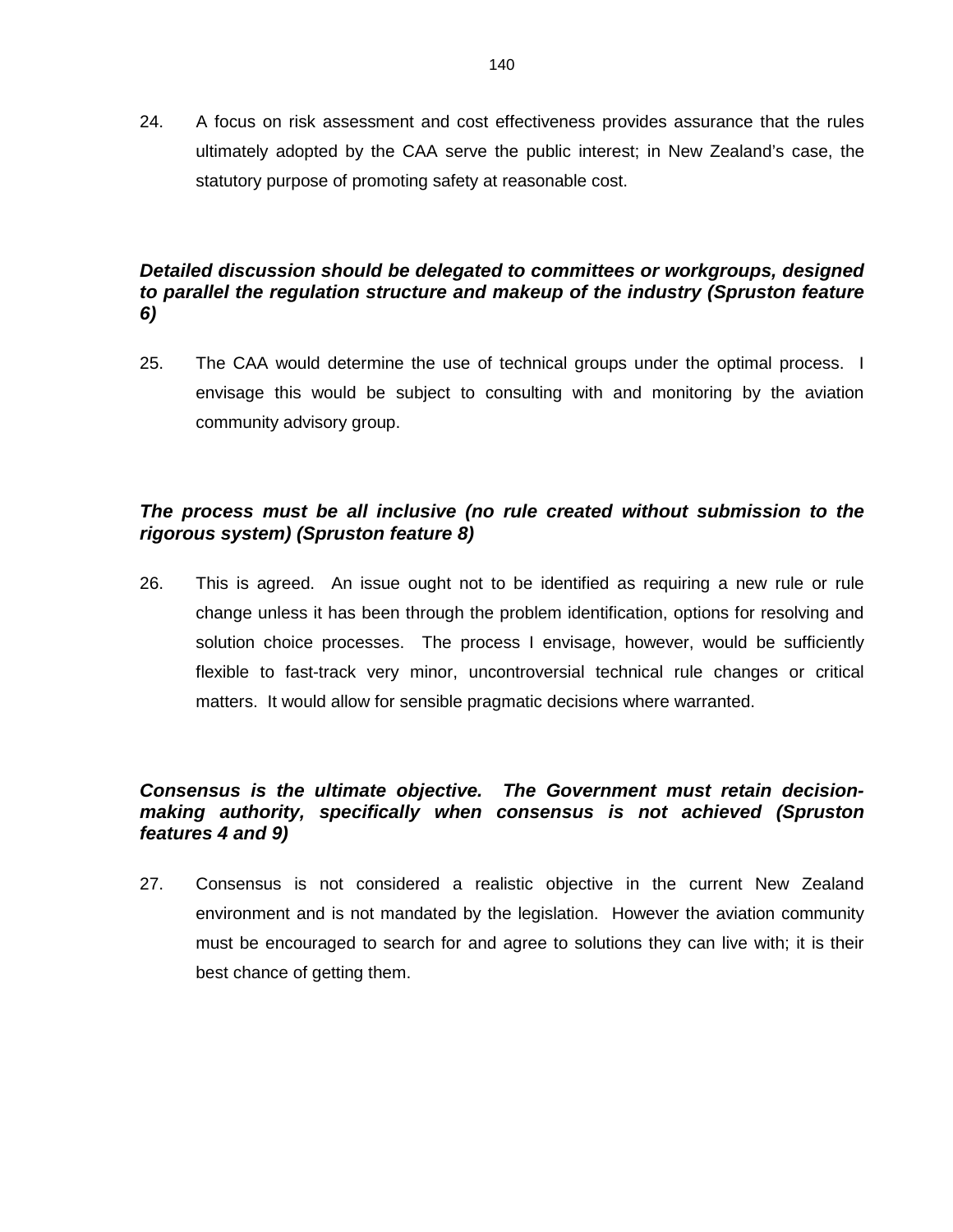#### **TERM OF REFERENCE NINE: RECOMMENDATIONS**

9. Make recommendations for action by CAA, the Ministry and industry stakeholders that will increase the efficiency and effectiveness of the rule-making process.

#### **Executive Summary:**

Recommendations are made which suggest a process in three stages;

- - First, the processing of issues that may require a rule change. This is likely to be the most significant process and is depicted in a flow chart at **Appendix 6**. It involves identifying the underlying problem for all triggers, considering various options to resolve the problem (rulebased and other) and choosing a solution or solutions following a standardised Risk Management process. Where a rule-based solution is proposed, a priority-setting process follows. This involves the aviation community before priorities are negotiated between the CAA and the Ministry. The "formal" input from the aviation community is by way of a group referred to in the flow chart as ACAG (Aviation Community Advisory Group). However, the nature of this group or forum needs further consideration and may change depending on the input required at the different stages, or the objective of the consultation.
- $\bullet$  Secondly, once a rule proposal has leapt all the hurdles and is accepted into the rule development programme, the process proposed is one that is controlled by the CAA. ACAG has primarily a monitoring and advisory role, with broader consultation proposed at the stage a draft rule and NPRM has been prepared. This stage of the process is depicted in the flow chart at **Appendix 7.**
- - The existing process that occurs once the final draft rule is provided to the Ministry, described in table form at **Appendix 5**, is depicted in a flow chart at **Appendix 8**.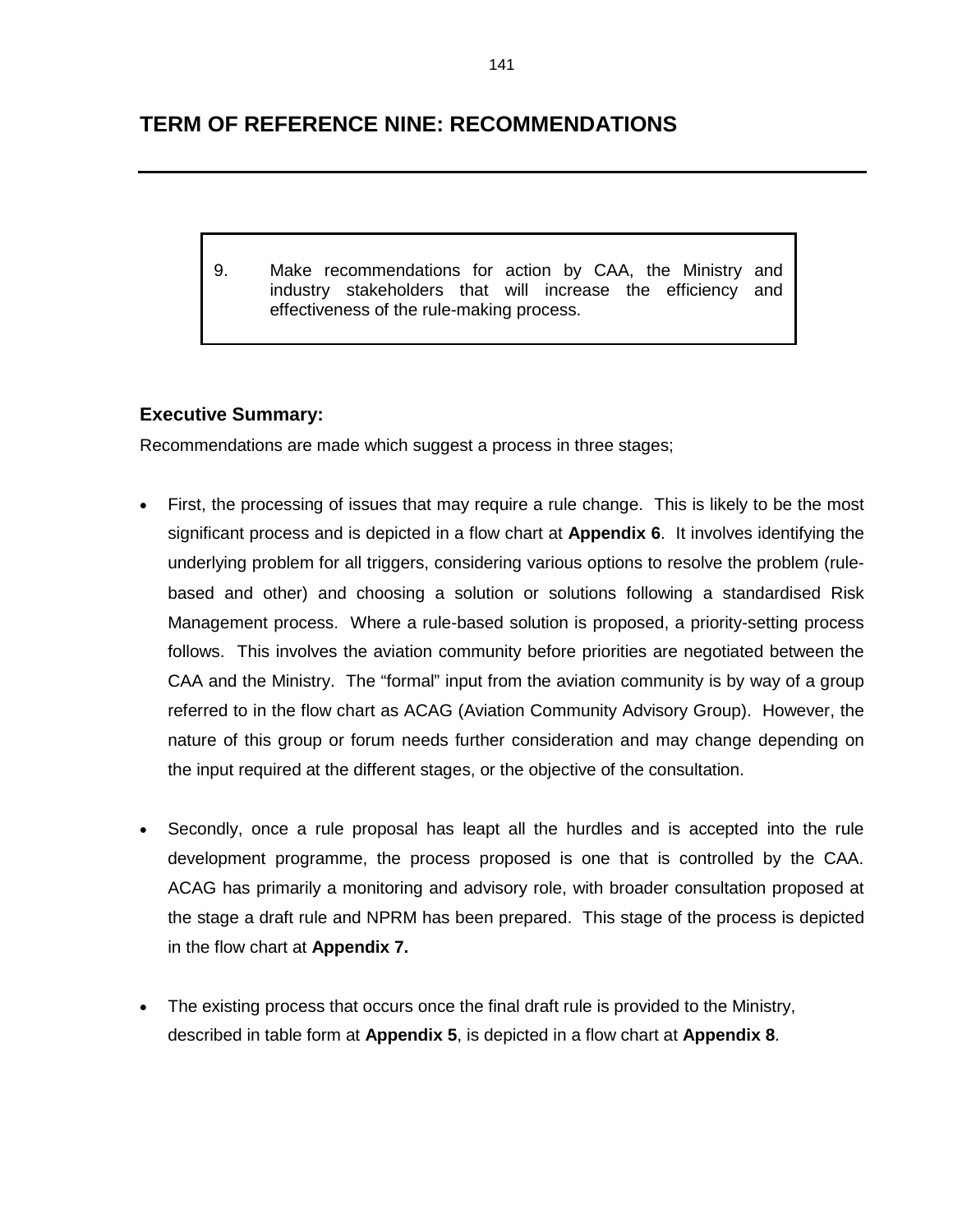#### **Recommendation 1: CAA and aviation community to establish a process for dealing with all potential rule triggers that involves the aviation community, and which effectively limits the proposals that ultimately require new rules or rule amendment**

1. I recommend the CAA establish a documented, systematic but flexible process for advancing issues that may require a new rule or rule amendment. This proposed process is depicted in a flow chart at **Appendix 6** and is the subject of further recommendations below.In summary, it should involve identifying the underlying problem for all triggers, considering various options to resolve the problem (rule-based and other) and choosing a solution or solutions following a standardised Risk Management process. Where a rule-based solution is proposed, a priority-setting process follows.

#### **Recommendation 2: Aviation community to establish an aviation community advisory group or forum to meet regularly with the CAA in accordance with this process**

2. It is proposed that the "formal" input from the aviation community is by way of a group referred to in the flow chart as ACAG (Aviation Community Advisory Group). However, the nature of this group or forum needs further consideration and may change depending on the input required at the different stages, or the objective of the consultation.

#### **Recommendation 3: While rule Part 11 remains in place, all "triggers" should broadly follow a revised petitions process in accordance with that rule**

3. The review concludes that rule Part 11 is inappropriate in its content and unnecessary in its form (legislation). It is important that the CAA follow its own rules and to try to knit the petition process with the recommended process for dealing with all "issue triggers", I recommend careful consideration be given to a process for dealing with all "issue triggers" which can fit within the structure of Rule 11. By way of example, all issue triggers that pass the preliminary "filtering" test (see below) could be published in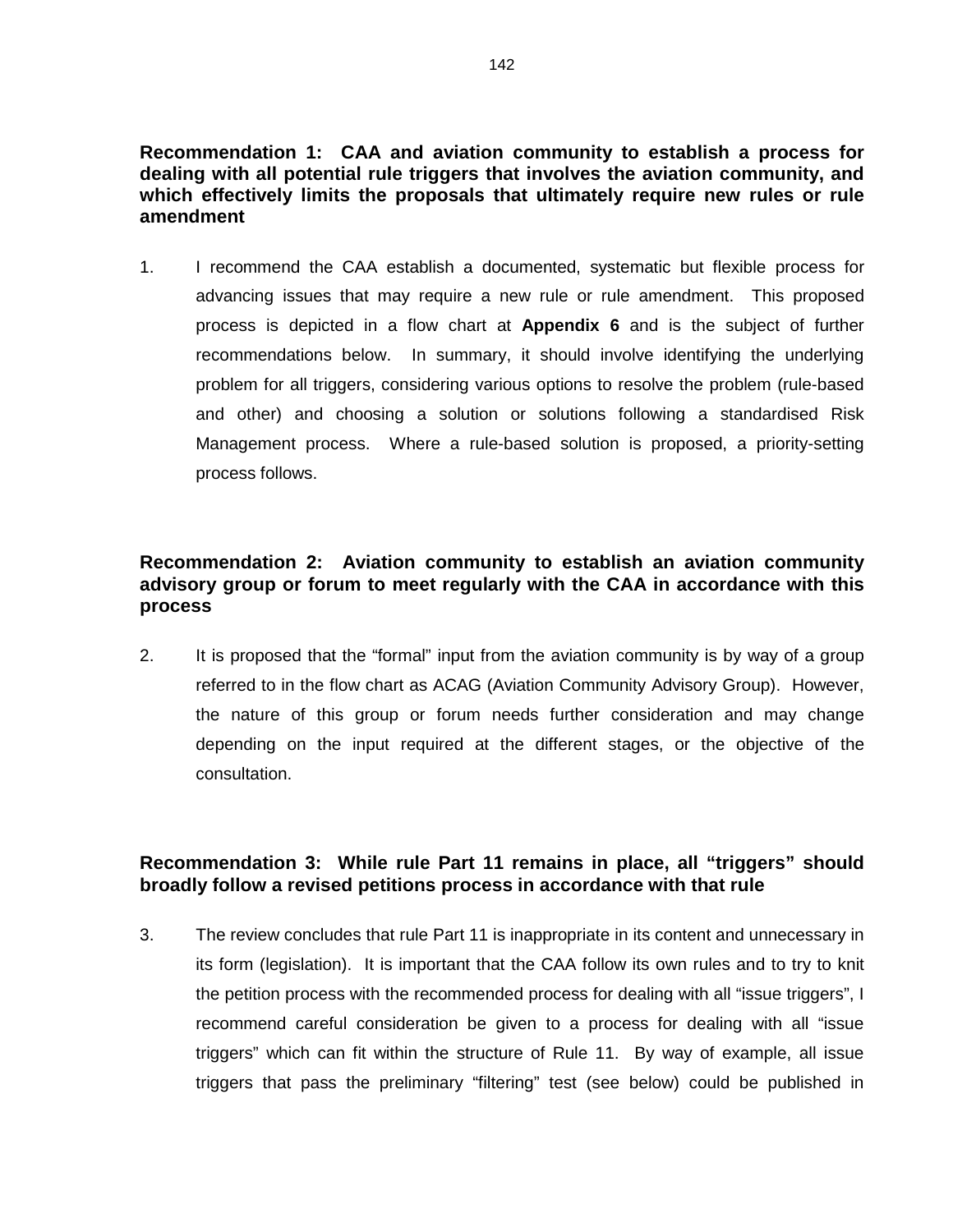CARRIL together with notice of when the aviation community advisory group or forum will meet to consider the issues, identify the true underlying problems and, as suggested, consider a preliminary risk assessment. The Rule Part 11 process could be adapted from there to tie in with the proposed process of dealing with issues that may require rule change. In the longer term, the preparation of a policy that could eventually replace Rule Part 11 is recommended.

#### **Recommendation 4: The CAA apply a preliminary "filtering" process to "issue triggers" to ensure that those that are plainly unsuitable for the process, or can be simply dealt with are, and the promoter is given reasons for the action taken**

4. This step is important to ensure that matters that can effectively be dealt with in other ways do not clog the issue consideration process. I recognise that this suggestion is likely to cause some concern in sectors of the aviation community and it is important that the CAA adopt a measured approach, and that the issue promoter is given clear reasons for the decision or action.

#### **Recommendation 5: For all remaining issues a process of problem identification and preliminary risk assessment is recommended to test whether the issue qualifies for further attention**

- 5. This process must involve the aviation community through either a representative group or a wider forum, depending on what is feasible and achieves the best outcome. An open, public process is envisaged.
- 6. I envisage the CAA would prepare a report in advance of the meeting of the group/forum for circulation. It would seek whatever input it considered appropriate in preparing that report, if any. I envisage meetings would be held on a regular, scheduled basis, the regularity dependent on the number of issues to be dealt with. I envisage the agenda for each meeting being set well in advance and notified in CARRIL so that those members of the community who are interested can plan to be represented. Where issues involve an element of public interest or specific interest groups may wish to be involved, the CAA should ensure they are identified and notified.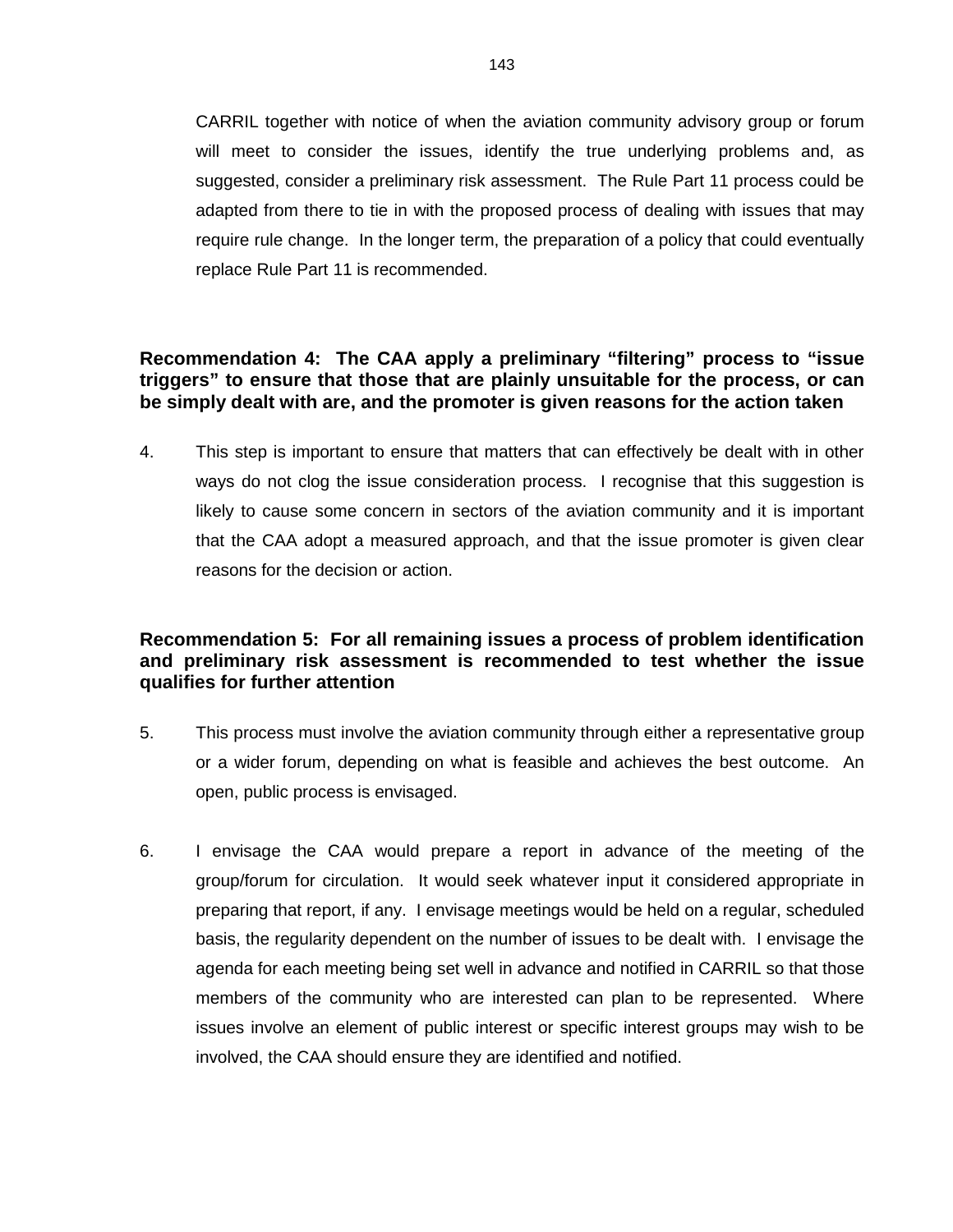7. It would be preferable if as a result of the forum, all parties were able to agree and articulate the problems and whether they require addressing. However, at the end of the day the CAA must take responsibility for deciding these matters where reasonable agreement is not reached.

#### **Recommendation 6: Risk management process and solution choice: After the problem is identified and articulated, it should be subject to a standardised risk management process and appropriate feasible solutions should be identified and evaluated before a solution is selected**

- 8. This is likely to be the most significant stage in the process. It may take some time and may involve several steps. The process and timeframes should be flexible, depending on the nature of the problem. The CAA may seek to involve experts, consultants, and/or aviation community members in its preparatory work.
- 9. It is envisaged the CAA will take responsibility for the preparatory analysis. Some form of consultation or discussion document should be produced. I anticipate that analysis will attend to such matters as  $-$ 
	- 9.1 confirming or advising the initial risk assessment of the problem;
	- 9.2 proposing realistic options to mitigate the risk;
	- 9.3 providing an indicative cost benefit analysis for each option;
	- 9.4 recommending solutions; and
	- 9.5 identifying the consequential impacts of any solution.
- 10. The risk management process will require standardised criteria. It should not be too inflexible but should be consistent, so that the risks associated with various problems and their management by various solutions can be compared.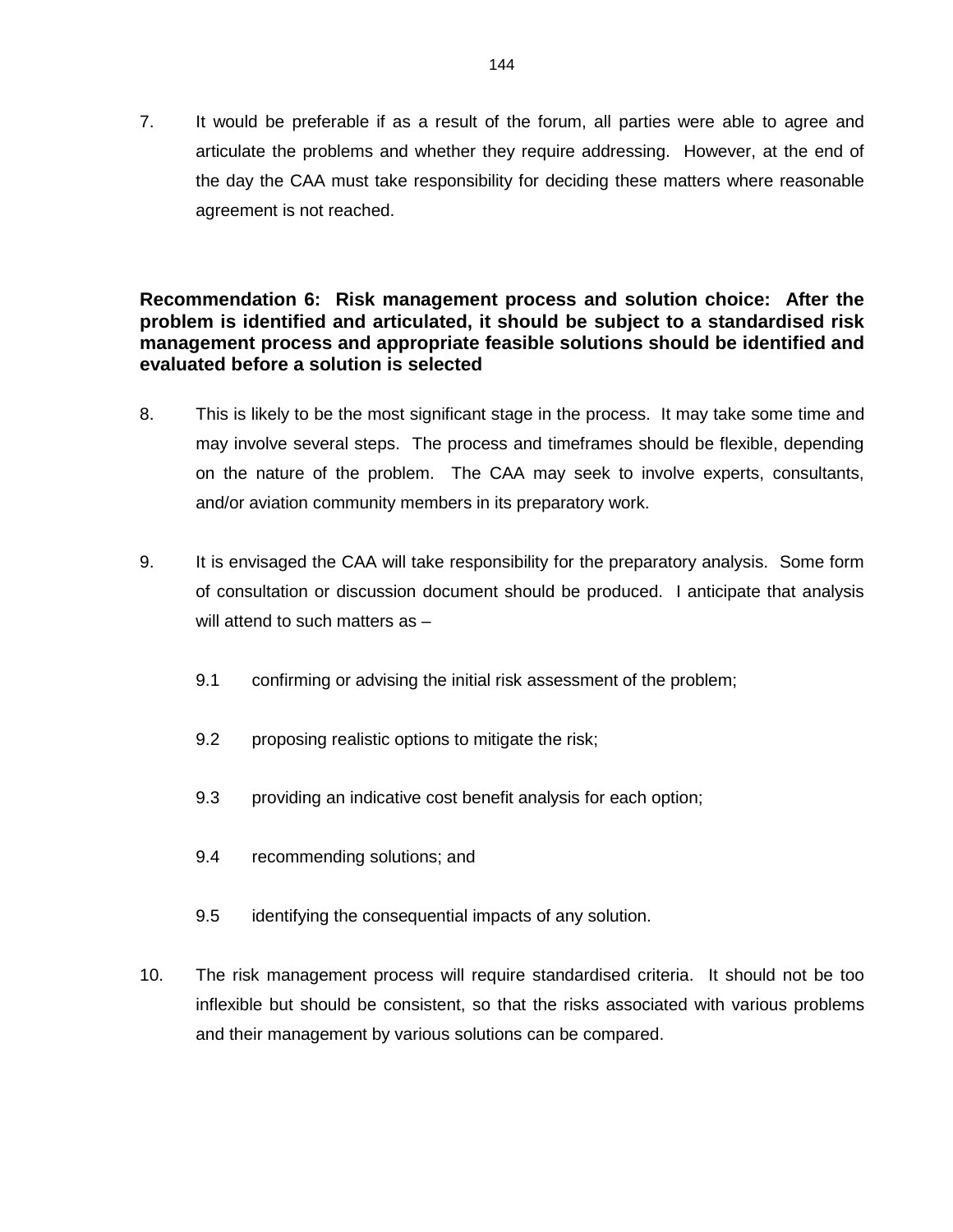- 11. An indicative cost benefit analysis will be necessary for each feasible option to assist with solution choice, but this is likely to be at a very high level of generality at this stage. A sensible approach to the extent of the analysis will be required. The objective at the early stage is to take a consistent approach, enable some options to be discounted and draw out the issues for further consideration. A rule-based solution will take into account the costs of the regulatory process.
- 12. Debate between the CAA and those participants in the aviation community and general public who are interested in the particular problem is then envisaged. Again, striving for an agreed appropriate solution and outcome is encouraged but not required.
- 13. In light of the pressures on the rule-making process and the limits of legislating for safety, the selection of a rule-based solution should be made only if satisfied such is necessary.
- 14. Once a solution is selected, the process from there on will depend on the choice. The recommendations that follow refer only to rule-based solutions.

#### **Recommendation 7: Proposed rule-based solutions are prioritised following consultation with the aviation community**

- 15. It is recommended that, for all proposed rule-based solutions, there be a priority setting process to guide the negotiation of the annual rule development services agreement. The process should involve conferring with the aviation community group or forum in about November/December of the year prior to the rule development programme year beginning 1 July. All rule-based proposals should be subject to this process unless there are special circumstances of urgency or simplicity, which permit the proposal to enter the process without being included as part of the agreed rules programme. I understand the Ministry and the CAA have some flexibility around this, and simple technical amendments could be accommodated reasonably quickly.
- 16. Again it is envisaged that the CAA will prepare and provide a report or discussion document to the aviation community advisory group/forum proposing priorities for the rule programme, with reasons in support. It is anticipated these would be based on the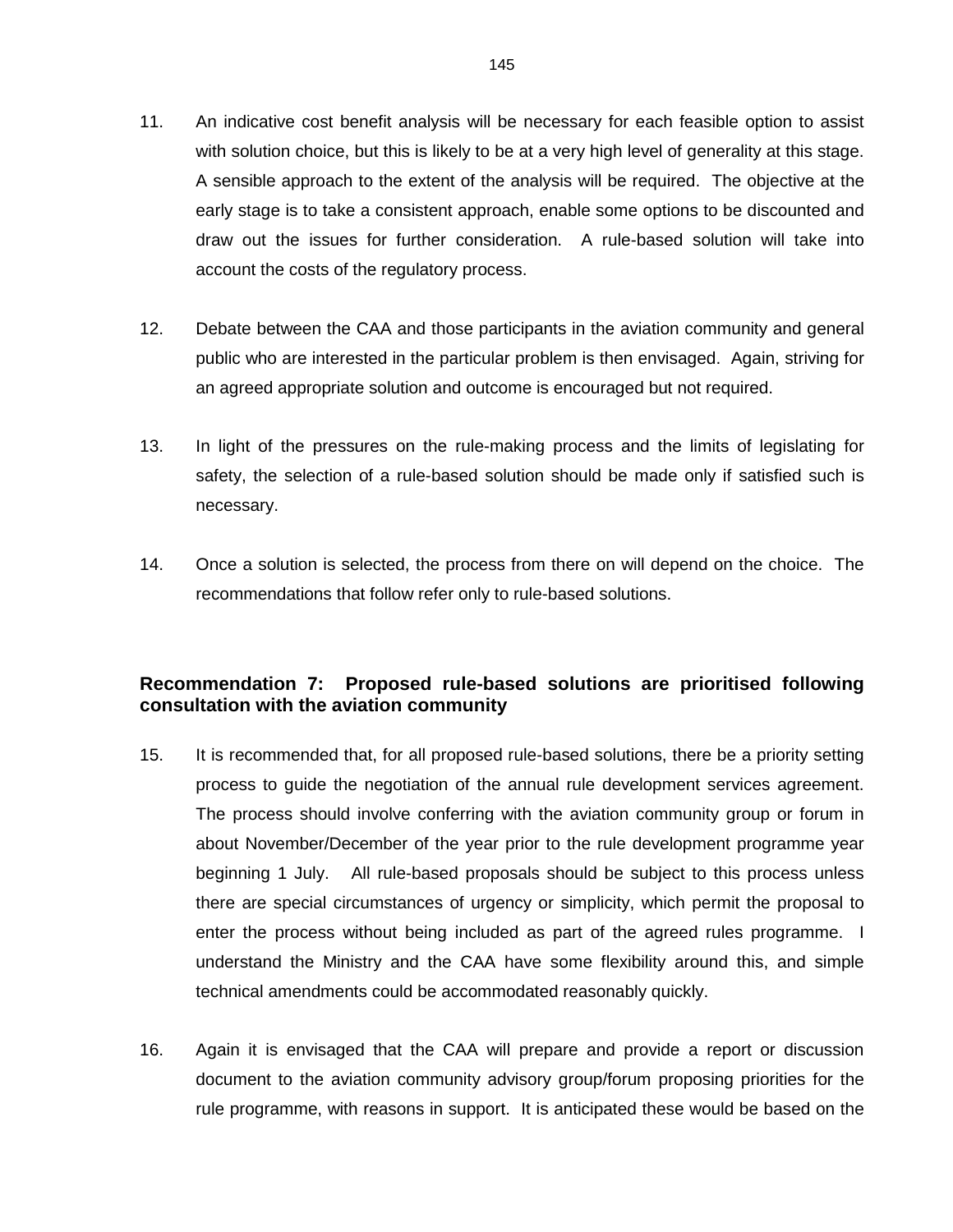outcome of the risk management process so that those rules that give the greatest safety dividend have the highest priority. Nevertheless the criteria should be disclosed and the subject of discussion. The CAA should also indicate the nature of the process it intends to follow for each rule (including use of technical or interest groups for technical, commercial or policy advice) and indicative timeframes. I note that, as part of the rules development agreement, the Ministry requires a consultation plan for each rule.

17. The aviation community advisory group or forum would endeavour to agree on priorities for recommending to the Minister, and consider and respond to the proposed process and timeframes.

#### **Recommendation 8: At each stage the necessity or desirability for an interim or alternative solution, including the "do nothing" option, should remain under consideration**

## **Recommendation 9: The CAA is wholly responsible for preparing the draft rule and NPRM.**

18. The process to be followed once a rule proposal has been accepted into the rule development programme is controlled by the CAA as it sees fit, and monitored by the aviation community advisory group. This stage of the process is depicted in the flow chart at **Appendix 7.** It is envisaged that the process to be followed in relation to each particular rule development project will have been signalled by the CAA to the aviation community and the subject of discussion at an earlier stage. It is recommended that the rule process and progress be monitored throughout by monthly reports to the aviation community advisory group as well as to the Ministry in accordance with the current agreement. Those reports should be made available to the wider aviation community and public, through CARRIL or the CAA website. The primary focus of monitoring will be to keep the aviation community informed of progress and enable it to make suggestions as to source of particular expertise or information to assist the CAA. The CAA should use such resources etc as it requires. It should consider engaging expert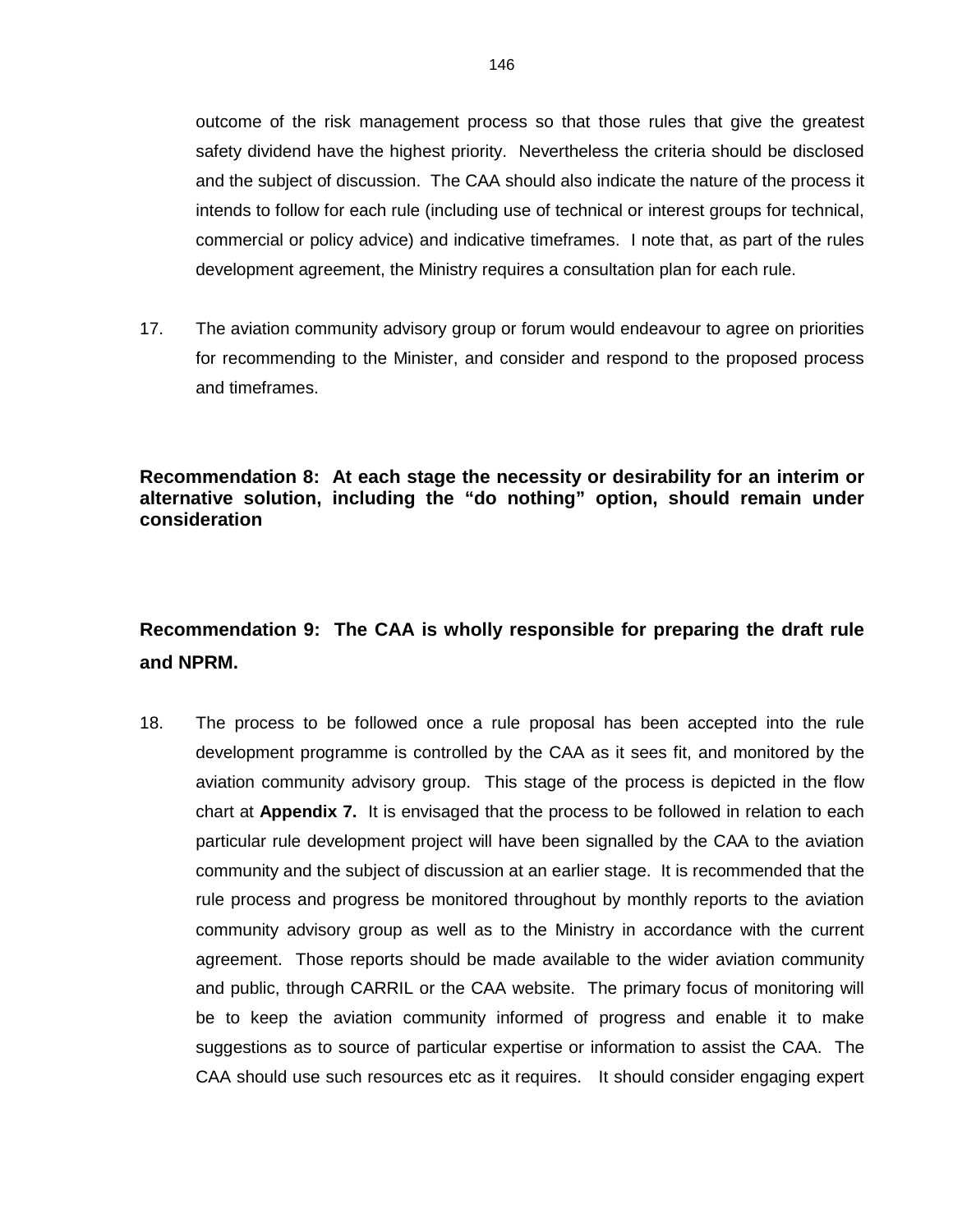advice on any matters, including the implications for disabled persons, where that expertise is not within the CAA.

#### **Recommendation 10: That the CAA confers with the aviation community advisory group on the draft NPRM and rule**

- 19. I recommend that the draft NPRM and rule be provided to the aviation community advisory group or forum (as appropriate) before submission to the Ministry for approval. In appropriate cases where, for example, a rule is controversial or requires explanation, then a presentation may be warranted. The CAA should invite and take into account any feedback at this stage before the draft NPRM and rule is referred to the Ministry in accordance with the Ministry's requirements.
- 20. Following approval by the Ministry, the NPRM would then be published in accordance with the Act and submissions received.

#### **Recommendation 11: The CAA prepare a careful "outcome" document in all cases which summarises the submissions received on the published NPRM and provides a clear statement of the CAA's response to those submissions, with reasons.**

21. It is important that the CAA consider all submissions, whether they raise new or old matters, with an open mind. This document is important. It should ensure that the CAA's response to each submission (or category of submission, where appropriate) is apparent, and that any revisions to the draft rule as a result of submissions are clearly explained. There may be circumstances where the CAA would want to consult with affected persons before revising a draft rule and, of course, where the revision is substantial, then a fresh NPRM may be required.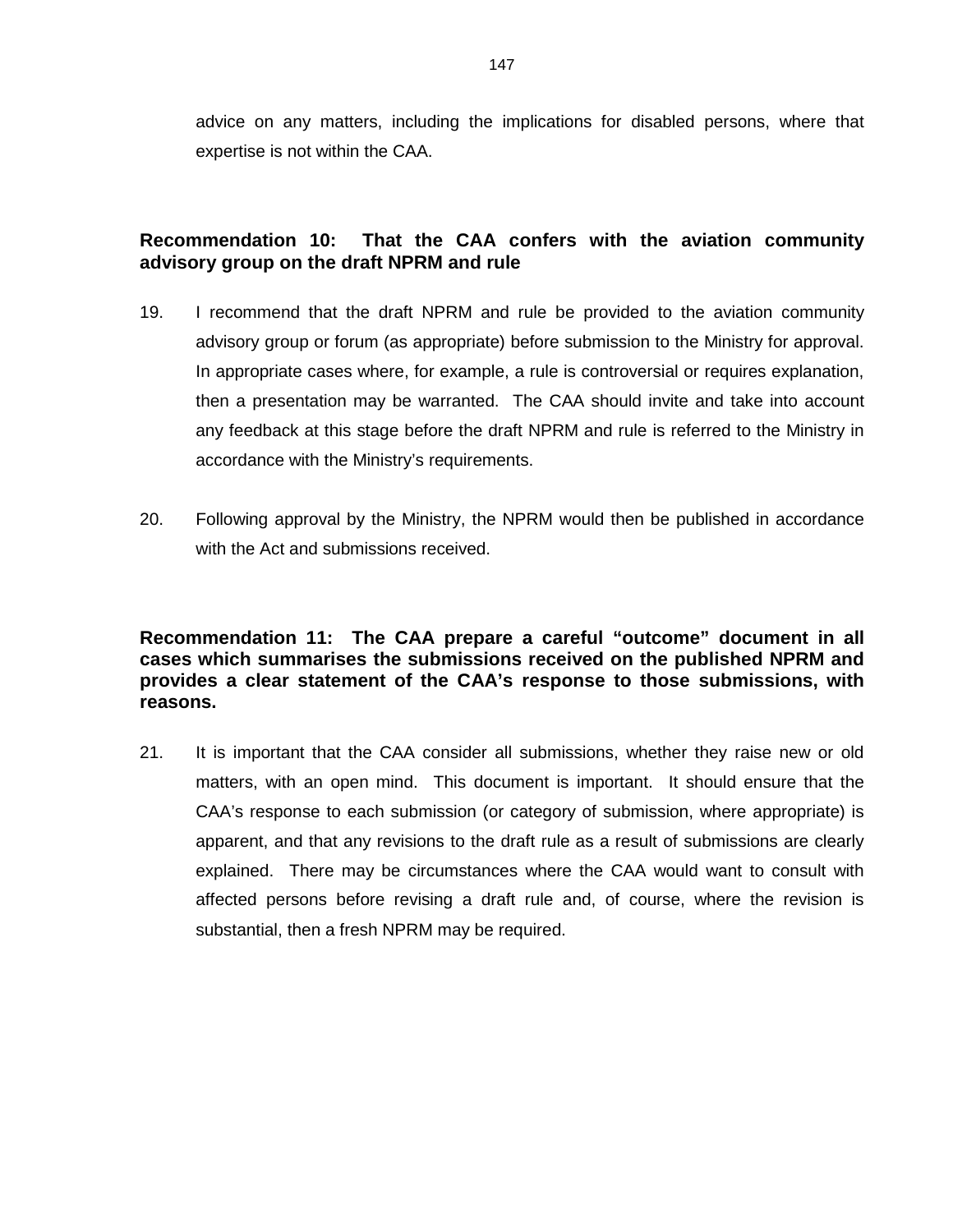#### **Recommendation 12: The CAA then provides the revised draft rule and outcome document to the aviation community.**

- 22. Again, this may require a presentation or a meeting or simply circulation, depending on the nature of the issues. The primary objective at this stage would be to inform the aviation community of the rule which is to be provided in draft to the Ministry. It is unlikely that changes of substance would be contemplated at this stage.
- 23. The final draft rule is then submitted to the Ministry with the necessary papers. The process

#### **Recommendation 13: That the Ministry consider whether the 20 week minimum process can be abridged in any particular case**

24. The existing process that occurs once the final draft rule is provided to the Ministry, is described in table form at **Appendix 5**, and depicted in a flow chart at **Appendix 8**. Parliament and the Executive require certain steps to occur, and there is a limit to the changes the Ministry can make to this process. However, I suggest that, if the Ministry is persuaded that a careful, robust and inclusive process occurs before a draft rule is provided to it then it is likely to have more confidence to advance through the steps.

#### **Recommendation 14: That the Ministry, Regulations Review Committee and Minister treat post-process submissions on matters of expert judgement with caution**

25. Here the thorough and inclusive nature of the process that has been undertaken by the CAA will likely be influential. Where the CAA has, on the basis of information, expertise and experience, made judgements which will inevitably have adverse impacts on some members of the aviation community, it is important that those participants are not then encouraged to undermine the process that has gone before by effective lobbying when unhappy with the outcome.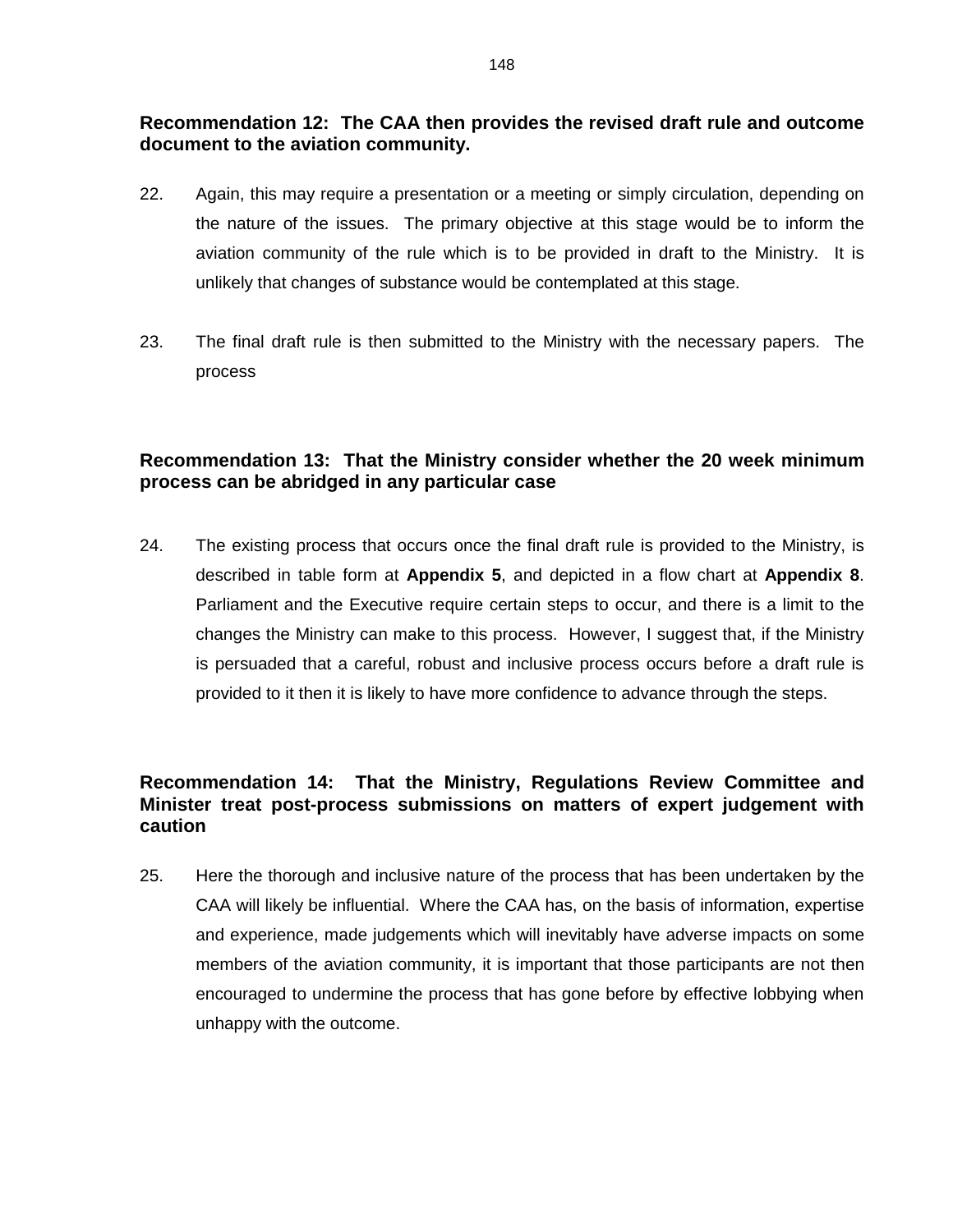26. Obviously, there is a balance to be struck here. The CAA must be ready to deal effectively with lobbying activity by ensuring that its analyses, including its risk management and cost benefit analyses, are robust. Robust processes should ensure that last ditch lobbying is ineffective by giving those outside the process comfort that the process can be trusted.

#### **Recommendation 15: That the Minister provide clarification to the CAA of the Government's aviation safety philosophy and/or the strategic direction for ordinary rules**

27. It seems that ambiguities have arisen from the change in the philosophy of central government towards 'devolution', and this is perceived as potentially having an impact on the strategic direction for the rules and safety philosophy of the CA Act. This, together with the reality that not all aviation participants can be relied on to assume the responsibilities of a robust safety culture, some form of policy direction to the CAA or clarification of the Minister's strategic direction on rules might be of assistance.

#### **Recommendation 16: The aviation community is to be encouraged to form representative groups and take up opportunities to participate in the process**

- 27. The above process is not intended to limit or dilute the level of influence the aviation community can have on the process but rather to ensure the process is not dysfunctional. If the aviation community can formulate agreed positions on any issue, these will likely be persuasive.
- 28. It is recommended that, to encourage representation from a range of interests groups, the CAA consider providing scheduled expenses to qualifying groups, and take appropriate steps to facilitate the participation by small business people and recreational interests as suggested under Term of Reference 6.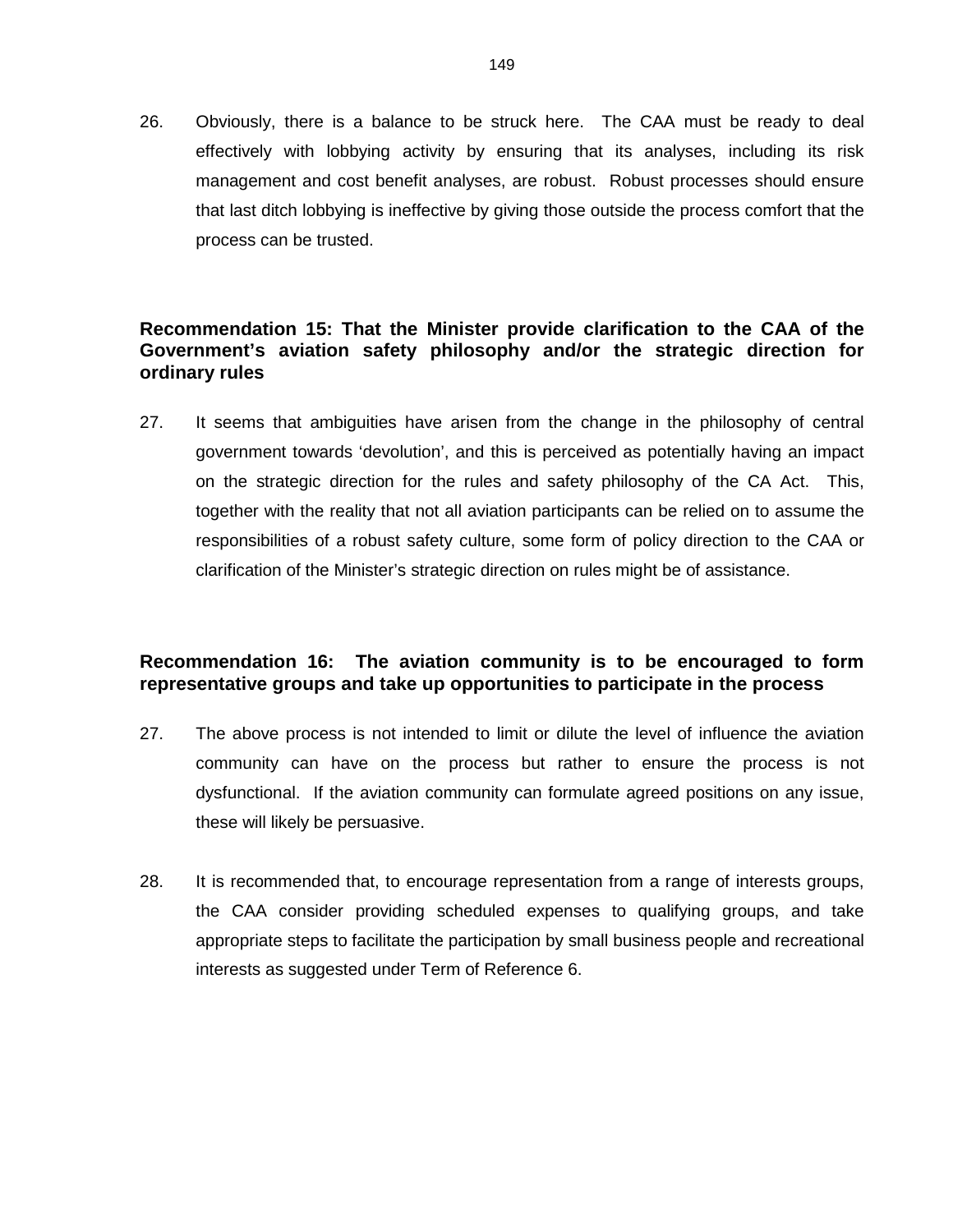**Recommendation 17: That the Ministry recognises the implications of the process recommended by this review for funding, in particular the moving of much of the strategic consultation currently funded under the rule services development agreement out of that process** 

29. Currently the strategic consultation processes largely take place within the CIRAG/TSG processes in the course of rule development and are covered by the agreement. Under these recommendations, they would occur prior to the rule development services purchased. It is recommended that the funding arrangements take this into account.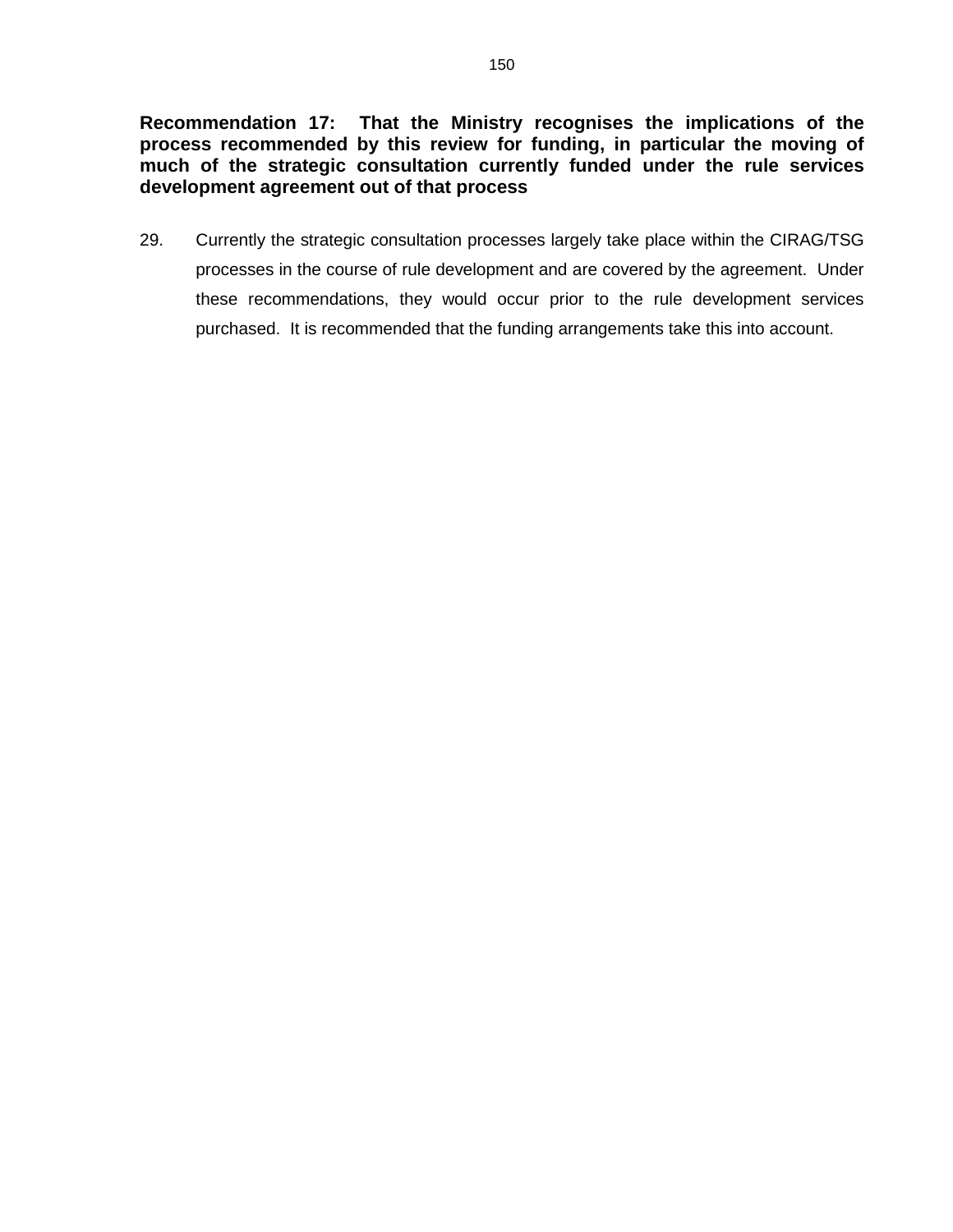$\mathbf{1}$ 

#### Review of participation of interested persons in the development of ordinary civil aviation rules.

The Director of Civil Aviation engages the Independent Reviewer to conduct the review of the process for interested persons to participate in the development of ordinary civil aviation rules as follows:

Outcome desired: Report and recommendations for an effective and efficient process of public and industry participation in the development of ordinary civil aviation rules.

#### **Terms of Reference**

- 1. Review and summarise the statutory, contractual and other requirements placed on CAA for the making of ordinary civil aviation rules;
- 2. Identify and summarise the needs of the main stakeholders Minister, CAA, industry and the public - and their respective roles/responsibilities in the rule making (consultative) process;
- 3. Identify
	- The stages of rule making where external inputs are required, and a.
	- b. The nature of the input required by CAA at each stage in developing ordinary rules and how the appropriate input can be obtained;
- 4. Review the effectiveness of existing CAA systems for rule making, including the setting of rules development programmes and priorities, with particular regard to the management of external inputs;
- 5. Review the original purpose of the CAA/Industry Rules Advisory Group (CIRAG) and assess the extent to which this remains valid in light of the current arrangements and regulatory environment for making ordinary rules;
- 6. Review the results of experience with the existing CIRAG processes and identify deficiencies in their design and operation:
- 7. Consider the recommendations made by the 2001 Ministerial Review of CAA in the area of rule making and analyse the issues that gave rise to these recommendations;
- 8. Identify and analyse the characteristics of a desired system of external consultation that would meet the needs of stakeholders and address the known deficiencies;
- 9. Make recommendations for action by CAA, the Ministry and industry stakeholders that will increase the efficiency and effectiveness of the rule making process.

John Jones Director of Civil Aviation  $10^{th}$  May, 2002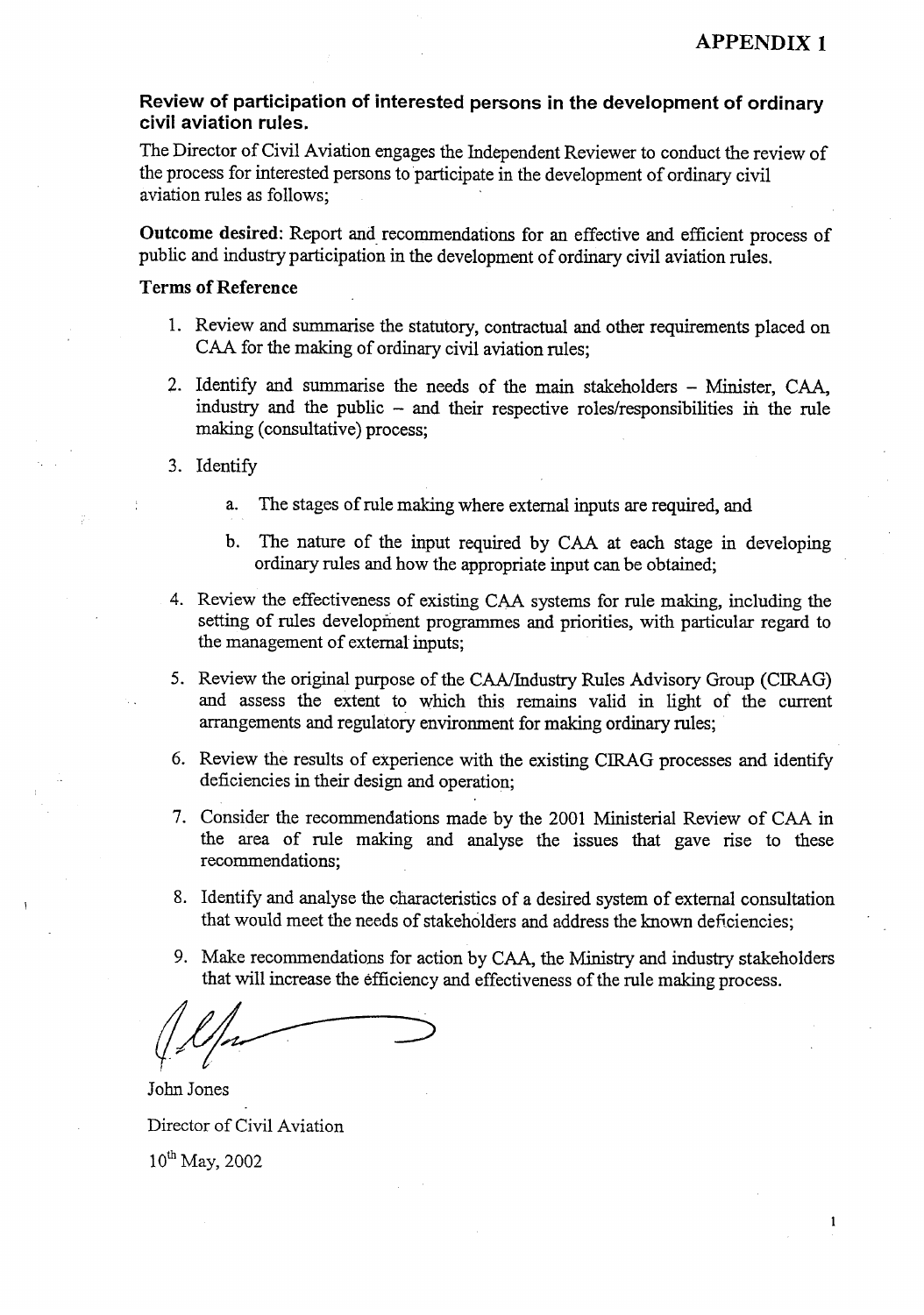#### **APPENDIX 2**

#### **PROCESS FOLLOWED**

The following process was followed in responding to the Terms of Reference of the Director of Civil Aviation dated 10 May 2002:

The Director advertised the Terms of Reference for this Review, and an introductory meeting to be held at Wellington on 13 June 2002, in various civil aviation publications and on the CAA website ([www.caa.govt.nz\).](http://www.caa.govt.nz)/)

At the introductory meeting on 13 June 2002 I summarised the proposed process I intended to follow and answered questions. Memorandum No. 1 was issued summarising those matters and published on the CAA website.

Submissions were sought from interested persons before 31 July. I received 26 written submissions, some well into August. A list of the persons and groups who made submissions appears at **Appendix 3**.

The CAA prepared background information by way of reports related to the first five Terms of Reference. These were published on the website.

I held interviews with submitters and several others who indicated a wish to speak to me on 15 August in Christchurch and 5 and 6 September in Auckland. I met with submitters in Wellington on 3, 4, 9, 12, 13, 17, 19 and 30 September, and on 2 October. I understand that all those who indicated a wish to speak to me were afforded that opportunity. Persons and groups interviewed are listed at **Appendix 3**.

I reviewed all the information received and requested further information from various persons and organisations including the Civil Aviation Authority and Ministry of Transport.

Following receipt of a submission from the Ministry that rule Part 11 should be revoked, I indicated an opportunity for anyone interested in making further submissions on that point to make these available before 8 November. I received a further nine submissions, including the Ministry's, specifically on rule Part 11.

This report is the product of my consideration of the various submissions received and a broad range of materials.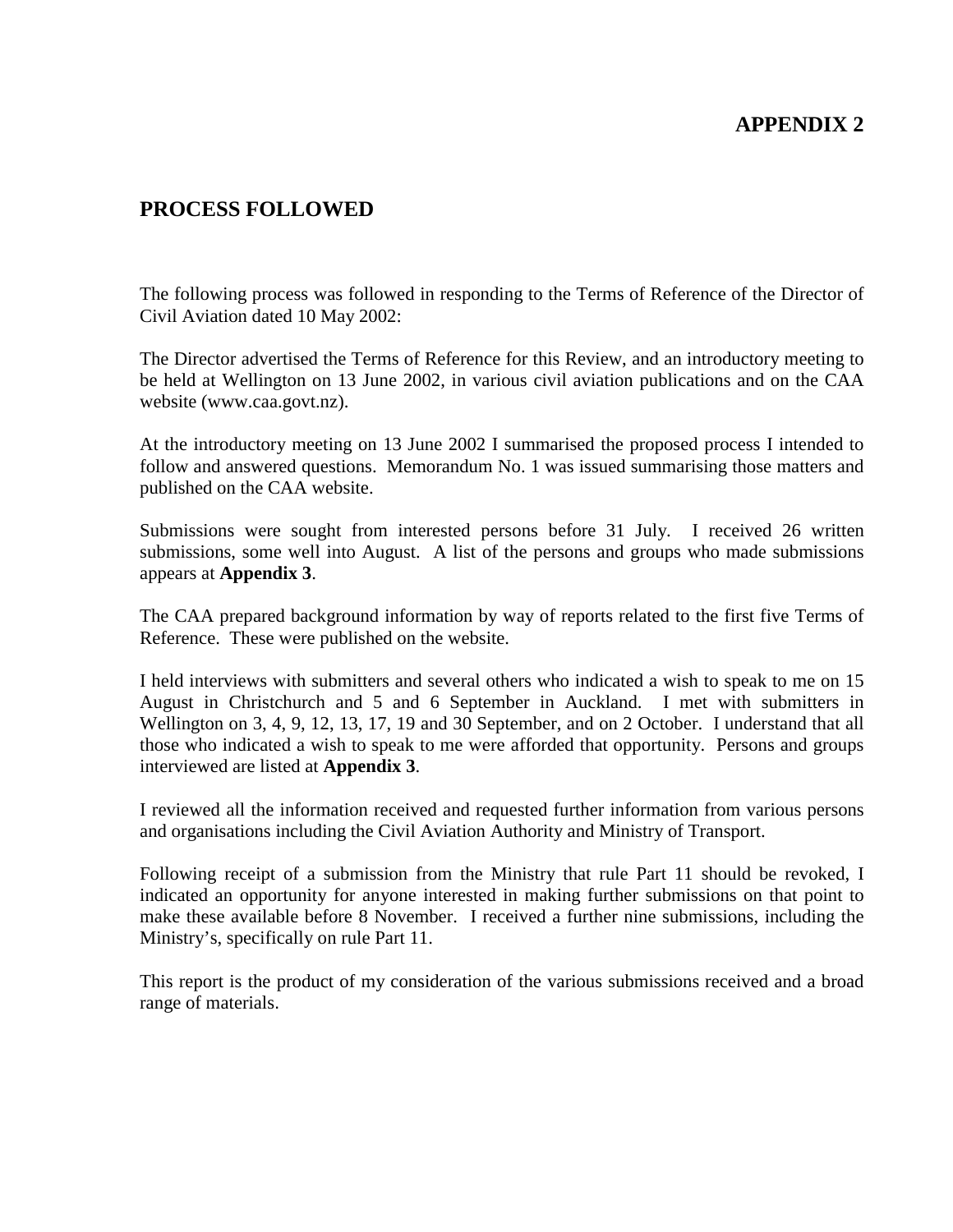#### **SUBMISSIONS RECEIVED**

Submissions were received from the following:

Aviation Industry Association of NZ (Inc) AALEDA Aero Technology Ltd Aircraft Owners' and Pilots' Association (NZ) Inc Aviation Theory Centre (NZ) Ltd Avkair Ltd Civil Aviation Authority of New Zealand **GAANZ** Geoff Eban, Gregg Barrow, John Funnell, Industry Representatives on the CIRAG Executive Gliding New Zealand Helicopter Services (BOP) Ltd Helicopters NZ Ltd John Bushell, Chairman Part 43 Review John Clements Ken MacKenzie M A Talbot & R Dawson Ministry of Transport NZ Aviation Federation Peter G Beaumont & Peter Houghton, Royal NZ Aero Club Inc. and NZ Warbirds Assn Robyn Reid The Aviation Medical Society of Australia & New Zealand (NZ) Inc The New Zealand Air Line Pilots' Association

#### **PERSONS INTERVIEWED**

Representatives from the following groups were interviewed:

Aero Technology Ltd Air Fiordland & Southwest Helicopters Air National Air New Zealand Group Airways Corporation of New Zealand Ltd Alpine Fighter Collection Ardmore Flying School Aviation Industry Association of NZ (Inc) Civil Aviation Authority of New Zealand GAANZ Gliding New Zealand Industry Representatives on the CIRAG Executive M A Talbot & R Dawson Ministry of Transport **Ntech** Royal NZ Aero Club Inc. and NZ Warbirds Association Sport Aircraft Assn NZ Inc The New Zealand Air Line Pilots' Association Paul Gibson, Consultant, Disability Issues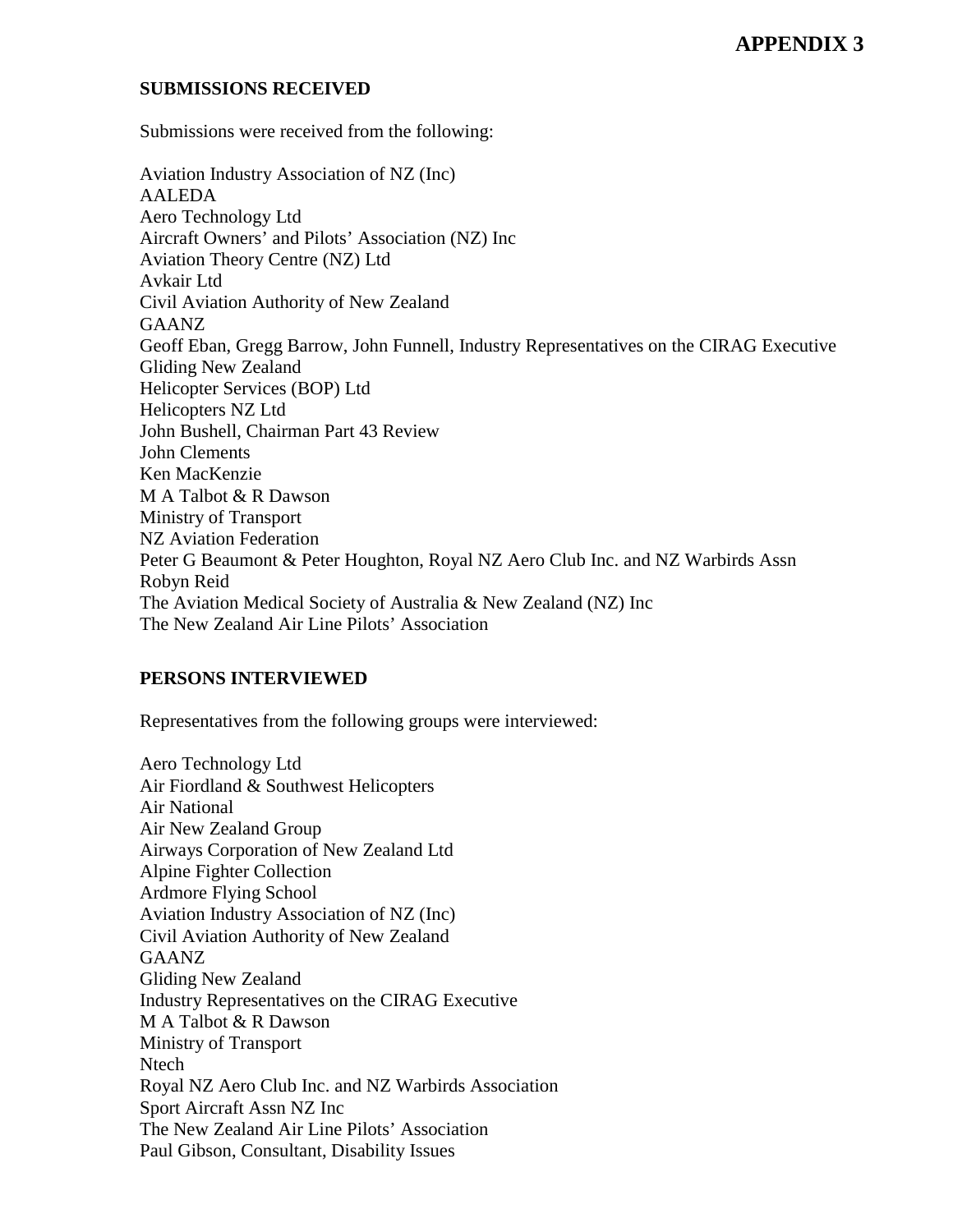#### **APPENDIX 4**

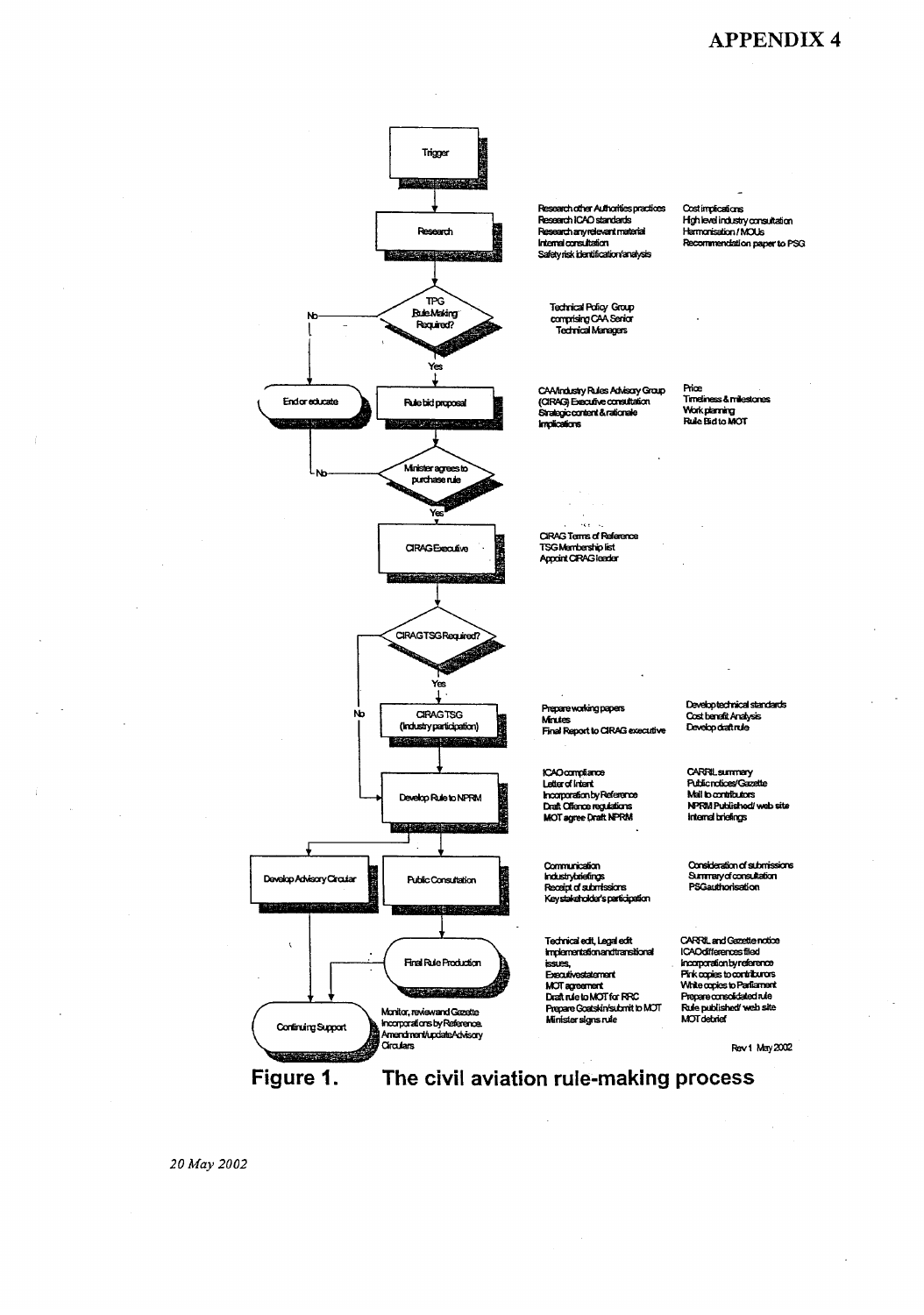Ĵ

# Table 1 Indicative Rule progress in the Ministry of Transport<br>following receipt of white (final) draft of rule

Note: Italics used to denote a regulation change

| Time   | <b>Action</b>                                                                                                                                                                                                   | <b>Notes</b>                                                                                                  |
|--------|-----------------------------------------------------------------------------------------------------------------------------------------------------------------------------------------------------------------|---------------------------------------------------------------------------------------------------------------|
| Week 1 | $\bullet$<br>Rule received and checked by Ministry. Agency<br>clarification obtained on any issues.<br>$\sim 1$ .                                                                                               | This assumes that the<br>white draft is of<br>appropriate quality to<br>progress through the<br>final process |
| Week 2 | Checking and clarification continues.<br>ن<br>تابىر ۋە                                                                                                                                                          |                                                                                                               |
|        | Paper to Minister for authority to instruct<br>Parliamentary Counsel (PCO) if Regulation<br>change required.                                                                                                    |                                                                                                               |
| Week 3 | Rule sent to Regulations Review Committee<br>$\bullet$<br>(RRC).                                                                                                                                                |                                                                                                               |
|        | Ministry starts drafting paper to Minister and<br>$\bullet$<br>Cabinet Paper(s) for Cabinet Finance Infrastructure<br>and Environment (FIN) Committee (and<br>Legislation (LEG) Committee for any regulations). |                                                                                                               |
|        | Drafting of PCO instructions starts where<br>appropriate.                                                                                                                                                       |                                                                                                               |
| Week 4 | First RRC meeting<br>Ministry drafting continues                                                                                                                                                                | RRC require 3 weeks<br>to consider a rule                                                                     |
| Week 5 | Rule being considered by RRC<br>$\bullet$                                                                                                                                                                       |                                                                                                               |
|        | Ministry drafting continues.                                                                                                                                                                                    |                                                                                                               |
| Week 6 | Final RRC meeting                                                                                                                                                                                               | Ministry to consult on<br>paper to Minister and                                                               |
|        | Instructions at Parliamentary Counsel (if<br>applicable)<br>$1.1 - 1.1$                                                                                                                                         | Cabinet Paper(s) with<br>relevant transport<br>agency                                                         |
| Week 7 | Draft Cabinet Paper(s) sent to appropriate<br>$\blacksquare$<br>Government Departments for comment                                                                                                              | 2 weeks allowed for<br>departments to<br>comment                                                              |
| Week 8 | Departments consider draft Cabinet Paper(s)                                                                                                                                                                     |                                                                                                               |
| Week 9 | RRC and Departmental comment received.                                                                                                                                                                          | More time will be<br>required to consult                                                                      |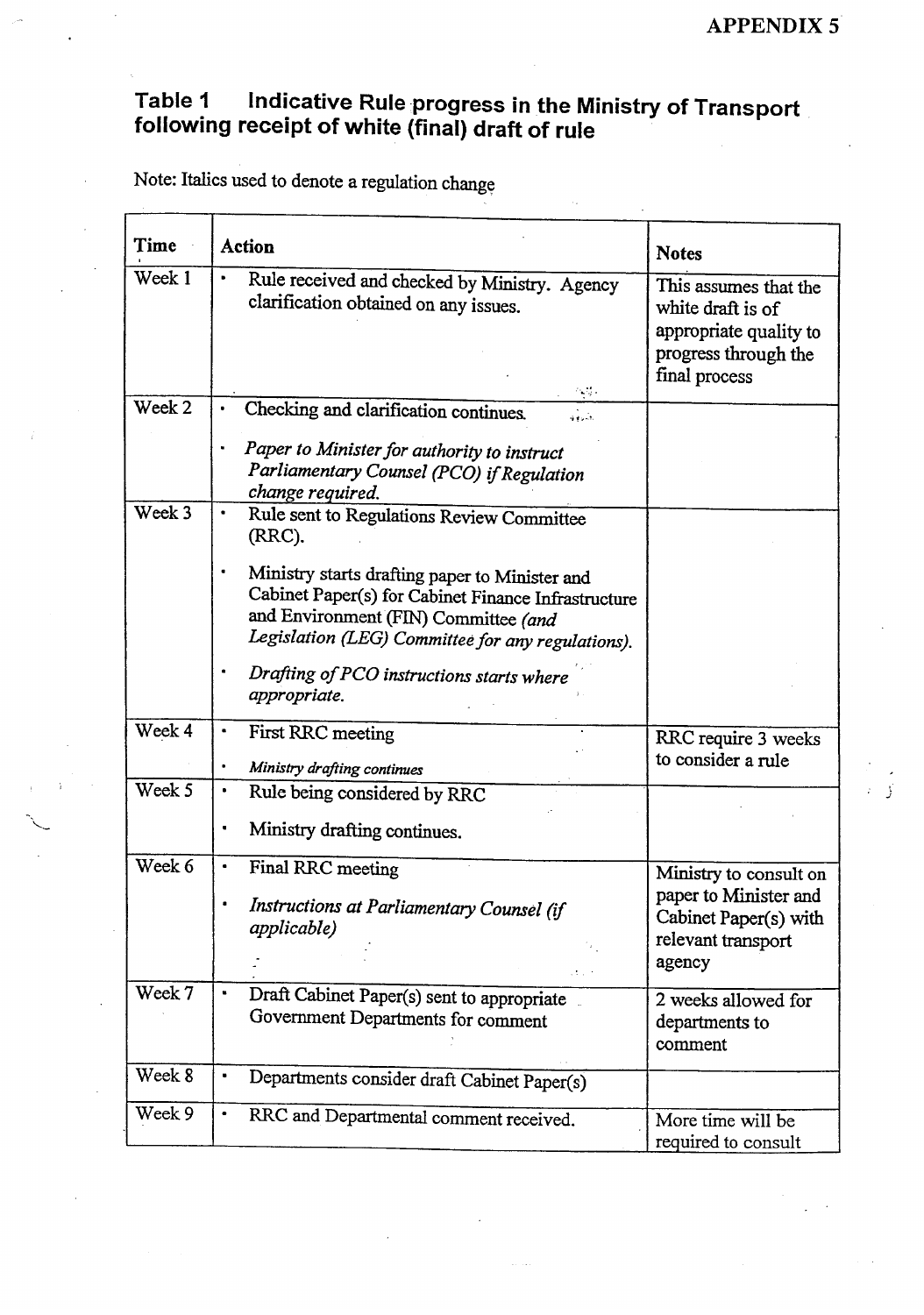|         | Ministry considers comments, and consults with<br>Minister and agency as appropriate.                                        | with agency in case of<br>adverse comment.                     |
|---------|------------------------------------------------------------------------------------------------------------------------------|----------------------------------------------------------------|
| Week 10 | Ministry consider and consult on comments and<br>revise papers.                                                              |                                                                |
|         | PCO draft of any regulations would be approved<br>by Ministry/agency at this stage                                           |                                                                |
| Week 11 | Paper for Minister and Cabinet Paper(s) finalised                                                                            |                                                                |
|         | Internal Ministry sign off.                                                                                                  |                                                                |
| Week 12 | Papers to Minister                                                                                                           |                                                                |
|         | Minister considers papers and consults with<br>Coalition Minister.                                                           |                                                                |
| Week 13 | Minister considers and consults.<br>$\bullet$                                                                                | More time will be                                              |
|         | ٠<br>FIN paper to be lodged with Cabinet Office by<br>10am Thursday                                                          | required if the House<br>is in recess.                         |
| Week 14 | $\bullet$<br>LEG Paper for any Regulations lodged with<br>Cabinet Office by Monday 10am for any<br>Consequential Regulations |                                                                |
|         | FIN Meeting - Wednesday                                                                                                      |                                                                |
|         | LEG meeting - Thursday                                                                                                       |                                                                |
| Week 15 | $\bullet$<br>Cabinet Meeting on Monday - Minister signs Rule<br>following Cabinet meeting.                                   | 1 week allowed post -<br>Cabinet for Minister<br>to sign rule. |
| Week 16 | Notice of Rule placed in Gazette (Thursday)                                                                                  |                                                                |
|         | Any regulations signed (Monday) by Governor-<br>General and Gazetted on Thursday                                             |                                                                |
| Week 17 | ٠<br>28 day Gazette Period                                                                                                   |                                                                |
| Week 18 | $\bullet$<br>28 day Gazette Period                                                                                           |                                                                |
| Week 19 | $\bullet$<br>28 day Gazette Period                                                                                           |                                                                |
| Week 20 | 28 day Gazette Period ends on Friday - Earliest<br>date rule can come into force.                                            |                                                                |

Note: These timings are minimal - Ministry resources may not always immediately available.  $\frac{1}{2}$  $\mathcal{A}^{\text{max}}_{\text{max}}$  $\mathcal{L}^{\pm}$  $\frac{1}{2}$ 

त्त्व<br>संस्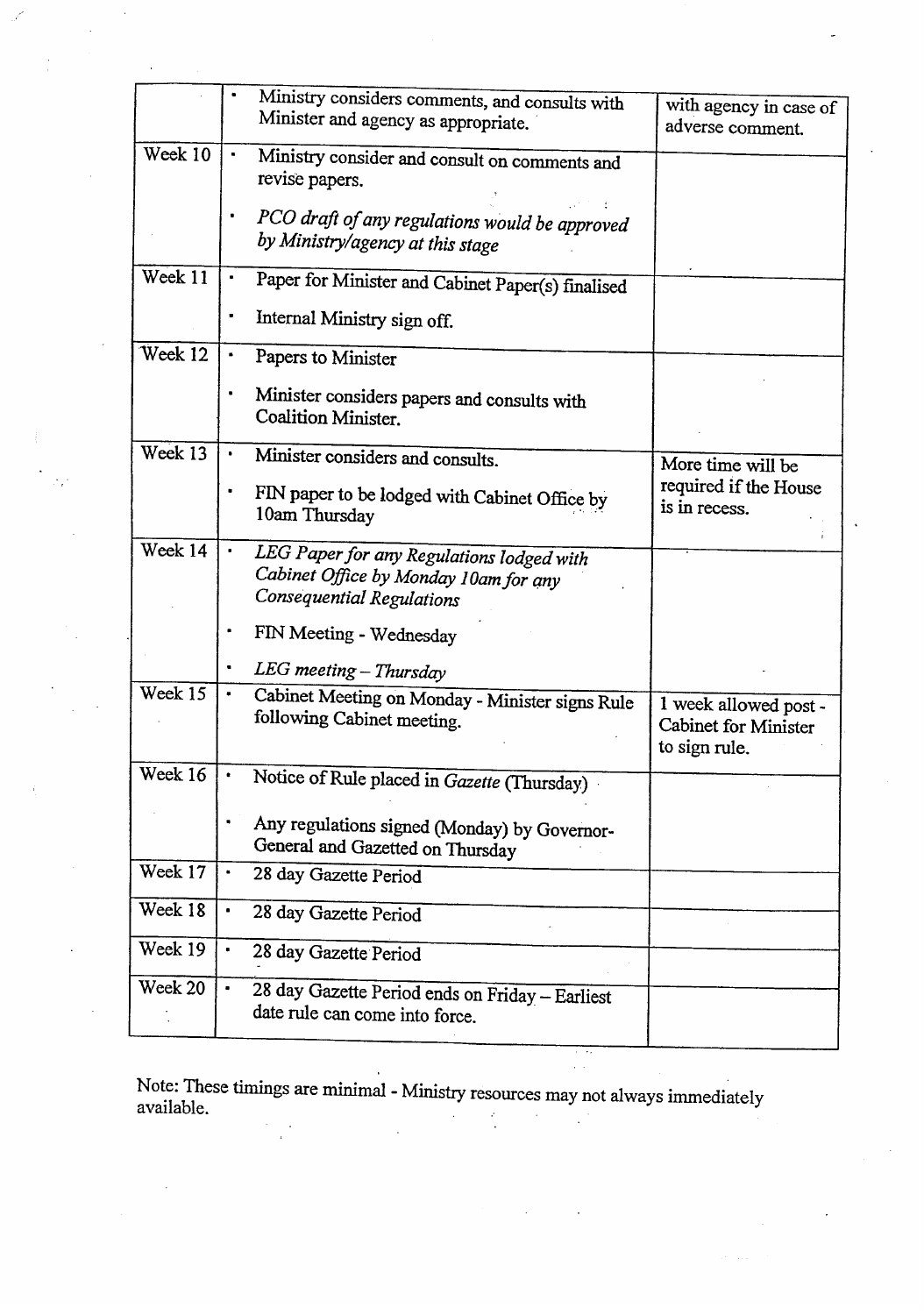**APPENDIX 6** 

### Outline For Processing Issues Which May Require Rule Change

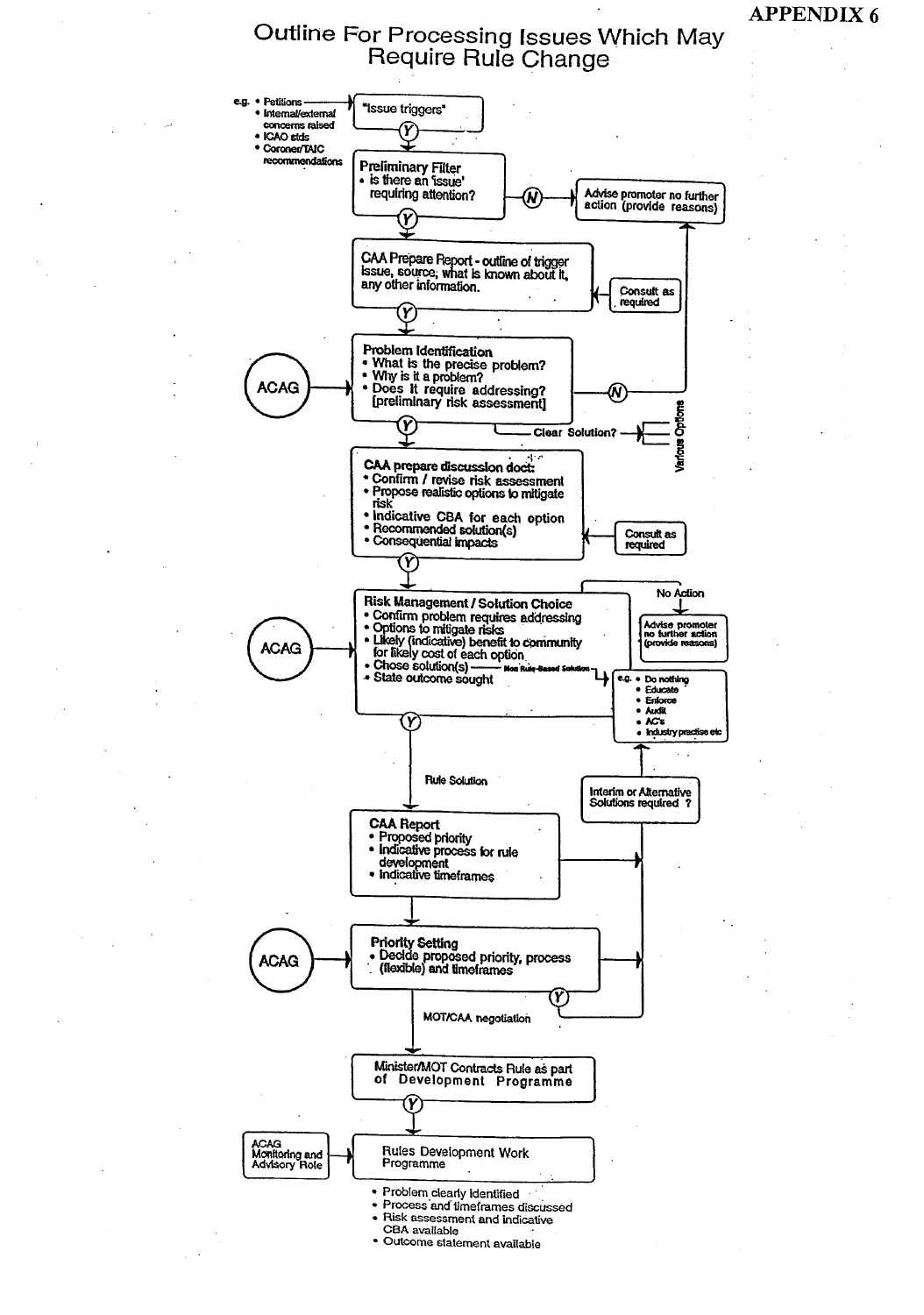# Outline For Processing Issues Which May **Require Rule Change**

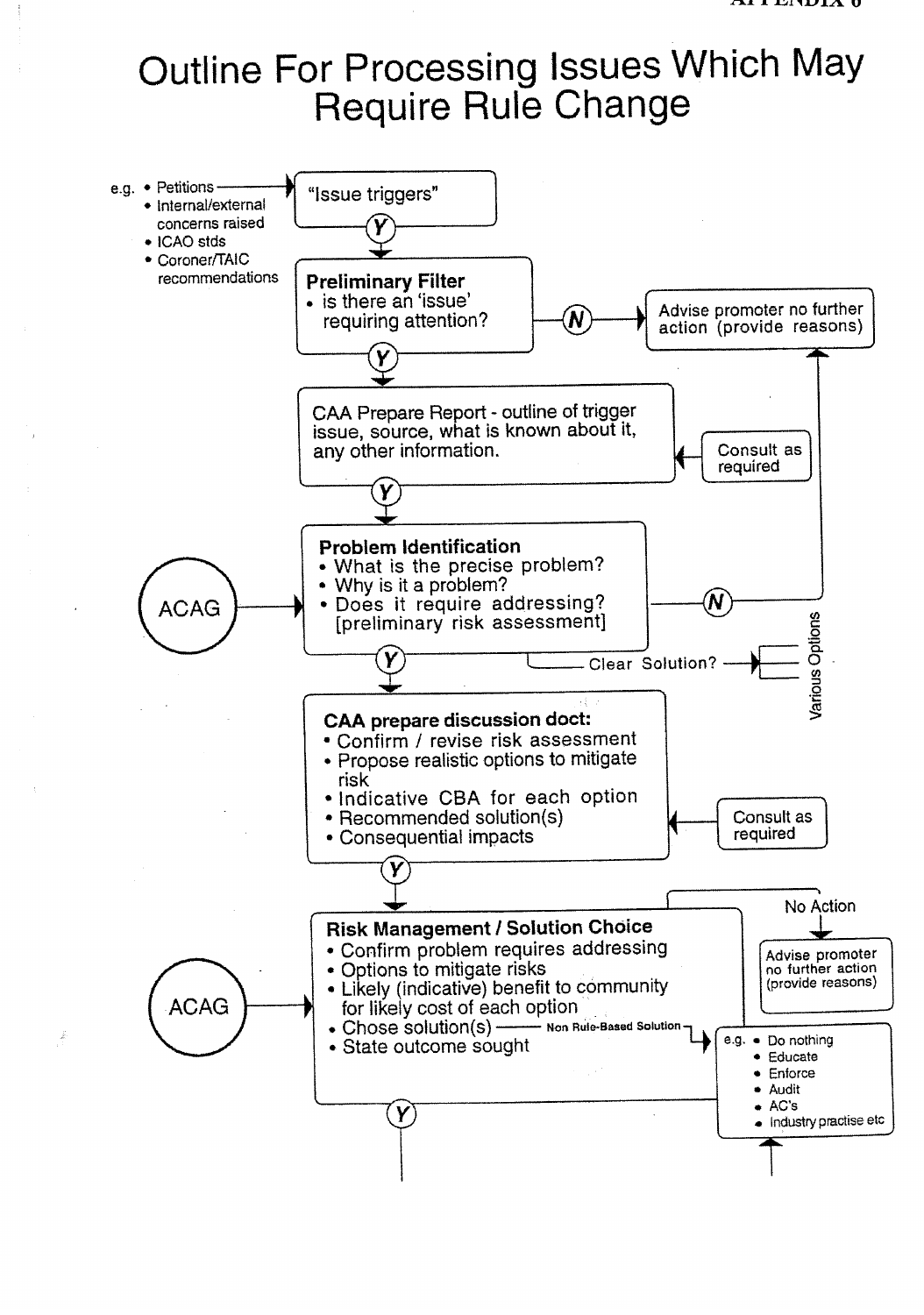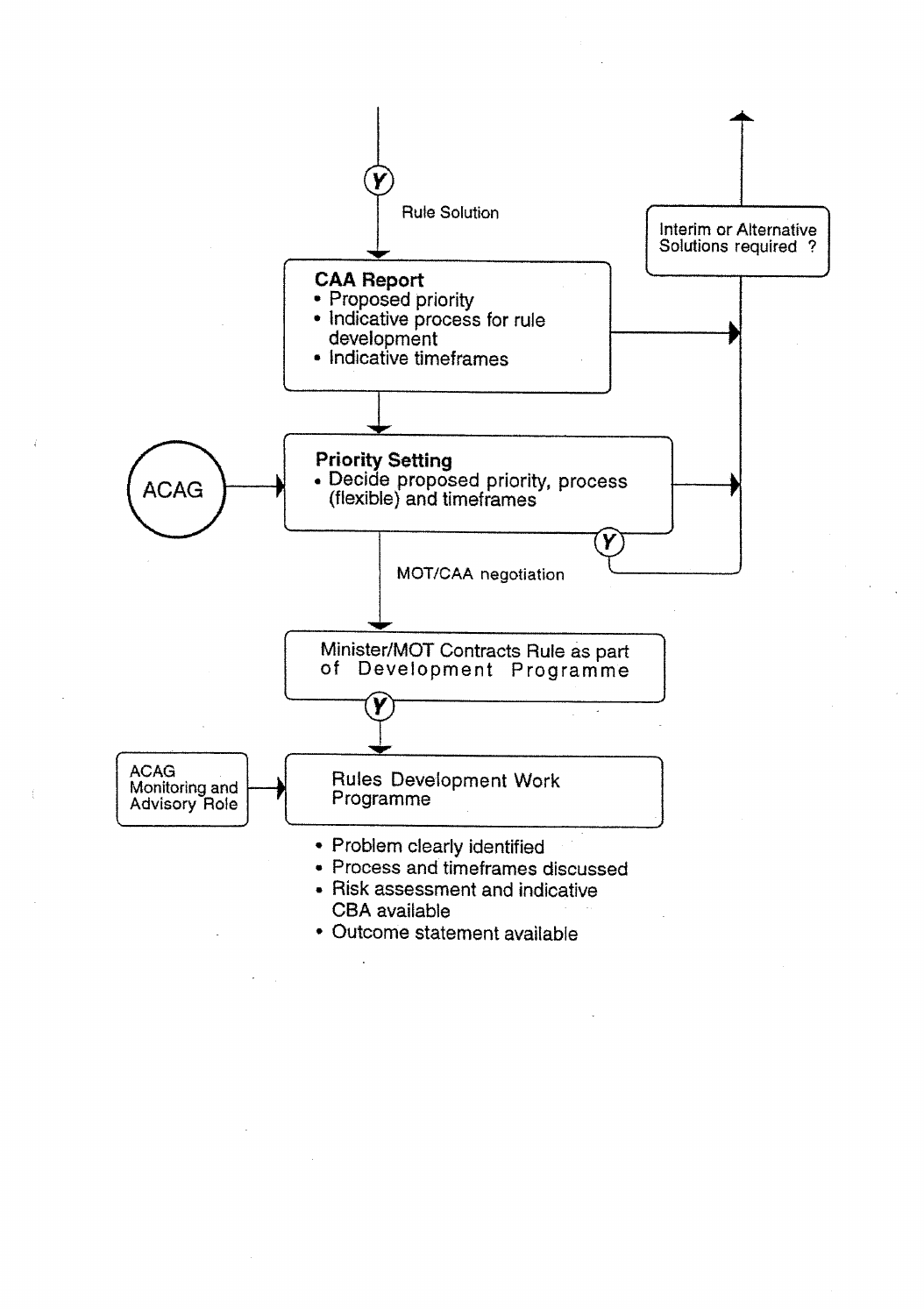#### RECOMMENDED RULE DEVELOPMENT PROCESS: CAA